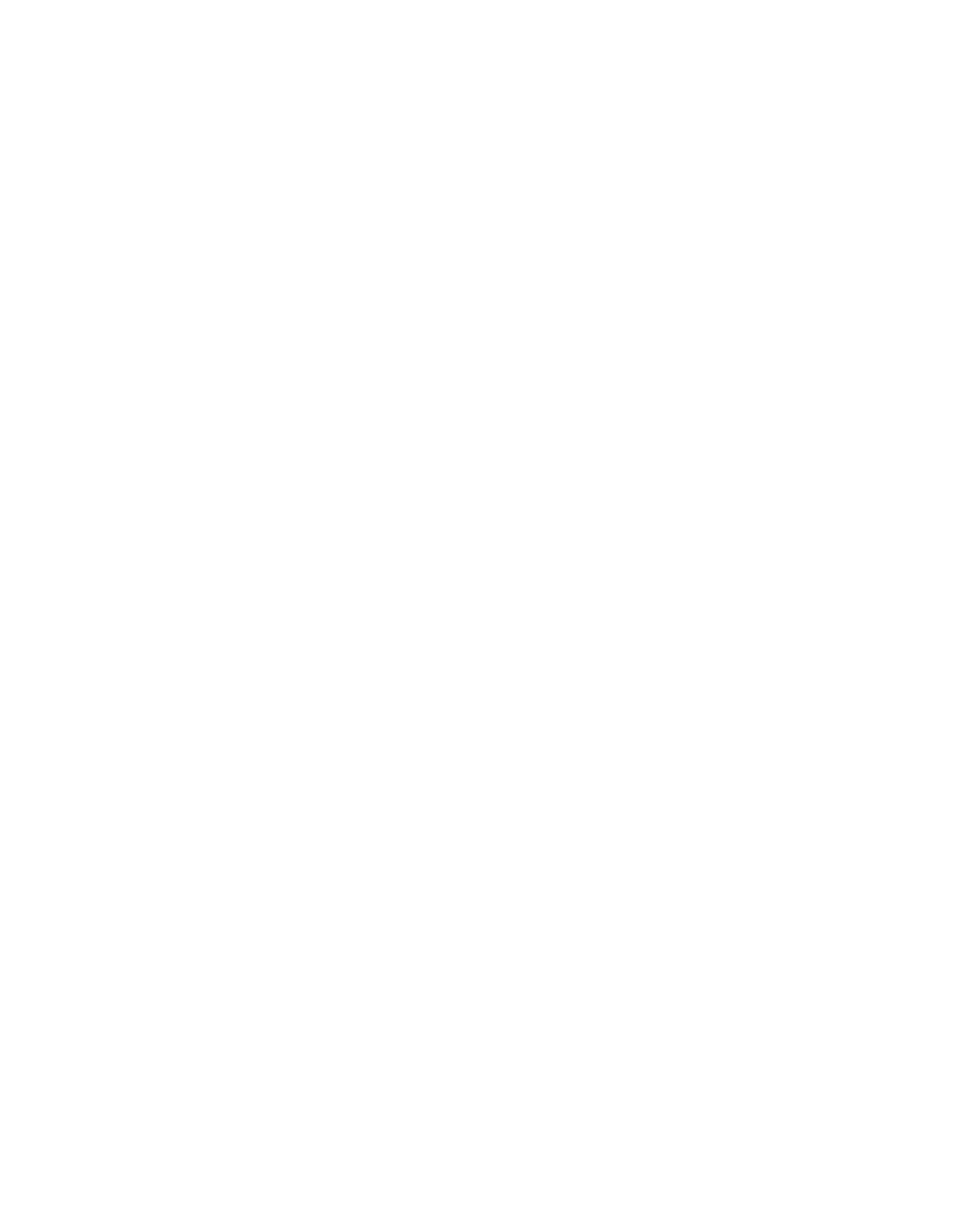## **The Voice of the Child in Separation/Divorce Mediation and Other Alternative Dispute Resolution Processes: A Literature Review**

**Prepared by:** Rachel Birnbaum, Ph.D., RSW

**Presented to:**  Family, Children and Youth Section Department of Justice Canada

*The views expressed in this report are those of the author and do not necessarily represent the views of the Department of Justice Canada.* 

*Aussi disponible en français*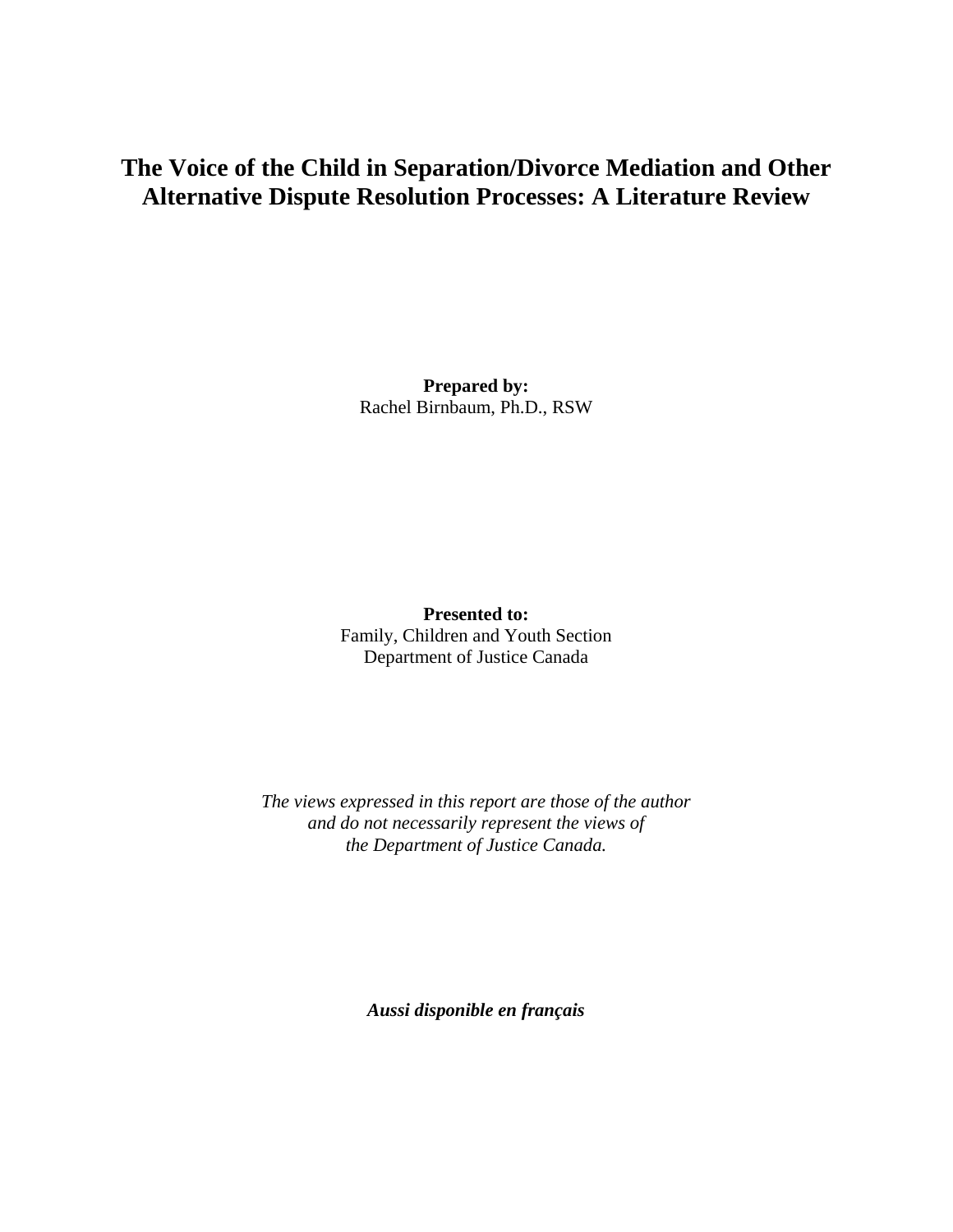*This report may be reproduced, in part or in whole, and by any means, without charge or further permission from the Department of Justice Canada, provided that due diligence is exercised in ensuring the accuracy of the materials reproduced; that the Department of Justice Canada is identified as the source department; and that the reproduction is not represented as an official version of the original report.* 

© Her Majesty the Queen in Right of Canada, represented by the Minister of Justice and Attorney General of Canada, 2009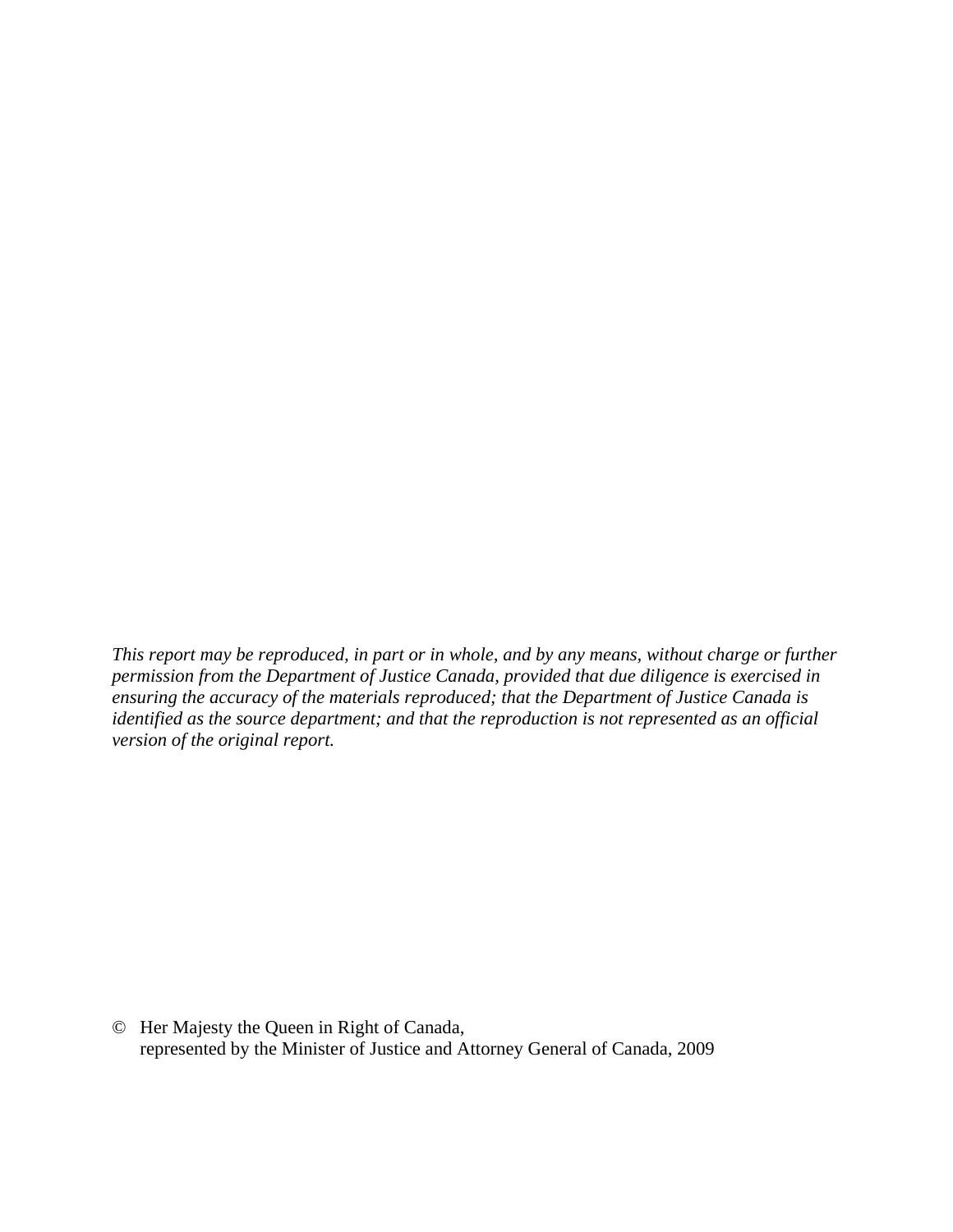|     | 1.1<br>1.2<br>$1.4^{\circ}$<br>1.5                                                                                                              |  |
|-----|-------------------------------------------------------------------------------------------------------------------------------------------------|--|
| 2.0 | REVIEW OF THE LITERATURE REGARDING THE DIFFERENT VIEWS OF<br>CHILDREN'S PARTICIPATION DURING PARENTAL SEPARATION, DIVORCE,                      |  |
|     | 2.1<br>2.2<br>Summary of when to include and not to include children's participation.  14<br>2.3                                                |  |
| 3.0 |                                                                                                                                                 |  |
|     | The different ways children's voices are being heard during<br>3.1<br>Summary of the Benefits and Limitations of the Different Levels of<br>3.2 |  |
|     | 3.3 Existing Child-Inclusive Mediation and Other ADR Delivery Processes 26                                                                      |  |
|     | 4.0 LESSONS LEARNED ABOUT CHILDREN'S PARTICIPATION IN<br>CHILD-INCLUSIVE MEDIATION AND OTHER ADR PROCESSES                                      |  |
|     |                                                                                                                                                 |  |
|     |                                                                                                                                                 |  |
|     |                                                                                                                                                 |  |
|     |                                                                                                                                                 |  |
|     |                                                                                                                                                 |  |
|     | APPENDIX B: LIST OF PARTICIPANTS IN ALPHABETICAL ORDER  83                                                                                      |  |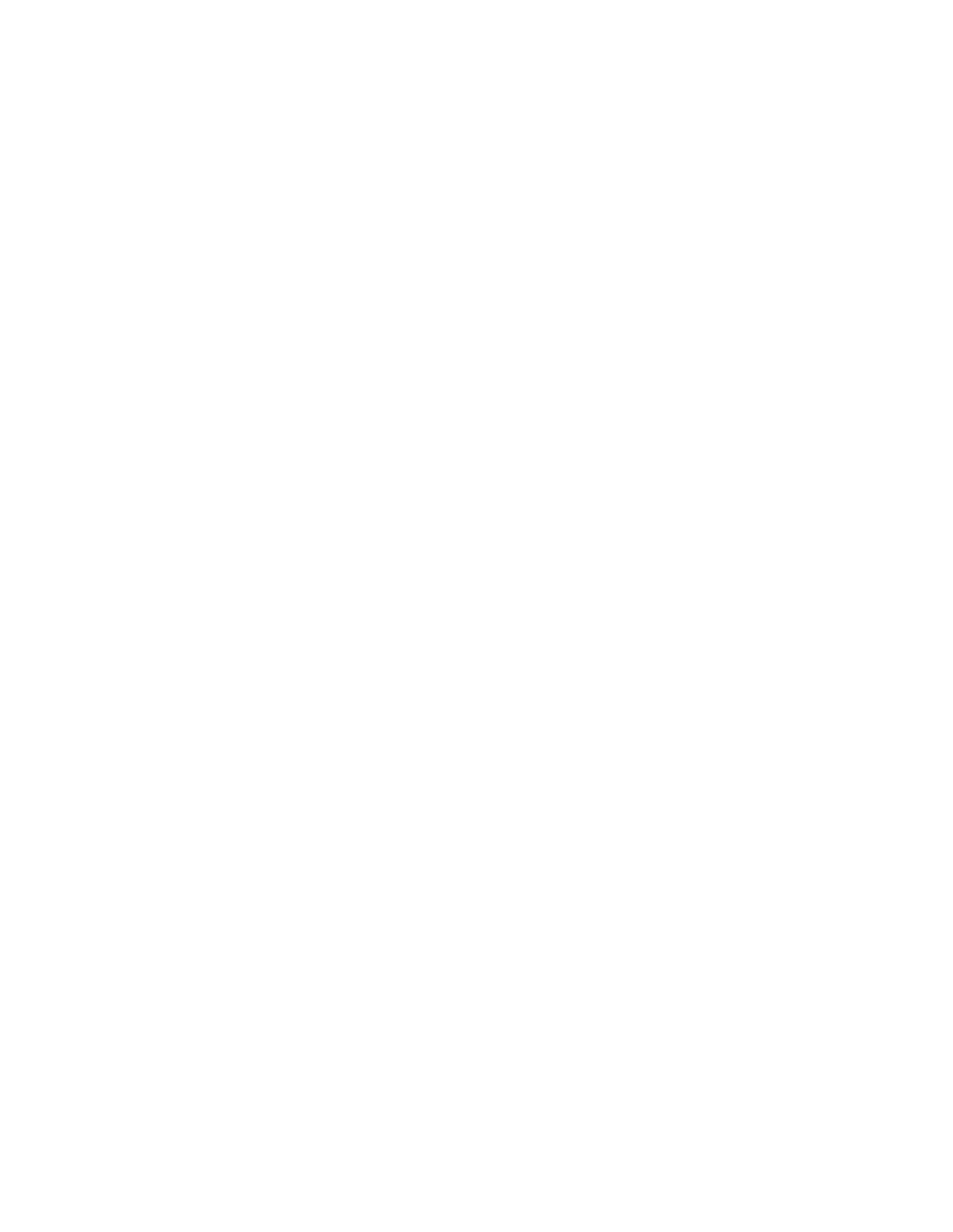## **ACKNOWLEDGEMENTS AND THANKS**

There are numerous individuals to thank, not least of which are the many mental health, legal, research and policy experts across the globe who willingly gave their time and shared their thoughtful insights into how children's voices are being heard and could be heard during parental separation and/or divorce. I thank all of you for your contributions and, more importantly, for the work you do on behalf of children during times of parental separation and/or divorce.

I also wish to thank Christine Galea, law student at Osgoode Hall for her research and editorial assistance on this project. This project could not have been possible without the financial support of the Department of Justice Canada. As always, I am indebted to the support and encouragement of Amanda Scott, Senior Research Officer, of the Family, Children and Youth Section, Department of Justice Canada for her assistance throughout.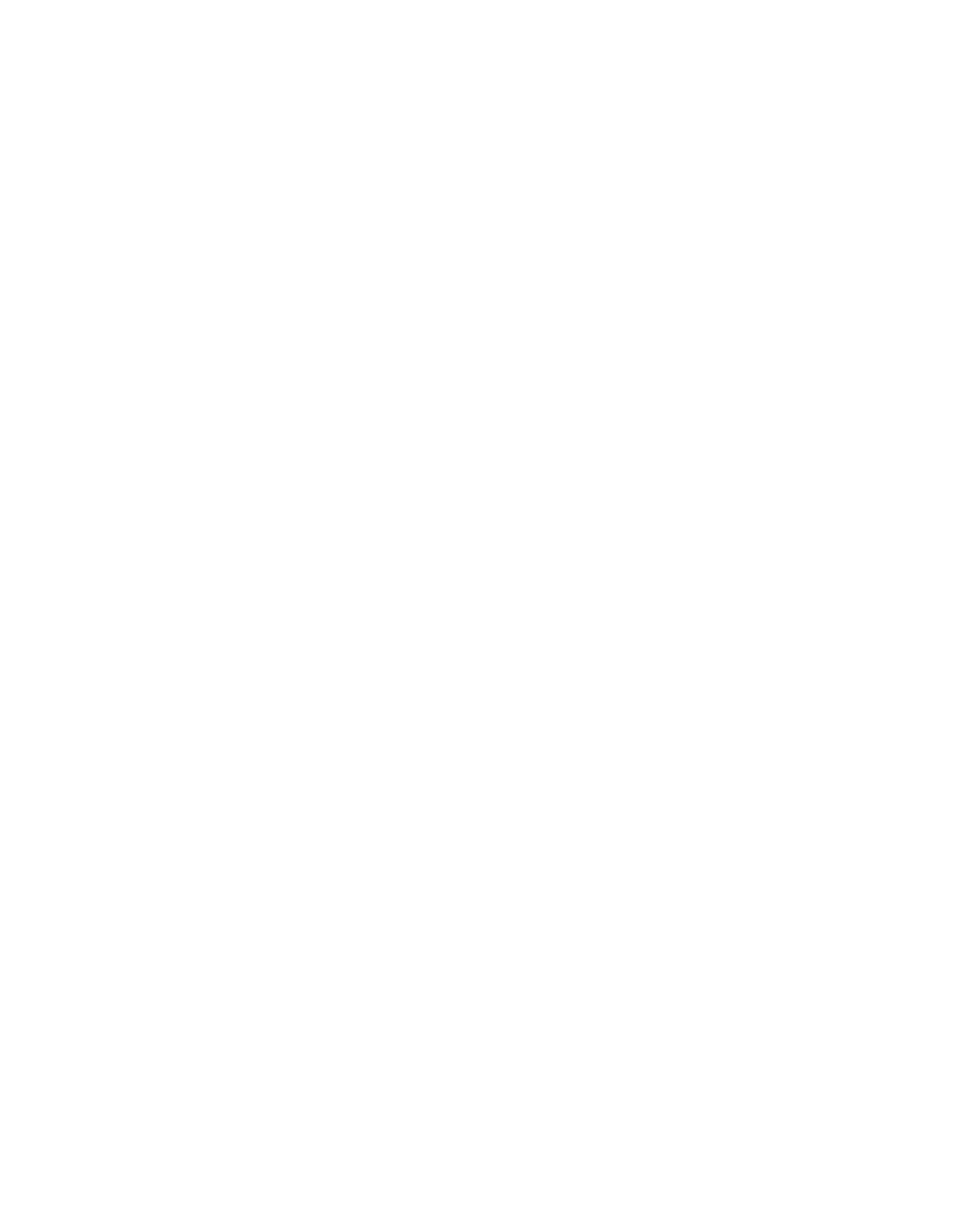## **EXECUTIVE SUMMARY**

When parents separate or divorce, decisions have to be made that will have significant impacts on their children. Finding ways to include children's participation in those decisions is often referred to as promoting "the voice of the child".

Promoting children's participation in decision-making in the context of family law is a relatively recent development. Historically, children were not included in decision-making based on the belief that they lacked the capacity to participate in family law matters and were in need of protection. A more recent viewpoint is that not listening to children may cause more harm than good.

The continuing high numbers of children experiencing parental separation and divorce have generated an interest in helping children voice their needs and wishes. Increasingly, children are understood as being rights-bearing individuals. Children's participation in the separation and/or divorce process has also been enshrined since Canada ratified the *United Nations Convention of the Rights of the Child* in 1991. Yet certain tensions remain with respect to allowing children to participate in separation and divorce-related matters. These tensions are created by attempts to balance the vulnerability of children and their need for protection given their age and development level, on the one hand, with their rights as individuals on the other. There is also debate about *how* the goal of including children ought to be achieved—in what circumstances and in what ways children should be included.

As part of a broader discussion designed to address the participation of children in the separation and/or divorce process, the purpose of this review is to focus on a relatively new and controversial aspect of the family justice system, namely *child-inclusive separation, divorce and custody mediation and other child-inclusive separation, divorce and custody alternative dispute resolution approaches*. Specifically, the focus is on exploring initiatives that help give children a voice in the decisions made about post-separation family arrangements, as opposed to therapeutic or educational programs that help children adjust socially, emotionally or psychologically to the separation process and/or subsequent family arrangements.

The paper is organized into five main sections. Section One of this review situates the historical and philosophical debate on why children have not been included in this discussion to date and explores the legal framework that underlies children's participation. In this section, the theoretical framework that guides the review is presented through the lens of empowerment and/or enhancement theory, which is premised on an understanding that children and youths have strengths and expertise that should be acknowledged and capitalized on to their benefit.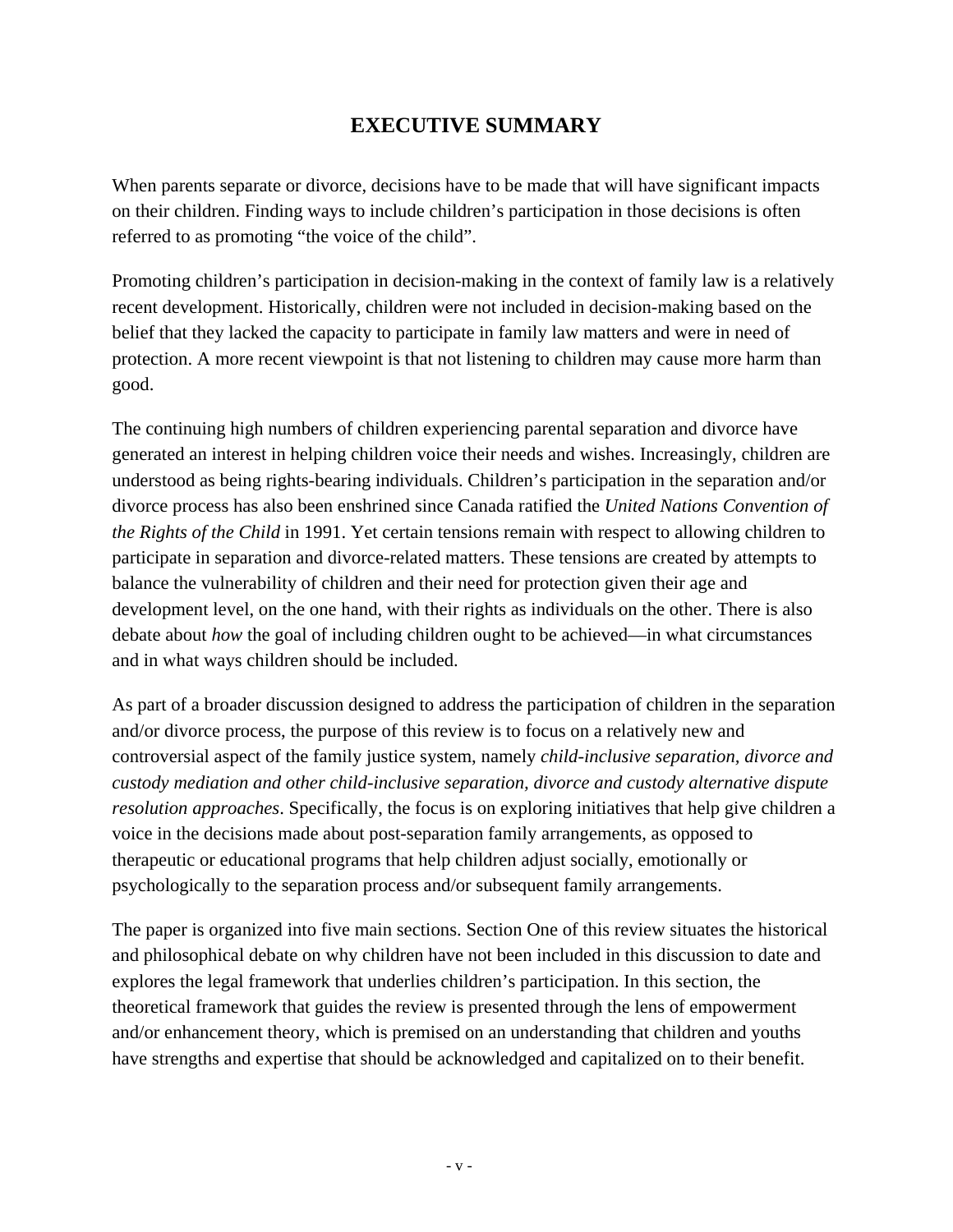Section Two provides an overview of the literature regarding the different views on children's participation during parental separation, divorce, child custody mediation and other alternative dispute resolution processes. Specifically, this section focuses on the legal and social science literature that addresses those who say children *should be* included and *why* as well as those who say children *should not* be included and *why*. Of those who say children should be included, some cite a number of rights-based and interest-based reasons for doing so. Others cite the social science and research literature which demonstrates that children's participation during times of parental separation correlates positively with their ability to adapt to a new reconfigured family and with their ability to regain mastery and control over their lives during a confusing and difficult time. Research in Australia and New Zealand specifically supports these views and further demonstrates that children fare better when they are included in the decision-making process during times of parental separation and/or divorce.

There are also those who say that children should not be included, and provide equally compelling arguments about excluding children from the decision-making process. For example, children may experience divided loyalties, suffer from anxiety and confusion as they may feel overburdened by offering their opinions. In addition, once a child is asked to express his/her views, s/he may believe that his/her views will be recognized and then become disappointed when it is discovered that those views were not listened to.

Section Two concludes with some useful tips on when to include and exclude children in the mediation process are explored. For example, if children are included, they should be consulted if they request an interview and if they have expressed a consistent preference for a particular time-sharing arrangement that differs from their parents' preferences. However, children should not be included if parents can agree on what is in their child's best interest or when children might be put in the middle between two parents.

Section Three provides an overview of the different ways children's voices are being heard, a description and definition of existing services and programs, as well as a summary of the benefits and limitations of the various approaches used in Canada, the United States, and internationally. Across the globe, different methodologies are employed, for example, child reports, mediation, child-inclusive mediation, child legal representation, child custody and access assessments, the use of a child specialist in collaborative family practice, and other alternative dispute resolution processes. The more investigative approaches (i.e., child custody and access assessments, child legal representation and judicial interviews) provide for less participation and the child's voice is filtered through the adult lens of what is in the child's best interest. Child custody mediation and the use of a child specialist in collaborative family practice provide for more participation by children except that the decision whether to include them, and when, is made by the adults first.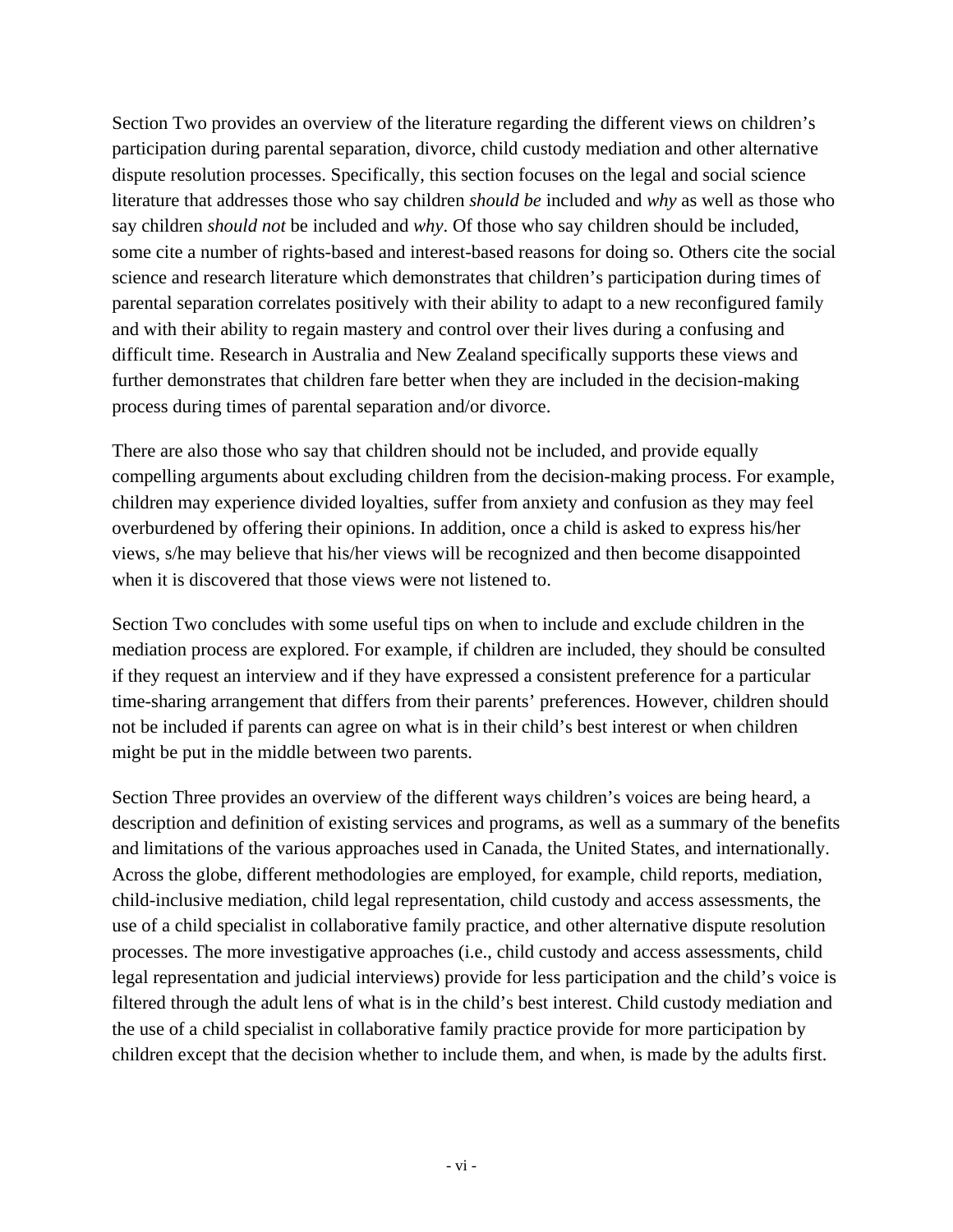Child-inclusive mediation, on the other hand, provides for more autonomy and direct input into the decision-making process. What becomes evident from the discussion of the various services available around the globe is the variability and lack of consistency and level of financial support in the provision of services directed specifically at children.

Section Four provides an overview of the ongoing issues, challenges and lessons learned about children's participation in separation, divorce and custody mediation and alternative dispute resolution processes. This section further explores the existing services outlined in Section Three through an analysis of interviews conducted with selected key informants who practice in the field, conduct research, and advise policy discussion on children's participation post-separation and/or divorce. Section Four further highlights the variability that exists in terms of how services are provided for children's participation around the globe, as well as the limited research support and policy analysis that accompanies such services.

Some of the challenges and lessons learned from the key informant interviews about children's participation include the need to address: (1) the age/gender of the child; (2) the cognitive ability and emotional development of the child; (3) children's safety; (4) limits of confidentiality and consent; (5) the training and education of different professionals in interviewing children; (6) culture, language and other barriers that may impede children's participation; and (7) ongoing research and evaluation of any approach that is to be undertaken with and on behalf of children.

Section Five provides an overview of the future directions and unanswered questions that flow from child-inclusive mediation and other alternative dispute resolution processes. Children's participation continues to remain controversial as it is emotionally laden. The social science literature provides equally compelling arguments both pro and con regarding this debate. While there are many excellent programs and services around the globe, many unanswered questions remain. For example, what do we really know about the efficacy and effectiveness of child legal representation, child custody and access assessments, voice of the child reports, child-inclusive mediation, or any other alternative dispute resolution process? Should children's views be ascertained at all given the potential adverse effects on children in families with different levels of conflict, or where domestic violence or child maltreatment (i.e., physical, emotional, sexual, and verbal abuse) may be of concern? And, of the services currently being provided, how do we ascertain whose needs are really being met—those of adults, the courts, or the child?

If children's participation is to be explored more fully in the future, then a number of important issues from a theoretical, practice, research and policy point of view must also be considered.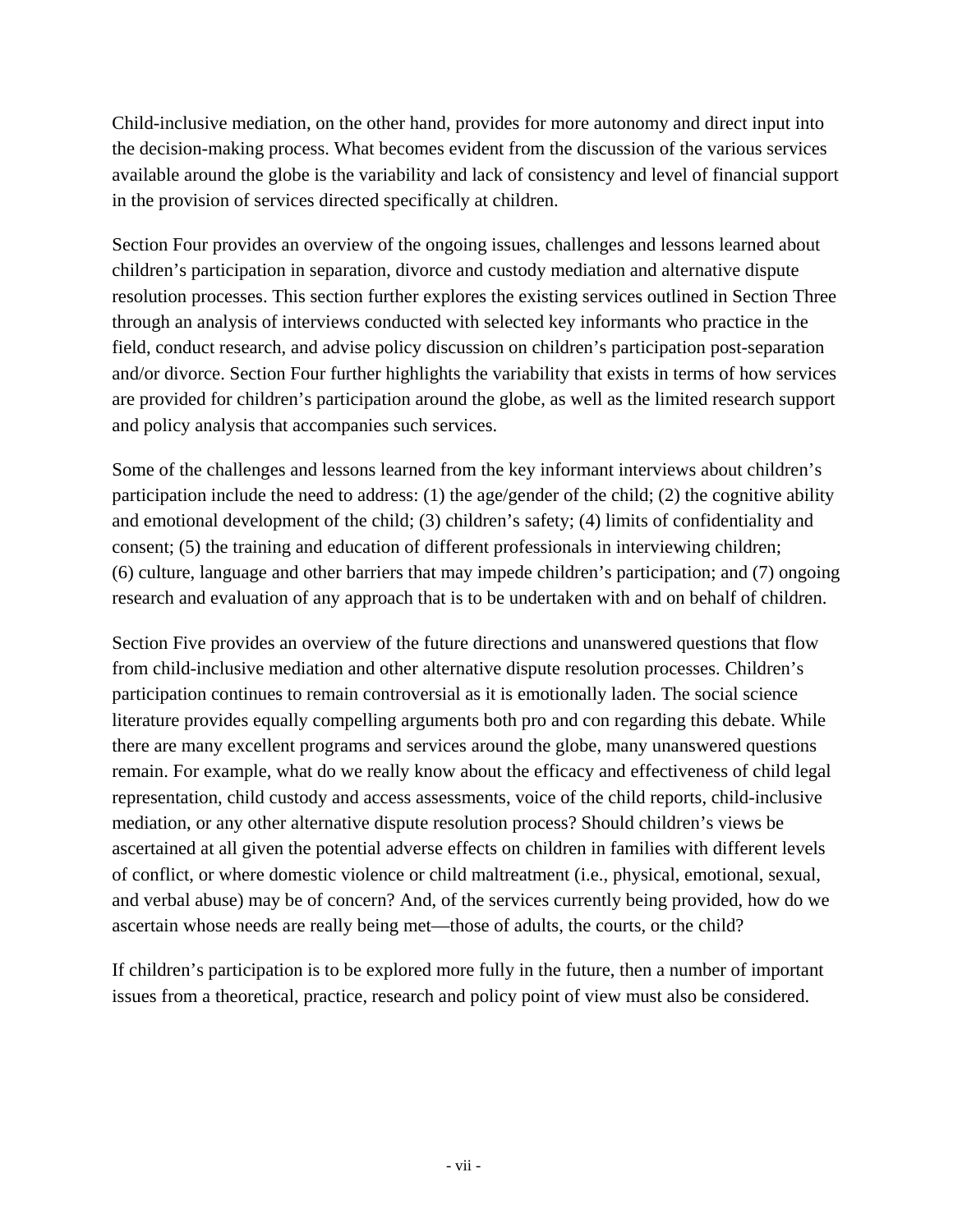These include: (1) the need to provide a clear theoretical and conceptual framework that links the best practice approaches to child-inclusive mediation and other alternative dispute resolution processes; (2) the need for a coordinated research agenda that targets both the risk and resiliency of children during separation and/or divorce, incorporates children's participation throughout the research process, and strengthens parent-child relationships post separation; and, (3) the need for an ongoing discussion and dialogue between and amongst practitioners, researchers, children and their parents, as well as policy-makers if children's participation is to be meaningful at all.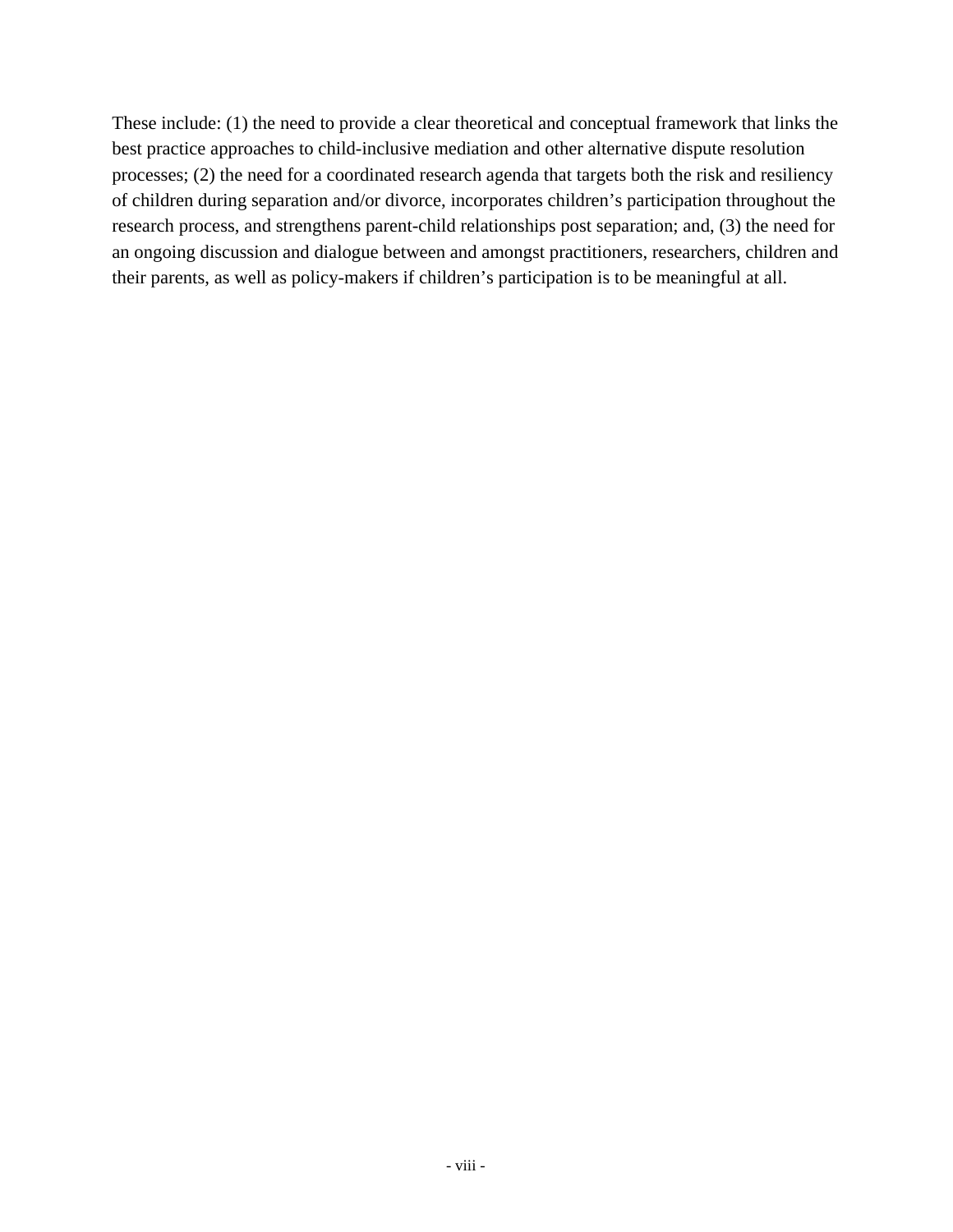## **1.0 INTRODUCTION**

When parents separate or divorce, decisions have to be made that will have significant impacts on their children. Finding ways to include children's participation in those decisions is often referred to as promoting "the voice of the child".

Promoting children's participation in decision-making in the context of family law is a relatively recent development. Historically, children were viewed as objects of concern, lacking the capacity to participate in family law matters and in need of protection from parental conflict (Graham and Fitzgerald, 2005; Morrow and Richards, 1996; Roche, 1999; Taylor, Smith and Tapp, 1999) or from being put in the middle of their parents' disputes (Emery, 2003; Warshak, 2003). It was assumed that, if children could be insulated from post-separation decision-making, they would be sheltered from the turmoil of their parents' relationship breakdown (Smart, 2002). A related assumption was that parents know what is in their child's best interests (O'Quigley, 2000; Timms, 2003), and, hence, that children's views are adequately represented by adults.

The continuing high numbers of children experiencing parental separation and divorce have generated an interest in helping children voice their needs and wishes. As the importance of children's right to be heard and for their wishes and feelings to be considered have gained prominence in child theory (Aries, 1962; Campbell, 2004; James, Jenks and Prout, 1998; Kaganas and Diduck, 2004; Lansdown, 2005; Prout and James, 1990; Smart, Neale and Wade, 2001), as well as in the social science literature and research regarding children's involvement during times of family breakdown more specifically, perspectives on including children in decisions around their parents' separation and divorce have been shifting (Kelly, 2002, 2003a, 2003b; McIntosh, 2000; Morrow, 1998; Neal, 2002; O'Quigley, 2000; Pike and Murphy, 2006; Smart, 2002, 2004; Smart and Neale, 2000; Smith, Taylor and Tapp, 2003; Strategic Partners, 1998; Tisdale, Baker, Marshall and Cleland, 2002; Schoffer, 2005; Thomas and O'Kane, 1998; Wade and Smart, 2002; Williams, 2006; Williams and Helland, 2007).

Increasingly, children are understood as being rights-bearing individuals, rather than objects of concern or subjects of a decision (Eekelaar, 1992; Lansdown, 2001). Moreover, the social science literature and research have increasingly demonstrated that not listening to children may cause more harm than good (Kelly, 2002; Lansdown, 2001; Pryor and Rogers, 2001; Smith, Gollop and Taylor, 2000), and that meaningful participation of young people in child custody and access disputes can protect them during a time when family breakdown puts them at risk (Amato, 2001; Butler, Scanlon, Robinson, Douglas and Murch, 2002; Cashmore, 2003).

Children's participation in the separation and/or divorce process has also been enshrined since Canada ratified the *United Nations Convention on the Rights of the Child* in 1991. The Convention has been a significant underlying factor in the growing concern for, and commitment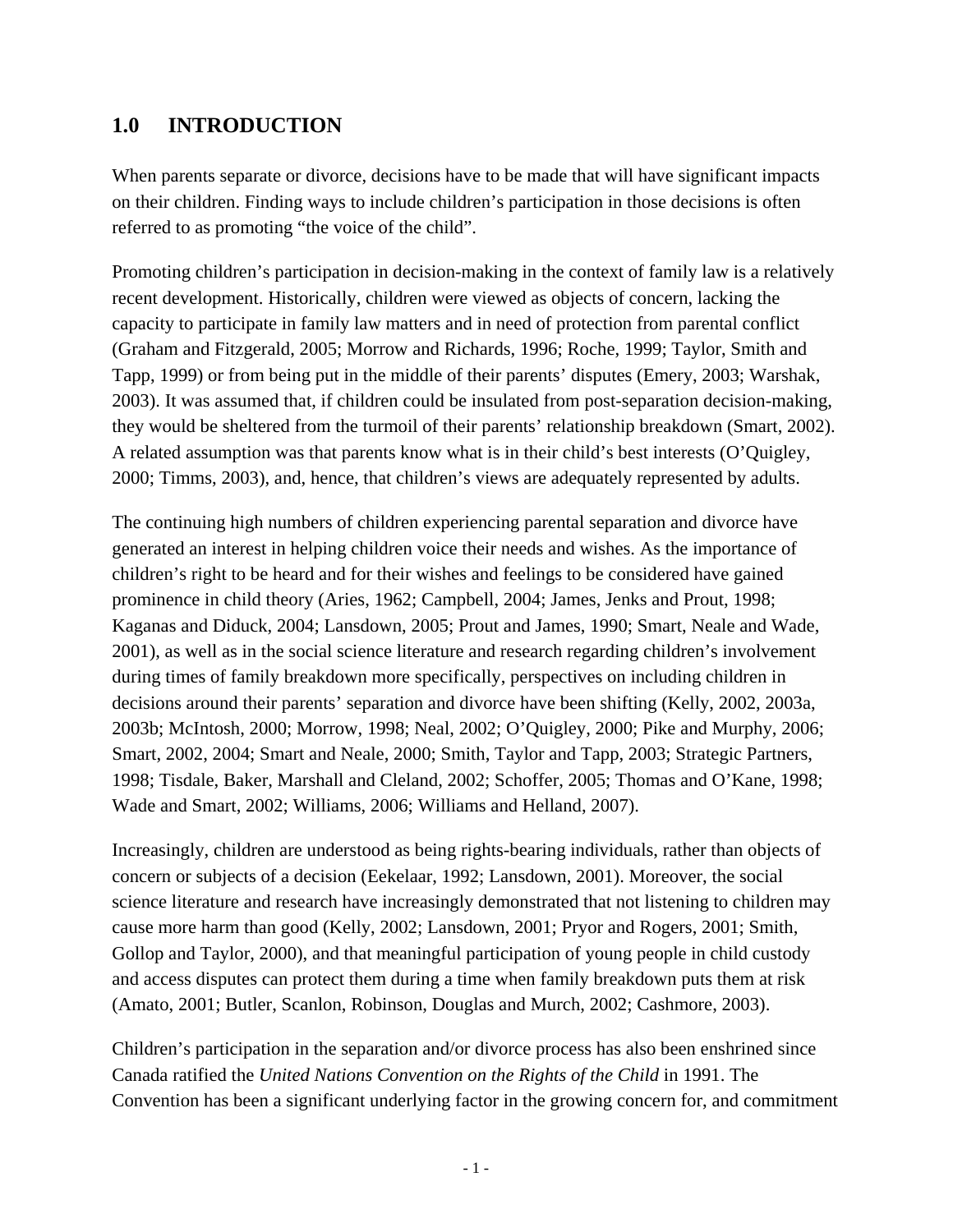to, allowing children more say in the legal decisions that affect their lives. Article 12 of the *Convention* states that:

- 1. States Parties shall assure to the child who is capable of forming his or her own views the right to express those views freely in all matters affecting the child, the views of the child being given due weight in accordance with the age and maturity of the child.
- 2. For this purpose, the child shall in particular be provided the opportunity to be heard in any judicial and administrative proceedings affecting the child, either directly, or through a representative or an appropriate body, in a manner consistent with the procedural rules of national law. $1$

Article 3 requires states to act in the best interests of children:

1. In all actions concerning children, whether undertaken by public or private social welfare institutions, courts of law, administrative authorities or legislative bodies, the best interests of the child shall be a primary consideration.<sup>2</sup>

In 1998, several years after Canada ratified the *Convention,* the Special Joint Committee on Child Custody and Access recommended that children in Canada have the opportunity to, "be heard when parenting decisions affecting them are being made" and to, "express their views about the separation or divorce to skilled professionals whose duty it would be to make those views known to any judge, assessor, or mediator making or facilitating a shared parenting determination".3

These shifts in thinking have all been occurring within the context of a broader global movement towards fostering children and youth's participation in both political and personal issues. Increasingly, young people are themselves expressing that they want to share their "voice" in the legal processes that fundamentally affect their lives and in post-separation arrangements (Cashmore and Parkinson, 2008; Freeman, 1997; O'Quigley, 2000; Raitt, 2007; Smart and Neale, 2000; Parkinson and Cashmore, 2007; Parkinson, Cashmore and Single, 2006). The existing research on children's desire to be included suggests that they want to be kept informed, and want their needs and interests heard. Adolescents, in particular, are much more likely to want to be present when major decisions affecting them are made, and to want to express explicit preferences about these decisions (Neale, 2002; O'Connor, 2004).

 1 For a complete listing of the Articles on the *Convention on the Rights of the Child,* the website can be accessed online at: http://www.cirp.org/library/ethics/UN-convention/.

<sup>2</sup> *Ibid* 

<sup>3</sup> Parliament of Canada, *For the Sake of the Children: Report of the Special Joint Committee on Child Custody and Access (*December, 1998), available online at:

http://cmte.parl.gc.ca/cmte/CommitteePublication.aspx?COM=147&Lang=1&SourceId=36230.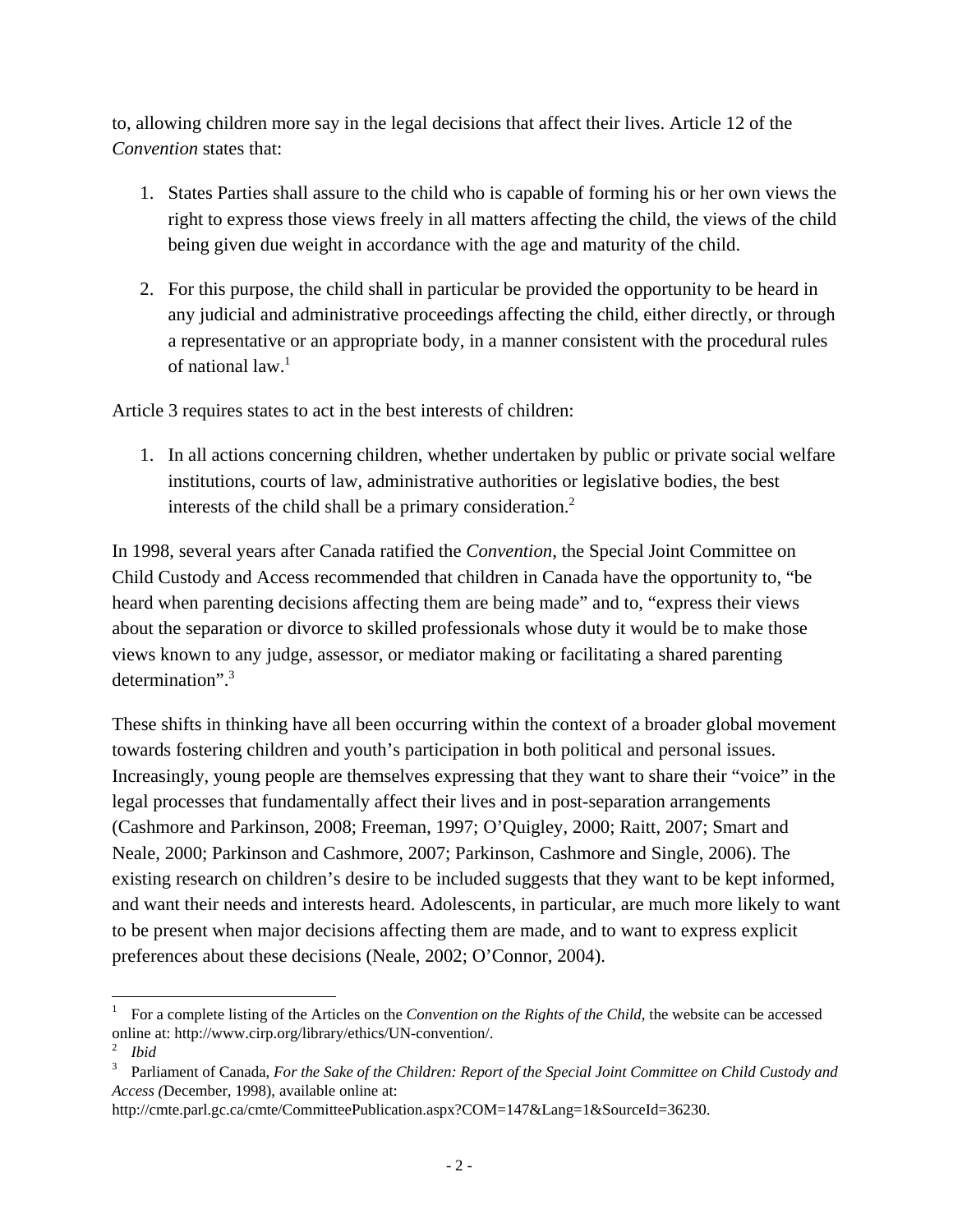Thomas and O'Kane (1998) assert that there are now clear demands in public policy to give children a voice in the decisions which affect their lives. Smart, Wade and Neale (1999) argue that children have much to provide to the discussion about divorce and family change such as what it is like, how to cope and what it means to them. The authors suggest that rather than excluding children, "we may have a lot to learn about divorce from children if we suspend the presumption that they are damaged goods in need of protection" (1999: p. 366).

Yet certain tensions remain with respect to allowing children to participate in separation and/or divorce-related matters. These tensions are created by attempts to balance the vulnerability of children, given their age and development level, with their rights as individuals. There is also debate about *how* the goal of including children ought to be achieved—in what circumstances and in what ways children should be included. There are various perspectives on this matter. Several different mechanisms for encouraging the voice of the child are currently used in Canada, such as views of the child reports, custody and access assessments, child legal representation, parenting coordination, and the use of child specialist coordinators. Various models are also employed internationally.

The available literature on voice of the child approaches has, however, tended to focus mainly on approaches occurring under the auspices of litigation. Although most post-separation decisions are made outside of courtrooms, comparatively little has been written about approaches to integrating children's voices into all other aspects of the family justice system—how or whether children are involved at the front end of the family justice system, at the stages of informal discussions or negotiations within the family, or early consensual dispute resolution.

There is particularly a dearth of published research with respect to children's involvement in mediation following parental separation or divorce (Mantle, 2001b; Saposnek, 2004). *Mediation*, or assisted negotiation, is an alternative dispute resolution process for working out disagreements with the assistance of a trained, impartial and neutral third party. Recent research has produced little systematic information about *how* children are currently being included in mediation or other alternative dispute resolution processes, the outcomes of child-inclusive mediation and alternative dispute resolution processes for parents, children and the broader family justice system, or any lessons learned based on the work that has been done to date.

#### **1.1 OBJECTIVES**

As part of a broader discussion designed to address the participation of children in separation and/or divorce processes, this review focuses on a relatively new and controversial aspect of the family justice system, namely *child-inclusive separation, divorce and custody mediation and other child-inclusive separation, divorce and custody alternative dispute resolution approaches*. Specifically, the focus is on exploring initiatives that help give children a voice in the decisions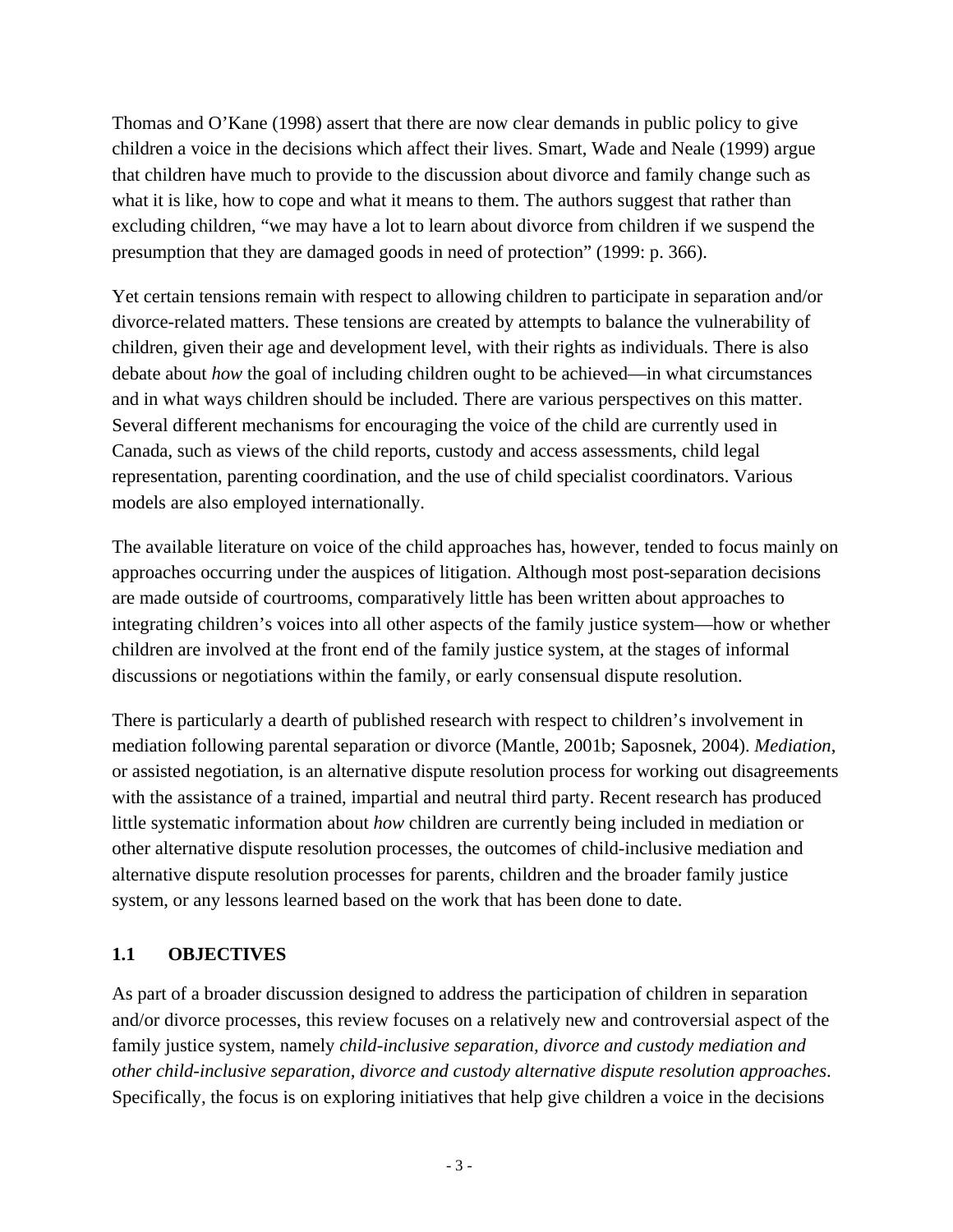made about post-separation family arrangements, as opposed to therapeutic or educational programs that help children adjust socially, emotionally or psychologically to the separation process and/or subsequent family arrangements. The scope of this review excludes young people's involvement in child protection mediation and will instead be limited to child-inclusive mediation and other child-inclusive ADR processes used in the context of separation and/or divorce.

The purpose of this review is two-fold. First, this paper provides a discussion of the issues raised by the participation of children in separation, divorce and custody mediation and other alternative dispute resolution processes (hereafter referred to as ADR). This includes an overview of different theoretical views and lessons learned about including children in these processes. It also identifies unanswered research questions that warrant further exploration.

Second, this paper provides a discussion of the different methodologies that are being employed—both nationally and internationally—to give children a voice in the context of separation, divorce and custody mediation and other ADR processes.

## **1.2 METHODOLOGY**

A review of the literature consisted of searches in scholarly periodical university indexes including, but not limited to: (1) PsychInfo; (2) PsychArticles; (3) Medline; (4) Social Work Abstracts; (5) Sociological Abstracts; (6) Social Science Citation Index; and (7) ERIC. Searches for secondary articles related to the voice of the child, children's wishes, and separation and/or divorce were also performed in legal search engines including, but not limited to: (1) WestlawCarswell; (2) Hein Online; (3) LexisNexis; (4) Quicklaw; (5) InfoTrac; and (6) LegalTrac. Searches for fugitive articles such as unpublished manuscripts, conference proceedings, topical bibliographies, and curricula vitae lists were also completed using the Internet search engines: (1) Google.com; (2) Google.Scholar; (3) Yahoo.ca; and (4) Altavista. All electronic searches included, but were not limited to, the following search terms in various combinations: children's ages and stages; children's rights; children's wishes; the voice of the child; children's voices in separation and divorce; child-inclusive mediation; alternative dispute resolution; child custody assessments; child legal representation; child custody; child access; child participation; child specialist; family court processes; judicial interviews; child development; development; divorce; separation; custody and access; child support programs; parenting coordination; and children's resources.

In order to gain a more fulsome picture of the issues raised by including children in separation and divorce-related mediation and ADR, and in order to learn more about the various approaches to doing so, both in Canada and internationally, selected family justice practitioners (e.g., family mediators, child specialists involved in collaborative family law practice and collaborative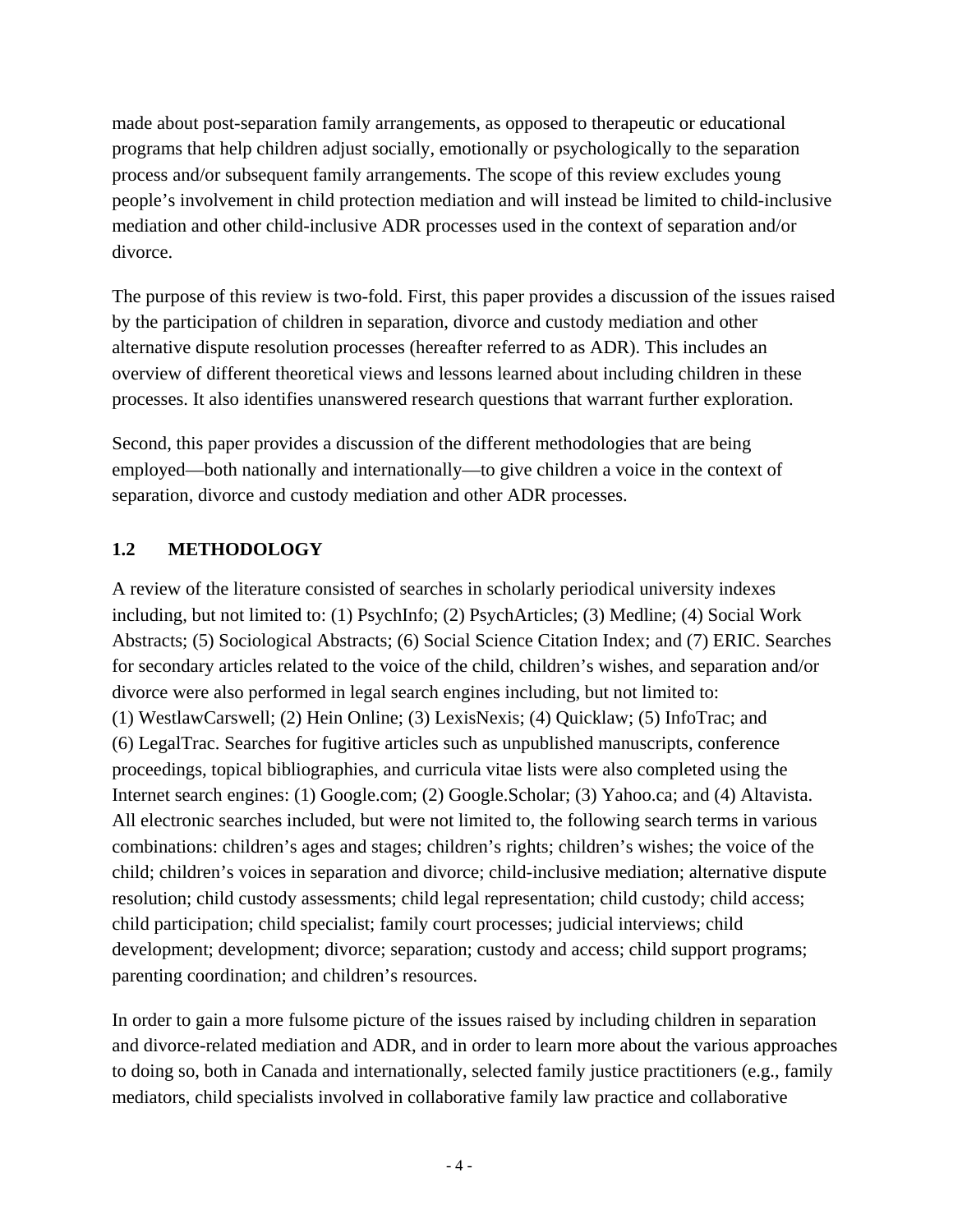family lawyers) were contacted by telephone and interviewed about the methodologies presently being used to incorporate the voice of the child. Selected senior administrators from courtconnected facilities and policy advisors in the justice system were also contacted by telephone in order to gain a greater awareness of the strengths and limitations of incorporating the voice of the child into mediation and other ADR processes. Finally, selected key informant interviews were conducted with individuals who provide legal representation to children before the court in separation and divorce related matters from Alberta, Ontario's Office of the Children's Lawyer, and Quebec<sup>4</sup>. All interviews incorporated standardized questions<sup>5</sup> tailored to each type of stakeholder group in seeking information about the various methods presently employed. Specific attention was given to identifying those methods that were the most and least successful in achieving objectives. Attention was also paid to understanding what is required to incorporate the voice of the child in mediation and other ADR processes.

#### **1.3 STRUCTURE OF THE PAPER**

The paper is organized into five main sections. Following this introductory section, Section Two examines the social science literature and presents the different theoretical views that exist with respect to the participation of children in separation, divorce and child custody mediation, and other ADR processes. Attention is equally focused on explaining the research methodologies that are currently employed with respect to children's participation in child custody mediation.

Section Three provides an overview of the child-inclusive mediation approaches and other ADR processes that are currently being employed across Canada, the United States, and internationally. It provides a definition of child-inclusive mediation and other ADR processes that involve children in the context of separation, divorce, and custody. Benefits and limitations of the different approaches are also explored.

Section Four provides a discussion of ongoing issues, challenges and lessons learned about children's participation in separation, divorce and custody mediation and ADR, based on interviews with selected mental health and legal practitioners, researchers, and policy experts. The views of these key informants, who carry out the front-line work, research, and explore policy options on behalf of children and youths, are included in order to augment the social science and research literature and to allow for a more comprehensive understanding of the issues at hand.

<sup>4</sup> All of the participants were chosen because of their years of experience in practice, research, and policy matters relating to separation and/or divorce, which helped to provide a rich and comprehensive understanding of the strengths and limitations of incorporating the views of the child.

 $<sup>5</sup>$  See Appendix A. Adherence to the standardized questions was the goal, in order to provide consistency in the</sup> approach and analysis of themes among each different participant. However, many participants provided other important practice and research insights that added depth and clarity to the interview.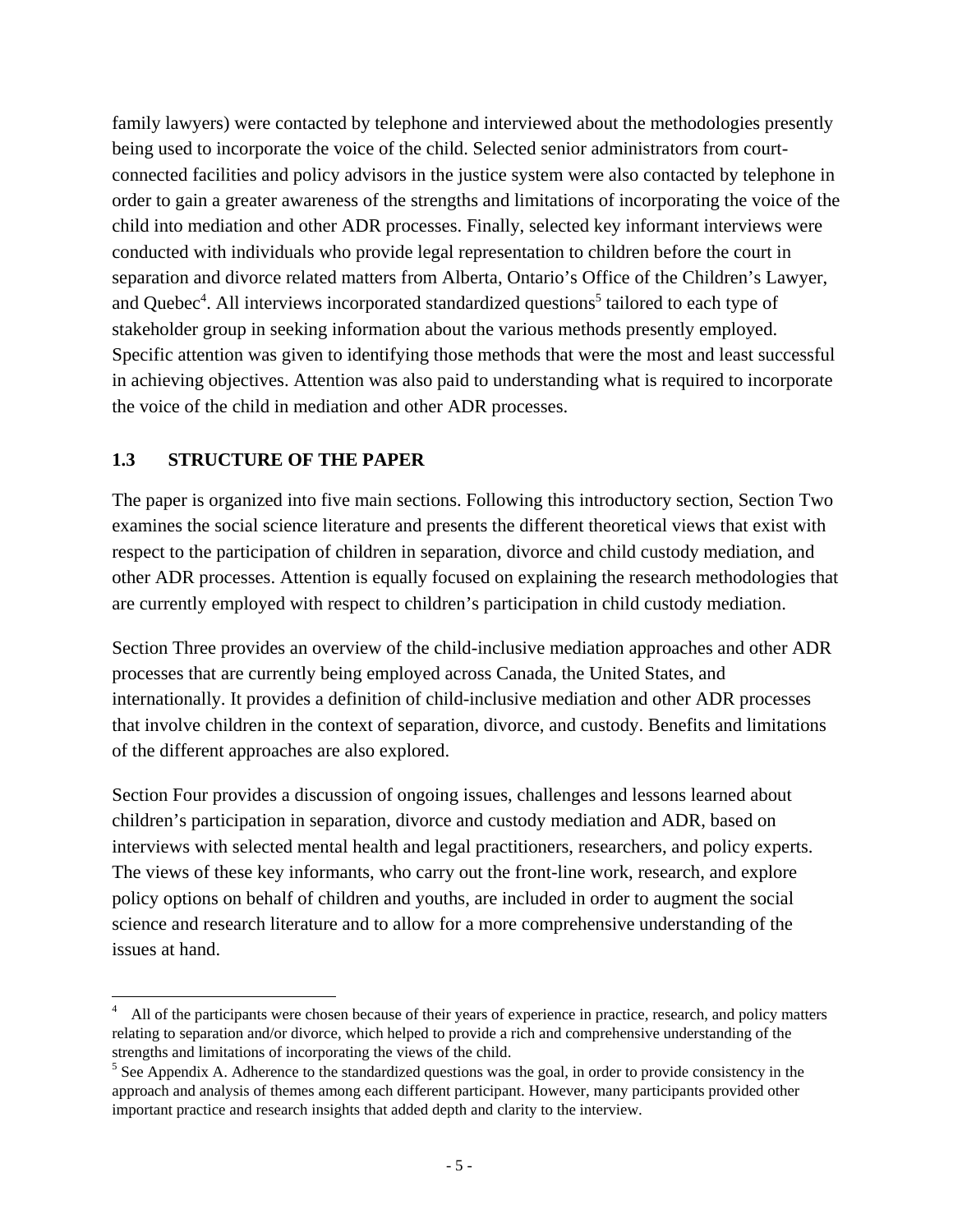Section Five focuses on the future directions that flow from child-inclusive mediation and other ADR processes. Unanswered research questions regarding the participation of children in the separation and/or divorce process are also explored in this section.

#### **1.4 LIMITATIONS**

 $\overline{\phantom{a}}$ 

There are several important limitations to the information presented in this review that should be acknowledged. First, it was not the intention of this literature review to provide a complete listing of all the practice initiatives related to child-inclusive mediation and other ADR processes across Canada and internationally. Rather, this literature review is solely intended to provide a point of discussion of the issues raised by child-inclusive mediation and other ADR processes in family law proceedings related to separation and divorce. The review excludes discussion of young people's involvement in child protection mediation.<sup>6</sup>

Second, the key informant interviews were limited and selectively chosen from expert practitioners in law and mental health, research, and policy in Canada and internationally who have demonstrated practice and research expertise in children's participation with child-inclusive mediation and other ADR processes.<sup>7</sup> Therefore, the information obtained is not representative of all the professionals in this specialized area of family law.

The interviews were particularly important as a means of gathering additional information given that, other than the empirical research in Australia and qualitative research in New Zealand on including children in mediation, there remains a paucity of research literature in this area beyond anecdotal information. There are a number of excellent reviews and summaries that provide information about different child-inclusive mediation and ADR processes as well as on children's resources and programs that focus on separation and/or divorce (Ministry of Attorney General, British Columbia, 2007; O'Connor, 2004; Williams and Helland, 2007). However, there is no comprehensive review that integrates both the empirical research and social science literature with the practice experience of mental health clinicians, law and policy experts.

Third, unlike other research projects which outline a rigorous methodology and design regarding the analysis of telephone interviews with key informants (i.e., audio-taped and thematic analysis by different qualitative computer-generated programs), a less formal structured telephone

 $6\degree$  Child protection legislation is not an area that falls within the purview of the federal government. Each province has its own child welfare legislation to integrate the different forms of including the voice of the child into child protection proceedings (e.g., child legal representation, child protection mediation). However, Constitutional responsibility for family law matters in Canada is divided between federal and provincial/territorial governments. Therefore, the focus of this review was to examine custody and access matters as they relate to federal law. 7

The author acknowledges that there are many more experts around the globe who carry out this work on behalf of children. However, due to time constraints and, in consultation with the Department of Justice Canada, the individuals selected were based on their years of practice, research and policy expertise in the field.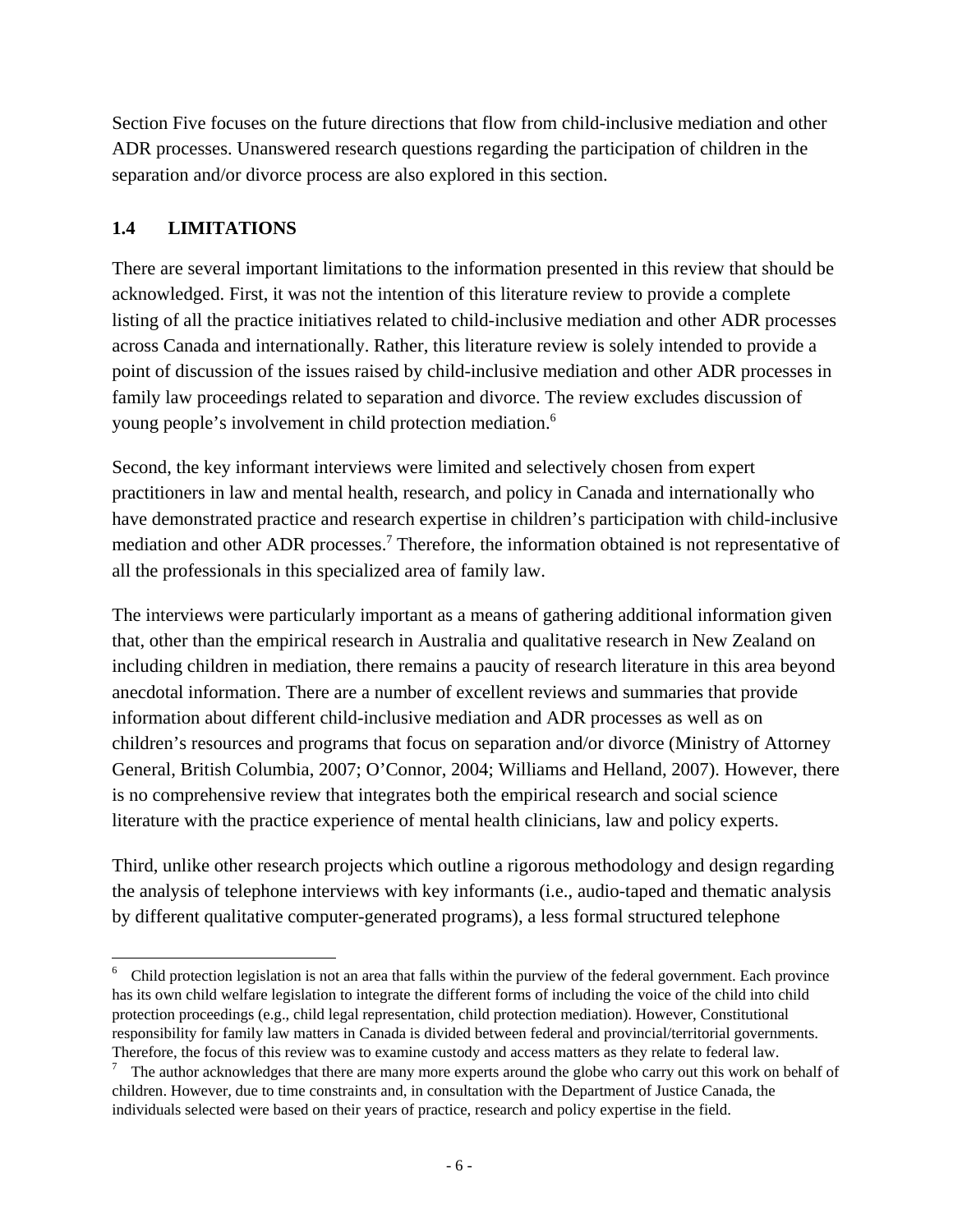interview was conducted with the participants involved in this report. However, themes are distilled from the different key informants that highlight practice, research, and policy planning options.

Finally, due to time constraints and issues of consent and confidentiality, young people were not interviewed about their experiences and participation in mediation and other ADR processes.

#### **1.5 THEORETICAL FRAMEWORK**

From a theoretical view, the social science and research literature is presented in this review through the lens of empowerment and/or enhancement theory, which is premised on an understanding that children and youths have strengths and expertise that should be acknowledged and capitalized on to their benefit. Moreover, this framework is based on the belief that children and youths can change their circumstances, and that they can become more effective 'social actors' provided that they are kept informed and are allowed to participate in the family law decisions that affect them (Biddulph, Biddulph and Biddulph, 2003; Birnbaum, 2007).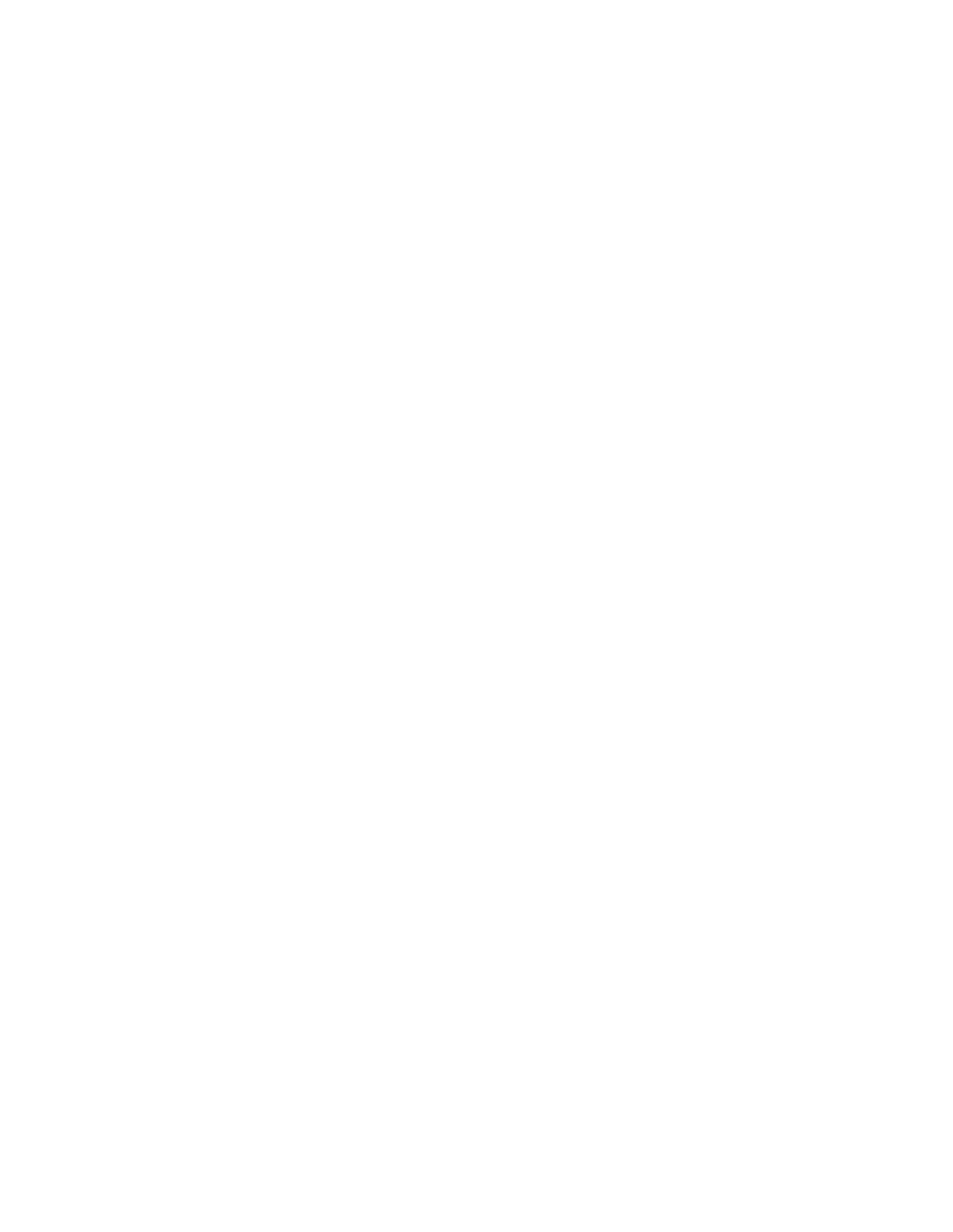## **2.0 REVIEW OF THE LITERATURE REGARDING THE DIFFERENT VIEWS OF CHILDREN'S PARTICIPATION DURING PARENTAL SEPARATION, DIVORCE, CHILD CUSTODY MEDIATION AND OTHER ADR PROCESSES**

This Section explores the debate from a legal, social science and research perspective between those who argue in favour of the inclusion of children the decision-making process during times of separation and/or divorce, and those who argue against it. Neale (2002) asserts that, "underlying these arguments is a subterranean debate about which group of adults (mothers, fathers, legal, welfare or therapeutic professionals) are best equipped to take charge of children's welfare needs, a debate from which children themselves have been largely excluded".<sup>8</sup>

#### **2.1 THOSE WHO SAY THAT** *WE SHOULD* **INCLUDE CHILDREN AND** *WHY*

Those who are in favour of listening to children during times of parental separation and/or divorce cite a number of rights-based and interest-based reasons for doing so. First and foremost, children have a legal right to be heard and listened to according to the *United Nations Convention on the Rights of the Child.*<sup>9</sup> Children's rights theorists see children not as property, but as persons who can and should be participants in the decision-making processes that affect their lives (Atwood, 2003; Brennan, 2002; Elrod, 2007; Lansdown, 2001, 2005; Woodhouse, 2000). The *Convention* on children's rights implicitly incorporates a recognition that children should not only be respected and heard, but also ensures that children have access to the civil, economic, political, and social rights that are accorded to everyone.

Second, those who are in favour of including children report that children generally want to be active participants in the decisions that affect their lives post-separation and/or divorce (Cashmore and Parkinson, 2007; 2008; O'Quigley, 2000; Parkinson and Cashmore, 2007; Parkinson, Cashmore and Single, 2006; Neale, 2002; Smith and Gollop, 2001). However, this does not mean that they wish to make the decisions or take sides with either of their parents. Children understand the difference between providing input into the decision-making process and making the final decision (Kelly, 2002; Morrow, 1999; O'Quigley, 2000; Neale and Smart,  $2001$ ).<sup>10</sup>

 8

<sup>&</sup>lt;sup>8</sup> Neale, B. (2002). Dialogues with children: Children, divorce and citizenship. *Childhood*, p. 469.<br><sup>9</sup> Supra note 2.<br><sup>10</sup> The reader is also encouraged to review Richard Chisholm's paper, Children's participation in f litigation, presented at the International Society of Family Law, World Conference, Brisbane, Australia, July, 9-13, 2000 regarding the debate for and against children's participation in family law. It can be accessed online at: http://www.familylawwebguide.com.au/library/spca/docs/Childrens%20participation%20in%20family%20court.pdf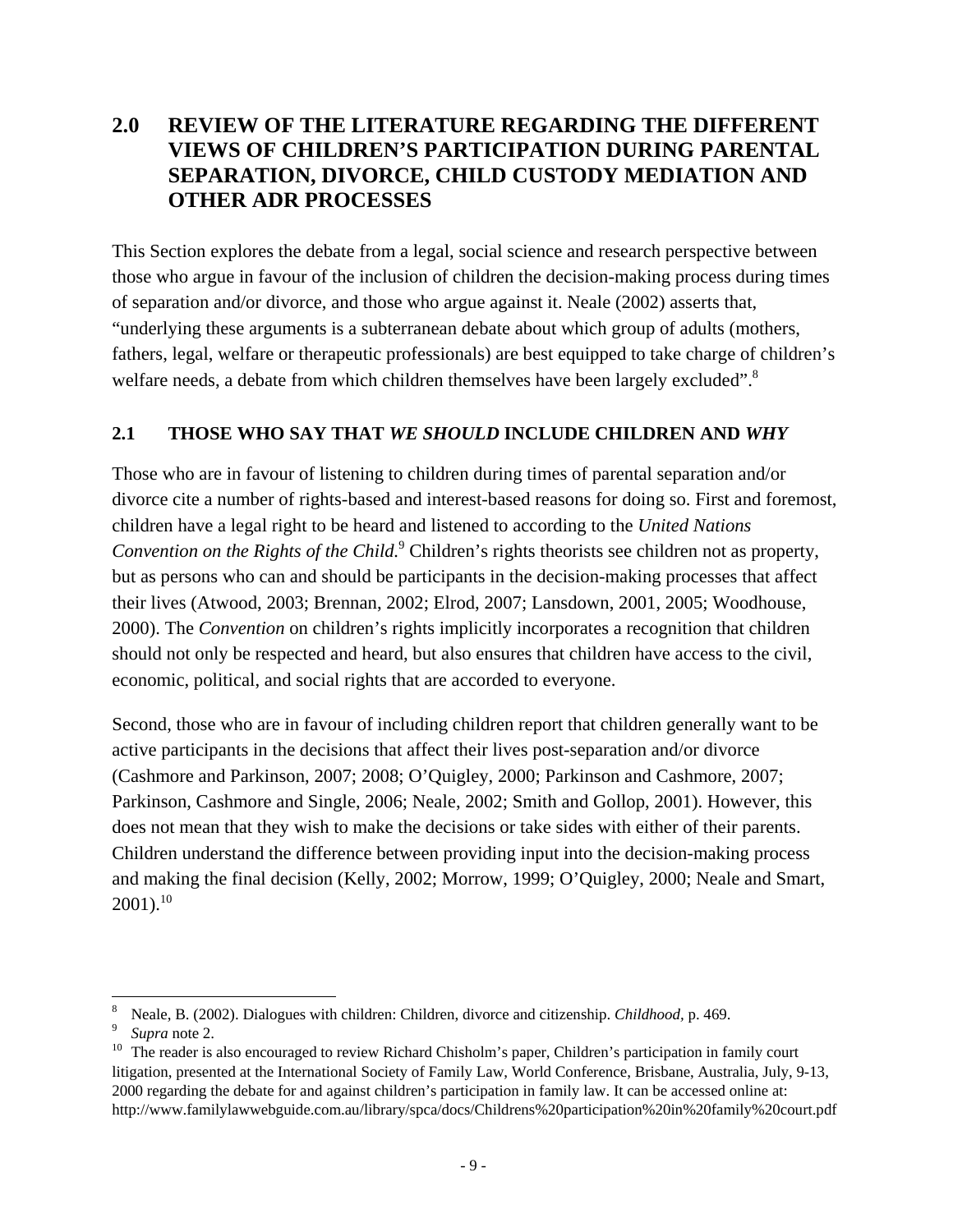More importantly, children want to be kept informed, want access to information about the separation and/or divorce process and want their needs and interests heard during times of parental separation and/or divorce (Birnbaum, 2007; Marchant and Kirby, 2004; Neale, 2002). Smith (2007) argues that providing children with access to information and allowing them to participate in the separation and/or divorce process translates into more respectful listening of children's wishes, needs, and interests and takes them into account. Taylor, Smith and Nairn (2001) report that children themselves rate their participation rights as important when it comes to issues of the family as well as issues relating to legal and social welfare systems.

Third, children's participation is inextricably linked with social inclusion from a broader policy perspective. That is, more effective policies, services and programs are developed by including children's participation in their design, planning, delivery and implementation (Lansdown, 2005; Ministry of Social Development, 2003). James and Gilbert (2000) argue that unless children's views are incorporated into the policy development that impacts directly on them, decisionmakers do not have the benefit of hearing the children's perspectives on the problem, suggestions, and/or thoughts about what should happen about the problem. The same argument can be made with respect to children's participation in the decision-making process during family breakdown. Smart, Neale and Wade (2001) suggest that family policy issues must include children's viewpoints if children are to be treated ethically and given the respect they deserve.

Fourth, some have also cited the social science and research literature that demonstrates that children's participation in a number of decisions, including their experience of parental separation (Cashmore and Parkinson, 2008; Butler et al., 2002; Dunn and Deater-Deckard, 2001; May and Smart, 2004; Neale, 2002; Smith et al., 2003; Smart, 2002), correlates positively with their ability to adapt to a newly reconfigured family (Butler, Scanlon, Robinson, Douglas and Murch, 2003) as well as to their ability to regain mastery and control over what is often a confusing time for them post-separation and/or divorce (Brown, 1996; Butler et al., 2002; Saposnek, 1998).

Fifth, still others have argued for children's inclusion as being important because it provides the most direct enunciation of the needs of children. Focusing on the needs of children early in the process of parental litigation can reduce both the intensity and duration of conflict (McIntosh, 2003) as well as enhancing conciliation between parents to communicate more effectively on behalf of their children (Goldson, 2006). Gray (2002) has also suggested that children's participation in decision-making can facilitate children being clear about their own wants and needs which can translate into enhancing their advocacy skills regarding communication and negotiation with their family.

Sixth, others have also argued that meaningful participation can be a protective factor during times of parental separation and/or divorce (Brown, 1996; Pryor and Emery, 2004; Pryor and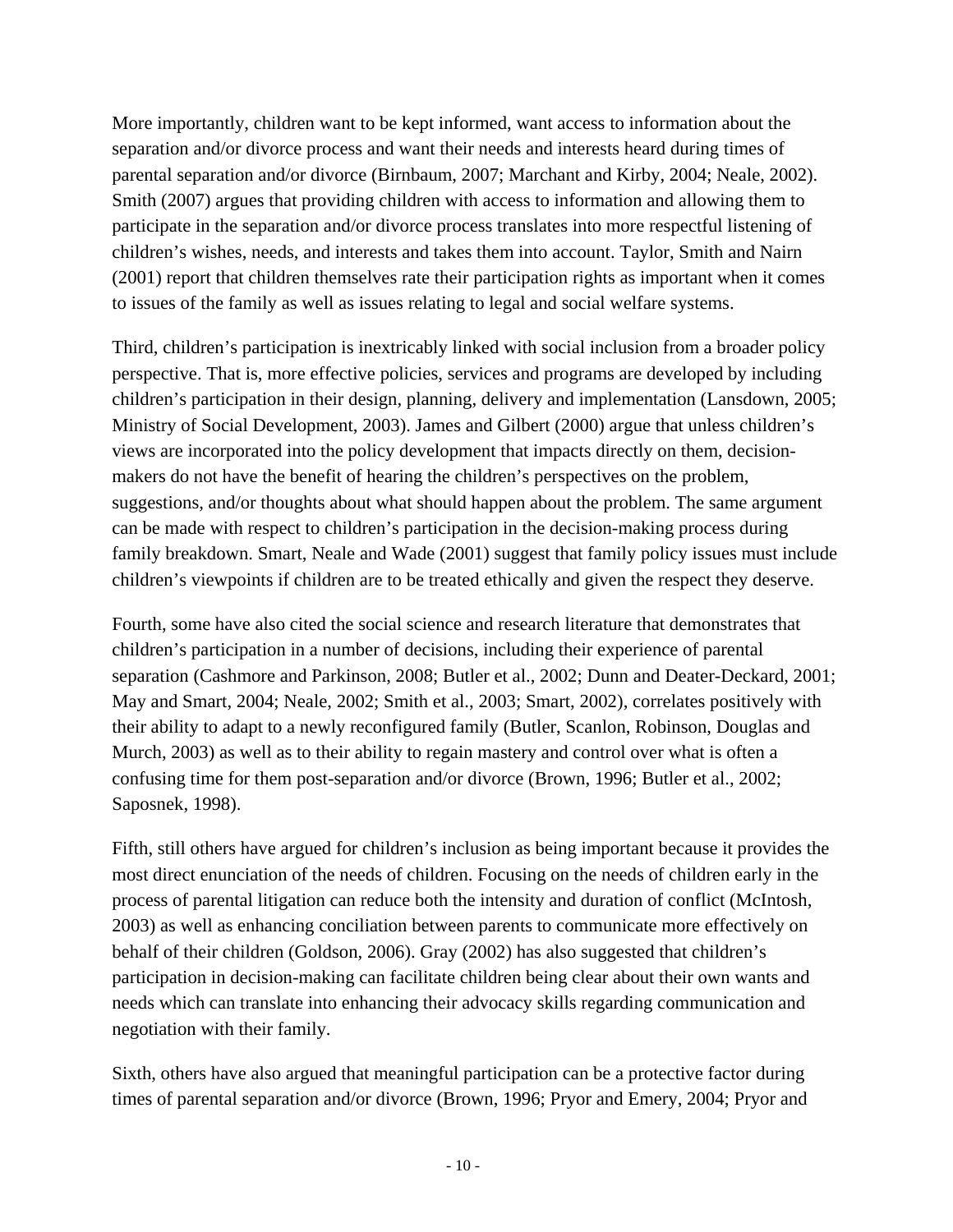Rogers, 2001) as it provides children with a sense of responsibility and improved parent-child relationships (Brown, 1996; Goldson, 2006; Sanchez and Kibler-Sanchez, 2004) through their role in the decision-making process (Cashmore and Parkinson, 2007, 2008). Including the voice of the child can also enhance their sense of self-esteem and control over their fate, thereby enhancing their resiliency (Kelly, 2002, Marchant and Kirby, 2004; Pryor and Emery, 2004; Williams, 2006).

Finally, while studies in this area have been limited to date, research-based programs in Australia and New Zealand demonstrate the potential benefits to separated families of including children's experience and their voice in a therapeutic mediation process (Goldson, 2006; McIntosh, 2000, 2003, 2005, 2006, 2007; McIntosh and Deacon-Wood, 2003; McIntosh and Long, 2005, 2006, 2007; McIntosh, Long and Moloney, 2004; McIntosh, Wells and Long, 2007; McIntosh, Wells, Smyth and Long, 2008; Moloney, 2005, 2006; Moloney and McIntosh, 2004).<sup>11</sup> For example, McIntosh (2007), along with her research colleagues in Australia, has evaluated an evidencebased practice model of child-inclusive mediation. They report on outcomes that were common to both groups, specific to the child-inclusive intervention, and the differences in outcomes. The study compared outcomes over 12 months for 275 separated parents (142 families) and their children (a total of 364 children, with 193 between ages five to 16 years) in two different forms of mediation interventions.

The first type of intervention was a child-focused intervention, where the mediator assists the parents in parenting arrangements for their children based on their developmental needs. The second type was a child-inclusive intervention, which is the same as a child-focused intervention but also includes a direct brief assessment of children's experiences of the separation and their relationships with each parent. In this second type of intervention, feedback from the children's session is brought back to the parents' mediation session by a child specialist in order to assist parents to better understand their children's needs.

Information was collected at the beginning of both interventions as well as at 3 months and 12 months post intervention to explore what differences, if any, were present between the two types of interventions. Specifically, the outcomes explored included: (1) post-separation parental alliance; (2) conflict management; (3) parent-child relationships; (4) the nature and management of living arrangements; (5) children's well-being and adjustment; (6) children's self representation of parental conflict; and (7) children's perception of parental conflict and communication.

 $11$  For a thorough discussion of this major research initiative and the results, the reader is also encouraged to review the government of Australia website that provides the series of research articles and information on child-inclusive interventions that have been written by these researchers. The website can be accessed online at: http://www.familycourt.gov.au/presence/connect/www/home/publications/papers\_and\_reports/new\_papers/papers\_s tate\_of\_the\_nation.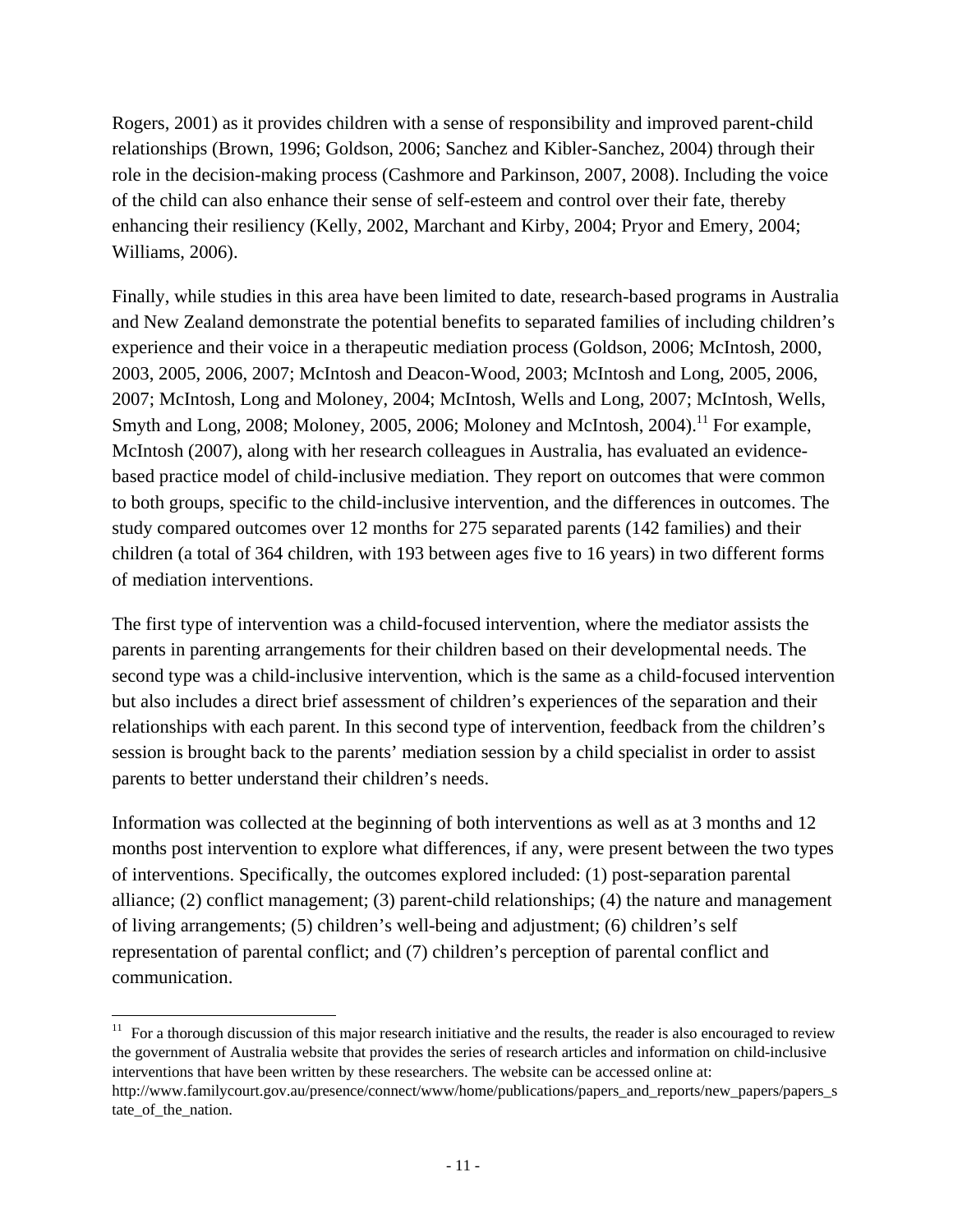In both groups, there were high rates of poor parental communication, parental conflict, and children who were experiencing significant psychological distress at the outset of intervention. However, one year post intervention/mediation, there was a significant and enduring reduction in conflict for both groups. The majority of parents in both groups reported that they had improved or resolved the initial dispute that had brought them to mediation in the first place. The children in both groups, across all ages, perceived less frequent and intense conflict between their parents and were less distressed in relation to their parents' conflict.

Of interest, certain findings were unique to the child-inclusive intervention that were not evident in the child-focused intervention; mainly the effects of child-inclusive intervention on fathers and children. One year post intervention demonstrated that there was lower conflict reported by fathers in relation to their former spouse, and a greater improvement in the parental alliance for fathers. As well, children reported that they experienced more closeness to their fathers and more emotional availability of their fathers; the children were more content with the parenting plan and less inclined to want to change it. Fathers were likewise more satisfied with the parenting plan despite less overnight contact than the child-focused fathers. Finally, there was a greater stability of care and contact over the year.

In New Zealand, Goldson  $(2006)^{12}$  conducted a qualitative study that explored child-inclusive mediation with 17 families and 26 children between the ages of 6-18. The interview questions explored the lived experiences of the children and their parents related to their parenting plan arrangements one month after mediation. Unlike the previous study, the mediator who met with the parents also met individually with the children in this program. Feedback from the children's session was brought back to their parents. The children were aware of what was being discussed with their parents and were provided with an opportunity to decline information that they did not want shared with their parents. The parents and children were then brought together in a joint session to discuss the parenting plan and a subsequent session was held two weeks later to discuss how the implementation of the parenting plan was working as well as to examine outstanding concerns, if any.

The study's findings showed that the children uniformly reported that they liked having their voice heard and were more satisfied with the final parenting plan. The children expressed a strong desire to have an active role in the actual restructuring of their family relationships. The parents reported that there was a reduced level of conflict between them and that each experienced an overall higher satisfaction with the process. Both children and parents acknowledged that the children preferred to speak to a mediator who had previous contact with both of their parents simultaneously. Overall, the findings demonstrated that parental conflict

  $12$  For a more complete discussion of the research findings, the reader is also encouraged to review the government of New Zealand website, which can be accessed online at:

http://www.familiescommission.govt.nz/download/innovativepractice-goldson.pdf.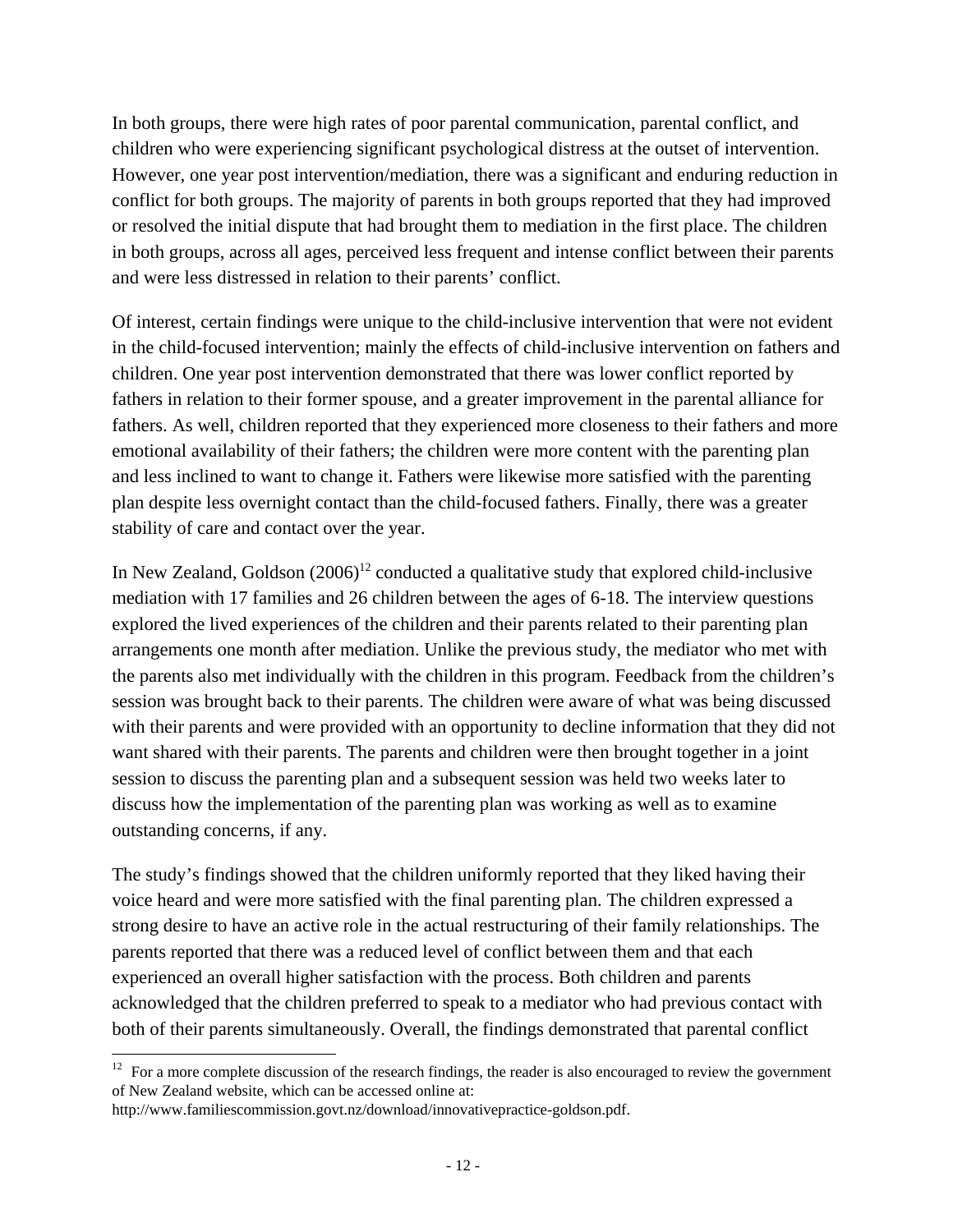was reduced and that conciliation and cooperation increased. Furthermore, in each family there was an increase in the parents' awareness of the impact of the conflict and the significance of working together on behalf of their children. As a result of having their voices heard and listened to by their parents, children reported feeling more relaxed and better able to adapt to their parents' separation.

The studies in Australia and New Zealand lend support to the social science literature on the reasons of *why* it is important to include children in the decision-making process. However, *how* they should be included is less clear. Additionally, differences exist between using the same mediator to interview children and having a separate child specialist interview the children. This latter issue will be explored more fully in examining child custody mediation. At the very least, the results of these studies demonstrate that children's participation can be beneficial to their emotional well-being and provide them with a voice in decisions that impact their lives. In addition, the findings confirm that further research initiatives that are grounded in evidencebased interventions are important to assist children and their families post separation and/or divorce to explore what is most helpful to children and how*.*

#### **2.2 THOSE WHO SAY WE** *SHOULD NOT* **INCLUDE CHILDREN AND** *WHY*

Just as there are strongly held viewpoints about including children in decision-making post separation and/or divorce, there are equally a number of compelling arguments against including children. First, from a rights point of view, academic scholars cite some cautions to be aware of when it comes to children's rights. Atwood (2003) argues that there are competing goals between protecting children from emotional harm on the one hand, and protecting litigants' due process rights, on the other, when it comes to ascertaining children's wishes. Guggenheim (2003) asserts that while there are important reasons to advance children as rights-holders, there are certain costs associated with rights—that is, rights are relational. If children have a right then someone else has a duty and children's legal rights are always in the hands of adults.

Second, concerns have been expressed by mediators themselves who suggest that children may be manipulated by one parent or the other to take sides during a disputed custody and access matter, thereby creating anxiety and loyalty conflicts for children (Brown, 1996; Emery, 2003; Garwood, 1990; Gentry, 1997; Saposnek, 2004). Others have expressed concerns that involving children could undermine parental authority and cause further negative intrusion into children's lives and family relationships (Brown, 1996; Emery, 2003; Lansky, Manley, Swift and Williams, 1995). Garrity and Baris (1994) argue that involving children can also lead to having them tell each parent what s/he wants to hear, which would be of little benefit to the child. Moreover, Warshak (2003) argues that presenting children's wishes without understanding the basis of those wishes can create more problems for children. In other words, children's wishes must be accompanied by an understanding of the context in which those wishes are being made. He also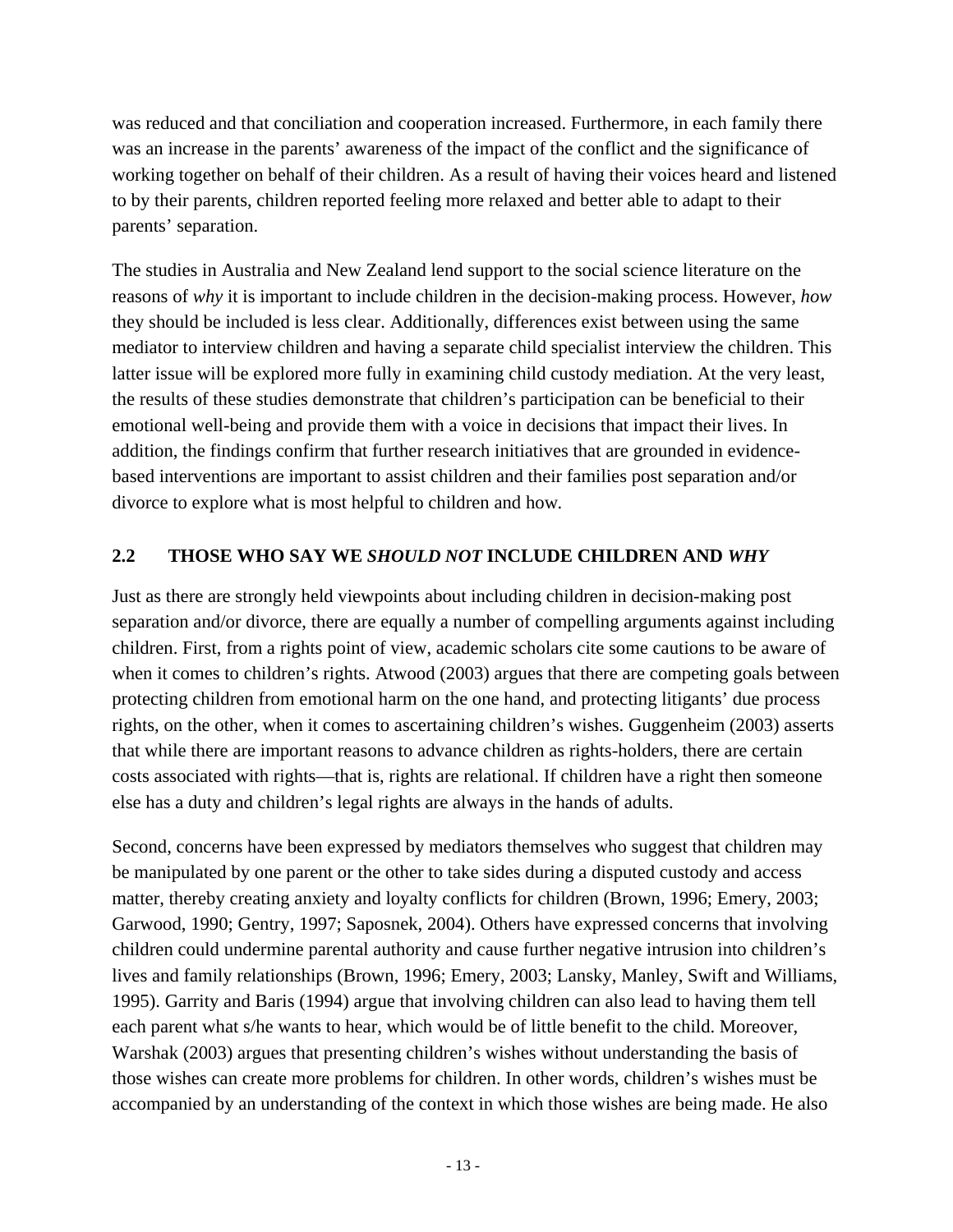argues that delegating too much authority to children instead of helping them develop coping strategies during times of parental separation may burden them with too much power.

Third, qualitative findings from research reported by Goldson (2006), McIntosh (2000, 2007) and Garwood (1990) suggest that children would not benefit from being involved in childinclusive mediation approaches in certain circumstances. These include, for example, when parents are feeling so overwhelmed that they cannot make use of the positive feedback given to them; where the conflict between the parents is characterized as high; and where parents have mental health issues that impede any positive working relationship. Kelly (2003) and Saposnek (2004) also conclude that not all children necessarily need or want to be heard. They suggest that unless there is a request from the child and/or their parent for the child to be interviewed, there is no reason to do so.

Another concern raised in advancing the argument against child participation is that once a child has been asked to express his/her views, s/he may be disappointed if it is discovered that his/her views were not listened to because they may believe that their views will be determinative of the outcome. This can lead to feeling angry and hurt if they were not listened to or feeling too much responsibility for the decision. In either case, the child can be emotionally compromised. Similarly, one parent or the other may use the child's wishes as a trump card to obtain an agreement or alternatively, claim that the child is traumatized by the mediation process, thereby sabotaging the process (Emery, 2003; Simpson, 1991). Additionally, some children may not express their true feelings if they fear their parents' retaliation or anger about their views and therefore should not be placed in that position (Brown, 1996; Drapkin and Bienenfeld, 1985).

#### **2.3 SUMMARY OF** *WHEN TO* **INCLUDE AND** *NOT TO* **INCLUDE CHILDREN'S PARTICIPATION**

There are no easy answers as to whether children's participation in post separation decisionmaking should be included or excluded. As can be gleaned from the above discussion, there, is no consensus in the clinical and social science literature about this issue. O'Connor (2004) suggests that one of the reasons researchers and practitioners have such divergent views about children's participation in decision-making post separation is that they are examining very different approaches to including children. She argues that while they may say they oppose or support including children, in reality, they only support or oppose some of the approaches that include children's participation.

There are pros and cons to both sides of this debate. It seems that much depends on the "context" of each situation. From a theoretical point of view, children's participation depends on the theoretical and conceptual lens of the mediator. That is, the mediator would have to have the conceptual viewpoint that children have rights and should be heard and recognized. Moreover,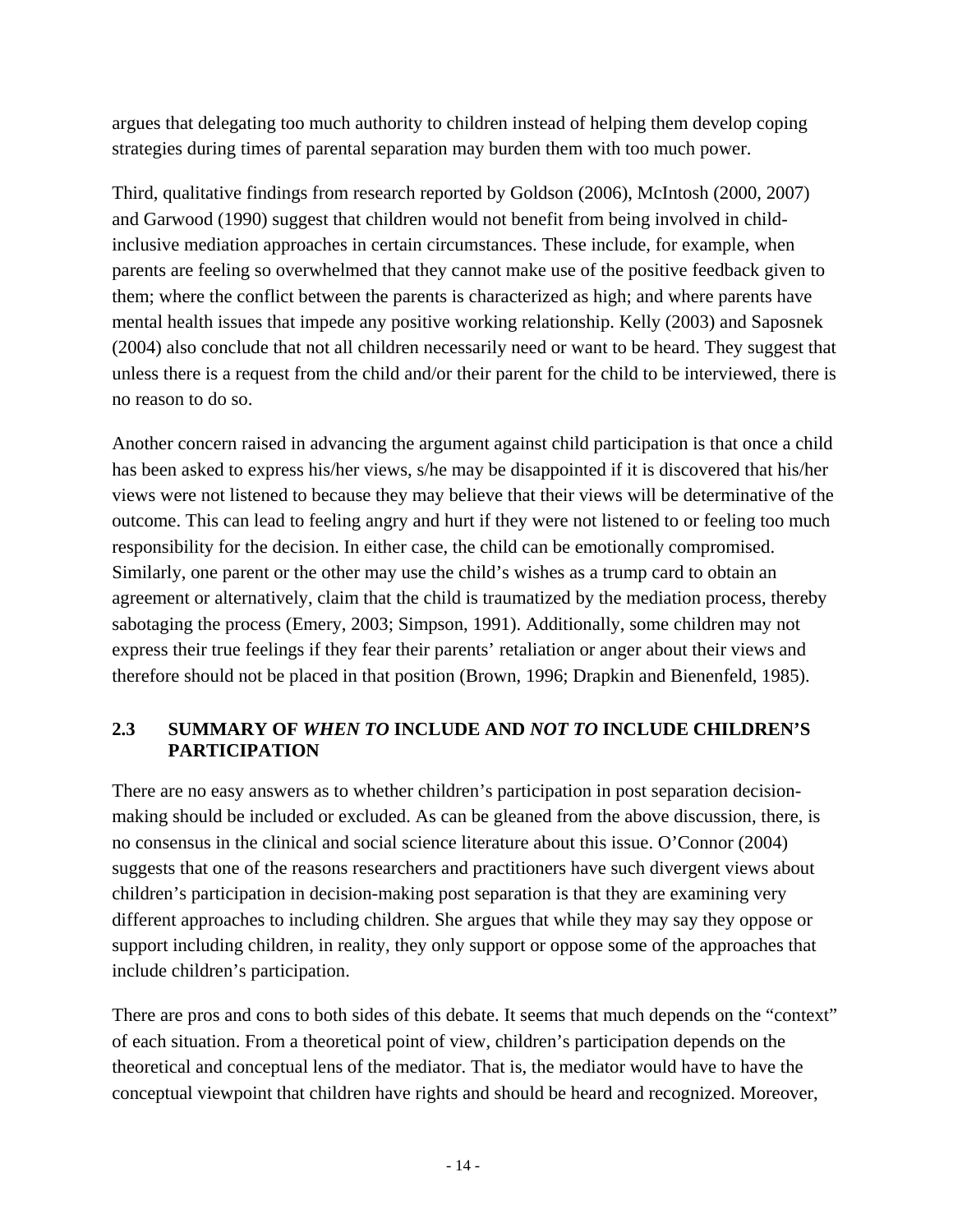the mediator would also have to have an appreciation and understanding of the evolving capacities of children. From a practice point of view, children's participation depends on the clinical orientation of the mediator and how comfortable s/he is with interviewing children as well as assessing the individual needs of the children and their parents. From a research point of view, children's participation depends on the available research on evidence-based approaches that focus on the risk and resiliency factors of children and families. This research can, in turn, help guide practice and inform policy with respect to child-inclusive mediation and other ADR processes. From a policy point of view, children's participation depends on resources, training and policies and legislation governing children's inclusion before, during, and after parental separation and/or divorce.

Saposnek (2004) and Kelly (2002) provide some helpful tips on when to include and exclude children in the mediation process. Both stress that the mediator must have the requisite skills, training, and knowledge base, in addition to being comfortable interviewing children if children are to be included at all. They suggest that children should be included in the following circumstances: (1) when children consistently express a preference for a particular type of timesharing arrangement and one parent or the other disagrees; (2) when a child has specifically requested to speak to the mediator; (3) when both parents need to hear from their child about the negative impact that their dispute is having on the child; and (4) when children have the cognitive ability to relate their views and wishes to a mediator (i.e., six to 16 years of age).

They also suggest that children should be excluded in the following circumstances: (1) when both parents can agree on the needs of their child and can develop a mutual parenting plan that meets the needs of their child; (2) when children are too young and do not possess the cognitive ability to reliably communicate their wishes (i.e., typically children under three years of age); (3) when children exhibit emotional and behavioural complaints about meeting with a mediator to express their views; and (4) when children are being manipulated by one parent or the other.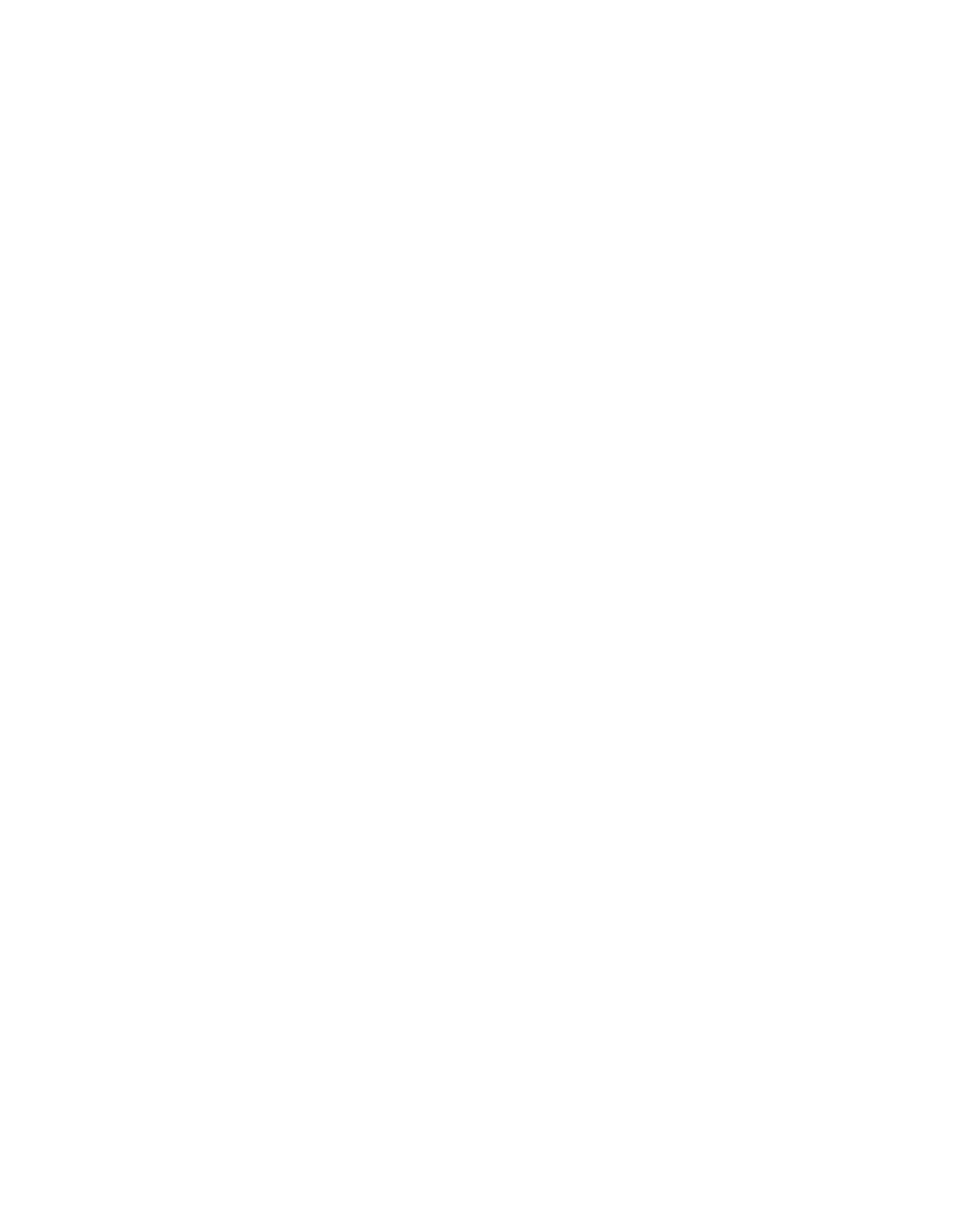## **3.0 WHAT DOES CHILDREN'S PARTICIPATION MEAN?**

At the broadest level, children's participation in decisions relating to parental separation or divorce can be as varied as having an opportunity to be involved directly or indirectly when parents are deciding parenting arrangements that affect their lives, having input into services that are being developed for them on separation and/or divorce, or participating in discussions about broader policy issues that directly affect their lives.<sup>13</sup>

There are also different levels of participation. Hart's (1992) ladder of participation in decisionmaking involves eight steps. As one moves up the ladder, children become more involved. At the lower level of the ladder, children do what adults say. At increasingly higher levels, they may instead be asked to take part in planning a family or community activity or to provide their thoughts and feelings—but without being given the opportunity to make choices. At the highest level of the ladder, children are able to set the agenda themselves and invite adults to participate.

Shier's (2001) pathways to participation associates children's involvement with a range of openings, opportunities and obligations. Similar to Hart's ladder, there are succeeding levels of participation from just listening to children to providing children with opportunities to share power and responsibility for decision-making with adults.

Sinclair (2004) describes children's participation as involving four dimensions: (1) the level of active engagement in participation (e.g., degree of power sharing between adults and children); (2) the focus of the decision-making that involves children (e.g., decision-making within the family versus in the context of public services); (3) the nature of the participation activity (e.g., consultation exercises, young people's forums or advisory groups, or ongoing involvement in the governance of institutions); and (4) the children and young people involved. This model begins on the premise that, given the diversity of children, it is important to start from the dimension of the fourth factor—the children and young people involved—and to consider, for example, age, gender, culture, economic and social circumstances and disability. That dimension must then be matched with all other dimensions relating to the nature of the activity, its purpose, and the decision-making context, if children are to meaningfully participate in decisions that affect their lives.

<sup>&</sup>lt;sup>13</sup> The reader is also encouraged to review, Lansdown, G. (2001). *Promoting children's participation in democratic decision-making.* UNICEF Innocenti Insight. This paper provides context to the meaning of and implications of Article 12 of the *Convention*. It can be accessed online at: http://www.unicef-irc.org/publications/pdf/insight6.pdf.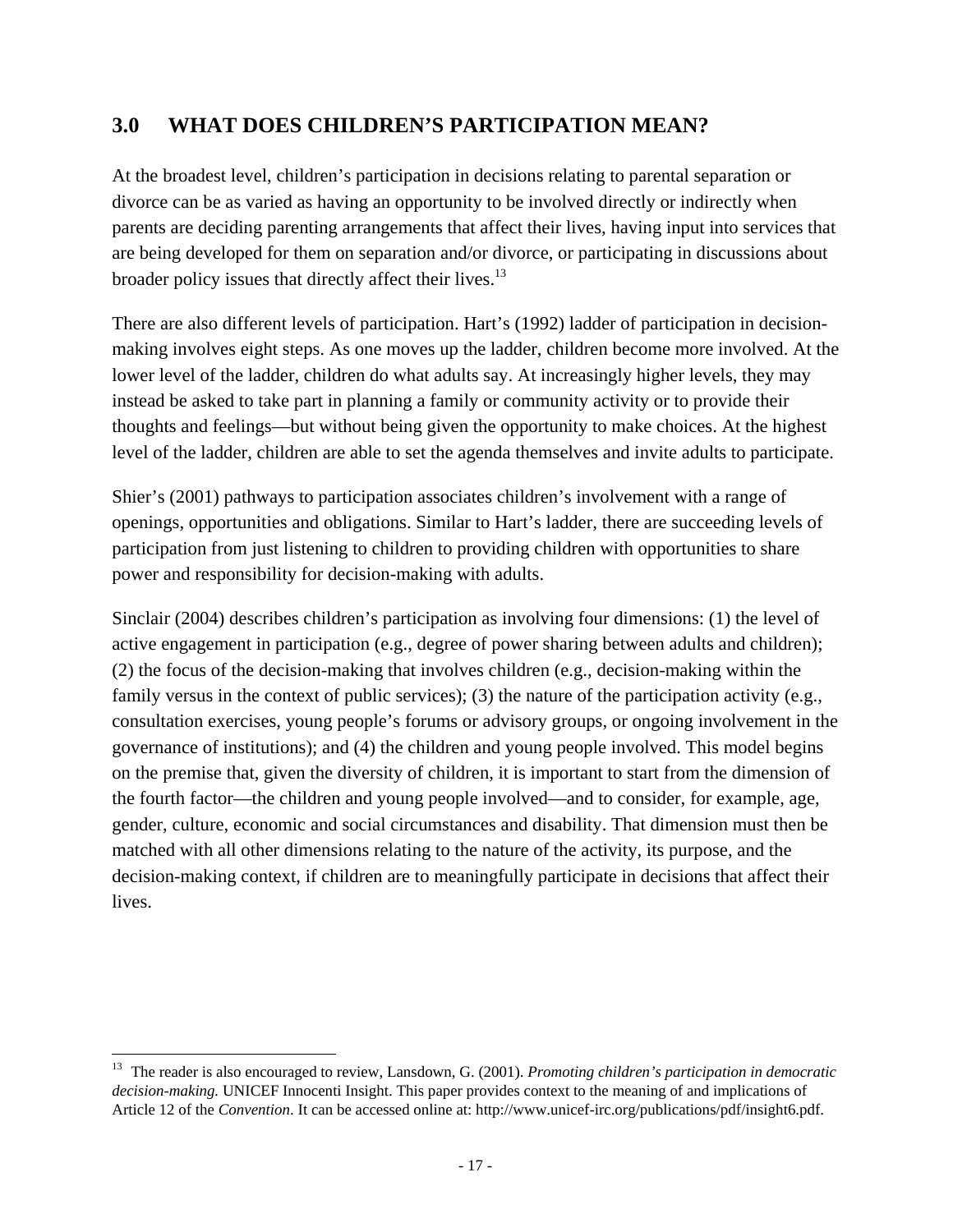#### **3.1 THE DIFFERENT WAYS CHILDREN'S VOICES ARE BEING HEARD DURING SEPARATION AND/OR DIVORCE**

In the context of mediation or other ADR processes specifically, children's involvement is highly varied and does not follow any one particular model. In considering how children are currently being included from the perspective of where their participation fits along the various participation models identified above, children are usually involved at the lower end of the spectrum. That is, children are not automatically given "voice" in the decision-making process but rather continue to rely on adults asking them first. In turn, this leaves children feeling less empowered in the decision-making process.

Currently, children and youth participate in separation and divorce mediation and ADR processes in a variety of ways: (1) by directly participating in the mediation session; (2) by directly participating in the mediation session but with the help of a support person; or, (3) by indirectly participating, for example, by having his/her views sought and fed back into a mediation or collaborative family law session by a child specialist. Some of the child-inclusive models in mediation and other ADR processes have been discussed in the preceding sections (e.g., Goldson, 2006; Kelly, 2002; McIntosh, 2000; Saposnek, 2004). The following provides further clarification on what is meant by mediation<sup>14</sup>, child-inclusive mediation, ADR processes and the use of a child specialist in collaborative family law practice.

#### **Mediation**

The practice of mediation is largely dependent on who is conducting the mediation (lawyers or mental health practitioners), where it is being offered (private vs. public service), and what is being mediated (custody/access/property). Additionally, there are different types of mediation (i.e., facilitative, transformative, evaluative, and therapeutic) that are being practiced. However, in general, mediation shares four common elements: (1) it is process-oriented; (2) it is client-centered; (3) it is communication-focused; and (4) it is interest-based (Mayer, 2004).

The use of mediation in separation and/or divorce proceedings has been part of the family landscape for many decades and a preferred alternative to court (Folberg, 1983; Folberg, Milne and Salem, 2004; Folberg and Taylor, 1984; Haynes, 1980; Irving, 1980; Saposnek, 1983, 1998). Mediation has provided an alternative to the traditional adversarial approach that focuses on a zero-sum game and a win-lose outcome. Rather, mediation provides parents with a neutral thirdparty professional who assists them in reaching an agreement on parenting issues. Parents benefit as they are not engaged in a win-lose mentality that is often associated with litigation. Children benefit through a model that encourages greater cooperation between parents. In turn, parent-child

  $14$  In Scotland and in England the term conciliation has often been used (Garwood, 1990).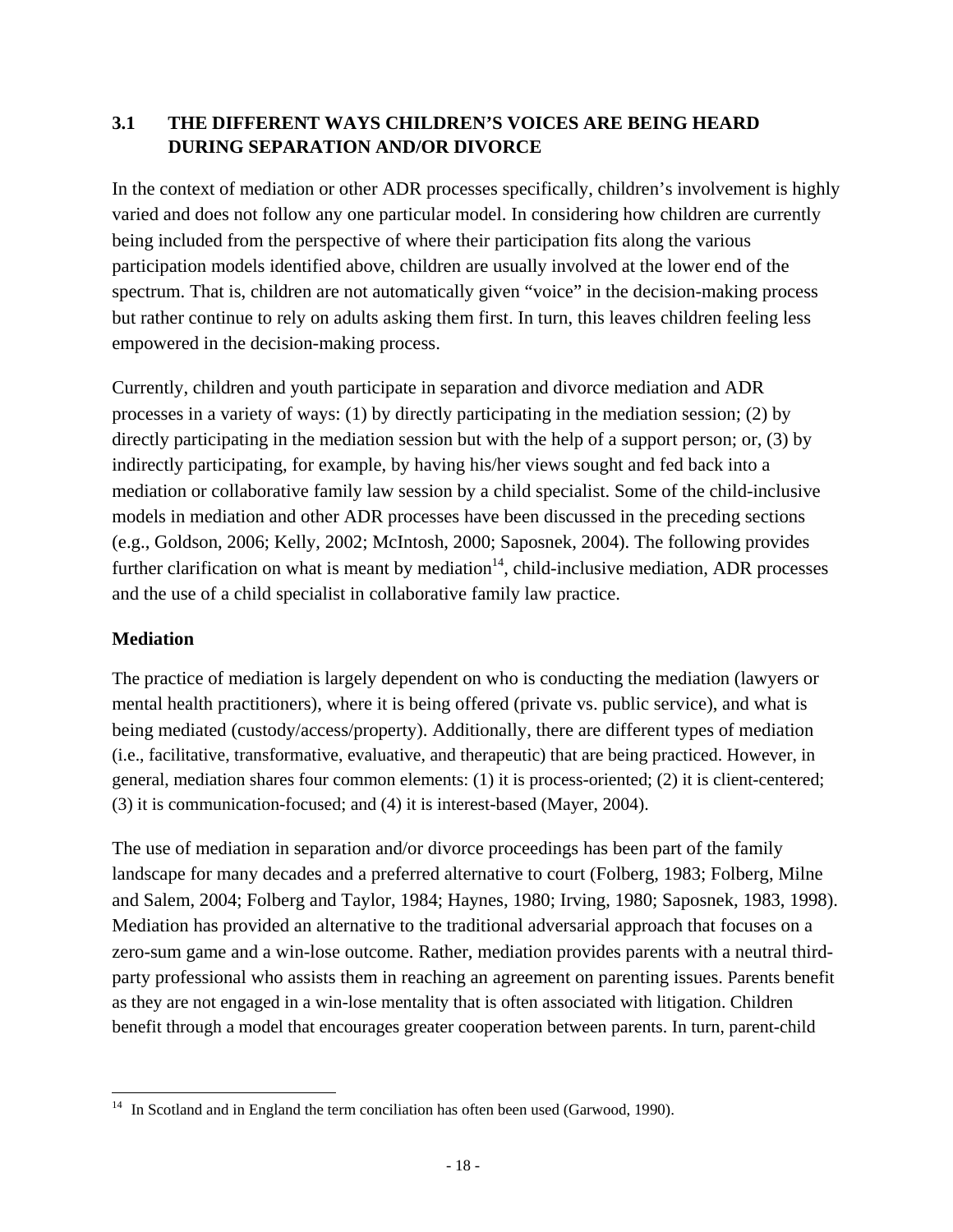relationships are less threatened than in the adversarial process where one parent often blames the other in a fault-finding exercise.

However, children's involvement in the mediation process has been quite limited (Austin, Jaffe, and Hurley, 1991) until recently (Goldson, 2006; McIntosh, 2007; Ministry of the Attorney General, British Columbia, 2007; Saposnek, 2004). Saposnek (2004) indicates that mediators included children's direct input in only four to 47 per cent of all completed mediations across public and private sectors, and across the United States, the United Kingdom, and Australia.

While much has been written on the possible benefits and limitations of including and/or excluding children in mediation, less attention has focused on research that either supports or refutes children's participation in the process (O'Connor, 2004). The divergent views that are expressed over whether to include or exclude children in mediation are not dissimilar to those in the debate over how children are fundamentally viewed during the divorce process—through the lens of a rights-based approach versus a protectionist approach (Elrod, 2007; Schoffer, 2005; Woodhouse, 2000).

#### **Child-inclusive Mediation**

Child-inclusive mediation refers to the involvement of the child in the mediation process in either one of two ways. One method is where the same mediator who interviews the parents also interviews the child separately, and then provides a feedback loop to the parents or brings the child into the mediation session with the parents. A second version of child-inclusive mediation involves a child specialist who interviews the child separately and provides a feedback loop to the parents or is present with the child in the parents' mediation session as a support person (Gamache, 2005, 2006; Gentry, 1997; Goldson, 2006; Kelly, 2002; McIntosh, 2000; Mosten, 1997; Saposnek, 2004).

Gentry (1997), Kelly (2002) and Saposnek (2004) include children in several different ways. For example, they may interview the child early in the process to get their views and feelings about the situation and introduce the information to their parents. They may bring the child into the mediation sessions when an issue comes up that the child can bring clarity to. They may consult with the child regarding his/her opinions after the parenting plan has been agreed upon in order to explore if any changes might be required. Or they may bring the child in at the final mediation session to be informed about what agreement was reached by his/her parents.

Kelly (2002) describes other ways to include children's participation in the separation and/or divorce process, depending on the child's age, emotional ability and cognitive ability. These range from including children in the discussions within the family at one end of the spectrum (e.g., parents talk directly to their children) to more formal discussions (e.g., talking to a judge)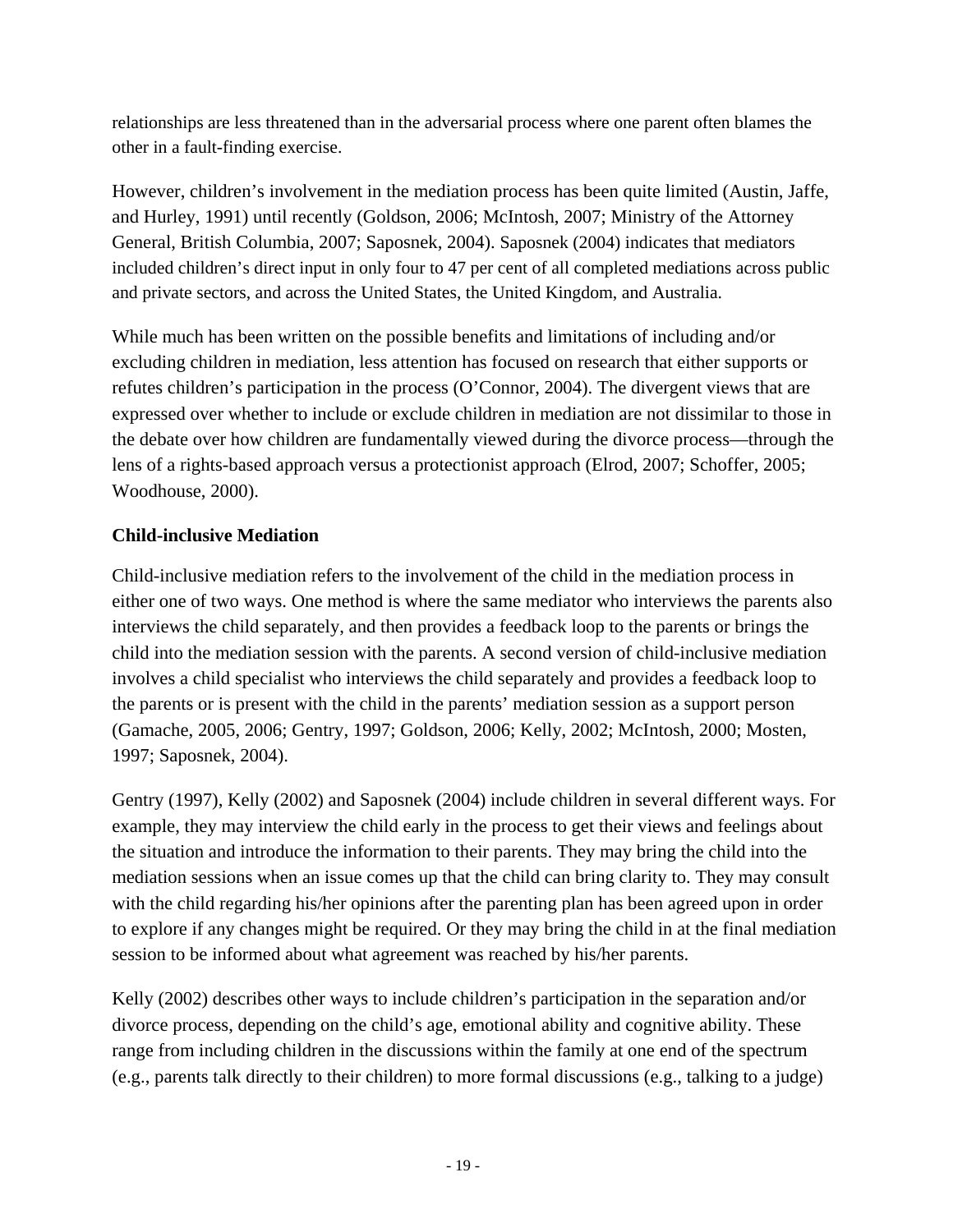at the other end. These latter processes will be explored later in order to more fully capture these important forms of child participation in the separation and/or divorce process.

As noted earlier, there remains a paucity of research literature regarding child-inclusive mediation (Goldson, 2006; McIntosh, 2007; Saposnek, 2004), in addition to a lack of consensus on whether or not children should be included from participating in the decision-making, as well as how they should be included. In the final analysis, Smart and Neale (2001) assert that asking what matters must come before asking what works. In other words, children's participation must be viewed as the primary issue following separation and/or divorce as it is central to their sense of well-being providing children are adequately protected from harm.

#### **Alternative Dispute Resolution Processes**

There has been an increasing acceptance and understanding that the traditional adversarial system does not meet the needs of children and families. Since the 1980s other approaches have been developed that focus on reducing reliance on the adversarial process when it comes to parent-child relationships post separation and/or divorce (Emery, Sbarra and Grover, 2005; Irving, 1980; Kelly, 2002). These other processes have been commonly referred to as alternative dispute resolution processes. They fall on a continuum from simple negotiations between the parents at one end of the spectrum (i.e., parents sort out a parenting plan together) to negotiating with the assistance of lawyers, to appearing before a judge and litigating the dispute at the other end. Along the continuum, a number of different options remain available and can simultaneously occur. For example, parents can proceed with litigation while negotiating a resolution to the dispute and/or engage in mediation. In other words, there are numerous options before and during litigation that parents can still avail themselves of, rather than proceeding directly to court.

Parenting coordination (PC) is an ADR process that targets chronically-conflicted separated and divorcing families (Boyan and Termini 2004; Coates, Deutsch, Starnes, Sullivan and Sydlik, 2004; Fidler and Epstein, *in press;* Sydlik and Phelan, 1999). Unlike mediation where the parents meet with a neutral professional to resolve a dispute and obtain agreements, parenting coordinators facilitate the implementation of an existing parenting plan. Specifically, their functions include, but are not limited to: (1) assessing; (2) educating; (3) coaching;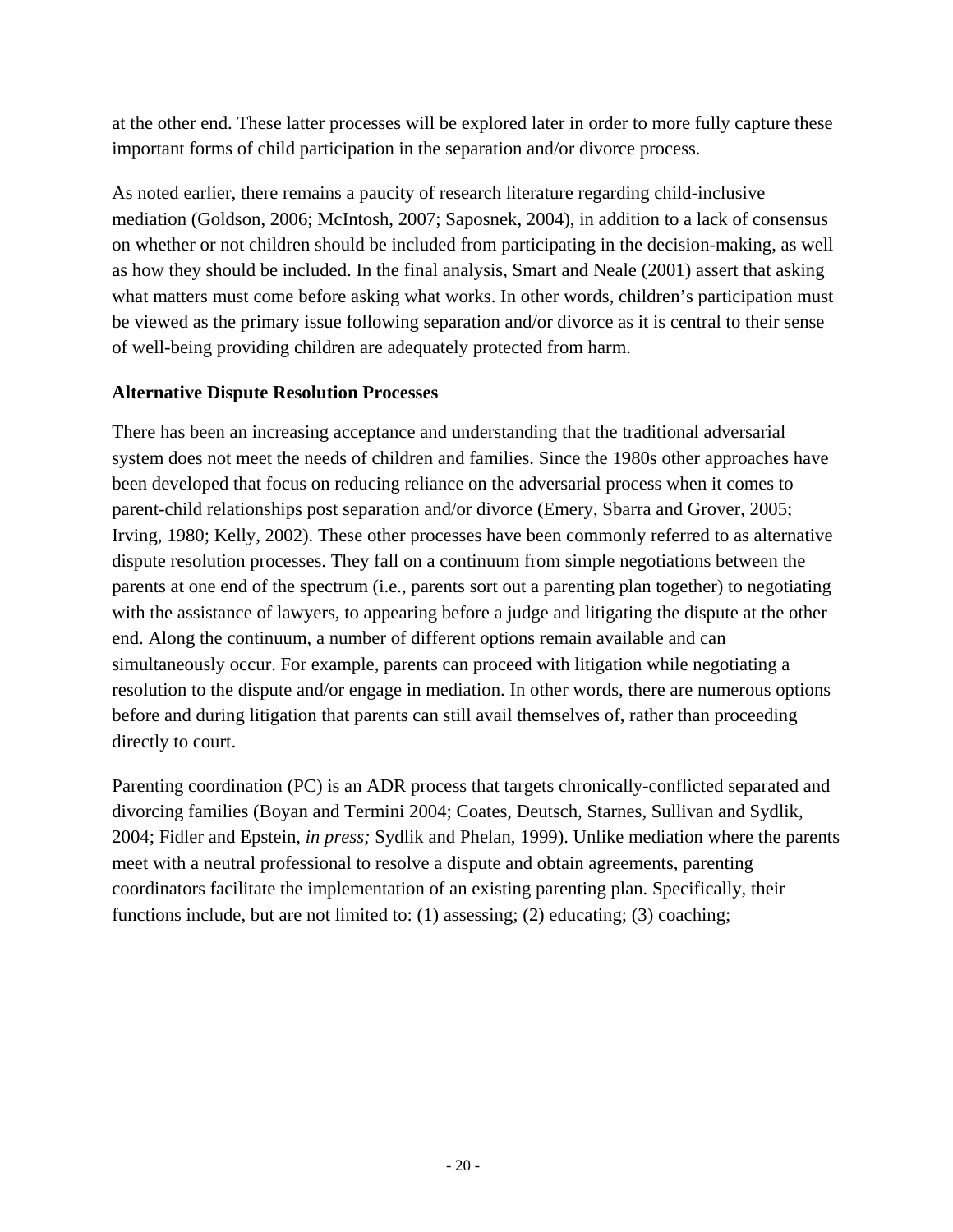(4) monitoring and case management; (5) mediating; and, (6) arbitrating decisions within a limited scope (Coates et al. 2004). Children's participation varies depending on the issues presented and the skill level of the parenting coordinator.<sup>15</sup>

Many of these ADR processes also provide children with different levels of participation. The levels of participation can also be characterized along an ADR continuum that stretches between voluntary and mandatory participation, such as: (1) psycho-educational forums that offer information on the separation and/or divorce process to both adults and children; (2) child custody and access assessments that are carried out by various mental health professionals (social workers, psychologists and psychiatrists); (3) child legal representation; (4) judicial interviews; and  $(5)$  child custody mediation.<sup>16</sup>

#### **Parent and Children's Programs**

Many parent and child programs offer both information and didactic exercises that focus on reducing conflict as a result of parental breakdown and promoting positive parent-child relationships. These programs are offered through court-connected and/or community-based programs throughout Canada, the United States, and internationally, both on a voluntary and mandatory basis (Arbuthnot and Gordon, 1996; Bacon and McKenzie, 2004; Grych, 2005; Kelly, 2002; O'Connor, 2004). Kelly (2002) maintains that these programs should be mandatory across every jurisdiction as they help educate parents about the negative effects of their behaviour and attitudes regarding their children.<sup>17</sup> Moreover, she adds, that many of these programs have benefited parents and children alike by offering clinical and therapeutic components, important information about the negative effects of conflict on children, and skill-building exercises for parents to learn to better communicate with one another.

However, while these programs respond to the needs of the court and separating and/or divorcing parents, there remains little empirical evidence that the programs improve the quantity of nonresidential parent-child contact, foster quality parent-child contact, reduce inter-parental conflict, improve co-parenting, reduce relitigation and/or improve outcomes for children (Grych, 2005; O'Connor, 2004). The reasons vary from methodological limitations in the design of the programs (i.e., the use of comparison groups and how parents are assigned to groups) to not differentiating the reporting of consumer satisfaction with the program as distinguished from a more rigorous evaluation (Grych, 2005).

l

<sup>&</sup>lt;sup>15</sup> Conversation with Dr. Barbara Jo Fidler, psychologist in private practice who practises and teaches parenting coordination to mental health and legal professionals. For a discussion of the guidelines on parenting coordination, the reader can access these through, The Association of Family and Conciliation Courts (AFCC) website at: http://www.afccnet.org/resources/standards\_practice.asp.<br><sup>16</sup> *Supra*, note 6.<br><sup>17</sup> Dr. Joan Kelly is a psychologist, mediator, and researcher in California who is internationally recognized in the

field of separation and divorce.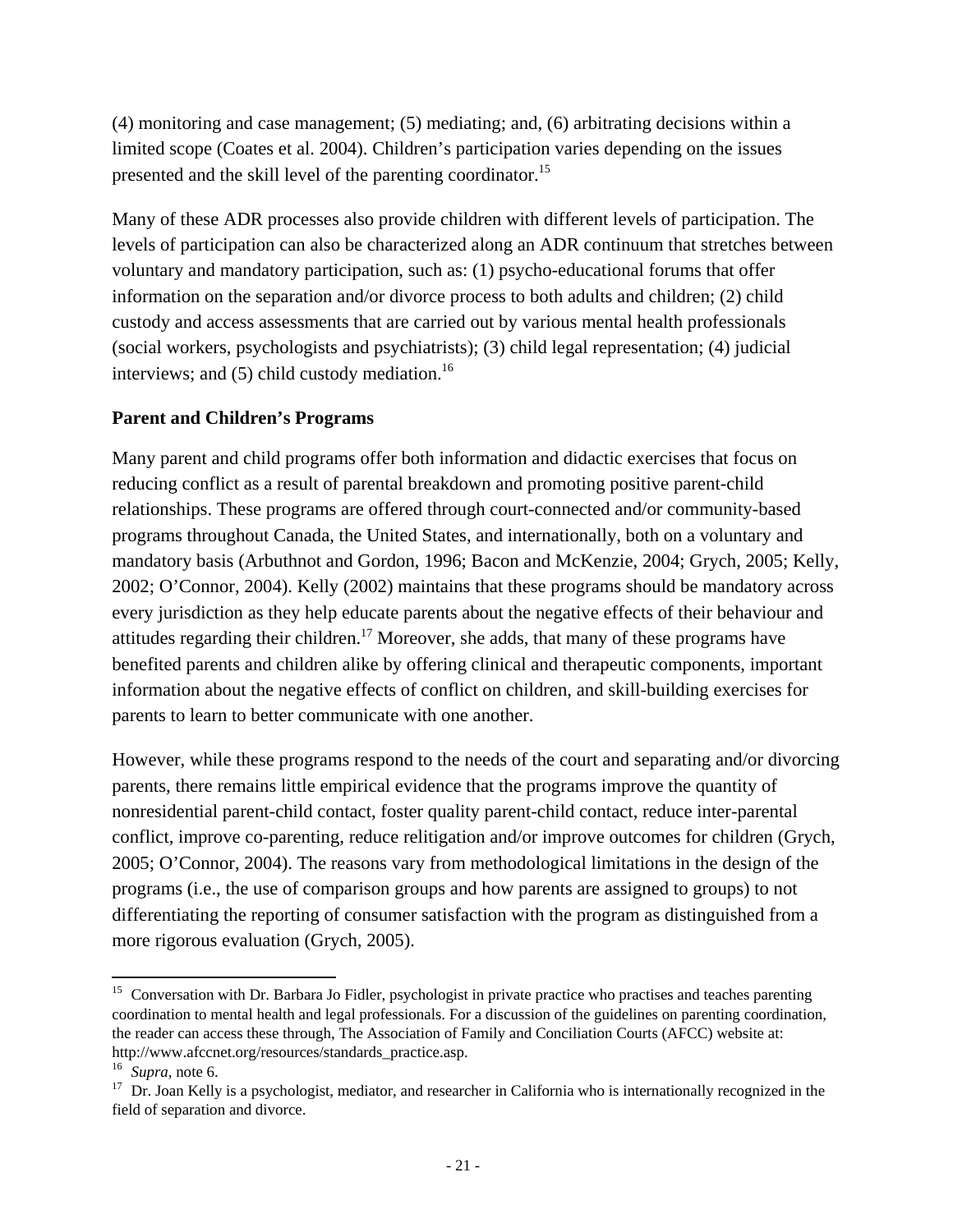Some have suggested that, while programs and resources focused on improving parent-child relationships during family breakdown are important, children and youths still have their own independent needs and require resources that focus on those needs (Hawthorne, Jessop, Pryor, and Richards, 2003). As a result, in Canada and internationally, attention has more recently focused on targeting children and youths in providing information on the legal process, how to cope with their feelings as well as the changes in their family structure, and demystifying the separation and/or divorce process (Birnbaum, 2007; Department of Justice Canada, 2007; Richards and Stark, 2000; Walker, 2001).

#### **Child Custody and Access Assessments**

Child custody and access assessments typically involve a qualified mental health professional (social worker, psychologist, psychiatrist) interviewing each of the parents and children. Observations are made with respect to parent-child interaction, and personal and professional reports on the family are collected with a view to providing a written report to the court on the best interests of the children and the parents' abilities to meet the needs of their children (Birnbaum, Fidler and Kavassalis, 2008). In Canada, every province has legislation that provides for the provision of a child custody assessment and/or investigation and report.<sup>18</sup> Child custody assessments are conducted either privately and/or through publicly-funded programs.

While child custody and access assessments/reports have facilitated settlement between disputing parents, questions remain about what assessors can and cannot reasonably address in the assessment given the lack of uniformly accepted standards and guidelines, the absence of validated methodology and standardized instruments, and the lack of empirical evidence to support various parenting time schedules and methods for decision-making (Bala, 2005; Tippins and Wittman, 2005). Bala (2005) asserts that, irrespective of the concerns expressed, assessments often produce a settlement of a child-related dispute that may not be reached through mediation or lawyer-assisted negotiation.

While legislation focuses on the best interests of the child as the only issue to be determined, the child custody assessment process falls under the traditional adversarial model where each parent's strengths and limitations regarding their parenting abilities becomes the focal point. Children's participation is limited to observations between the child and each parent. Interviews with the child (typically age five and older) and observations of parent-child relationships are made in the context of who could best meet the needs of the child. Although child custody assessments play an important role in the court system in that they often facilitate settlement (Bala, 2004), they remain part of the adversarial system that pits disputing families against one another (Johnston & Roseby, 1997).

<sup>18</sup> See Bala, N. (2004). Assessments for postseparation parenting disputes in Canada. *Family Court Review, 42(3),*  485-510 for a listing of the legislative provisions across Canada.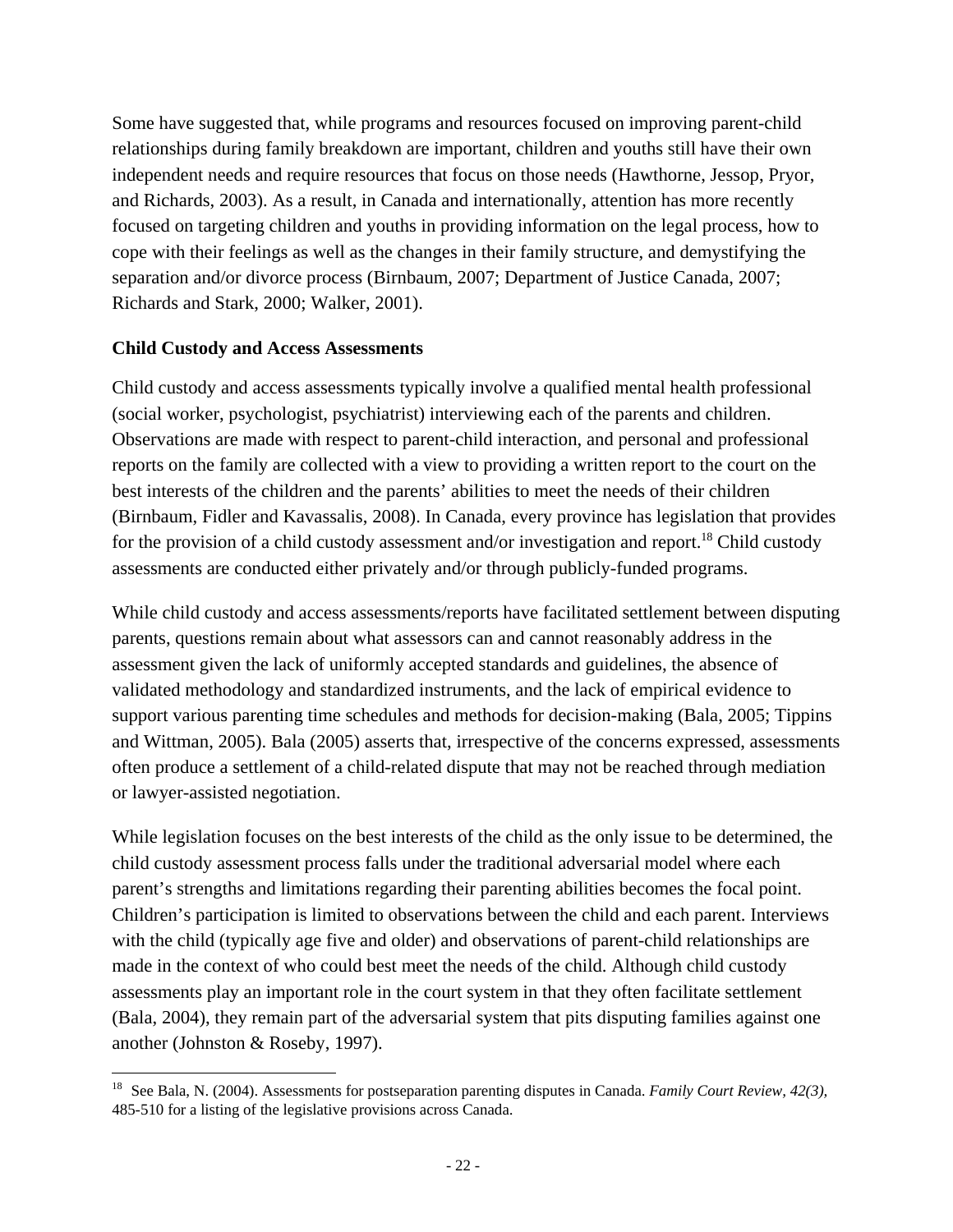#### **Child Legal Representation**

Children can be legally represented by a lawyer in their parents' custody dispute and have their views put forward by their lawyer. While the process of appointment for a children's lawyer across Canada varies, only Ontario and Quebec have a formalized program. Many states throughout the United States also provide for child legal representation in custody disputes. Internationally, in the United Kingdom, New Zealand, Australia and Scotland, there are also provisions for child legal representation.

There are three different roles that lawyers have traditionally played with respect to representing children. First, there is the traditional advocate role where the lawyer puts forward the child's wishes based on the child's instructions. Second, a child's lawyer can act as a guardian *ad litem*  (best interest advocate) by presenting to the court his/her opinion of what the final decision should be based on the child's best interests. Third, the child's lawyer can act as amicus curiae (friend of the court). That is, the child's lawyer makes sure that the court has as much information about the child as possible (Bala, Talwar and Harris, 2005; Bessner, 2002; Burns and Goldberg, 2004; Davies, 2004; Ministry of the Attorney General, British Columbia, 2007)

While there remains debate regarding what role a lawyer should take when representing the child's voice in their parents' dispute, child legal representation serves an important function for children—their voices are heard. Moreover, child legal representation is consistent with Article 12 of the *Convention.*<sup>19</sup>

#### **Judicial Interviews with Children**

Judges can interview children who are involved in their parents' disputed custody and access matters in Newfoundland and Labrador, Prince Edward Island, Ontario, the Northwest Territories, and Nunavut (Ministry of the Attorney General, 2007). However, not all judges are comfortable with this approach (Raitt, 2007). Judges do not wish to place children in the middle of their parents' dispute where it is felt that children may have to take sides and where it may affect the quality of their decision-making and the parents' perceptions of fairness (Bala, Talwar and Harris, 2005; Bessner, 2002; Boshier and Steel-Baker, 2007). Yet, some children who were interviewed about being able to talk to a judge during their parents' disputed custody and access matter were generally in favour of doing so (Cashmore and Patrick, 2007; Parkinson and Cashmore, 2007; Parkinson, Cashmore and Single, 2007).

#### **Child Specialist in Collaborative Family Law**

Collaborative family law is an emerging practice that is interest-based and a settlement-oriented dispute resolution process. Unlike mediation where the mediator is a neutral third-party

<sup>19</sup> *Supra*, Note 2.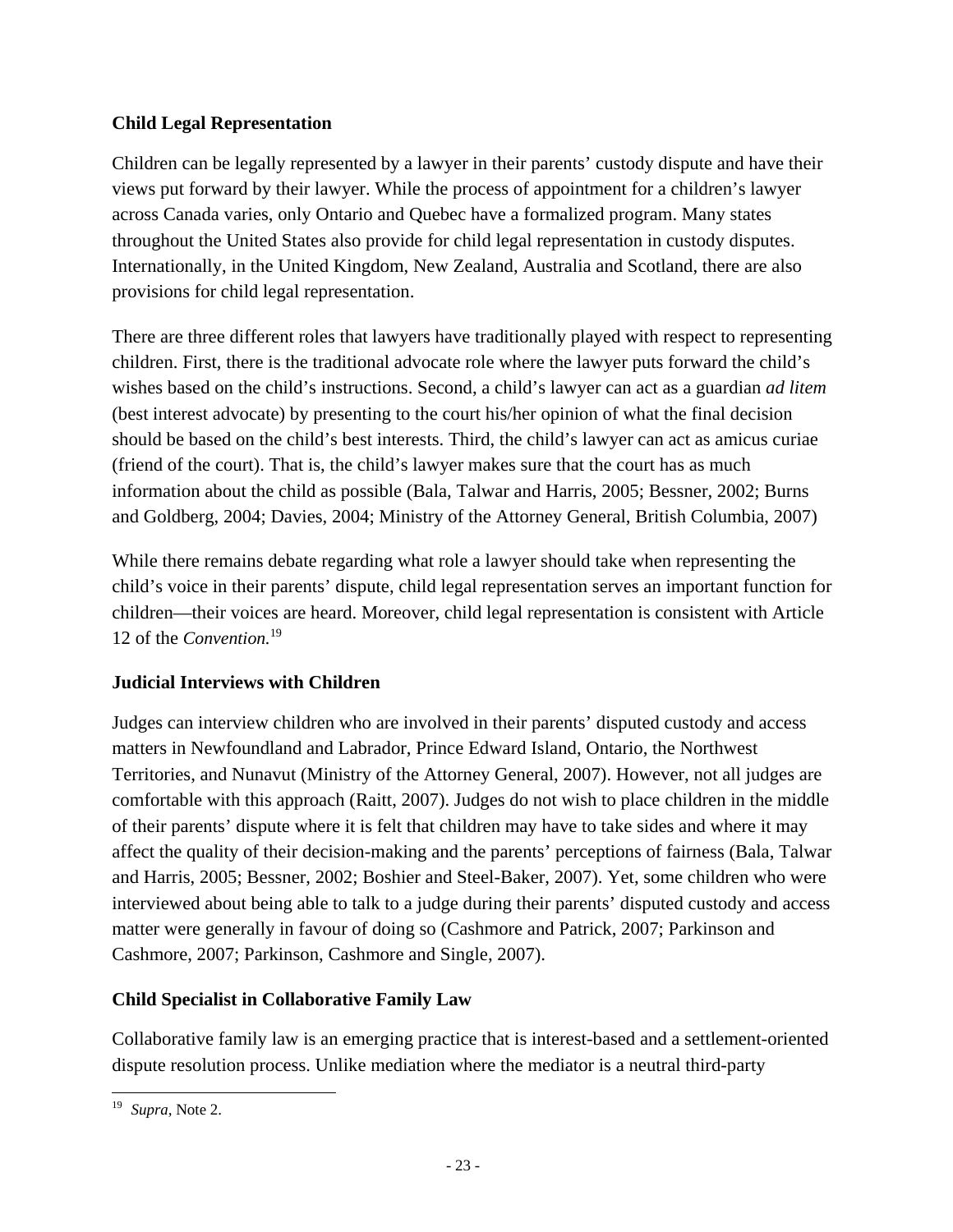facilitating a resolution to the dispute with the parents only, in collaborative family law, the parents and their lawyers engage in a process together to resolve the dispute. Specifically, the parents and their lawyers agree at the outset that they will not proceed to court; but rather, engage in a joint problem-solving effort as opposed to the traditional adversarial approach (Fairman, 2007; Mcfarlane, 2005; Tessler, 1999; Webb, 2000). If the parents wish to proceed to court, both lawyers for the parents have to withdraw from the case.

When parents need a neutral third person to interview the children in order to bring the children's concerns and views into the process, a child specialist is then brought into the practice of collaborative family law (Gamache, 2005, 2006). Typically, the child specialist is a mental health professional and is included in the agreement with the parents and their lawyers that any information obtained by the child specialist remains outside of any future court proceeding. In addition, if the parents proceed to court, the child specialist can no longer be involved in any future adversarial action. The role of the child specialist is to report to the collaborative team (lawyers and parents) regarding what the children have said about their views and concerns about the parenting dispute. The children are aware of the limits of confidentiality and provide input into what they wish to be withheld or disclosed to their parents.

The level of child participation in collaborative family law varies depending on the issues the parents are able to agree or disagree about with respect to their children. In other words, children are not automatically involved in the collaborative family law process. Rather, parents are informed that a child specialist can be used to assist with children's issues, if necessary.

## **3.2 SUMMARY OF THE BENEFITS AND LIMITATIONS OF THE DIFFERENT LEVELS OF PARTICIPATION FOR CHILDREN**

All of the approaches discussed provide children with different levels of participation in the decision making process. Child custody assessments, child legal representation, and judicial interviews provide the court, if necessary, with assistance in their decision-making regarding children's best interests. From a child's perspective, their level of participation can be characterized at the lower end of Hart's (1992) ladder of participation. That is, while their wishes are canvassed, they are also filtered through the adult lens of what is considered to be in the child's best interest. In the final analysis, children remain on the periphery of these different levels of participation despite the extant social science literature and research that calls for their inclusion (Austin, Jaffe and Hurley, 1991; Cashmore and Parkinson, 2008; Butler et al., 2002; Goldson, 2006; Kelly, 2002; Marchant and Kirby, 2004; McIntosh, 2007; Neale and Smart, 2001; O'Quigley, 2000; Parkinson, Cashmore and Single, 2007). Additionally, child custody and access assessments, child legal representation, and judicial interviews remain under the umbrella of the litigation process. In other words, children's participation may occur a little too late in the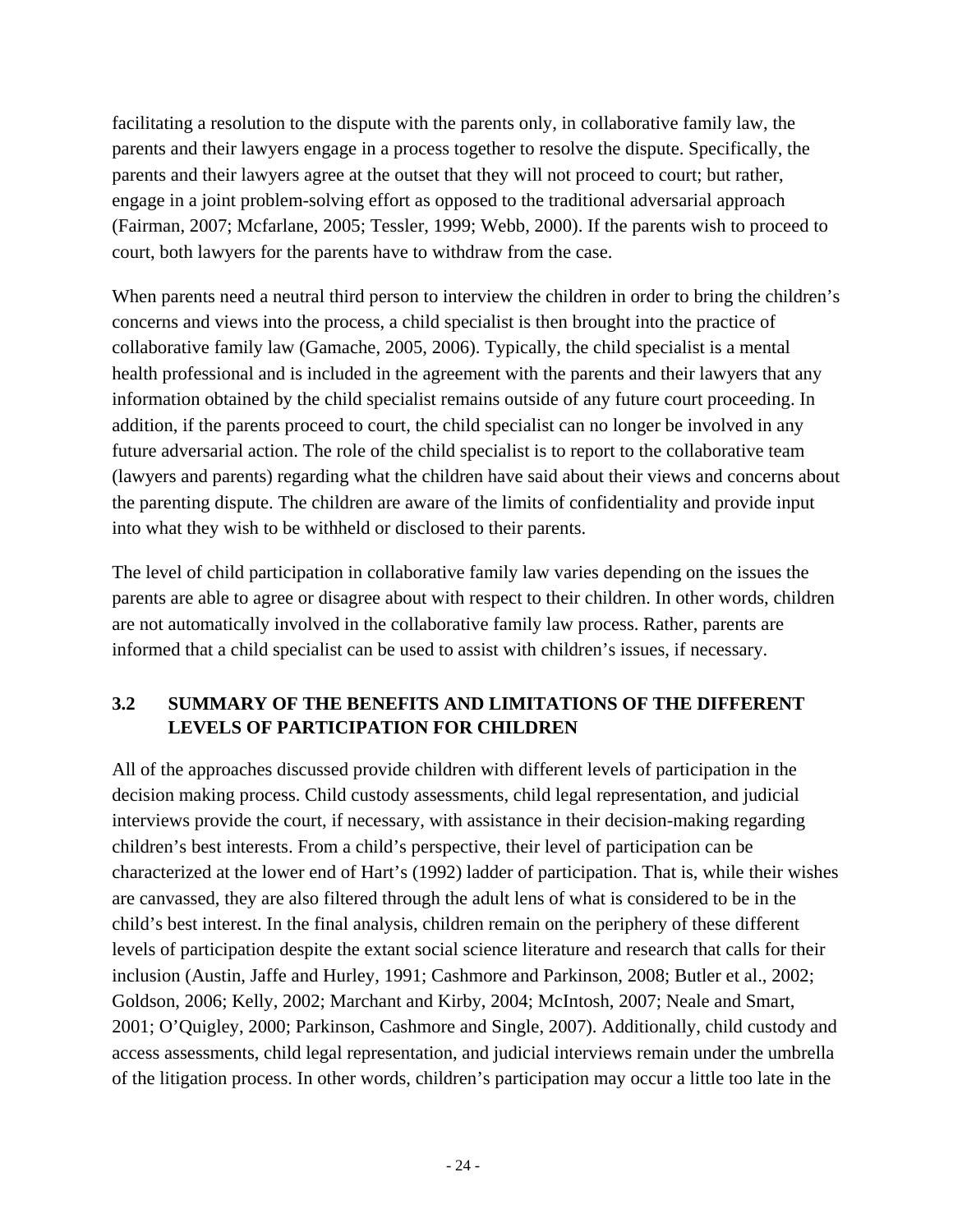process to have any meaningful impact on restoring and strengthening parent-child relationships post separation and/or divorce.

The traditional mediation approaches do not usually involve children and when they are involved, there is no consensus as to whether the same mediator should interview the children or whether a separate mediator should be retained to interview the children. In one study of practicing mediators in England, Murch et al. (1998) found that while mediators are aware of the importance of children's voices, the mediators addressed children's issues by having the parents think about the needs of their children, rather than directly talking to children. Child-inclusive mediation, on the other hand, provides children with more autonomy and direct input into the decision making process. However, the mediation process remains driven by an adult agenda when it comes to whether and when to include them (Gilmour, 2004; Kelly, 2002; Saposnek, 2004).

Collaborative family law and the use of a child specialist (mental health professional) in collaborative family practice have more recently become a focus of attention in Canada, the United States and internationally (Fairman, 2007; Gamache, 2005, 2006; Mcfarlane, 2005). As both collaborative family law and the use of a child specialist is a relatively new emerging area of practice, there remains little written about the use of the child specialist, the limitations, and their role in the process. Moreover, like child-inclusive mediation, it is the adults who decide if and when children are included. There have also been issues raised regarding those children who may present the child specialist with more clinical difficulties as they try to adjust to the parental conflict and separation. The role of the child specialist in collaborative family law is to provide short-term brief involvement rather than therapeutic assistance (Gamache, 2005, 2006). A similar point is made by Kelly (2002) and Saposnek (2004) who clearly distinguish the role of the mediator in interviewing children as being different from divorce counseling or other therapeutic interventions with children.

Again, it would seem that choosing to involve children in the decision-making process depends on "context". That is, the individual needs of the child must be canvassed alongside each parent's ability to use the child's information constructively.

From a broader policy perspective, comparatively little comprehensive discussions between and amongst practitioners (mental health and legal), researchers and policy analysts have taken place about whether, and in what way, children's participation can be integrated at a much earlier stage in the breakdown of their parents' relationship. Finally, there remains very little discussion and/or empirical research on: what ages are appropriate for children to be interviewed<sup>20</sup>; how to listen and understand children from diverse cultures, traditional backgrounds, or with language

 $20$  For a discussion of the social and adult construction that is attached to the significance of the age of the child, see Mantle et al. (2006).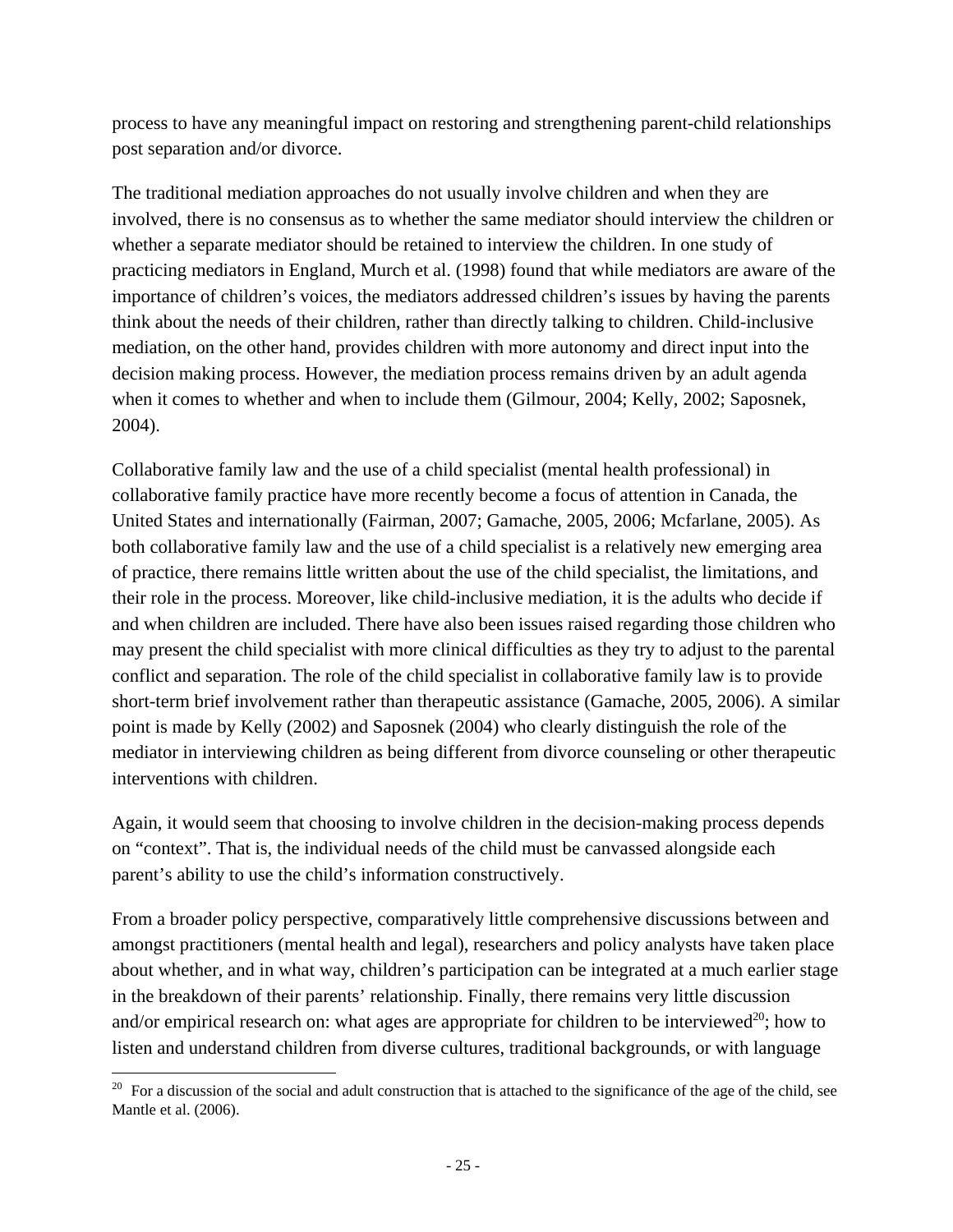barriers; other forms of communication with children (i.e., drawing, play, writing letters); and possible learning and developmental challenges of children in providing their voice in the decision-making process.

The following section provides a description of the types of child-inclusive mediation and other ADR processes that are currently being employed in Canada, the United States and internationally. This section is meant to capture existing services and other ADR processes that include children's participation in the separation and/or divorce process. $^{21}$ 

## **3.3 EXISTING CHILD-INCLUSIVE MEDIATION AND OTHER ADR DELIVERY PROCESSES**

#### **Canadian Perspectives**

#### *British Columbia*

The Ministry of the Attorney General in British Columbia has embarked on a series of consultations and reviews regarding the *Family Relations Act*<sup>22</sup> over the last several years.<sup>23</sup> The focus of the consultations and reviews is to make the family law system more accessible, serve the needs of children and their families first and foremost, promote early resolution, integrate service planning and delivery of services, and minimize conflict by encouraging an early cooperative dispute resolution process (Ministry of the Attorney General, British Columbia, 2007). Presently, the Family Justice Services Division focuses on four key areas that promote children's participation in one form or another: (1) dispute resolution (whereby family justice counselors who are accredited mediators provide mediation, information and referrals to assist families in resolving their dispute); (2) assessment (family justice counselors meet with parents before going to court); (3) child custody and access assessments (family justice counselors prepare assessments or "Views of the Child" Reports<sup>24</sup> to assist judges in their decision-making); and (4) a parenting after separation program (PAS) which is a three hour educational workshop focusing on the needs of children and parents.

<sup>&</sup>lt;sup>21</sup> See O' Connor (2004) for an inventory on programs for children experiencing separation and/or divorce in Canada, the United States and internationally. The document can be accessed online at:

http://www.justice.gc.ca/en/ps/pad/reports/2004-FCY-2/index.html. Also see the Department of Justice website that outlines different services available to families across provinces. While many of the services do not specifically identify the level of children's participation, they do identify ADR processes that encompass children's involvement to one degree or another (i.e., information services, counseling, mediation services, supervised access services). The website can be accessed online at: http://www.justicecanada.net/en/ps/pad/resources/fjis/browse.asp. 22 *Family Relations Act,* R.S.B.C. 1996, c.128.

<sup>&</sup>lt;sup>23</sup> The reader is encouraged to view the Ministry of the Attorney General, British Columbia website that provides an excellent review of the consultations that have occurred in the province about family law matters. The website can be accessed online at: http://www.ag.gov.bc.ca/legislation/#fra.<br><sup>24</sup> Views of The Child Reports focus on interviewing children to hear what their views and thoughts are regarding

their parents' dispute. Information is also collected from their parents to provide context to the children's views.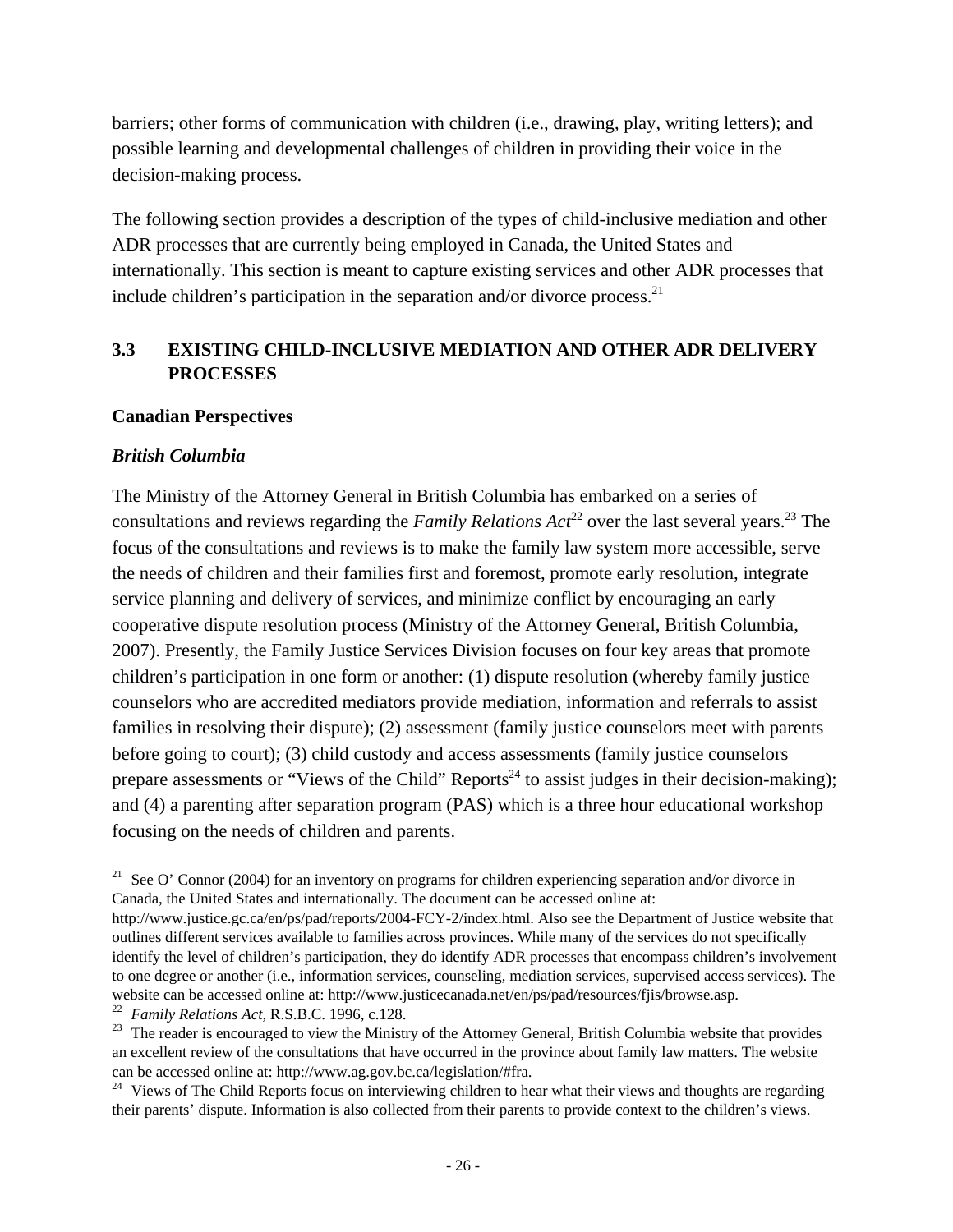To facilitate inclusive and meaningful participation in the province's review of the *Family Relations Act*<sup>25</sup>, the Social Planning and Research Council of British Columbia (hereafter referred to as SPARC BC) conducted a participatory inquiry-based research study that focused on hearing the different lived experience of individuals involved in BC's family justice system. The participants included, parents, family law advocates and support workers, and representatives from the Family Youth Justice Committees about their knowledge, experiences, and ideas as to how the *FRA* could be reformed and better reflect the needs of families involved in the family law system (Reeves,  $2008$ ).<sup>26</sup> Many of the topics that were canvassed with the participants reflect the services already discussed in the previous sections. Participants were also canvassed on other types of services such as those found in Scotland (i.e., child(ren) completes a F-9 Form to advise the court of his/her wishes), Australia (i.e., where the judge takes a less adversarial approach to the matter) and in Kelowna, BC (i.e., where the child(ren) statements are given verbatim to the judge). These latter types of services will be further elaborated on in the following sections below.

Specifically, eleven topics were identified as being the focus for further discussion on family law reform. They were: (1) parenting agreements; (2) family violence and the *FRA*; (3) considering children's best interests; (4) falsely accusing the other parent of abuse; (5) children's participation; (6) access responsibilities; (7) higher conflict families and repeat litigation; (8) giving parenting responsibilities to non-parents; (9) defining parenting roles and responsibilities; (10) spousal support; and (11) cooperative approaches and the *FRA.* Information sheets were created for each topic. Over two hundred and twenty-three family advocacy and support organizations were invited to help organize focus groups; facilitate an online survey and provide a question book to be completed by the different participants.

There were 21 focus groups held throughout BC, with over 146 individuals who participated in a two to three hour focus group discussion about their lived experiences of separation and/or divorce. In addition, 80 family law advocates and support workers completed an online survey as well as three Family Court Youth Justice (FCYJ) committees across BC filled out a question book related to each of the eleven reform topics. As stated many of the services and programs previously discussed were included as options for parents to explore, while others will be further elaborated on in the following sections.

In four focus groups, three questions were discussed with parents who had experience with separation and/or divorce regarding one of the topics—children's participation in family law.

 $25$  Supra, Note 22.

<sup>&</sup>lt;sup>26</sup> For purposes of this review, only the results of the themes related to children's participation is being presented. For a complete discussion of the entire research initiative and results, the reader is encouraged to access the Report online through the SPARC BC website. The website can be found at: http://www.justice.gc.ca/eng/pi/pad-rpad/reprap/2005\_1/index.html.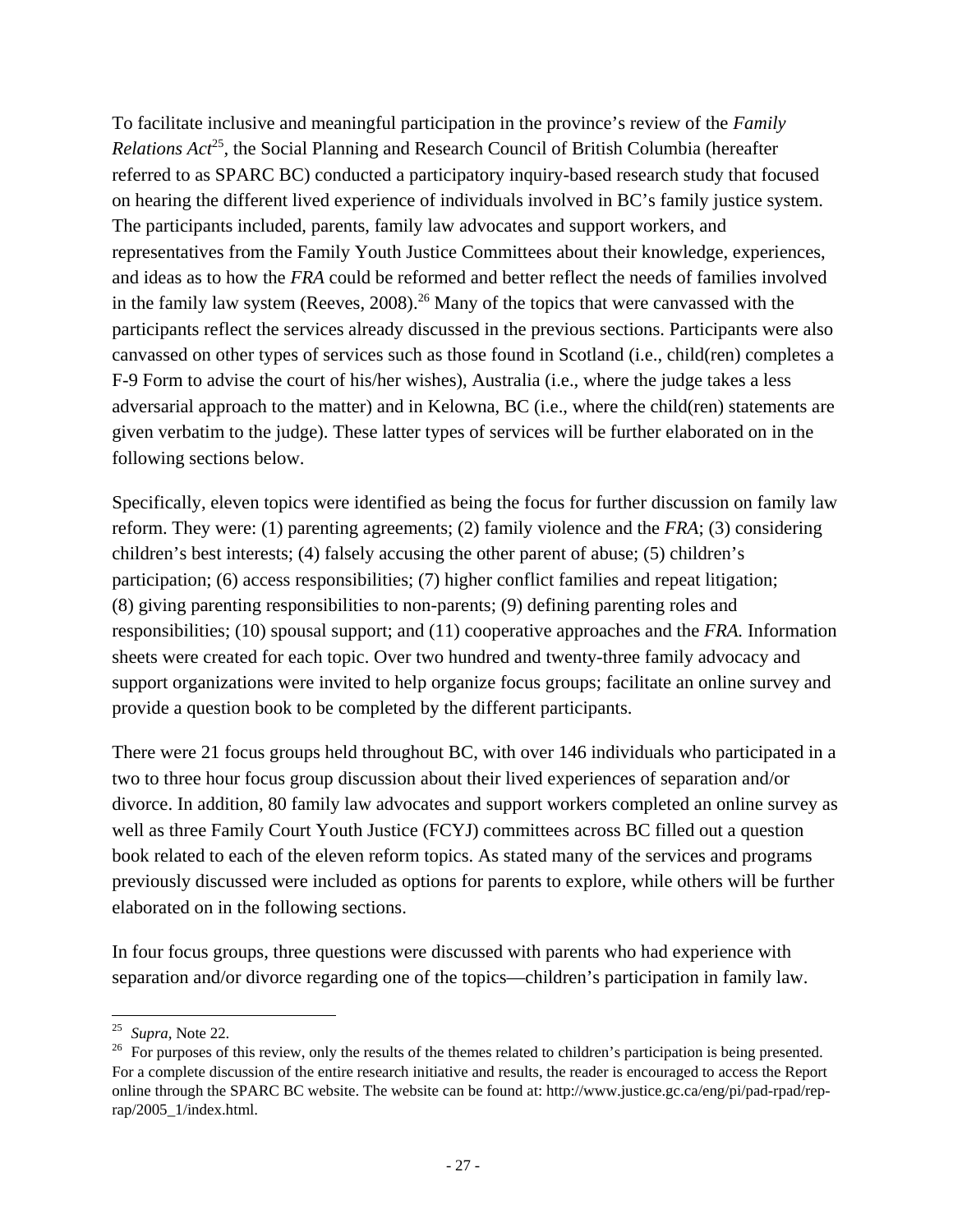The objective of the questions was for parents to: (1) provide their opinions about including children's views in family law decisions and processes; (2) consider circumstances when a child's views may be a determinative factor in custody, access, or guardianship decisions; and (3) consider other possible options for including children's views (i.e., mediation, being interviewed by a judge).

Most of the participants had mixed opinions on whether children's views should be included in family law issues. The participants who disagreed with involving children voiced their own children's negative experiences of feeling pressured and overwhelmed by the separation process. They felt that children should be protected from harm. Participants who agreed with including children voiced concerns that parents, instead, should be better prepared to help their children during times of parental separation and/or divorce. Many other participants could neither agree nor disagree; but rather, voiced qualifications about children's participation. That is, the age of the child, maturity level of the child, and the families' circumstances also need to be considered.

Of the participants who responded to the second question regarding whether children's views should be determinants in deciding custody, access and guardianship, again, many voiced concerns about how the age of the child and maturity of the child might affect their views (i.e., the child could be manipulated). There was a mix of opinions between letting children's views be determinative especially in situations of trauma and violence in the family, with others disagreeing, and suggesting play therapy or a third party assessment in situations of violence or trauma in the family.

Overall the participants could not give clear recommendations to the first two questions in the focus groups. One hypothesis was that the participants did not have enough information before them. However, when given specific options to comment on regarding how to include children's views, the participants were able to provide clear recommendations on the following:

(1) *Mediation:* Some participants felt that mediation would be a good idea, some thought that including children would depend on the child's age and level of maturity, others thought the decision to include them in mediation should be left with the parents, and two participants stated explicitly that children should not be included in mediation when there is family violence;

(2) *Providing children's statements to decision-makers* (i.e., *Hear The Child Interviews* as elaborated below): The majority of the participants were skeptical of having their child interviewed and the judge being given a verbatim report of the child's wishes. Yet, two participants were positive about this option;

(3*) Having children fill out a Form* (i.e., Scotland's F-9 Form as elaborated below): Most of the participants did not like having their child complete a Form expressing their views about the dispute as they believed that completing a Form would only increase the child's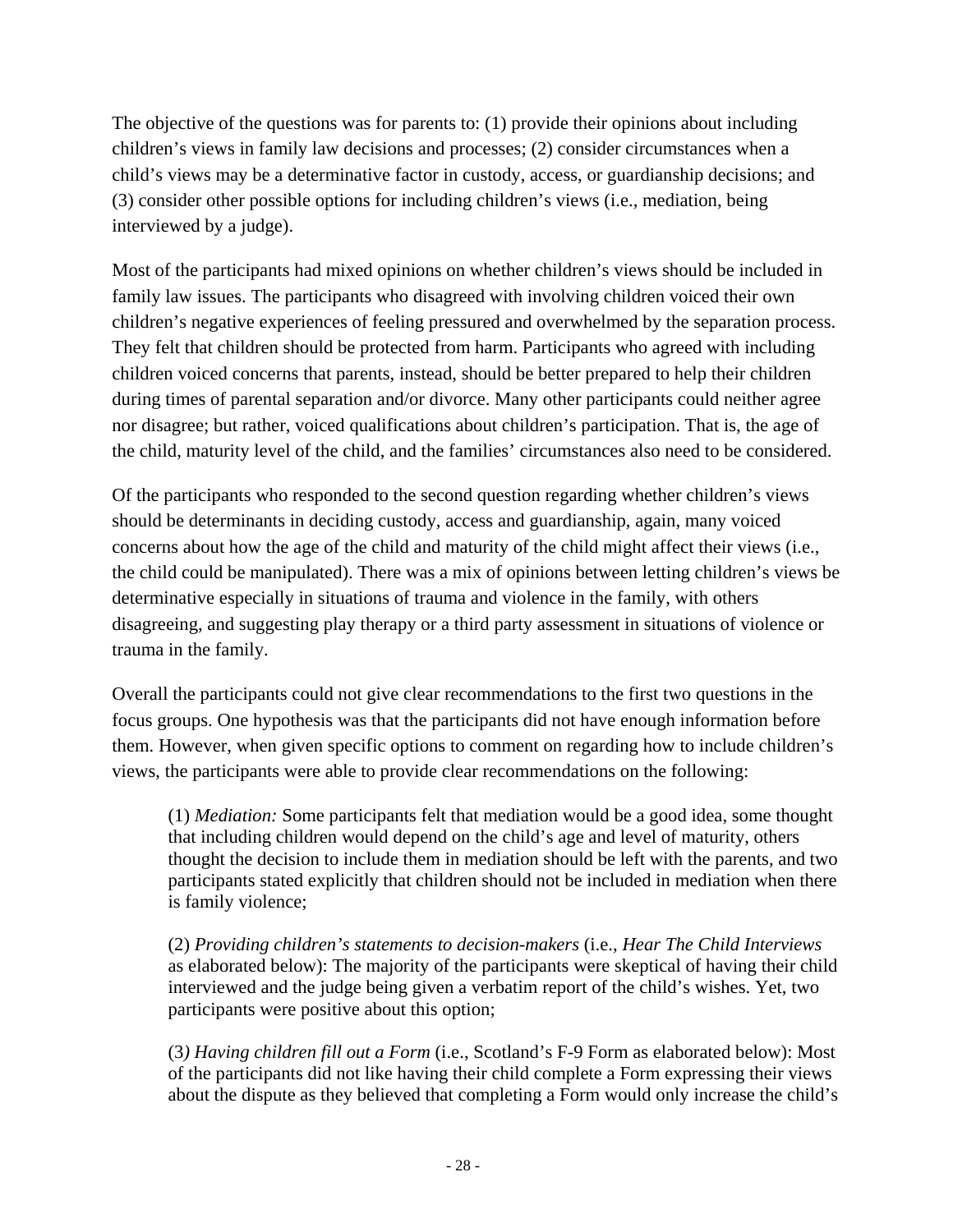anxiety level. Some stated that the child may not even understand the Form, and others stated that completing the Form would be dependent on the age and maturity level of the child;

(4) *Child legal representation:* A large number of participants thought that having a lawyer for the child would be a good idea, while a few stated that separate legal representation for the child was not necessary;

(5) *Having both child legal representation and a social worker* (i.e., Ontario's model as elaborated below): The few participants who responded to this approach were clear that they did not want to see a social worker involved in providing children's views;

(6) *Less adversarial trial process* (i.e., Australia's model as elaborated below): Several participants did not think that children should be involved in the court process irrespective of it being less adversarial and run by the judge, while some thought there might be some value to this model as it would be a better environment for children; and some raised the model of a healing circle that included children and/or a panel or advisory group making the decision, rather than an judge; and

(7) *Judicial interviews*: Most of the participants were clear that judges were not the best people to interview a child, however, if they did, a support person should also be part of the interview, and judges should have special training in interviewing children.

Family law advocates and support workers were also surveyed regarding the same three questions. The vast majority (87 per cent) responded that they thought children's views should be considered provided that the child is capable of forming views and wants to share them. The vast majority (73 per cent) also believed that children's views should be a determining factor in custody, access or guardianship decision under the *FRA.* The child's level of maturity was cited as the most important factor that should be given consideration, as noted by 80 per cent of respondents. In addition, over 64 per cent of the respondents surveyed cited that an interview with the child where their responses could be recorded was the most helpful way of obtaining a child's views. Moreover, three quarters of the respondents also stated that the *FRA* should be amended to give judges a discretionary power to interview children to determine their views. Finally, the vast majority of the respondents (86 per cent) stated that a lawyer or counselor meeting with a child was the best way of obtaining their views (Reeves, 2008).

In addition, SPARC BC held three focus groups in several urban centers with 20 youths (seven females and thirteen males) aged 13 to 18 years old. The 20 youths who responded to the focus groups had heard about the focus groups through various agencies and word of mouth. The youths who participated had some experience with their parent's separation and/or divorce in the past. The goal of the focus groups was to obtain their views and opinions on the seven different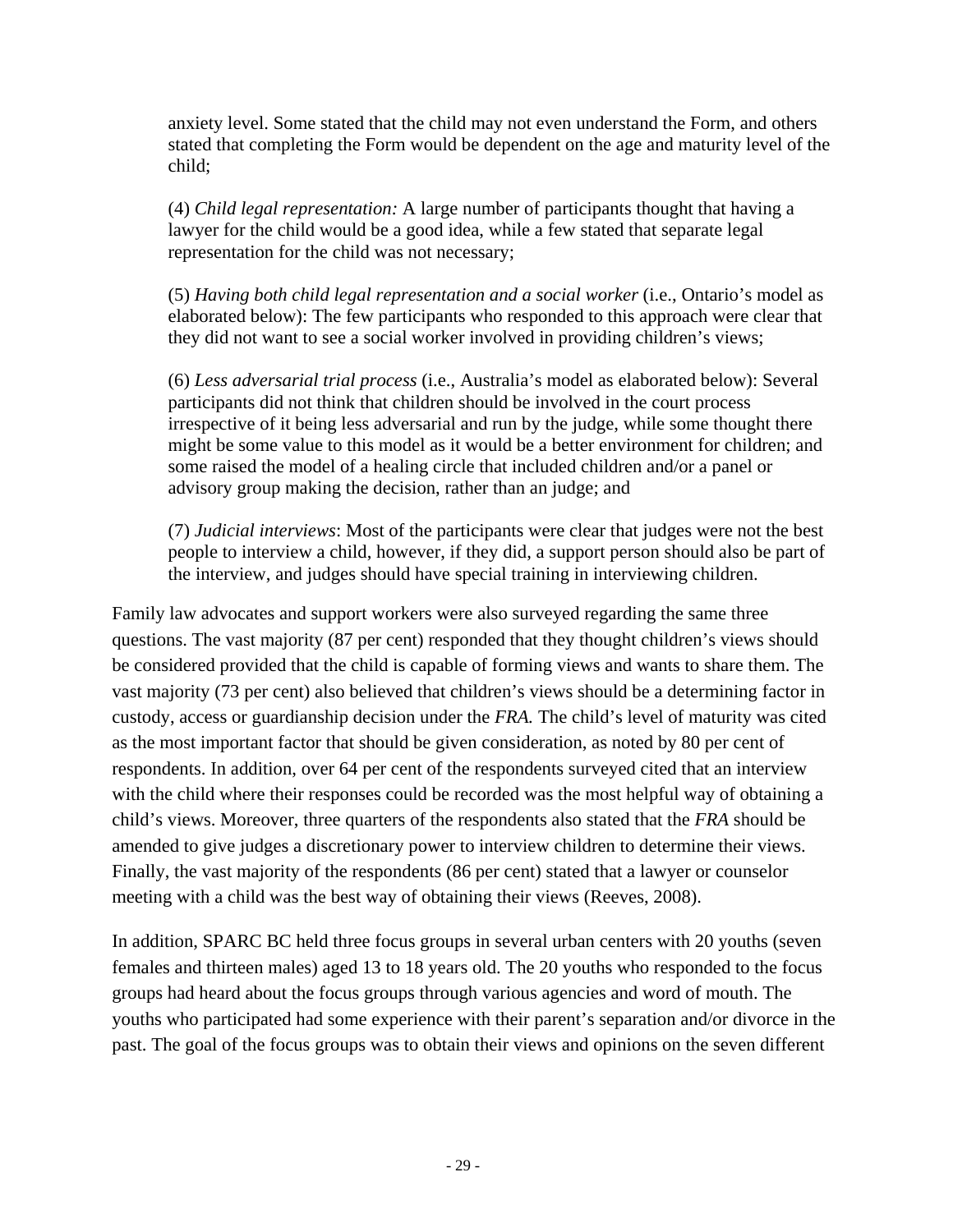options for having their wishes and views made known to the decision-makers.<sup>27</sup> The options presented to the youths to facilitate discussion were similar services that were presented to parents and family law specialists in the previous section.

There were three parts to the focus groups with the youths. Part One involved playing a game called the Thermometer Game. A facilitator read out five statements and the youth could stand in a line between agree or disagree. The five statements were: (1) adults listen to me and take me seriously; (2) I know my rights or have been told of my rights; (3) I know what is best for me; (4) I believe that children and youth should be involved in the family law process; and (5) I have no interest in getting involved in the dispute between my parents.

Most of the youths disagreed with the first statement and believed that adults do not listen to them. However, one caveat was that it depended on the person as teachers and other adults did listen to them. Most of the youths agreed that they knew their rights, many stood in the middle of the line between agree and disagree, regarding whether they knew what was best for them, and had mixed feelings about whether they should be involved in the family law process. Some felt that getting involved in the family law process depended on the situation and their age. That is, they believed that the older they were the more they had a right to voice their concerns. However, they were concerned about younger children who could be swayed. Few, if any responded to the fifth statement.

Part Two involved asking youths for their opinions on whether they should have a say in the separation and/or divorce process. Youths responded by making a list of both the pros and the cons with the assistance of a facilitator. The list of reasons in support of children and youths having a say included the following: (1) a belief that children and youths could help change the mind of the decision-maker; (2) a belief that if a youth went to live with one parent who had emotional difficulties they could assist that parent; (3) a belief that the youth would be in a better position to understand the process; and (4) a belief that the youth would have greater control over their lives by being involved in the decision-making process.

In contrast, the list of reasons why children and youths should not have a say included the following: (1) that their wishes and views could be in the wrong direction, thereby making the situation worse instead of better; (2) that some children could be emotionally hurt; and (3) that they could feel burdened with the responsibility of the decision.

  $27$  The author is most grateful to SPARC BC for providing this information. However, it is important to note that the themes presented are based only on preliminary findings obtained in a telephone interview with Crystal Reeves, Legal Researcher, SPARC BC, one of the facilitator's of the focus groups. At the time of writing this review, SPARC BC had not completed all the focus groups and the analysis of the information obtained. The reader is encouraged to view the SPARC BC website for the Final Report of the focus groups with youths.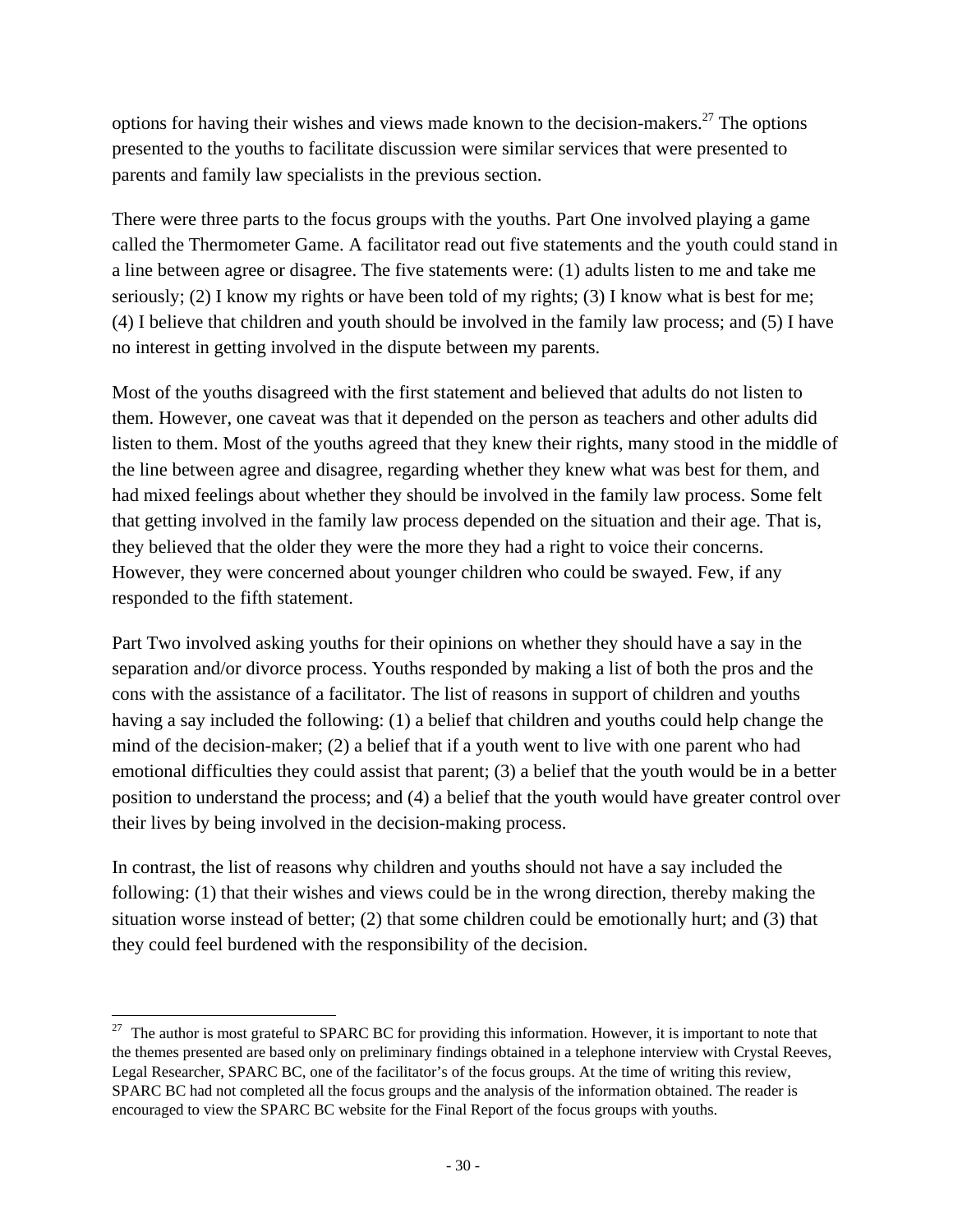Part Three involved obtaining information from the youths on the different options available regarding how they could participate, both before and during the court process. In responding to options before court, youths were provided with information describing both the Australian and New Zealand mediation approaches. Youths liked the idea of having a mediator meet with their parents and they would have their own mediator provide their feedback to their parents as conducted in Australia. However, they were clear that they wanted to be able to review what information the mediator would feed back to their parents. They also expressed that they wanted more than one mediation session with their mediator. The youths did not like the approach taken in New Zealand where the mediator meets with the child and their parents together.

In responding to options during court, youths were provided with information and asked to respond to the following types of services available for them: (1) being represented by a lawyer as in New Zealand; (2) having their verbatim reports given to a judge as in Kelowna, BC; (3) filling out a Form about their wishes and views as in Scotland; (4) having both a lawyer and social worker team as in Ontario; and, (5) being interviewed by a judge as in Germany. Their views varied—many preferred to have a lawyer represent them as in New Zealand, but wondered what would happen if the lawyer misunderstood them and gave the wrong information to the judge. One participant thought the Ontario model of a lawyer and social worker was the preferred way. Many of the participants expressed that they did not like the approach used in Kelowna, where parents decide if youths should be interviewed; they instead felt that youths should be part of the decision-making about whether they would take part in the interview process. In addition, they believed that the interviewer should be someone the youth trusts. Moreover, several expressed the view that rather than hearing from their parents about the court outcome as in the Kelowna pilot project, they would prefer to have someone other than their parents explain the judge's decision to them. Some youths thought that talking to a judge was a good idea as in the Germany model; however, some wanted to have a support person present in the interview itself even if it was with a judge, mediator, or a lawyer interviewing them. Another youth suggested that they preferred to write a letter to the judge or email the judge with their views. Some youths questioned how completing a Form could allow them to express themselves on paper as in Scotland. Some preferred to have more context provided so that the judge knew who and how the Form was filled out. Issues of consent and age were also factors that youths thought needed to be considered with respect to completing the Form. Finally, they stressed that, in any approach, there must be flexibility and choice built into the process (Reeves, 2008).

To date, the SPARC BC research initiative, funded by the Law Foundation of British Columbia as part of a review the province's *Family Relations Act,* has been the only exploratory research undertaken regarding all the different approaches across the globe on children's participation.

Since July 2007, the Ministry of the Attorney General, Family Justice Services Division, British Columbia has been piloting child-inclusive mediation at a number of family justice centers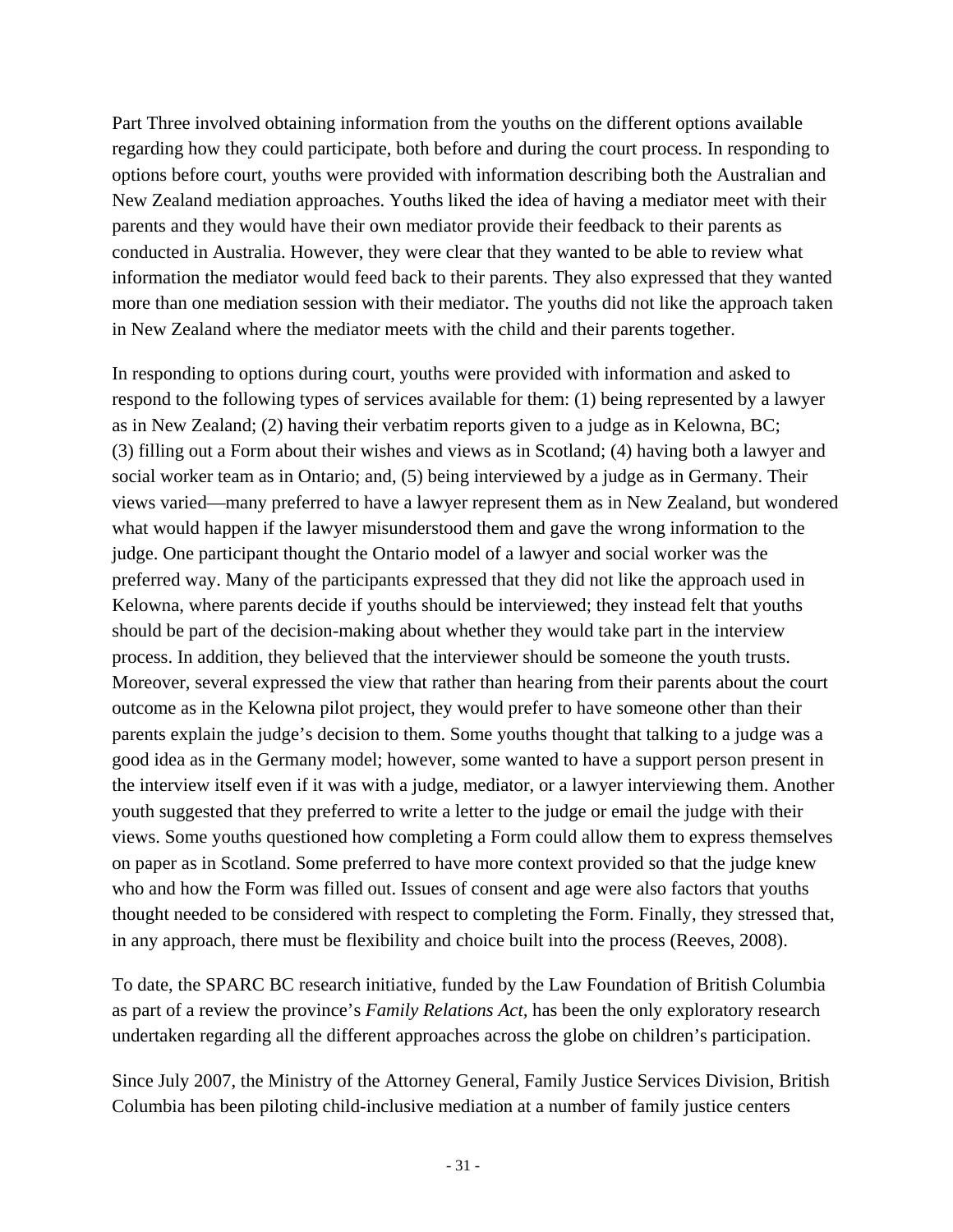across the province. The pilot project was seen as a response to a gap in services for children and families before the court as well as facilitating a more timely response to the court about children and their families. This pilot project is in addition to the Views of the Child Report that family justice counselors are already engaged in for court purposes. However, this pilot project does not involve the family justice counselors reporting back to the court. Children are involved in the mediation process by family justice counselors (qualified and trained to work with children and families to resolve disputes) in three different ways. These are: (1) a justice counselor introduces the children's views into the mediation session with their parents; (2) a justice counselor, when appropriate, may invite the child (12 years or older) into the mediation session with their parents; and (3) a justice counselor may request another justice counselor to solicit the child's views, and bring those views into their parents' mediation session.

The overarching goals of the pilot project include: testing out the model; developing training and policy around how to involve children in mediation; and determining the utility of childinclusive mediation within the context of the services offered through the Ministry of the Attorney General, Family Justice prior to expanding it further province wide. Moreover, however, it is anticipated that hearing from children in high conflict situations will be helpful to children and their families in resolving the dispute.

Families are screened into the program by the family justice counselor. In order to participate in the program, the parents and children need to agree to be interviewed and need to wish to be engaged in the process. Only children who are at least 10 years of age and are developmentally mature to understand the issues can participate, and there must be reason to believe that the children will benefit from the program. Any cultural, religious, and ethnic considerations, or special needs of the child must be examined, but do not necessarily preclude their involvement. There is a special screening for levels of conflict that includes issues of domestic violence. A formal evaluation of this program is forthcoming. One factor to be considered in the evaluation will be the ages for children's participation.

Another project piloted in collaboration with members of the Kelowna legal community and the International Institute for Child Rights and Development (IICRD), in Kelowna, British Columbia, was the, *Hear The Child Interviews* (Williams, 2006; Williams and Helland, 2007) in 2005. *Hear the Child Interviews* was designed to provide an opportunity for children to share their views and have those views considered by the decision-makers during child custody and access disputes. The underlying premise for developing the project was based on existing legislation that allowed for children's views to be heard<sup>28</sup>, child development research that

<sup>&</sup>lt;sup>28</sup> R.S.B.C. 1996, c. 128, s.2.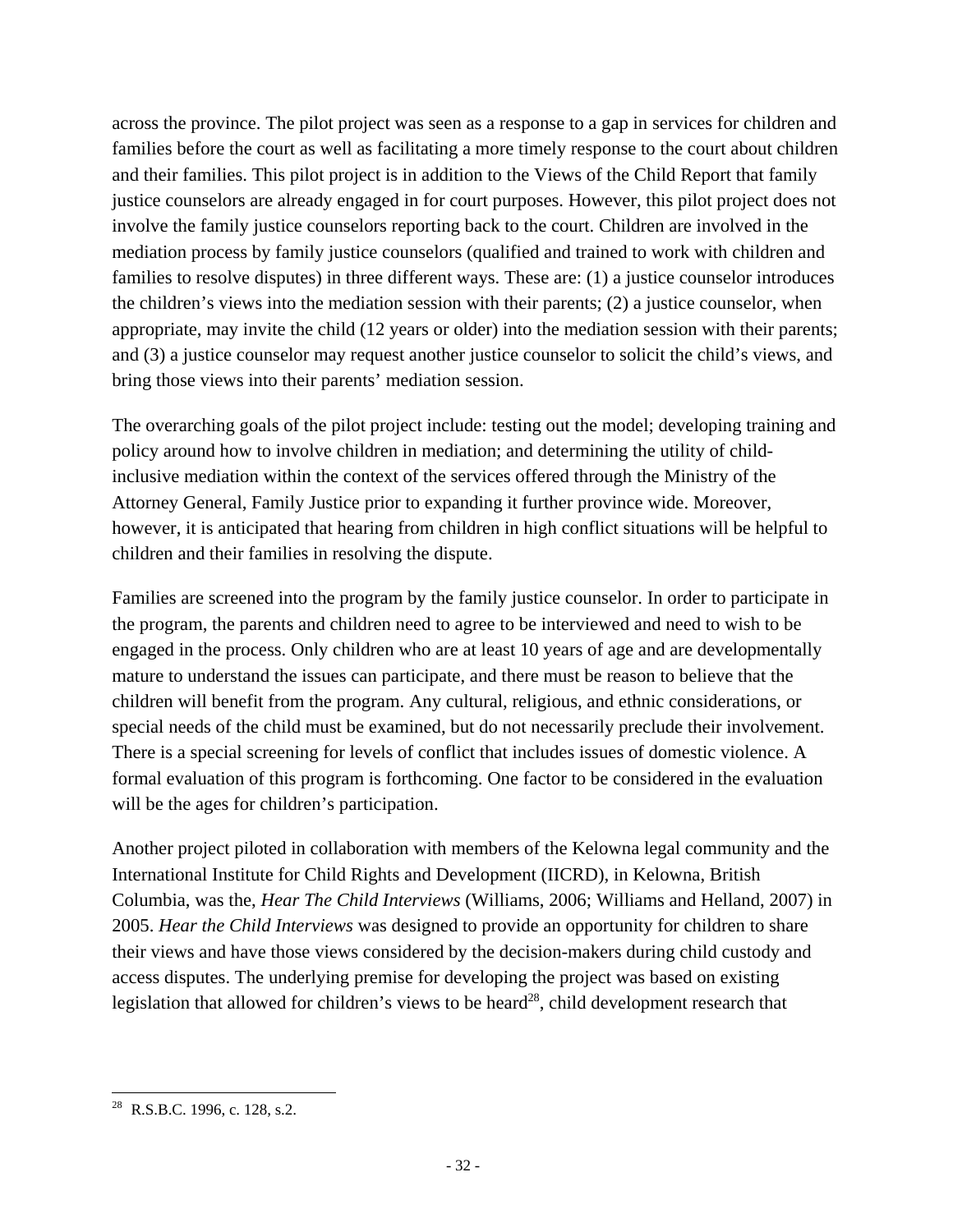demonstrated it was important to children to be heard, and finally, the rights of children enshrined in the *Convention.*29

*Hear the Child Interviews* also provided for a neutral interviewer (lawyer/counselor) who would conduct an interview with the child and then report his/her views *verbatim*<sup>30</sup> back to the parents, the lawyers, and the court through a one-hour non-therapeutic interview. The process was voluntary; children aged nine to 16 years old and their parents could consent to the interview during any stage of the dispute before the court. Parents had to pay \$500.00 for the interview. The goal of the interview with the child was to allow his/her views to be heard and then be considered by his/her parents and ultimately by the court when making its final decision.

An internal evaluation was conducted and findings demonstrated that 100 per cent of decisionmakers (judiciary) who responded to the evaluation found that child views, where obtained, were to be considered in their cases (Williams and Helland, 2007). Over four-fifths (83 per cent) who responded gave significant weight to the views of the child as one factor to be considered. From the judges' point of view, the positive benefits of interviewing children were that: (1) having more information before them helped facilitate their decision-making; (2) the children's views contextualized the parents concerns; and (3) the children's views provided corroborating information where corroboration with the views of parents would not otherwise be possible. Moreover, the child interviews provided: (1) a cost-effective and timely way of obtaining children's views before the court; (2) assurance that the child was heard and that his/her views were being considered by the judge; and (3) facilitated early settlement (Williams and Helland, 2007).

Some limitations were also noted: (1) the interviews with children occurred at the last minute or too late in the litigation process; (2) more than one interview with the child was needed; (3) children were heard in only 10 per cent or less of all cases; (4) inadequate follow-up with children; and (5) older and younger children were excluded from this process (Williams and Helland,  $2007$ ).<sup>31</sup>

In an independent evaluation conducted by Focus Consultants (2008), feedback was obtained from grandparents/parents and children about their experiences with the *Hear The Child* interviews in Kelowna. Due to significant issues related to obtaining consent from parents and children, the evaluators were only able to interview one party from a case in 42 per cent of cases  $(N=12/28)$  by telephone. The evaluators report that there was representation by 25 per cent (14/56) of adults, and 13 per cent (6/48) of children (Focus Consultants, 2008). The children

 $29$  Supra, Note 1.

<sup>&</sup>lt;sup>30</sup> The child's statements were quoted exactly from what the child reported.

<sup>31</sup> The reader is encouraged to visit the IICRD's website for a complete description of the *Hear the Child*  interviews. The website can be accessed online at: http://www.iicrd.org/childparticipation.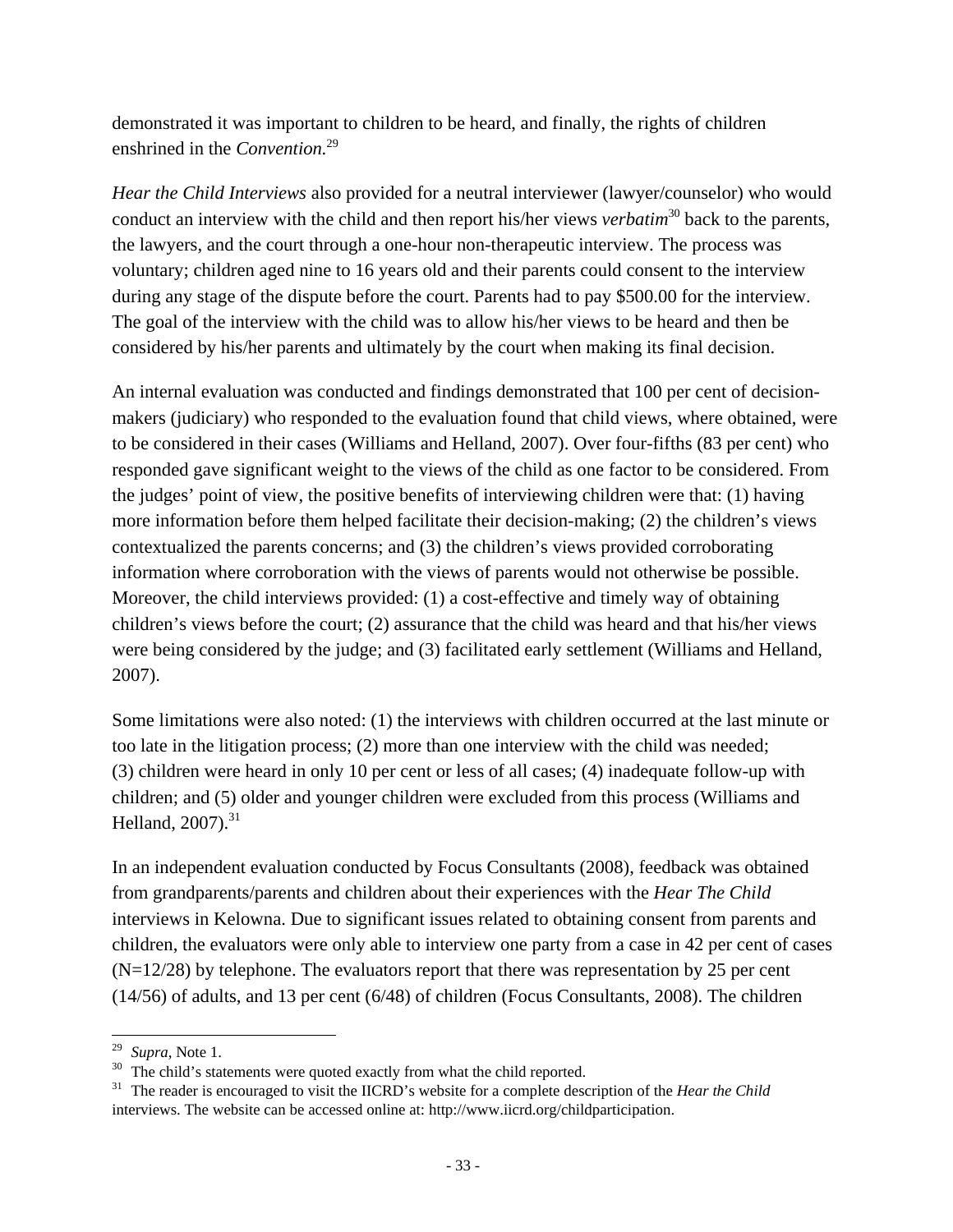interviewed in the evaluation were between the ages of 11-14 years. Parents and children were each asked a series of open and closed-ended questions. For example, questions regarding process included, how each parent/child heard about the interview, how each parent/child felt about the interview, and what qualities they wanted from the interviewer. Questions regarding outcomes for parents included whether the report represented the views of their child and if the report helped advance the best interest of the child. Questions regarding outcomes for children included whether they were able to discuss what they wanted to about the dispute and whether they felt the interview helped them in having a say about their parents' dispute.

Despite the methodological limitations of the evaluation, findings from the fourteen parents interviewed indicated that they were virtually unanimous in endorsing the idea of hearing direct views of the child by some means, that they all viewed the interviewer as a neutral party, and that they all felt that their child was safe in the interview. Findings from the six children interviewed indicated that they would describe the process in essentially positive terms to a friend (Focus Consultants, 2008).

Other limitations that were noted were parental pressure on or recriminations against children in some of the cases, that the judge did not use the report of the interview in some cases, and that there was a fear and awkwardness by some children to have their interview report shared with their parents without the child having reviewed it first (Focus Consultants,  $2008$ ).<sup>32</sup>

#### *Alberta*

In Alberta, there are a number of different initiatives occurring both in the private and public sector that provide for different levels of participation by children in the separation and/or divorce process. Mediation is provided in both the private sector as well as the public sector. It is unclear whether and how children are included private sector mediation. There is no legislation that provides for children to be legally represented and have their voices heard (Burns and Goldberg, 2004).

In the public sector, in addition to a child custody and access assessment that is conducted by mental health professionals, the Ministry of the Attorney General has provided for a Family Law Practice Note "7", which can be used in certain cases involving separated and/or divorced families. The purpose of the Practice Note is to provide services only in cases where: (1) the families are experiencing an impasse; (2) the intervention of the court is required; and (3) the court requires assistance from parenting experts.<sup>33</sup> The Practice Note provides for either an

 <sup>32</sup> IICRD is in the process of obtaining further funding to continue with the child interviews and has also developed a curriculum for professionals doing this work.

<sup>&</sup>lt;sup>33</sup> For a complete review of Practice Note 7, see:

http://www.albertacourts.ab.ca/qb/practicenotes/familylaw/note7.pdf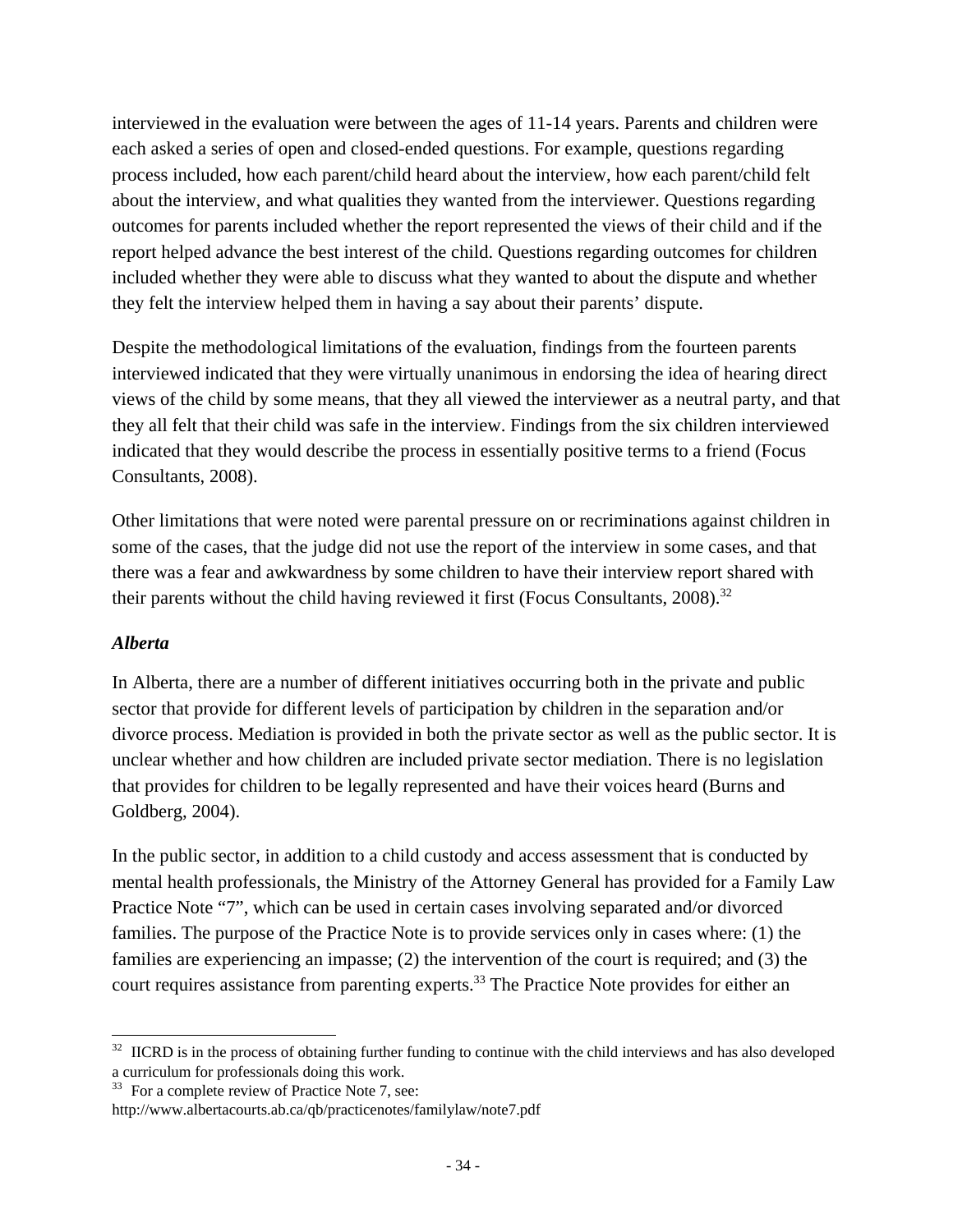intervention (short or long term therapeutic involvement of a parenting expert) or a traditional child custody and access assessment to assist the court in determining the child's best interest.

Children have an opportunity to participate in the brief consultation model with a mental health professional to have their views and concerns heard and brought back to their parents.

Children's participation is also considered through the Brief Conflict Intervention Program.

Children even under six years of age have an opportunity to participate in an interview with a psychologist and have their views and concerns fed back to their parents.

In a joint legal/mental health initiat The Voice of the Child in Separation/Divorce Mediation and Other Alternative Dispute Resolution Processes: A Literature Review ive between the Children's Legal and Educational Resource Center (CLERC) and the YWCA, they have been piloting a project called, *Speaking for Themselves* in Calgary. CLERC is a non-profit legal and educational resource for children, youths and their families. The YWCA of Calgary provides specialized counseling to children who have been exposed to domestic violence. In the joint collaborative partnership, a specialized children's counselor provides short-term therapeutic clinical services and CLERC provides legal support to young people throughout the City of Calgary who have been referred to the program. Families include those who have experienced domestic violence and families who are also involved in high conflict custody and access disputes. These are the more severe high conflict cases (i.e., repeated court involvement, issues of domestic violence, alcohol/drug abuse, allegations of poor parenting). The counselors involved in this project are highly skilled clinicians with a background in domestic violence issues and conflict as a result of the intake criteria. Cases are also screened to confirm that the young people are likely to benefit from the program.

The counselor conducts an intake interview with each parent and attempts to acquire consent from each of the parents. Verbal consent of the children is also acquired. If consent from the parents is not forthcoming, a court order is required. All parents are offered the support of a parent counselor through the YWCA of Calgary. The same therapist meets with the child (typically 8+ years of age) to determine the child's needs and suitability for the program and, throughout the course of therapy, treats the child's trauma and acquires an understanding of the child's experiences in the family. The therapeutic involvement with the child lasts approximately 18.5 hours. The counselor prepares a report and works in collaboration with the child's lawyer. The counselor may also provide testimony in court and act as a witness for the child's lawyer if the matter proceeds to trial, which is rare. The lawyer's role is that of an advocate or *amicus curiae* (friend of the court)*.* A formal evaluation of the project is currently underway.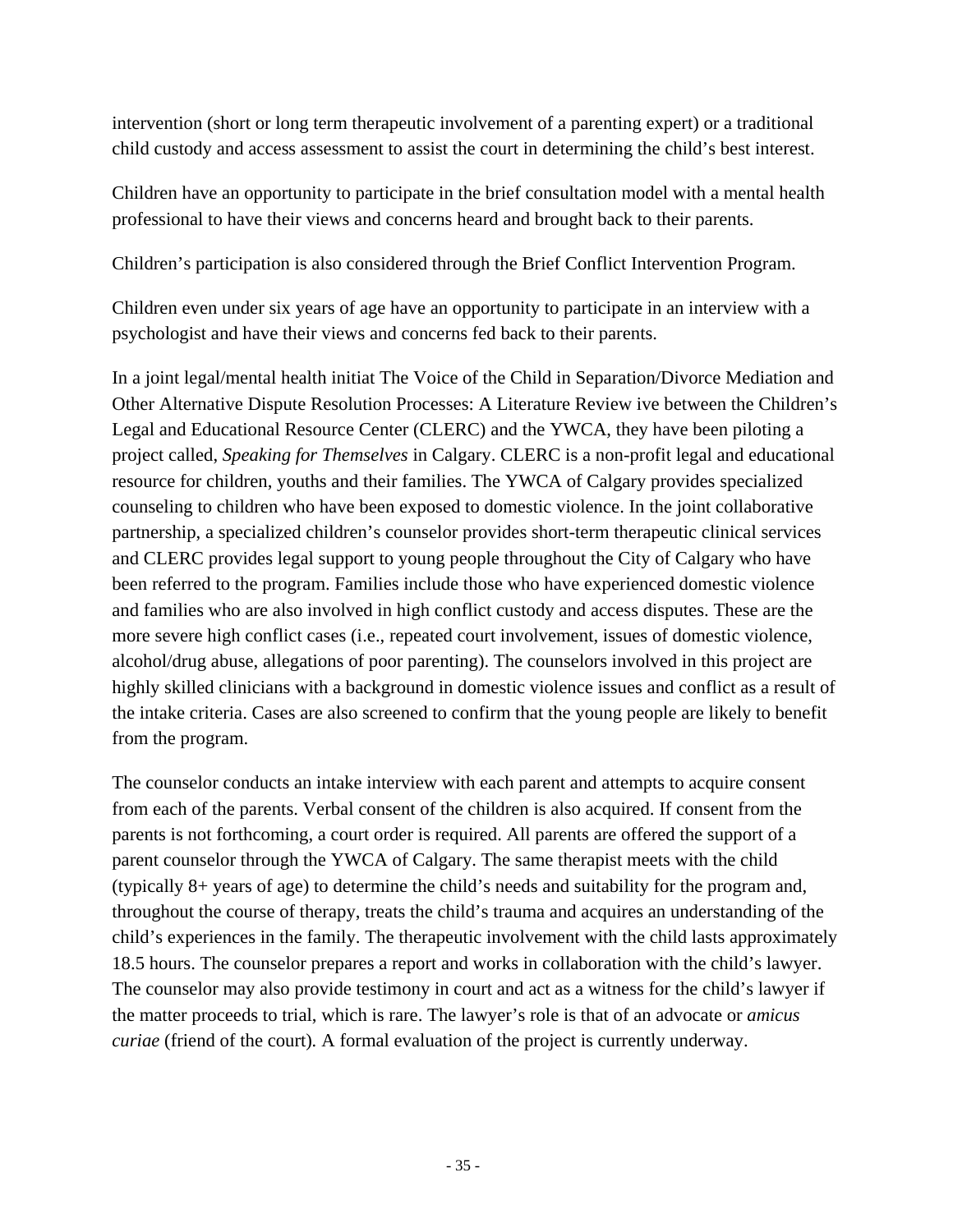#### *Saskatchewan*

In Saskatchewan, mediation services are also provided in the public and private sector by mental health professional and lawyers. Specifically, in the public sector, the Hearing Children's Voices Report, similar to the Views of the Child Report in British Columbia, allows children 12 years of age and older to be interviewed by a mental health professional and have their views known to the court and considered in the decision-making process. The child is usually interviewed twice, once with each parent when it is their opportunity to bring the child to the interview. Specific parenting plan recommendations may or may not be included in a report to the court. Justice counselors also prepare child custody and access reports that provide specific parenting plan recommendations on the child's best interests to the court.

While there is no legislation that provides for independent child legal representation, there have been instances where one parent or the other has retained a lawyer to act on behalf of their child and have the child's voice heard (Burns and Goldberg, 2004).

#### *Manitoba*

In Manitoba, mediation services similarly exist both in the private and public sector. In the public sector, Family Conciliation Service, Manitoba has several initiatives that provide for early and brief interventions as well as child custody assessments regarding children and enunciating their best interest. One pilot project, called First Choice, is a settlement-oriented dispute resolution process that combines assessment, mediation and counseling focused on resolving the parental dispute before the court. The parents are seen initially for an assessment with their lawyers to determine what issues, if any, can be resolved and what other services may be appropriate for the family. If a complete resolution cannot be obtained, mediation is offered to the parents to facilitate some resolution on any outstanding issues. Children are not typically seen as part of this project.

In addition, the Brief Consultation Service is a pilot project funded by the Child-Centred Family Law Strategy in Manitoba since October 2001. The project provides children aged 11-17 years an opportunity to share their wishes, concerns and views. In addition, parents are provided with a brief consultation that focuses on their children's emotional and developmental needs. Parents are contacted by telephone to meet with a counselor soon after they are referred from the court. Interviews with the parents occur prior to meeting with the children to obtain background history and assess issues in dispute. The children are advised of issues relating to confidentiality and receive a one page information sheet outlining the nature of the interview. Following the interviews with the children and the parents, a brief report outlining who participated in the process, the issues in dispute, and impressions is prepared for the court. Suggestions regarding parenting time arrangements are made, rather than recommendations. If the parents do not agree with the suggestions, then the counselor can be called as a witness. Only experienced family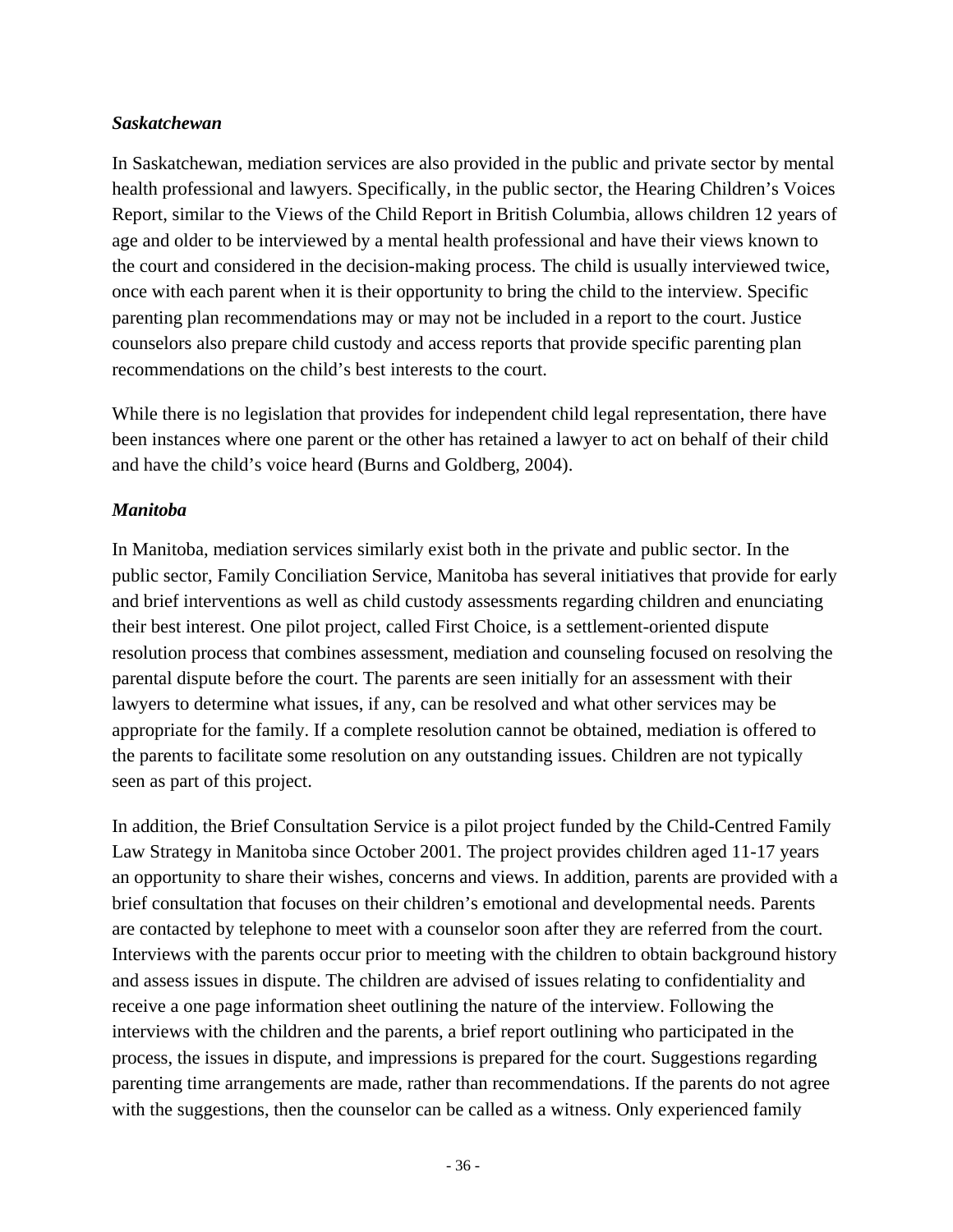counselors who have expertise in mediation and separation and/or divorce provide the Brief Consultation Service (Martin and Kowalchuk, 2007).

In a recent evaluation of the Brief Consultation Service, surveys were mailed to 254 children and their parents, lawyers and judges to assess their level of satisfaction with the service and obtain information regarding settlement one year later. Of the 22 children who completed the survey, most of them reported positive responses to having their thoughts and feelings considered in the decision making process. Most of the children also reported that they believed the counselor listened and understood views. Of the 33 parents who rated the service, the majority of them found the service relatively helpful overall in resolving the dispute before the court. Most parents also rated their child's participation in the process as helpful. Of the 41 lawyers who responded to the survey, most stated that the service met the objectives of providing a voice for the child, reduced the time spent in litigation and was useful as a tool in facilitating resolution of the dispute. Of the 10 judges who responded, the top benefits of the service cited were its timeliness, provision of expertise, and provision of recommendations as direction for the family. The lowest ranked in order of importance was that the service served as a wake-up call for parents. All the judges surveyed indicated overall satisfaction with the service and felt that it met or exceeded expectations in terms of facilitating an early resolution to the issues in dispute. Of the 126 cases that were followed one year later, 33 per cent had settled at a case conference (where parents and the judge discuss the issues that are still outstanding and see where resolution is possible), 38 per cent had resolved by a final court order, 22 per cent withdrew their application or no further litigation was recorded, and 7 per cent did not settle and litigation continued. A total of 93 per cent of the cases were no longer litigating after the Brief Consultation Service (Martin and Kowalchuk, 2007).

The evaluators noted the low response rates and attributed it to parents moving away or just not wishing to respond to a mailed survey. However, those that did respond to the survey demonstrated a mid to high rate of satisfaction with the service and found that it was helpful in settling the dispute before the court in a timelier manner.

#### *Ontario*

In Ontario's private sector, various approaches to child-inclusive mediation are being practised by different mental health professionals (social workers and psychologists) who strongly believe in providing an opportunity to hear children's views (Landau, 2005, 2006). Many mental health professionals have included children's participation in similar approaches to those that have already been discussed in both the social science and research literature (Goldson, 2006; Kelly, 2002; McIntosh, 2007; Saposnek, 2004). However, children's voices are not typically included in the mediation process in the publicly-funded court services.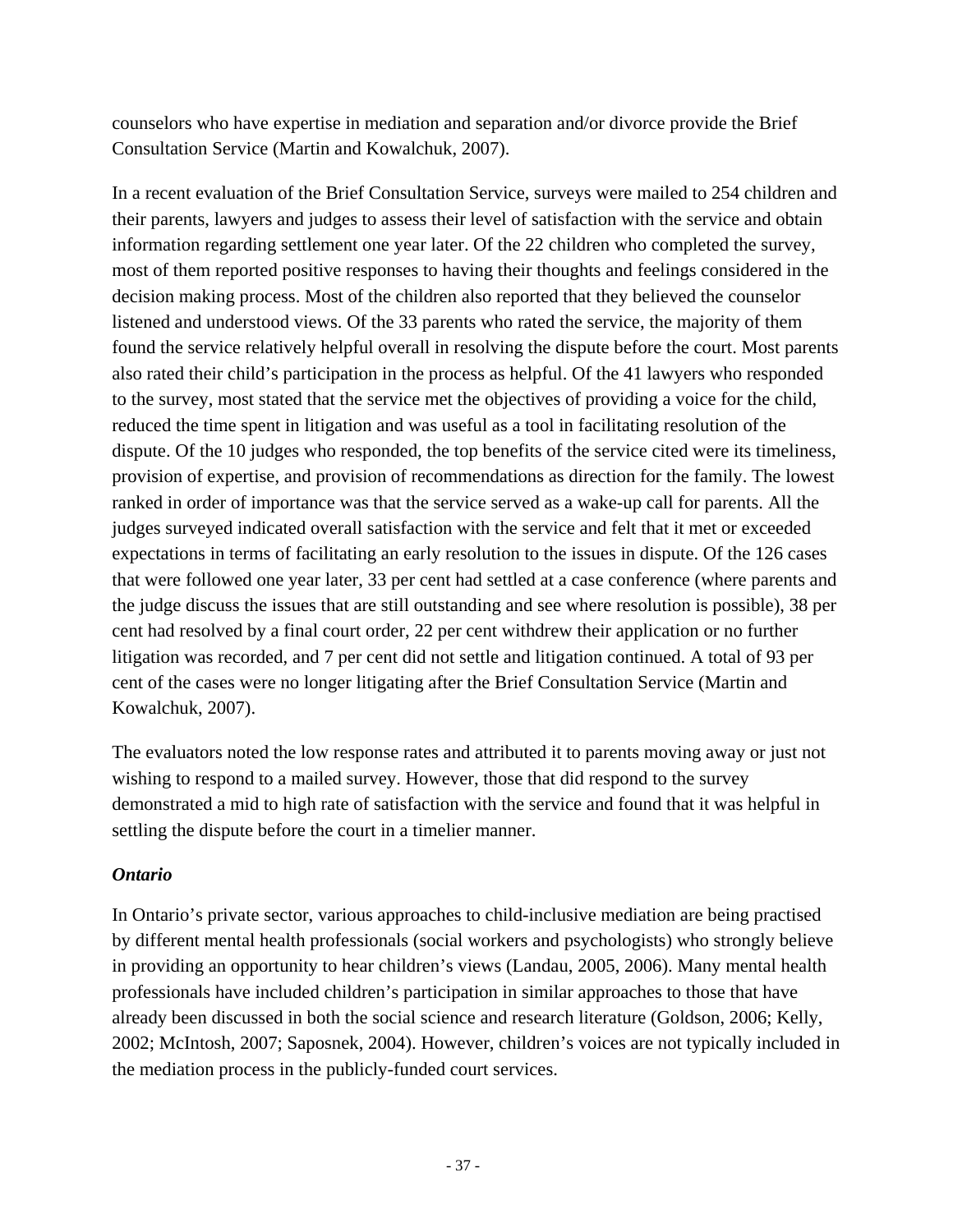In the public sector, the Ministry of the Attorney General also provides for independent child legal representation through the Office of the Children's Lawyer. The Office (hereafter referred to as the OCL) is a publicly funded legal office that represents children's legal interests before the court in custody and access disputes, child welfare matters, and estate issues. Ontario is the only province that provides a comprehensive child legal representation program<sup>34</sup> in both child custody and access proceedings as well as child protection matters. The policy statement on the role of child's counsel at the OCL provides that the: (1) child's counsel obtain the views and preferences, if any, which the child is able to express; (2) child's counsel does not represent the best interests of the child, as that is to be determined by the court; (3) child's counsel is the legal representative of the child and not the litigation guardian or a *amicus curiae;* and (4) child's counsel has a solicitor-client relationship with the child (Burns and Goldberg, 2004; Goldberg, 2004).

The OCL also provides: 1) child legal representation with a clinical assist<sup>35</sup>; and 2) a child custody and access investigation and report (Birnbaum, 2003, 2005). Focused investigations that explore access-based difficulties are also provided by both clinical investigators (mental health professionals) and lawyers (Birnbaum and Moyal, 2002; Birnbaum and Radovanovic, 1999). Only the clinical investigators write a brief report to the court outlining parenting plan recommendations. Children's participation is limited in that their voices are canvassed by the professionals in the context of litigation.

#### *Quebec*

Like Ontario, Quebec also has specific legislation that provides for legal representation of children in custody and access disputes.<sup>36</sup> Unlike the role of child's counsel in Ontario, lawyers in Quebec adopt an advocate role on behalf of the child—as long as the child can provide clear instructions, the lawyer is to advocate their expressed wish (Bala, Talwar and Harris, 2005). More specifically, Article 34 of Quebec's *Civil Code* allows for a child to be heard if they are old enough and have the ability to express themselves. As a result, it has been suggested that in Quebec, children are more likely to testify in court about their parents' dispute more often than elsewhere in Canada (Ministry of the Attorney General, 2007).

 $\overline{a}$ 34 In Ontario, the *Children's Law Reform Act* explicitly sets out that judges must consider, "the views and preferences of the child when such views and preferences can be reasonably ascertained" s.24(2). The OCL has complete discretion as to whether to become involved in a custody and access dispute or not and what type of service (lawyer/clinical investigator/or both) they will provide.

 $35$  A clinical investigator (mental health professional) assists the child's lawyer in obtaining information about the child and family to facilitate the court's decision-making. There is no specific legislation that provides for this type of intervention by a clinical investigator. The assist is used only at the Office of the Children's Lawyer. The court is the final arbiter in all child custody and access proceedings.

<sup>&</sup>lt;sup>36</sup> R.S.Q, c. C-25, art. 208 and 394.1.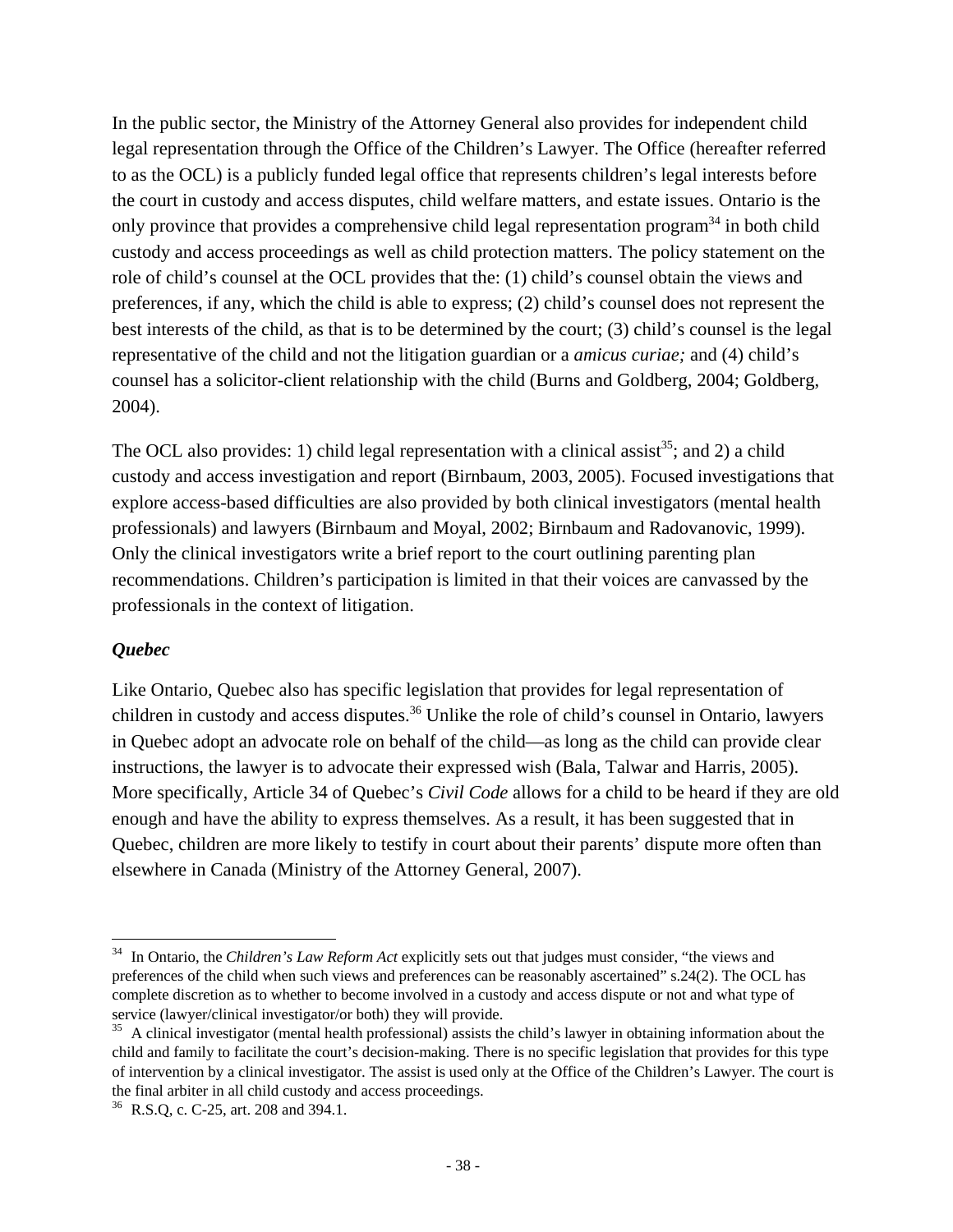In addition, there are mediation services in Quebec that are provided by both the public and private sector. The court can order parties to attend mediation, except in cases of domestic violence. Children are only included in mediation on a case-by-case decision with the consent of both parents. In addition, in the public sector, Information Sessions for parents are mandatory. Child custody assessments are also conducted in the public sector and children are interviewed as part of the process.

### *New Brunswick*

In New Brunswick, when parents are disputing custody and access of their children, they can obtain a child custody and access assessment only in the private sector. In the public sector, parents who are eligible may receive financial assistance to defray the cost of the child custody assessment through the Court Ordered Evaluations Support Program (C-OESP). In addition, mediation services are provided at no cost to the families in the public sector. However, children do not typically participate in the mediation sessions, but are included in the child custody assessment.

There is legislation for child legal representation under the *Family Services Act*<sup>37</sup>, however, representing children is an uncommon practice (Burns and Goldberg, 2004).

### *Nova Scotia*

Similar to the other provinces, parents disputing child custody and access can obtain, by court order, a child custody assessment. There is a conciliation service that is mandatory in the family court (Supreme Court). A conciliation officer only meets with parents to understand what issues are in dispute and the next steps to be taken. Children are not included in any of the discussions. Additionally, while there are private and public mediation services available on a voluntary basis, children rarely participate in the process in any informal or formal way. Moreover, there is no child legal representation in custody and access disputes (Burns and Goldberg, 2004).

## *Prince Edward Island*

As with the other provinces, there are both public and private mediation services available in Prince Edward Island. Typically, children are not included in either the private or public sector mediation services. However, in the public sector, there are family court counselors who conduct custody and access assessments. As stated previously, children's participation is part of the litigation process only. There are no statutory provisions for child legal representation.

 37 S.N.B. 1980, c. FO2.2, as amended by S.N.B. 1996, c.13, s.6(4).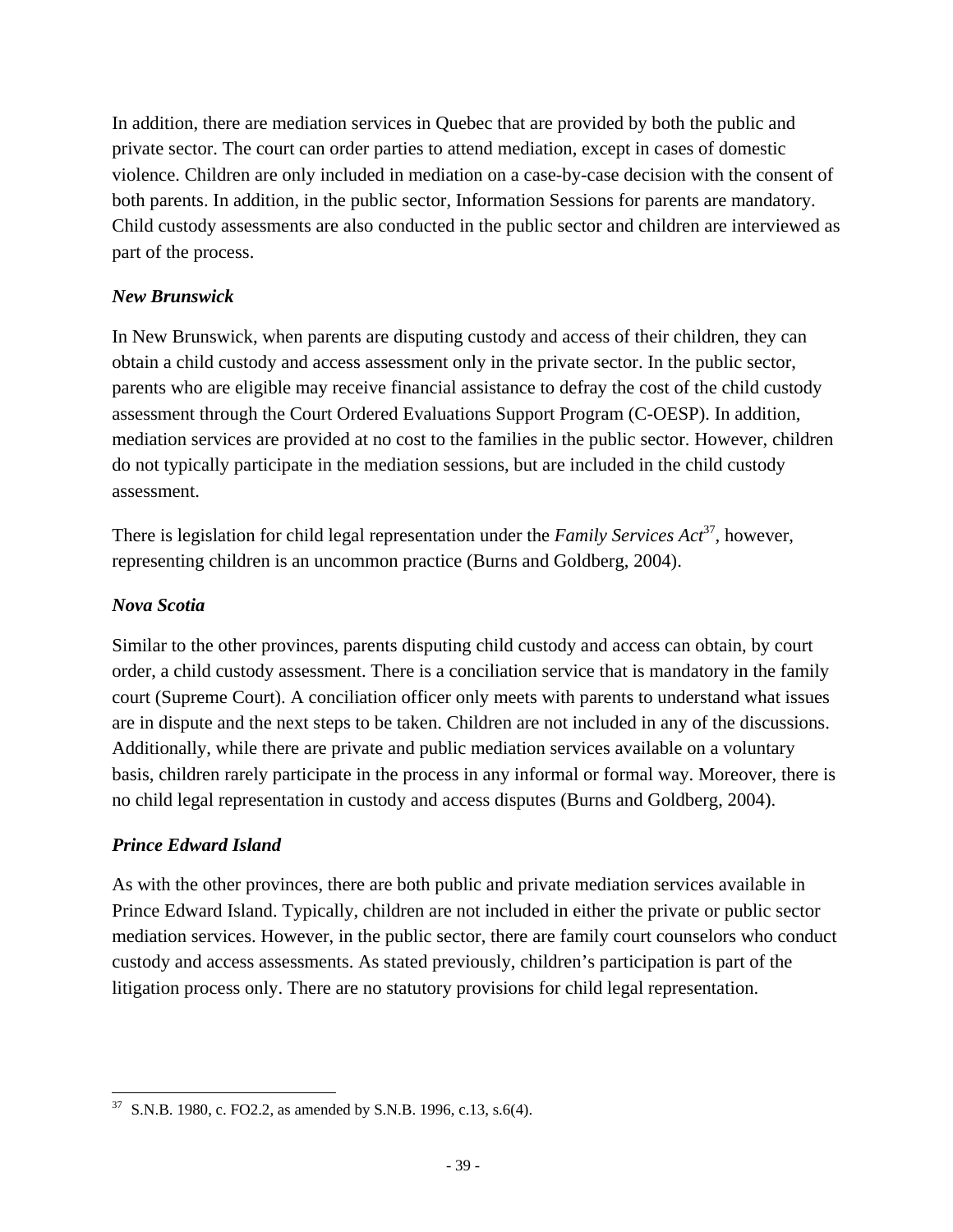### *Newfoundland and Labrador*

There are both private and public mediation services. Children are typically not included in public service mediation, but are provided with counseling to assist them during their parents' dispute. Depending on the mediator, children may be involved at the end of the mediation session to help them understand the agreement their parents have reached about them (O'Connor, 2004). Similar to the other provinces, there are child custody and access assessments which include interviewing of children as part of the process. Additionally, child-focused reports are conducted. They are similar in practise to those completed in Saskatchewan, British Columbia, and Manitoba. There are no legislative provisions for child legal representation in Newfoundland and Labrador (Burns and Goldberg, 2004).

#### *Yukon*

There is a court-based mediation service for parents to help them resolve their dispute. Children are not included in the process at all. In addition, few custody and access assessments are completed due to a lack of resources (O'Connor, 2004).

The Public Guardian and Trustee acts under section 168 of the *Children's Act.* The Official Guardian has the exclusive right to determine whether a child will be legally represented in a child protection matter.<sup>38</sup> However, there is no specific reference for child legal representation in a custody and access dispute. When a lawyer is provided in a custody and access dispute, child advocates are appointed from the private bar (Burns and Goldberg, 2004).

#### *Northwest Territories*

Similar to the Yukon, there are few custody and access assessments that are carried out because of a lack of resources. Mediation services are limited and do not include children. There is also no legislative provision for child legal representation (Burns and Goldberg, 2004).

#### *Nunavut*

Similar to the Yukon, few child custody assessments take place due to a lack of resources. However, there is a public sector mediation service that provides for innovative dispute resolution and is culturally-based. Information and counseling services are also provided.

<sup>&</sup>lt;sup>38</sup> See the Yukon government website for the role and responsibilities of the Public Guardian and Trustee. The website can be accessed online at: http://www.publicguardianandtrustee.gov.yk.ca/children.html.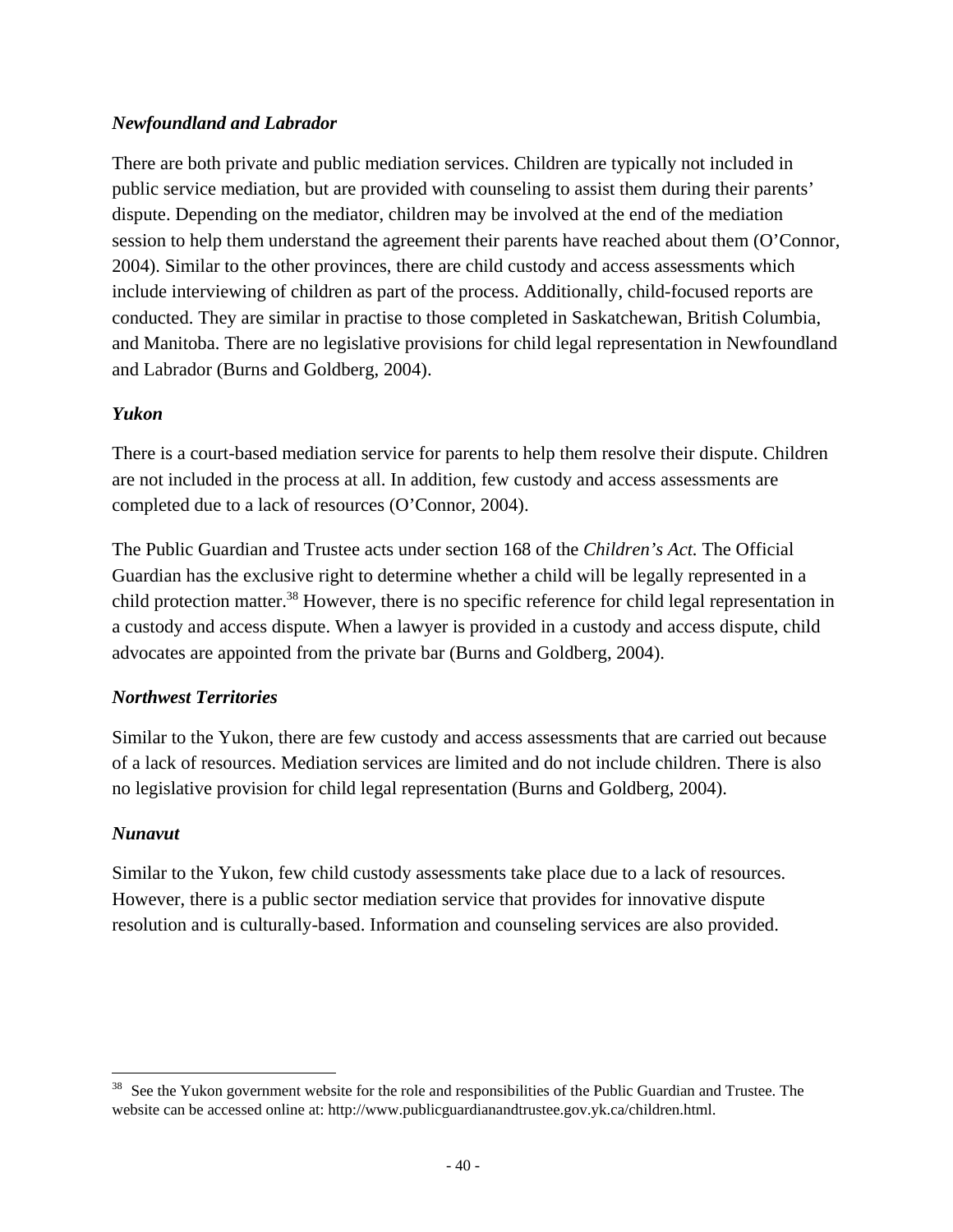The *Children's Law Act* (*Nunavut*) is the same as the Northwest Territories. A judge may appoint an *amicus curiae* (friend of the court) for the child (Burns and Goldberg, 2004).<sup>39</sup>

#### **American Perspectives**

Mediation is also practiced widely throughout the United States, in both the public and private sectors, and is undoubtedly the most widely researched form of intervention used for parents involved in separation and/or divorce (Emery, Matthews and Kitzmann, 1994; Emery, Matthews and Wyer, 1991; Kelly, 2002, 2004; Sbarra and Emery, 2008). Folberg, Milne and Salem (2004) describe different types of mediation services and models of mediation (i.e., facilitative, transformative, evaluative, and therapeutic) that are offered in both private practice, courtconnected centers, social service agencies, clinics, as well as community mediation centers. However, the degree to which children are involved in court-connected or community-based mediation centers remains unclear, as well as when, and, if so, how.<sup>40</sup>

In the private sector, many psychologists and child related specialists have brought children into the mediation process, before, during and after as previously described (Johnston and Campbell, 1988; Kelly, 2002; Sanchez and Kibler-Sanchez, 2004; Sapsonek, 2004, Shienvold, 2004). Increasingly, parenting coordination, which is practiced more widely in the United States than any other jurisdiction, is meant to assist high conflict families with the assistance of a mental health clinician, to work with both parents on implementing their parenting plan (Boyan and Termini, 2004; Coates et al. 2004). Yet, as previously mentioned, the level of children's participation in this process varies and is not automatically included.

There are countless programs for parents and children that provide a psycho-educational component, assessment and counseling (Homrich, Glover, and White, 2004; O'Connor, 2004).<sup>41</sup> While many of these excellent programs provide important information and assistance to parents and their children experiencing separation and/or divorce, children's participation is focused on obtaining information, rather than participating fully and having a "voice" into the parenting arrangements that are about them.

<sup>&</sup>lt;sup>39</sup> See the government of Nunavut website information about the *amicus curiae*. The website can be accessed online at: http://action.attavik.ca/home/justice-gn/attach-en\_conlaw\_postdiv/consSNWT1997c14.pdf.

 $^{40}$  An internet search did not yield any further clarity about specific mediation services available that include children's participation in government based public services. As well, an email discussion with Joan Kelly (psychologist and researcher in California) and Peter Salem (Executive Director, Association of Family and Conciliation Courts) did not yield any further programs and/or services in the non-private sector that could be easily identified. However, there are many excellent research reports and articles written about public mediation services in California to name a few. They can be accessed online at:

http://www.courtinfo.ca.gov/programs/cfcc/resources/publications/articles.htm. 41 For example, *Kids Turn* in San Francisco (www.kidsturn.org); *Kids First* in Orange County

<sup>(</sup>www.kidsfirstoc.org); *Support Groups for Children and Young Adults*, in Maryland (www.divorceabc.com); and *Children in the Middle* programs in Ohio (www.divorce-education.com/CIM.pdf) to name a few. Also see O'Connor (2004).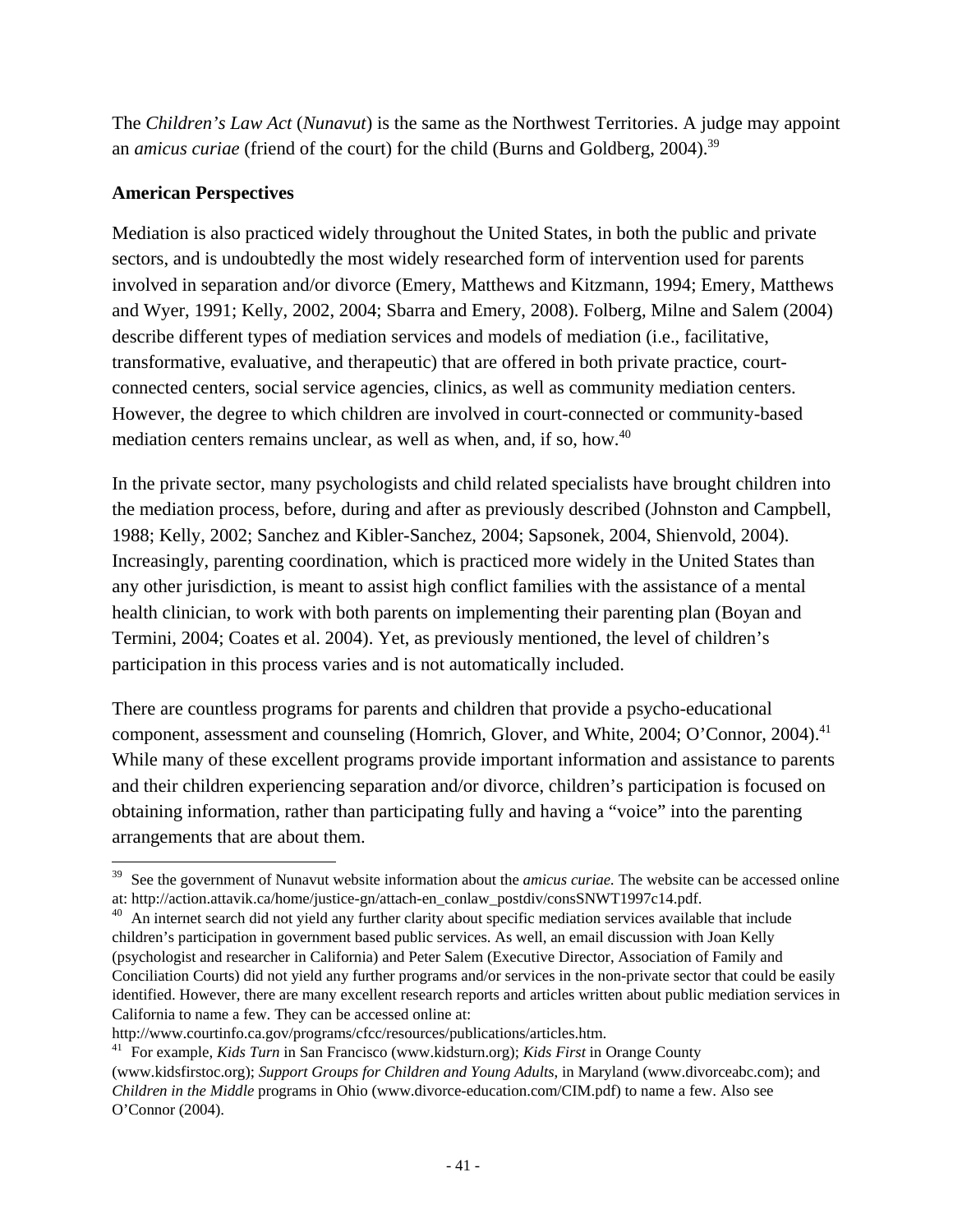In 2002, the Association of Family and Conciliation Courts (AFCC) organized its annual conference focusing on the theme of children's participation. A survey was conducted with the participants asking them to rate eight methods of obtaining the voice of the child. The eight methods rated were: (1) child testifies in court; (2) child provides an out-of-courtroom deposition with the other lawyer; (3) child is interviewed by a judge; (4) child signs an affidavit with a lawyer to submit to court; (5) child expresses views to an *amicus curiae/attorney ad litem* who presents their views to the court; (6) child is interviewed privately by a mental health clinician who consults with the parents and may also interview the child with the parents, if helpful; (7) child is interviewed by a mental health custody evaluator who the testifies in court about what is in the child's best interest; and (8) child participates in mediation, either privately or with both parents.

A total of 530 participants rated these eight different methods on a scale from one to 10, with 10 representing a healthy way of including children, and 1 representing an approach that is emotionally damaging to children. The participants rated method number (6)—child is interviewed privately by a mental health clinician who consults with the parents and may also interview the child with the parents, if helpful—as the healthiest way to hear the child's voice and method number (1)—the child testifies in court—as the most damaging way to hear a child's voice (Yingling, 2005).

Texas is the only State that has a  $law<sup>42</sup>$  providing for a child (12 years and older) to sign an affidavit identifying the child's preference for which parent s/he will primarily reside with, subject to the approval of the court. In part, due to the AFCC survey discussed above and other lobbying efforts, Texas law changed in 2005 to include a focus on parenting plans and to authorize the use of mental health professionals to coordinate and facilitate the implementation of parenting plans. In addition, a revision to the Family Code was made to be more consistent with the social science and empirical research (Yingling, 2005).

As in many jurisdictions, child custody and access assessments exist in every state. They are conducted in both the public services as well as by private practitioners. Children are interviewed as part of the custody and access assessment. As noted previously, these assessments are time consuming and intrusive in the lives of children and families. The courts have also explored alternative types of interventions that are commensurate with different levels of conflict and risk in an effort to better meet the needs of families and the courts (Finman, Fraser, Silver and Starnes, 2006; Salem, Kulak and Deutsch, 2007). For example, in the  $20<sup>th</sup>$  Judicial Circuit of Florida, there is the Sieve Model. This model focuses on conflict resolution and differentiates services for families that range between high and low conflict families (i.e., intensive therapeutic

  $42$  The Texas Family Code, 153.008 can be accessed online at: http://www.legaltips.org/texas/FA/fa.005.00.000153.00.aspx.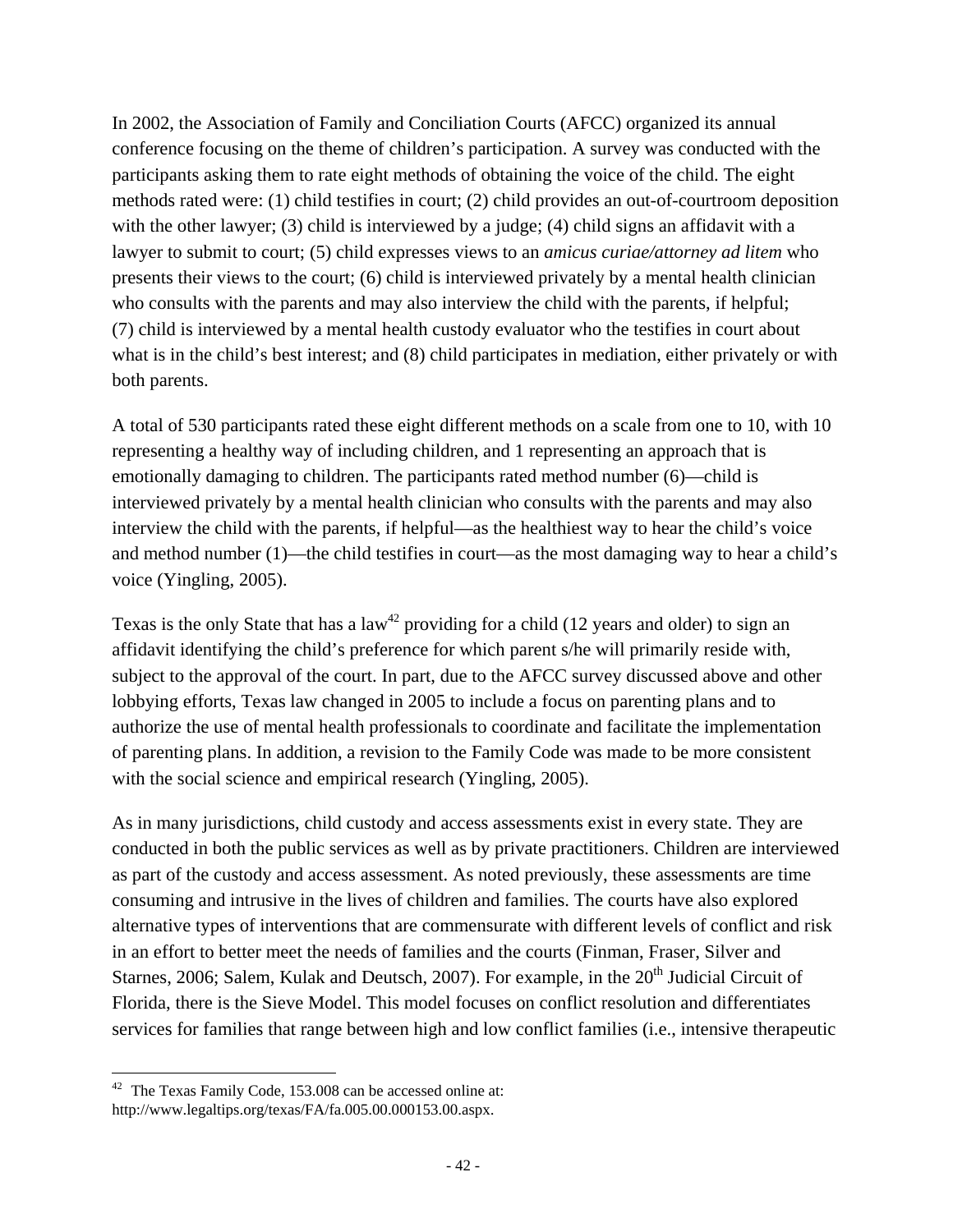support, a child custody and access assessment, mediation, parenting education, and other mental health coaching) (Finman et al. 2006). There are also fast track evaluations or what is also referred to as mini evaluations<sup>43</sup>, or issue-focused evaluations. These types of evaluations are meant to examine a specific issue (i.e., supervised to unsupervised access, parenting time) rather than conducting a full child custody evaluation in the courts in Connecticut, Los Angeles, Oklahoma, Minnesota and Texas. However, the level of children's participation varies according to the characteristics of the case (Little, 1997).

In the Connecticut court services, there are five primary services that are offered to disputing families. They are: (1) negotiation services (disputes over access, finances, property contempt motions, etc.); (2) mediation services; (3) conflict-resolution conference; (4) issue-focused evaluation; and (5) comprehensive child custody and access evaluations.

More recently, the court in Connecticut has embarked on establishing a more evidence-based approach to servicing families according to a triaging system or a tiered services model. Families start with the least intrusive service (i.e., divorce education) and then move to the next tier of services if they cannot resolve the dispute. The services become more investigative as families move through the tiers (i.e., mediation, child custody evaluation, a moderated settlement conference and, if necessary, a trial) (Salem, Kulak and Deutsch, 2007). An intake and assessment instrument, called the Family Civil Intake Screen<sup>44</sup>, has facilitated the effectiveness and efficiency of the referrals to the various tiered services. Research on this instrument has been ongoing since 2004. To date, there is support for the overall effectiveness of the Screen and the ability to match families to appropriate services (Salem, Kulak and Deutsch, 2007). Long term data analysis of the efficacy of the Family Civil Intake Screen is ongoing.

In Arizona, Markan and Weinstock (2005), two psychologists in private practice, also identify other types of child custody evaluations that range from a comprehensive child custody evaluation, a problem-focused evaluation (addresses a specific question), a dispute assessment (addresses assessment issues identified in state statutes), a child development evaluation (addresses the relationship between the child's needs and custody/parenting time decisions), a child forensic interview (a videotaped interview of the child by a child specialist focused on exploring a specific issue such as child sexual abuse or the child's preferred residential arrangement), and an emergency case stabilization (aimed at stabilizing a dangerous parent-child situation providing appropriate referral for treatment).

 $43$  The term child custody and access assessments are used in Canada, while the term, child custody evaluations or forensic evaluations are used in the United States. The terms are being used interchangeably and involve the same methodology.

<sup>&</sup>lt;sup>44</sup> This instrument has been developed and supported with the assistance of many senior researchers and academics, the AFCC, many other consultants, as well as the Judicial Branch's Court Support Services Division management and staff of Connecticut. The instrument is published in the article by Salem, Kulak and Deutsch (2007).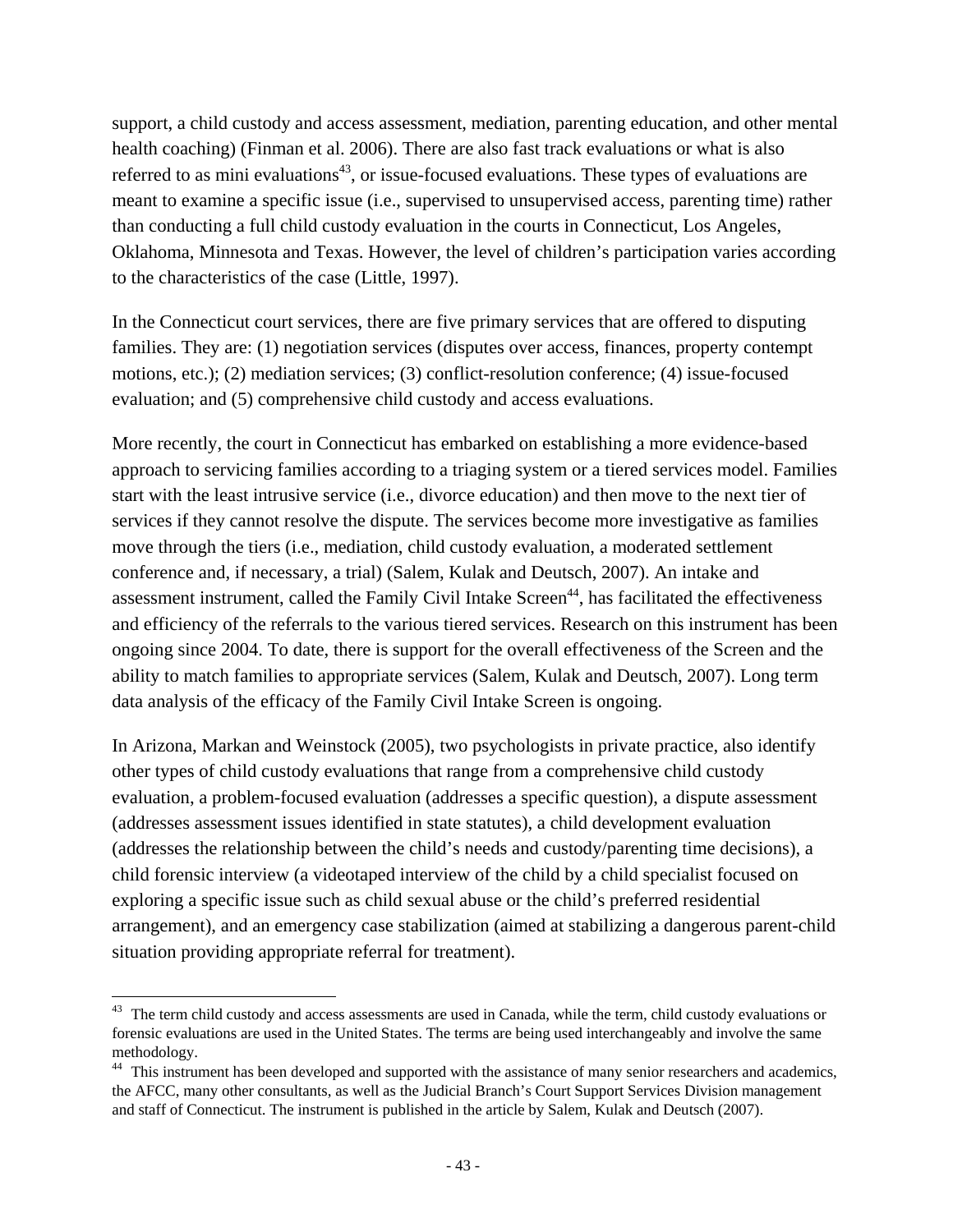Many of these different types of child custody and focused evaluations have resulted from the exploration of alternative means to assisting families and children post separation and/or divorce. However, children's participation and their actual input into the decision-making remain less clear.

In addition, children's lawyers can also be appointed throughout the United States. There are two types of children's lawyers that the American Bar Association has adopted as its standard for lawyers representing children (*Standards of Practice for Lawyers Representing Children in Custody Cases,* 2003).<sup>45</sup> These are: (1) the best interest attorney (independent assessment of what is in the child's best interest and advocate for that position; and (2) child's attorney (traditional attorney-client relationship providing the child with a strong voice in their parents' dispute). Some courts also provide for a *guardian ad litem* to report to the court or testify about the child's best interest. However, this latter role is not a role of the lawyer under the Standards of the American Bar Association.

#### **International Perspectives**

### *Australia*

Since 1999, Australia has taken the lead in providing empirically-based child-inclusive practice approaches with children (Hewlett, 2007; Mackay, 2001; McIntosh, 2000, 2003, 2005; 2006, 2007; McIntosh, Bryant and Murray, 2008; McIntosh and Deacon-Wood, 2003; McIntosh and Long, 2005, 2006, 2007; McIntosh, Long and Moloney, 2004; McIntosh, Wells, Smyth and Long, 2008; McIntosh, Wells, and Long, 2007; Moloney, 2005, 2006; Moloney and McIntosh, 2004).

Framed as a public health crisis regarding the psychological needs of children during family breakdown (Amato, 2006; Emery, 2001; Kelly and Emery, 2003; Lamb, 2002/2003), considerable research funding and support have been provided by the government to explore evidence-based practice models that include the voice of the child post separation and/or divorce. Consequently, children have greater involvement in decision-making in Australia.

In addition to the research agenda, Australia provides four different tiers of services: (1) family relationship centers, where every family receives up to 6 hours of education and mediation (whereas families that are not considered suitable for mediation go through the court stream); (2) family relationship services that provide for community-based mediation on a sliding scale based on the parents' income; (3) court services for highly intractable disputes (a child consultant

<sup>45</sup> The Standards can be accessed online at: http://www.abanet.org/family/reports/standards\_childcustody.pdf. The reader is also encouraged to review the following website that outlines the most recent conference proceedings on the recommendations of the role of child legal representation, competencies for practice, and the attorney-child relationship for lawyers representing children in the United States: http://rcif.law.unlv.edu/recommendations.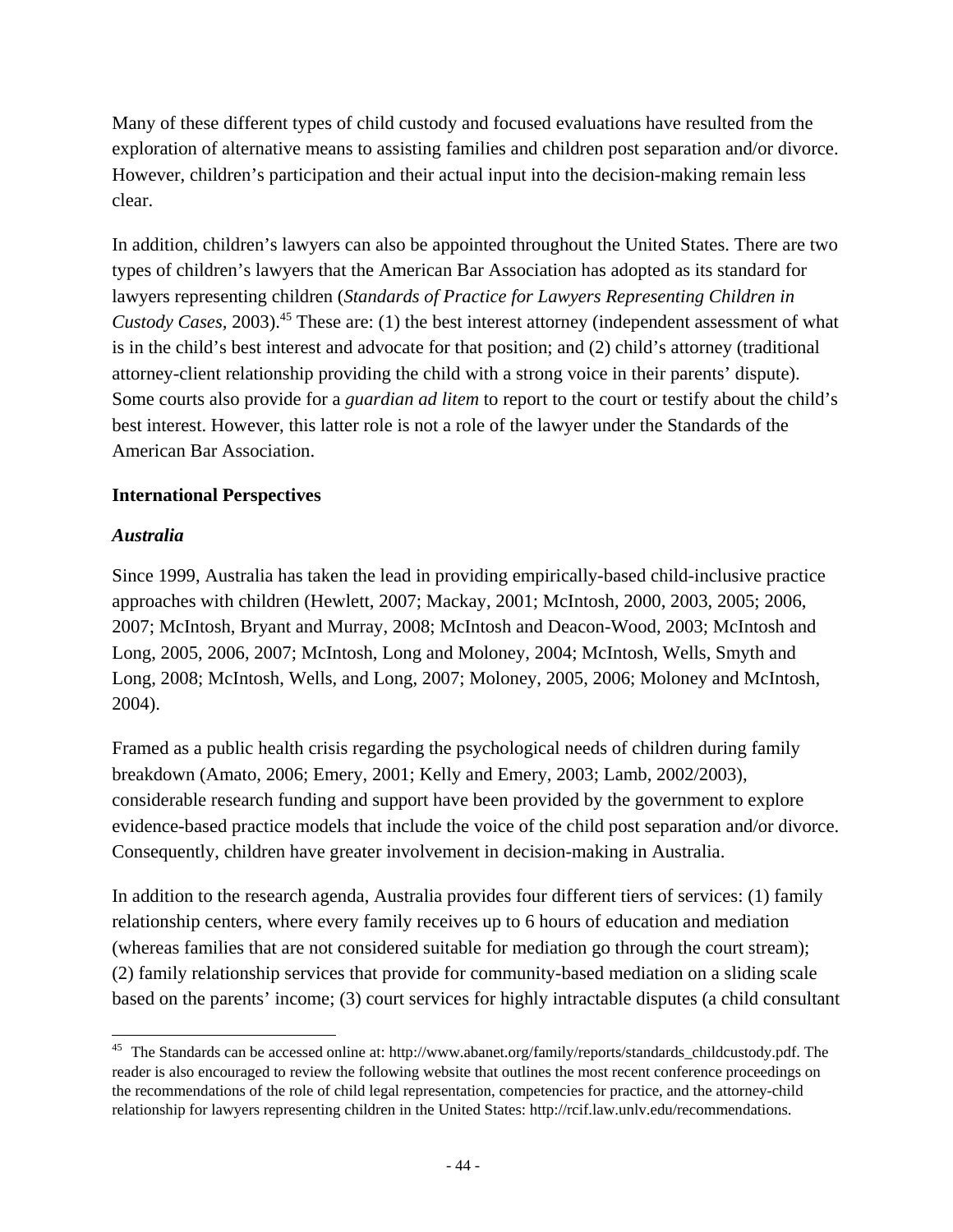interviews the child and will testify at the court, if necessary); and (4) child legal representation. The premise behind each service is based on empirical evidence that targets both risk and resiliency factors for children post separation and/or divorce.

There is also the Children's Cases Program (CCP), which adopts a different court model for determining child custody and access matters. This program has also been called The Less Adversarial Trial where the judge maintains control over what issues will be dealt with, what evidence will be called, and the way in which the evidence will be received by the court. Other features of this approach include: (1) a focus on the future rather than the past; (2) a less formal court atmosphere where lawyers are not wearing robes; (3) direct discussions between the judge, parties, the parties' lawyers, and the family consultant (mediator); (4) the possibility that the judge may dispense with the rules of evidence; and (5) the availability of a family consultant to assist throughout the litigation stage.<sup>46</sup>

McIntosh, Bryant and Murray (2008) have evaluated the Less Adversarial Trial/CCP and the Child Responsive Program (CRP). The CRP program is a front-end service where parents are assigned a family and child consultant early on in the process who provides education, a preliminary family assessment, and a child-inclusive approach.<sup>47</sup> Pilot findings for the CCP program four months after the intervention have demonstrated that parents were significantly more likely to report better conflict management, less damage to their co-parental relationship, greater parent-child satisfaction with the living arrangements, and improved adjustment of the children. The CCP was contrasted with the experience of parents in a traditional adversarial group. This latter group found the court process neither helpful nor was it reparative of the coparental relationship. Pilot findings for the combined CRP and CCP program demonstrate that the majority of parents (67 per cent) reported improved protection of the children with respect to their conflict as a result of CRP, increased overall levels of cooperation between parents after court, and decreased levels of conflict between parents after court. McIntosh, Bryant and Murray (2008) conclude that results of the combined CRP and CCP provide encouraging results to foster less adversarial approaches for parents and children.

The children's lawyers in Australia advocate the best interest position on behalf of children. That is, they not only provide the court with the child's views, but also take an independent view of what constitutes the child's best interests and act upon it. The children's lawyers can disclose to the court any information that is shared by a child even if the child disagrees.<sup>48</sup>

<sup>&</sup>lt;sup>46</sup> More information on this program can be accessed online at:

http://www.familycourt.gov.au/presence/connect/www/home/about/less\_adversarial\_trials/ 47 The child-inclusive approach involves assisting parents in understanding their children's needs. A child specialist meets with the child and begins a therapeutic dialogue with their parents and the mediator about the child's needs. 48 *Family Law Act,* s.68LA (2)(5)(7) & (8).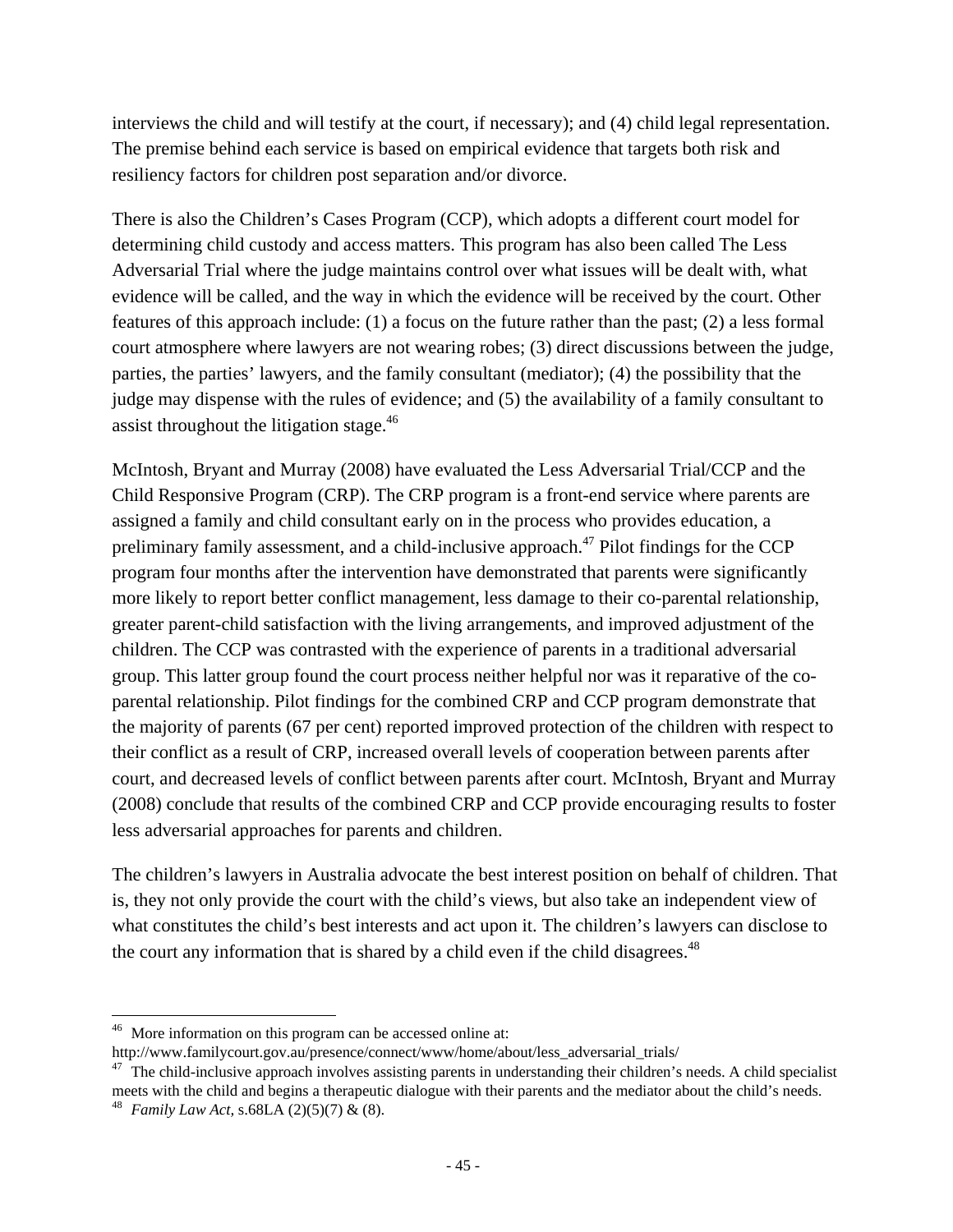Finally, as a means of dealing with access-based difficulties, a hybrid program was also initiated in 1999. This pilot program (Contact Cases Program) included parent education, children's groups, individual counseling, mediation, and where appropriate, referrals to supervised access for high conflict families.<sup>49</sup> Children provide feedback to their parents about their feelings. The government has provided ongoing funding for this service since 2005.

### *New Zealand*

In New Zealand, there are mental health professionals who provide child custody and access assessments. In addition, a child-inclusive mediation model was piloted in 2006 aimed at addressing the dispute much earlier in the breakdown of the parental relationship (Goldson, 2006). Intractable custody and access disputes, domestic violence cases and cases involving mental health problems were excluded from the study. Qualitative results demonstrated that children and parents clearly benefited from this approach.

Similar to the Australian Less Adversarial Trial, the Parenting Hearings Program<sup>50</sup> has been running for the last two years in New Zealand. However, unlike the Australian program, the mediator in the Parenting Hearings program is not present during the hearings. An evaluation is forthcoming on this approach. Some judges have also interviewed children during this process.

New Zealand also provides the most extensive child legal representation for children under its *Care of Children Act, 2004.* The lawyers' responsibilities include: (1) explaining the court process to the child; (2) representing the child in all facets of his/her care and custody; (3) putting the child's views and all relevant issues about the child before the court; and (4) meeting with the child after the judge has made his or her decision.<sup>51</sup> With respect to their role as compared to other jurisdictions that have been discussed, the lawyers for children in New Zealand fall between the traditional advocate and the best interests advocate. The New Zealand government has committed itself to providing child legal representation so that the child's voice in custody and access matters is heard before the court. New Zealand is currently exploring how best to involve children in decision-making in a way that honours their voice but also keeps them safe from parental conflict (Boshier and Steel-Baker, 2007).

 More information can be accessed online at: http://www.relationships.com.au/what-we-do/services/contactparenting-orders-program-1. An evaluation of this service can also be accessed online at:

http://www.ag.gov.au/www/agd/agd.nsf/Page/Publications\_Contactordersprogram-2003.<br><sup>50</sup> For a more complete description of this program and the initiatives being led by the New Zealand government, the reader is encouraged to access the website online at:

http://www.psychologistsboard.org.nz/pdfs/MOJBriefingPaper14Sept06\_\_1%20\_2\_.pdf and; http://www.justice.govt.nz/family/publications/speeches-papers/default.asp?inline=auckland-family-courtsassociation-september-2006.asp.

<sup>&</sup>lt;sup>51</sup> The role and responsibilities of the child's lawyer in New Zealand can be accessed online at: http://www.justice.govt.nz/family/practice/notes/child-counselv2.pdf.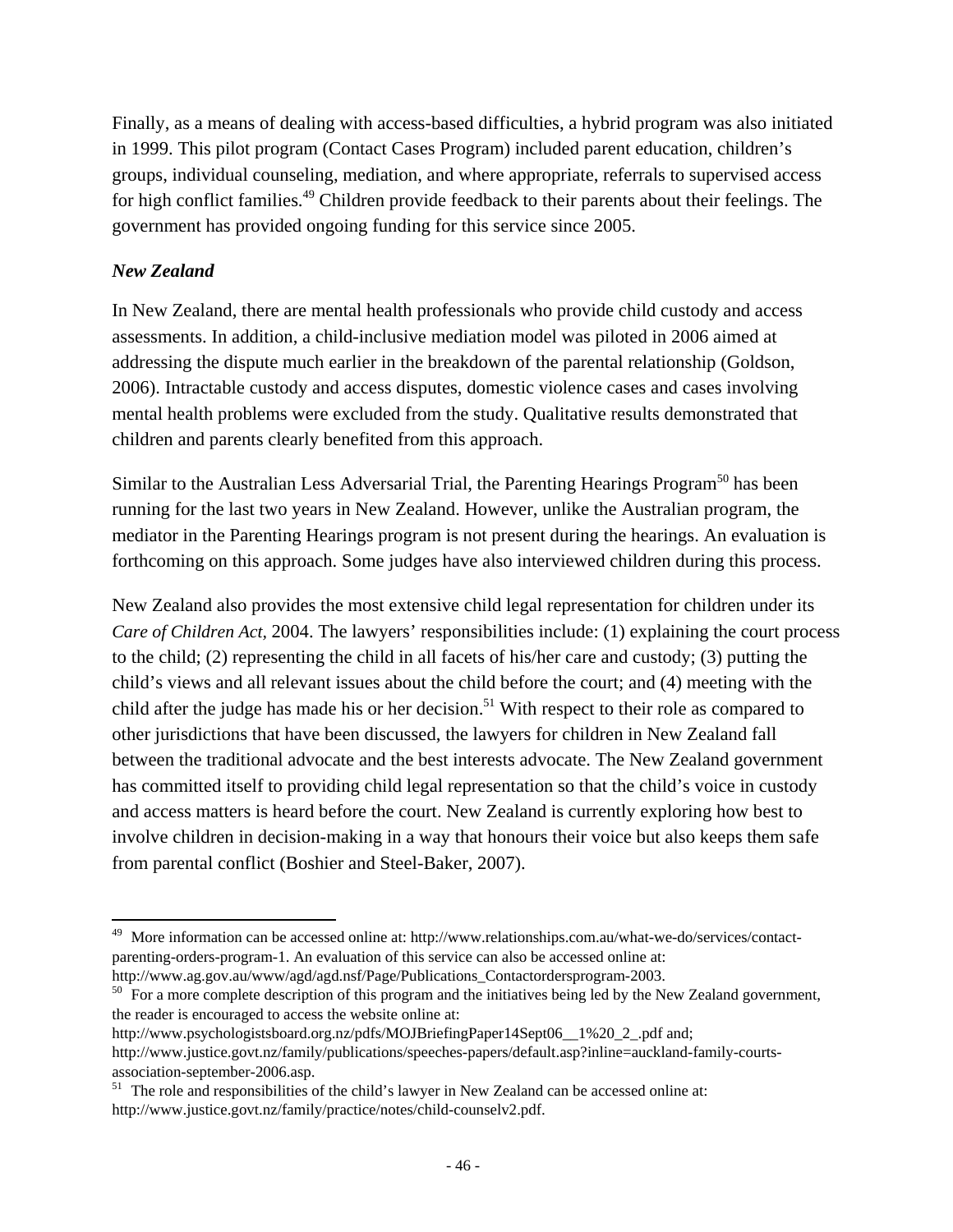### *Scotland*

In Scotland, as elsewhere throughout North America and England in the early 1980s, conciliation services that focused on working with parents in an effort to resolve their disputes at family breakdown were developed. Today these services continue in one form or another. However, despite the positive benefits of child-inclusive practices in Edinburgh during the 1980s, few mediators or lawyers are prepared to include children in discussions about their parent's dispute presently.

In addition, other publicly funded services such as child custody assessments and some forms of child legal representation are provided (Garwood, 1990; Marshall, Tisdall, and Williams, 2002; Tisdall et al., 2002).

More recently, research on incorporating children's views has been ongoing under the *Children (Scotland) Act,* 1995 (Hill, Lockyer, Morton, Batchelor, and Scott, 2000; Marshall, Tisdall, and Williams, 2002; Tisdall et al., 2002). The *Act* provides a strong focus on having children's views made known to the court when parents separate and/or divorce. For example, a lawyer can assist the child(ren) to complete an F-9 Form, that allows them to express their views to the judge.<sup>52</sup> Alternatively, a lawyer can also write to the judge on the child's behalf or may apply to add the child(ren) as a party to the proceeding.<sup>53</sup> Children who are under the age of 16 years and who have the legal capacity to instruct their lawyers may do so. Legal aid is available for children in family disputes to obtain independent legal advice. Children's participation is also canvassed through assessment reports prepared by social workers or *curators ad litem* (Murch, 2005)*.*

### *England*

In England, the Children and Family Court Advisory and Support Services (CAFCASS: mental health professionals) provides written child custody assessments in disputed custody matters and in some cases, provides for child legal representation (Douglas, Murch, Miles, and Scanlon, 2006; Murch, 2005). The role of CAFCASS workers is to: (1) provide safety and promote the welfare of children; (2) give advice to family courts; (3) make provision for legal representation of children; and (4) provide advice, information, and support to children and families (Murch, 2005).

A limited pilot project ran for approximately one year in 2004 that provided for an initial risk assessment of the issues in dispute, a parent education program, and a dispute resolution process that focused on the parents. The voice of the child was included through interviews with a mediator who provided feedback to the parents after the parents' first mediation session. The

  $52$  The F-9 Form is available online through the Ministry of Attorney General, British Columbia website. It can be accessed online at: http://www.ag.gov.bc.ca/legislation/pdf/Chapter8-ChildrensParticipation.pdf. 53 *Ibid*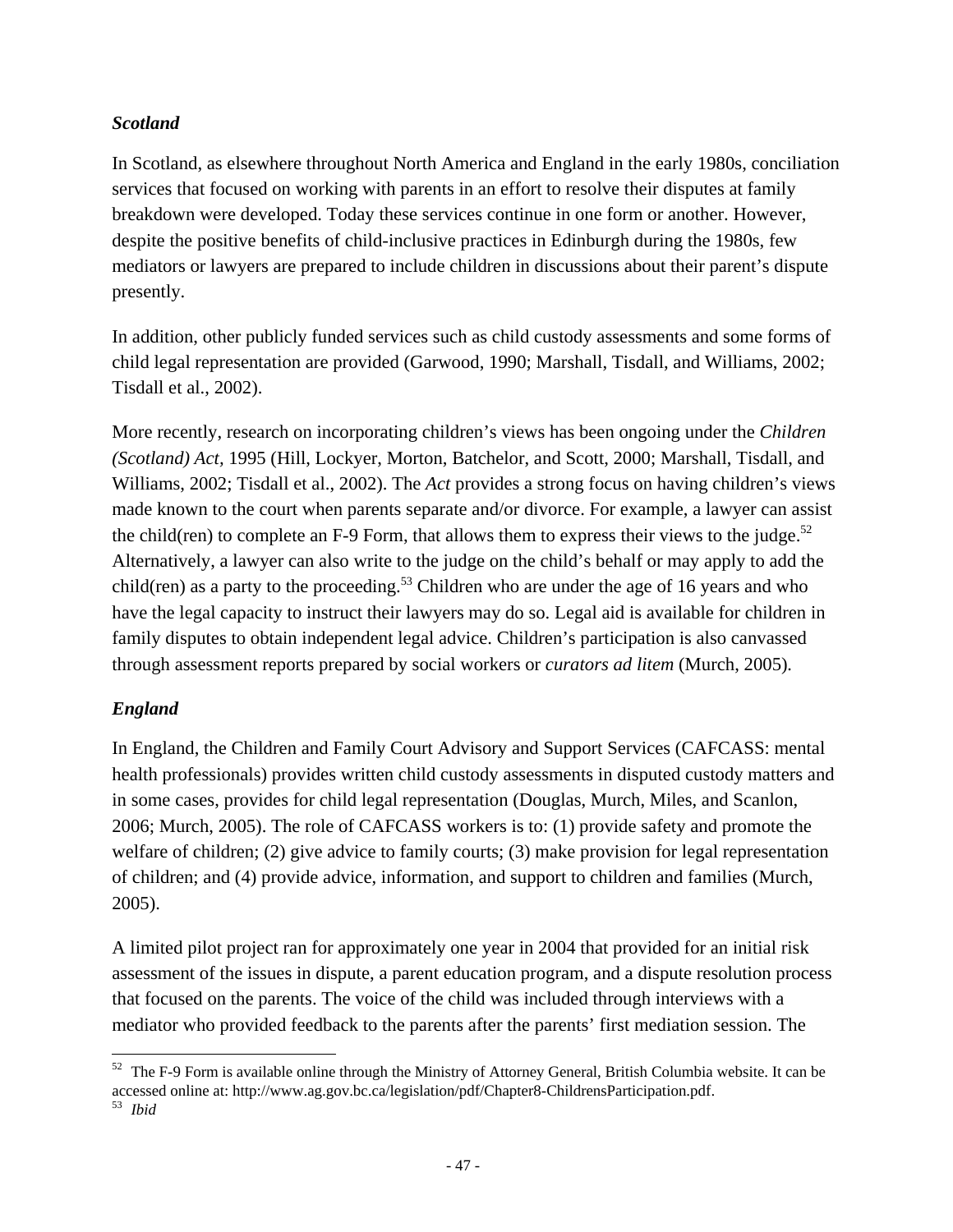pilot project did not continue as there was no consensus by the professionals or parents involved as to when to interview children in the process.

More recently, family policy in England encourages parents to attend mediation and other ADR processes as early as possible to resolve issues in a more informal manner which may be more beneficial to them and their children in the long run (Mantle, Leslie, Parsons, Plenty and Shaffer, 2006). Parents and their children move through four distinct stages where they can attempt to resolve their issues at any stage. These are: (1) early intervention (CAFCASS receives family law documents); (2) casework (conduct assessment reports); (3) court hearing (a CAFCASS worker recommends a parenting plan based on assessment and provides the necessary referrals for the child and family); and (4) court decision.<sup>54</sup> However, children's participation remains limited.<sup>55</sup>

 $54$  For further information on these approaches, the reader can access the website online at: http://www.cafcass.gov.uk/publications/reports\_and\_strategies.aspx.<br><sup>55</sup> See Neale (2002), Trinder (1997) and Trinder and Kellett (2007) for an excellent discussion on children's

participation in family law in England.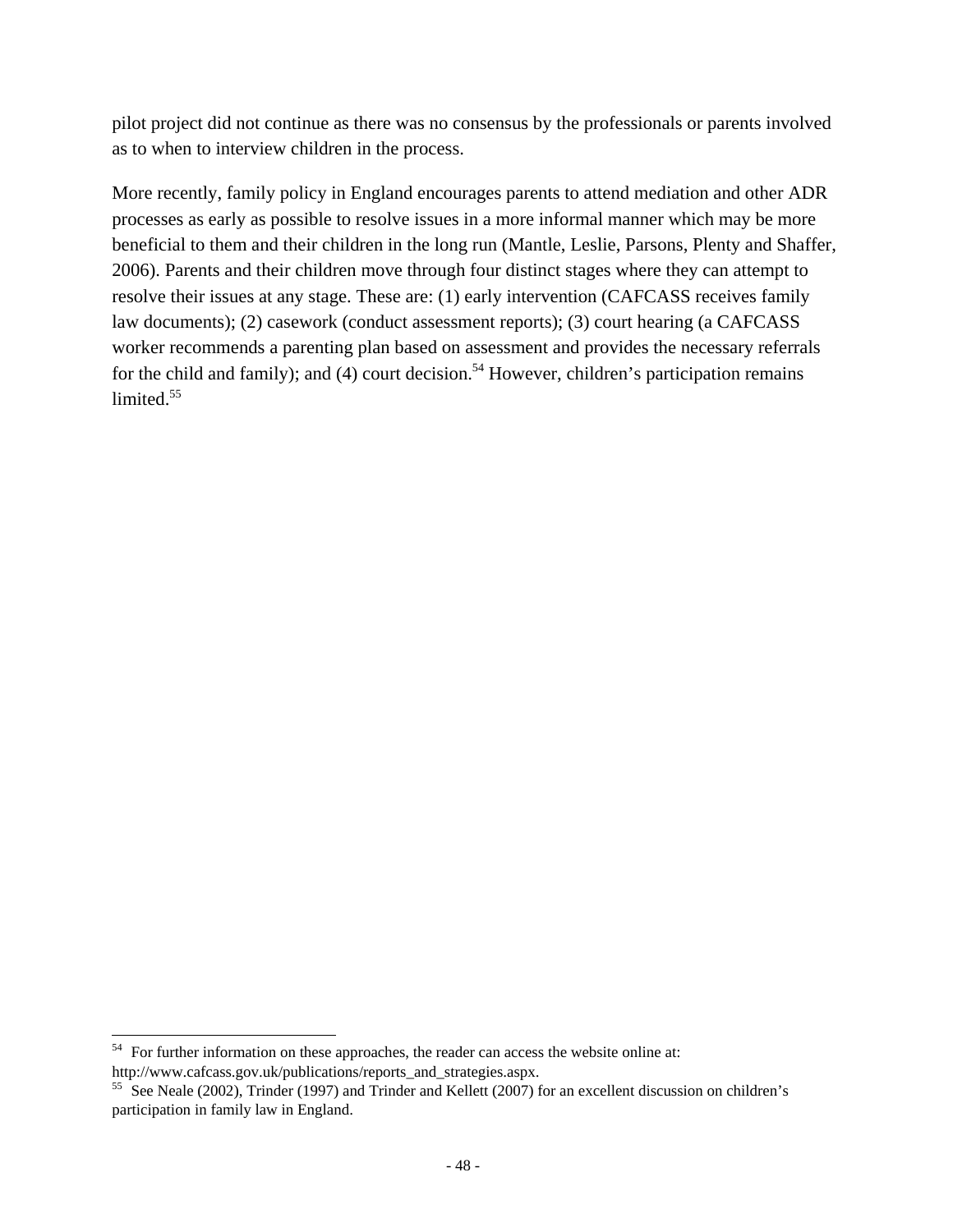# **4.0 LESSONS LEARNED ABOUT CHILDREN'S PARTICIPATION IN CHILD-INCLUSIVE MEDIATION AND OTHER ADR PROCESSES AROUND THE GLOBE**

As described, children's participation in child-inclusive mediation and other ADR processes varies widely across and within Canada, the United States, as well as internationally. This parallels the discussion with the participants in this review who also raised many different forms and models of how children may participate in decision-making as well as when to include children.

One theme that has resonated across the globe is that the voice of the child is important and should be heard during times of parental separation and/or divorce. However, what is the best approach to have their voice heard (i.e., child legal representation, child custody assessments, brief interventions, voice of the child reports, judicial interviews, parenting coordination, or the use of child specialists) and when their voice is to be heard (i.e., before, during, or after mediation has been concluded) remains less clear. Another theme that has resonated across the globe is that, irrespective of the approach taken for child-inclusive decision-making, the focus must always be on protecting children from parental conflict and making sure that they are not exposed to any ill effects of loyalty binds, and/or feeling over-empowered in the process and responsible for the decision.

As has been raised, many of the court-related dispute mechanisms that have been outlined invite children's participation, but primarily in the context of helping the court in its decision-making as opposed to having children contribute to the decision-making in concert with their parents. While there are many excellent pilot projects that have been initiated across Canada and in New Zealand, it is still difficult to determine which methods are most effective in including children's participation in child-inclusive mediation or any other ADR process, and how. This is due to the limited nature of "pilot programs" and ongoing funding issues. Compounding this problem from a research perspective is that it is difficult to evaluate programs based on one-time, short-term grants with no comparative research designs that would provide more information of what works and what does not. In addition, larger numbers of participants and a long-term follow-up of any of the approaches discussed would provide more clarity on what does or does not work regarding children's participation. In the final analysis, with little ongoing research to guide policy-makers, it becomes difficult to know what resource impacts on the level of children's participation. Instead, what remains is a patchwork of services and programs that is not consistent for all children to be able to access. Ongoing research on the scale of that is being conducted in Australia would go a long way into realizing the potential benefits and/or limitations of children's participation.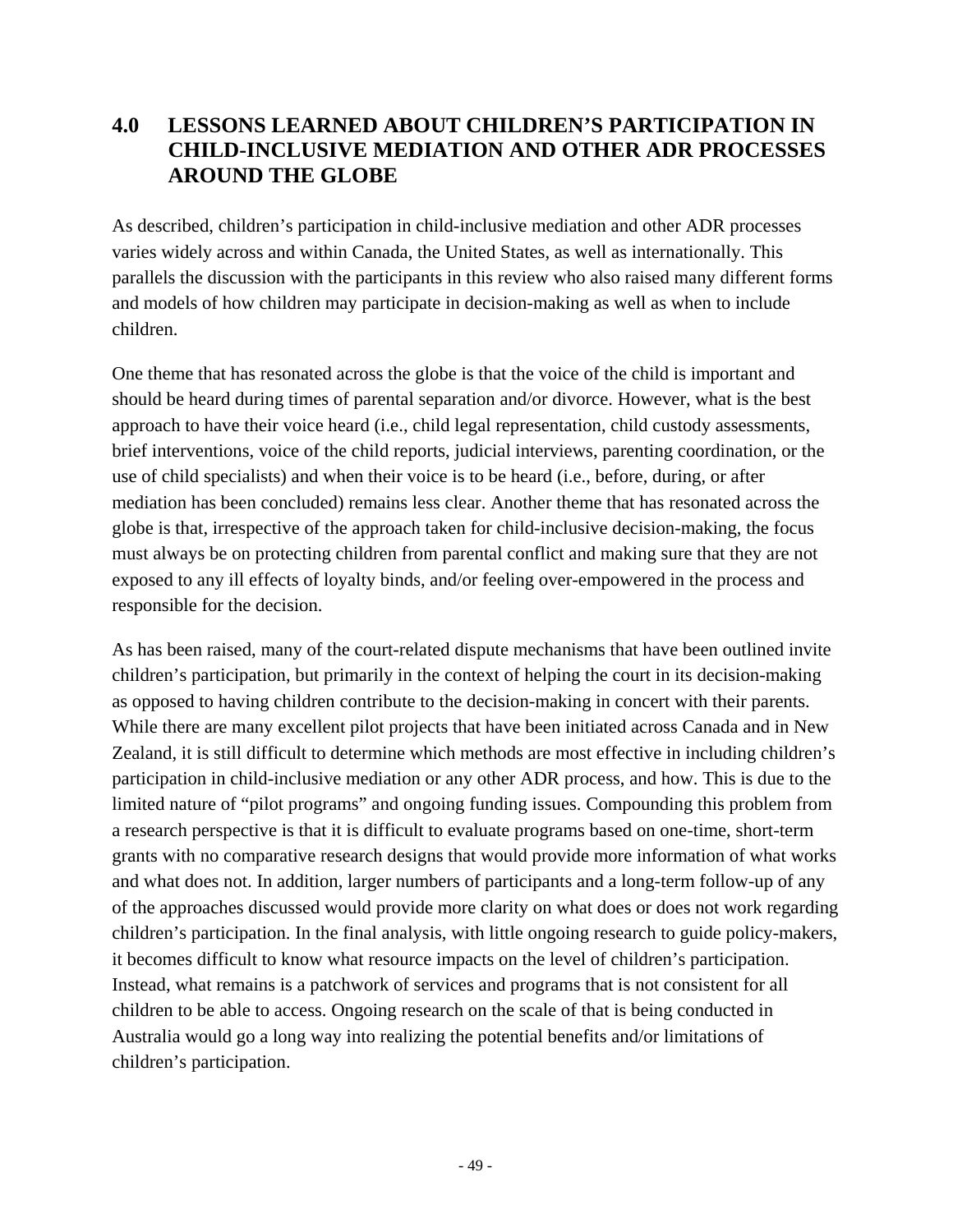The following section incorporates the lessons learned from the existing services that have been identified across Canada, the United States and internationally with the themes that the participants raise regarding child-inclusive mediation and other ADR processes. The lessons learned are grouped according to: (1) child legal representation; (2) brief interventions; (3) voice of the child reports; (4) child-inclusive mediation approaches; and (5) child specialists in collaborative family law practice. In addition, a sixth group incorporates the views from two leading academic scholars in the field of law and social welfare.

### **Child Legal Representation**

The objective of child legal representation is to allow a child to have his/her voice heard during times of parental dispute. Different approaches to child legal representation are taken across the globe and in Canada. As previously discussed the literature and case law have referred to three different models of legal representation. They are: (1) traditional advocate; (2) an animus curiae; and (3) litigation guardian.

At the Office of the Children's Lawyer in Ontario, children are provided with an independent voice to represent them, particularly in high conflict cases (i.e., repeated court appearances, allegations of domestic violence, alcohol/drug abuse, and concerns about parenting abilities) to represent them.56 The Children's Lawyer states that many of the children the Office is involved with are already experiencing difficulties as a result of their parents' separation and are more than aware of the issues going on in their family. Therefore, having a lawyer represent them provides an opportunity to have their voice heard, if they so choose. She adds, however, that this does not mean that children are given the final decision, but rather, they are provided with an opportunity to share views that may very well differ from those of their parents. Many of these children find that talking to their own lawyer can be a relief (Birnbaum, 2008).

The Children's Lawyer states that in order for children's voices to be heard more consistently, education and training are required in interviewing children. Additionally, a national clearing house should be established so that all professionals (mental health and legal) can learn from one another about what works, what does not work, and why.<sup>57</sup> However, the above suggestions require further research and exploration.

While the Children's Lawyer's Office in Ontario provides for a lawyer and a clinical investigator to assist, the focus remains on litigation. That is, the role of the clinical investigator is focused on gathering information and providing that information to the child's lawyer so that the child's lawyer can present the findings to the court on behalf of the child(ren).

 56 Interviews with Clare Burns, Children's Lawyer of Ontario and Linda Feldman, Counsel at Office of the Children's Lawyer, Toronto, Ontario.

<sup>57</sup> Interview with Clare Burns.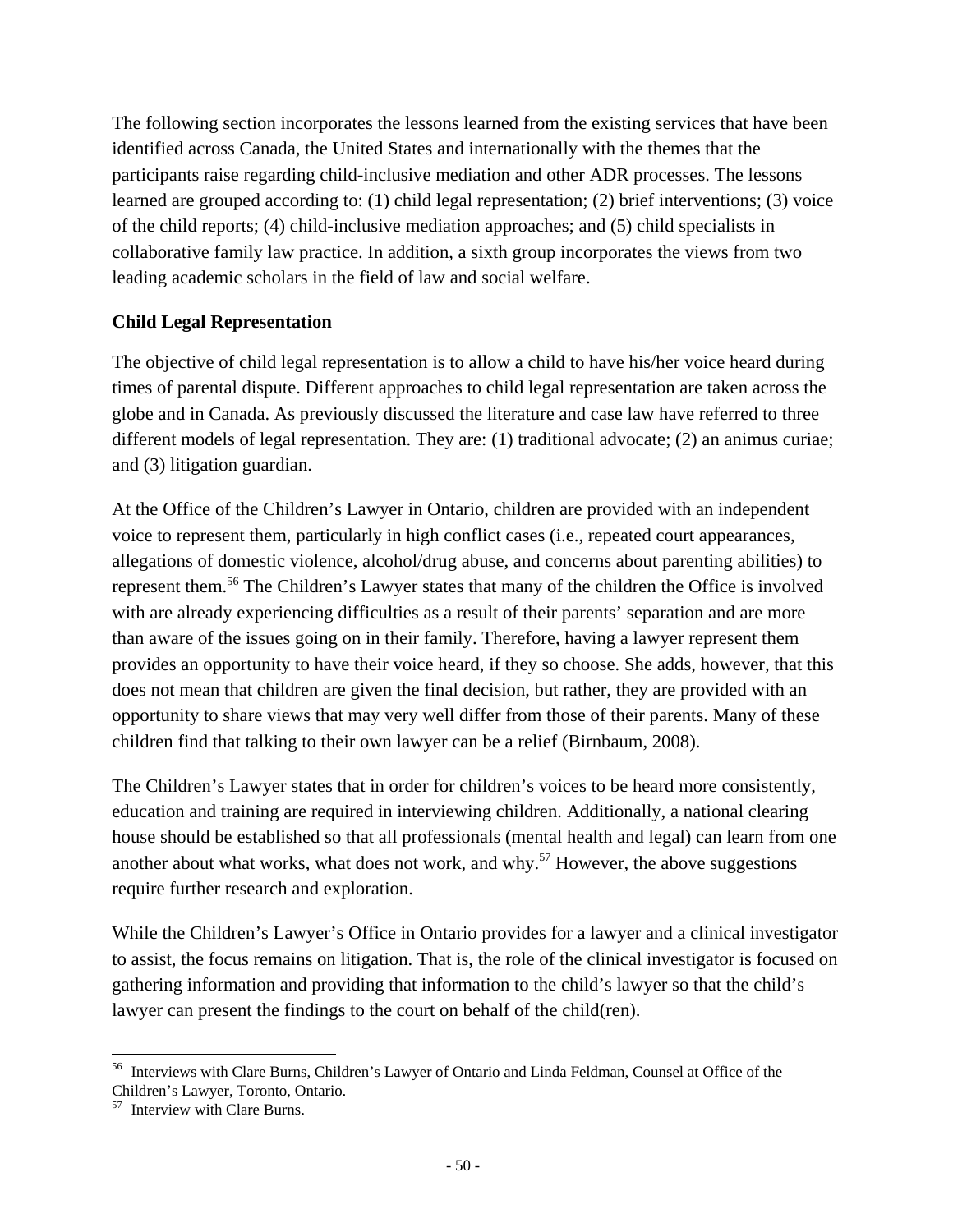Another team approach of having a lawyer and mental health professional working together has been piloted in Calgary, Alberta. This pilot project, *Speaking For Themselves*<sup>58</sup>, has been underway for the last three years. It is similar, but has a different approach to the Ontario lawyer/clinician model and focuses on counseling for the child(ren) in addition to legal representation for the child(ren). The Executive Director believes that having a therapeutic component for the child along with a legal one provides one of the more unique approaches in Canada that allows for children to have a voice in their parents' dispute. The project now has a waiting list of participants.

#### **Brief Interventions**

Brief interventions run the spectrum between a brief interview with a parent and child and a focused intervention that helps parents understand their child's needs. As previously discussed, Practice Note 7 in Alberta Court of Queen's Bench allows children's views to be presented before the court by a skilled mental health professional. Typically, children who are at least 12 years of age or older can be approached about their views and wishes which will be made known to the court without the clinician offering an opinion. However, a concern is that younger children may get caught in their parents' conflict and may not be able to disengage. 59 This concern was also expressed by many mediators as well.

In Edmonton, private practitioners provide services regarding Practice Note 7 as well as other child-inclusive approaches that bring the child's views and wishes into the separation/divorce process. One of the participants who provides Practice Note 7 services for the court states that he and his colleagues use three different models when dealing with separated and/or divorced families.<sup>60</sup> The first model is an evaluation of an opinion. This consists of meeting with each parent once for an hour to hear what the issues and concerns are and then meeting with children separately. Children are screened with a vocabulary test to evaluate their level of language development. A report can be written to the lawyers or the court and the parents are made aware that there is no confidentiality about what their child says in the sessions. However, the children are canvassed about what the views and wishes conveyed in the report to the court will be. The second model is premised on a parent-conflict approach or family restructuring, which focuses on bringing the needs and interests of the children back into focus post separation and/or divorce. One therapist works with the parents while another works with the child alone and then feeds the child's views back into the parent session. The third model is based on a therapeutic-facilitated access approach. In this approach, the estranged child and his/her parent are therapeutically

 <sup>58</sup> Interview with Dale Hensley, Executive Director of Children's Legal and Educational Resource Center (CLERC).

<sup>&</sup>lt;sup>59</sup> Interview with the Honourable Justice Marguerite Trussler, Alberta who facilitated bringing Practice Note 7 to fruition.

 $60$  Interview with Dr. Steven Carter, psychologist in private practice, Edmonton, Alberta.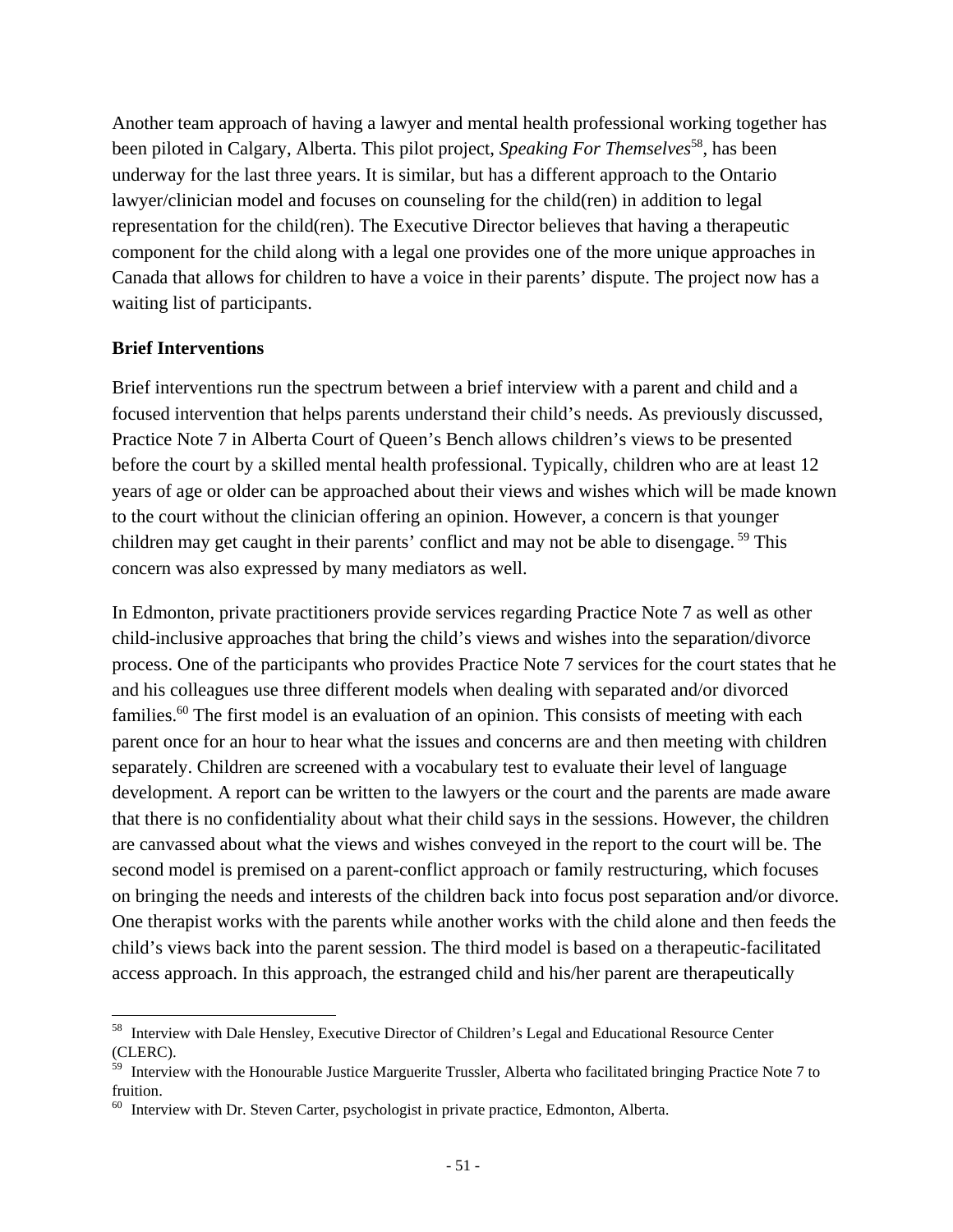assisted in being reunited. All of these models share many similarities to the Australian experience and focus on a therapeutic approach with children and families—the goal being strengthening parent-child relationships post-separation and/or divorce.<sup>61</sup>

The Deputy and Legal Director of the International Institute for Child Rights and Development (IICRD) in Victoria, British Columbia, believes that there needs to be a change on a national level whereby space for children is created more consistently to allow them to express their views about being involved in their parents dispute or not—and not dependent on the adults around them.

To assist mental health professionals and lawyers working in the *Hear The Child Interviews*62, the IICRD has recently developed a draft curriculum, *Hear the Child Curriculum: What Every Professional Needs To Know* (2007) to facilitate more meaningful child participation. The curriculum is focused on understanding children's emotional and developmental needs, as well as how to interview children of different ages and stages of development. While she acknowledges that there are limitations to a one-hour interview with a child as it may not be sufficient and more follow-up with children needs to occur, she reports that the community has requested that the project continue.<sup>63</sup>

In another brief intervention approach in Hennepin County, Minneapolis, Minnesota, court-based services for parents are free. There are four services that disputing families receive. They are: (1) custody and access assessment; (2) mediation; (3) attorney negotiation; and (4) early neutral evaluation (ENE).

The two practitioners of the ENE approach report that the process is voluntary and focuses on providing evaluative information of the dispute to the parents and not the court. <sup>64</sup> The ENE is completely confidential and conducted by a team of two (male and female for gender balance). If the matter does not settle, the ENE team cannot be called to testify or provide information to a child custody and access assessor.

The initial ENE with the parents lasts for about 2 to 3 hours. Each parent presents the issues that are in dispute, the ENE evaluators may ask clarifying questions, and then the ENE team meets privately to consult. Following this there is one of two options that can occur. The ENE team may present their findings to the parents and their lawyers and explore settlement options or; if

 $<sup>61</sup>$  Also see, Carter, Haave & Vandersteen (2006) for a more thorough discussion of these approaches.</sup>

 $\frac{62}{2}$  This approach was previously discussed where the child's verbatim statements were written and shared with their parents and the judge.

<sup>&</sup>lt;sup>63</sup> Interview with Suzanne Williams, Deputy and Legal Director of the International Institute for Child Rights and Development (IICRD).

<sup>&</sup>lt;sup>64</sup> Interviews with Maryellen Baumann, social worker and James Goetz, lawyer and social worker who practise this team model.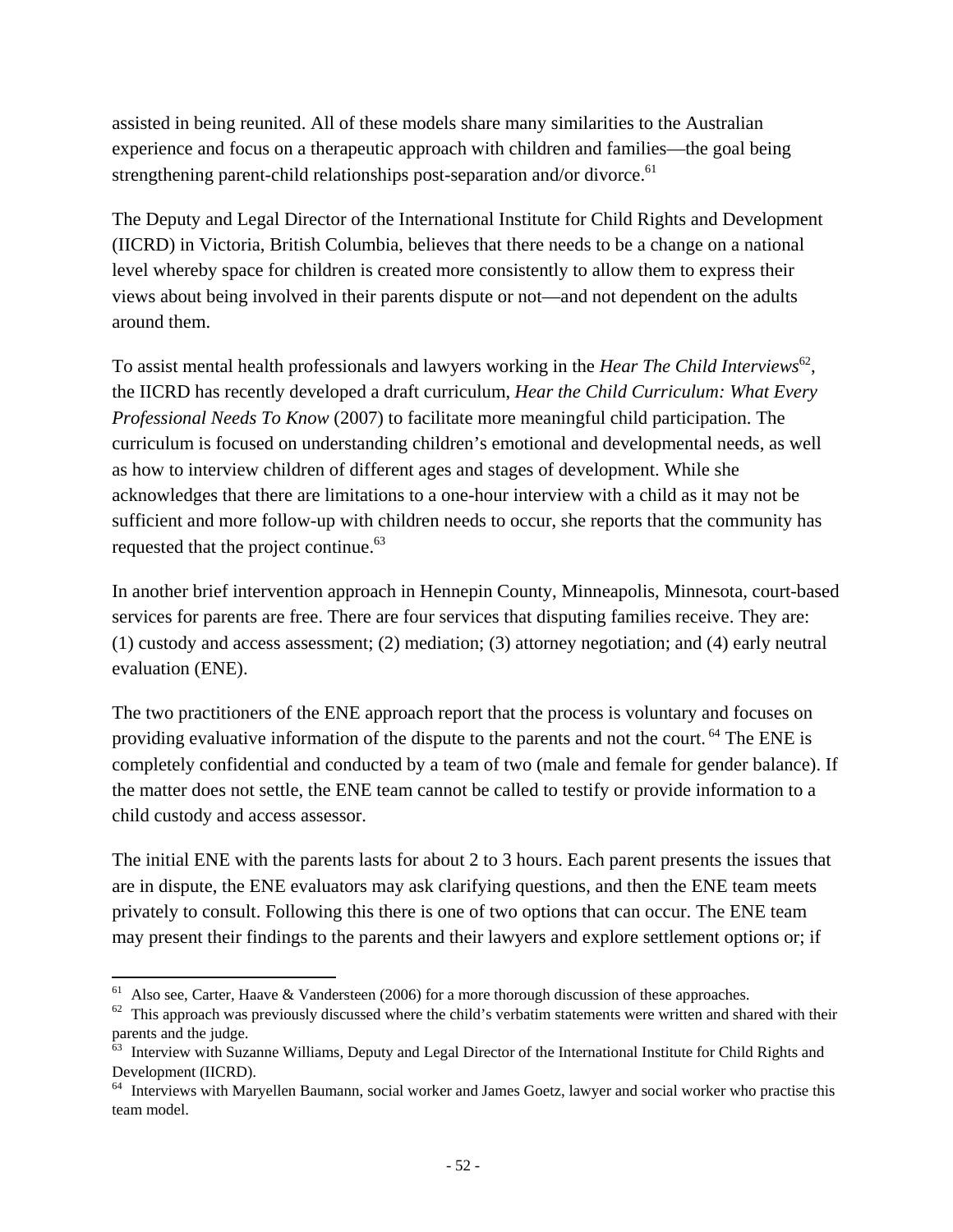they require further information they may schedule another meeting in a month. In the interim, the team may meet with the parents separately, interview the children, collect personal and/or professional collateral reports. At the final meeting, a report is prepared that includes information about the settlement, partial settlement, or other information as agreed on. Recommendations can also be made for a comprehensive child custody and access assessment to be conducted or for a referral to a treatment center.

Pearson (2006) reports that, of the 349 ENE cases completed to date, 177 (51 per cent) reached full settlement, 43 cases (12 per cent) partial settlement, and 82 cases (23 per cent) were referred for a full assessment. However, the ENE approach provides for limited involvement of children.

#### **Voice of the Child Reports**

In British Columbia, there are the Views of the Child Report. In Manitoba, there is the Brief Consultation Service. In Saskatchewan, there is the Children's Voice Report. And, in Newfoundland and Labrador there is the Child-focused Report. All share similar features in that older children are interviewed briefly and a report is written to the court outlining the child's wishes and concerns. Parents are also interviewed for the purposes of providing context to the child's views.

In Saskatchewan, the general approach to providing for the Children's Voices Report is by way of a court order. The Report focuses on older children (age 12+) where a judge wishes to know what the child is saying and thinking. Parents are interviewed to obtain background information, the children are interviewed, observations of the parent-child relationship are conducted if deemed necessary, and personal and collateral information is collected. The social worker writes a report to the court based on the information gathered that may or may not include recommendations.<sup>65</sup> However in Regina, mediation services area also provided.<sup>66</sup> Mediators in a few selected cases (i.e., where there is high conflict, where the child is age 10 years of age and over, and where parents and child have agreed) have also interviewed the child separately to hear their views and wishes. Sufficient screening and preparation work takes place with each parent and child beforehand. This latter approach has been more recent and investigation into this approach unfolds on a case-by-case basis.

#### **Child-inclusive Mediation**

In British Columbia, family justice counselors who are involved in the child-inclusive mediation project report anecdotally that they feel more personally rewarded by the work because they see changes being made by both parents and children as the focus shifts to parent-child relationships

 <sup>65</sup> Interview with Melissa Wallace, Manager of Programs and Operations in the Ministry of Justice and Attorney General, Saskatchewan.

<sup>66</sup> Interview with Alan Jenson, Program Manager, Social Work Unit and Parent Education Program, Regina.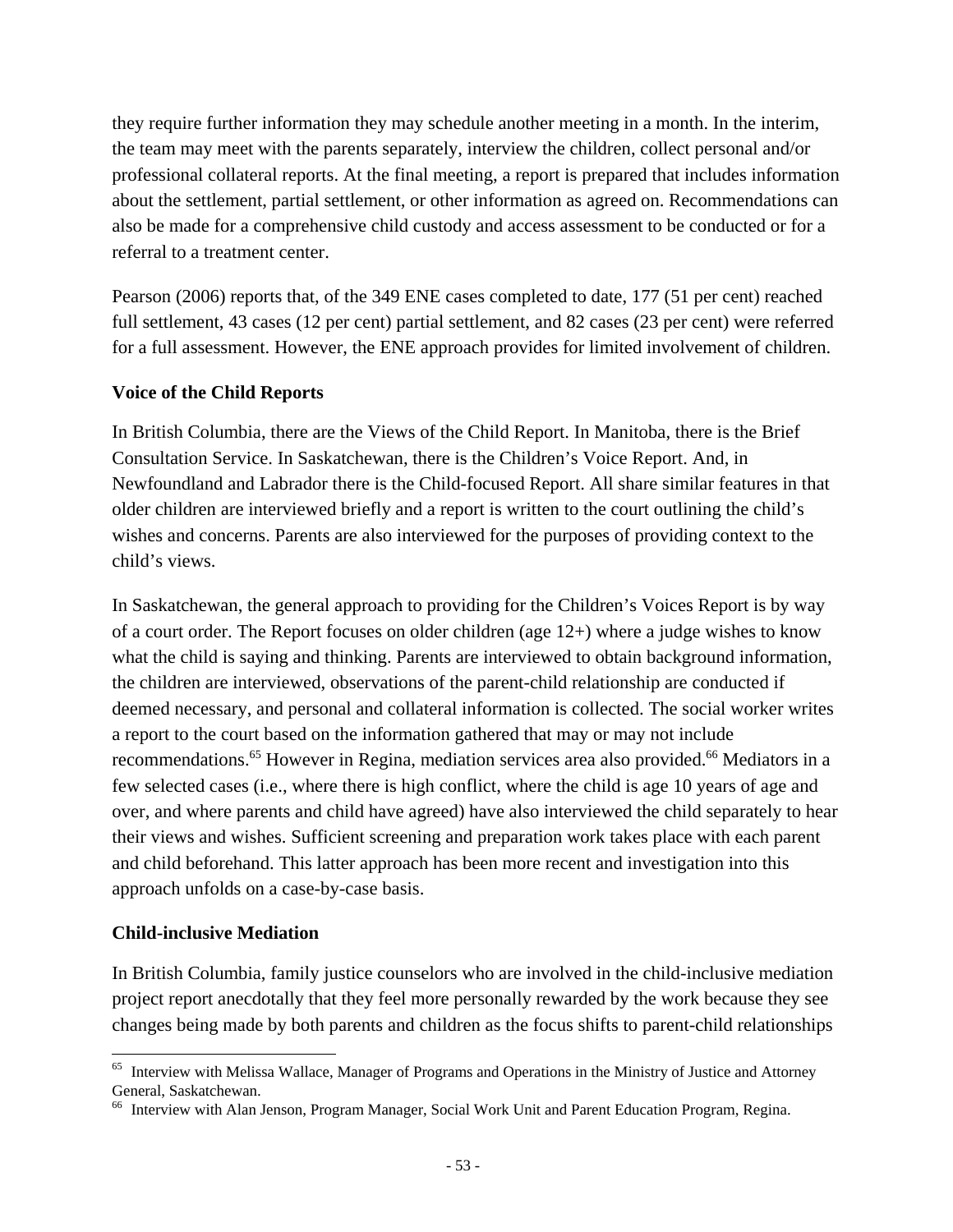as opposed to who is the better parent. The success of the project is also rooted in having someone listen to children and in turn, parents seem to be hearing what their children are saying. $67$ 

These themes have been echoed around the globe by Goldson (2006), McIntosh (2000), and Kelly (2002) who also report that listening to what children have to say can be a very powerful tool in helping parents understand their children's needs and interests. This, they argue, in turn, helps to resolve the parental dispute as parents are given a wakeup call about the impact on their children.

In the province of Quebec, similar to every province across Canada, Information Services are available for parents to help them understand the separation and divorce process and explore other ADR processes in an effort to assist in resolving disputes. The Director of the service advises that many of the mediators in their service have interviewed children as part of the mediation process, but only on a case-by case basis, and with the permission and consent of the parents and child.<sup>68</sup>

In Toronto, Ontario, children have been involved in child-mediation practice for decades. One approach that is conducted by a lawyer/psychologist is to meet with the child (aged four years and over), interview his/her teachers, and conduct parent-child observations, all with a view to understanding the family situation and to facilitate a parenting plan with the parents that meets the needs of the child(ren). However, the child is rarely brought into the mediation sessions with his or her parents.<sup>69</sup> This latter approach is similar to the Practice Note 7 approach noted earlier, which is used in Alberta by the private practitioners.

Another participant described different approaches that he has practiced from being a child specialist in collaborative family practice to interviewing a child in mediation. In mediation, he interviews the child and then provides feedback from the child's interview to his/her parents and their lawyers. The child interview is used to facilitate a parenting plan. Another approach that he has practiced is a separate child interview that is used to facilitate a parenting plan with their parents, as well as acting as the child's advocate with the child and their parents together in family sessions. In any of these approaches, children's safety must be a priority. He believes that there are many positive benefits of involving children in the decision-making process provided that their parents are psychologically capable of using the information in a way that does not

<sup>&</sup>lt;sup>67</sup> Interviews with Irene Robertson, Provincial Director of Family Justice Services Division, Carole McKnight, former acting liaison consultant to the project), Janet Lennox, former senior policy analyst, Ministry of Attorney General, and Dan VanderSluis, Acting Regional Manager, Ministry of Attorney General.

<sup>&</sup>lt;sup>68</sup> Interview with Lorraine Fillion, Director of Family Mediation Services, Superior Court, Montreal, Quebec.<br><sup>69</sup> Interview with Dr. Barbara Landau, lawyer/psychologist practising in Toronto, Ontario.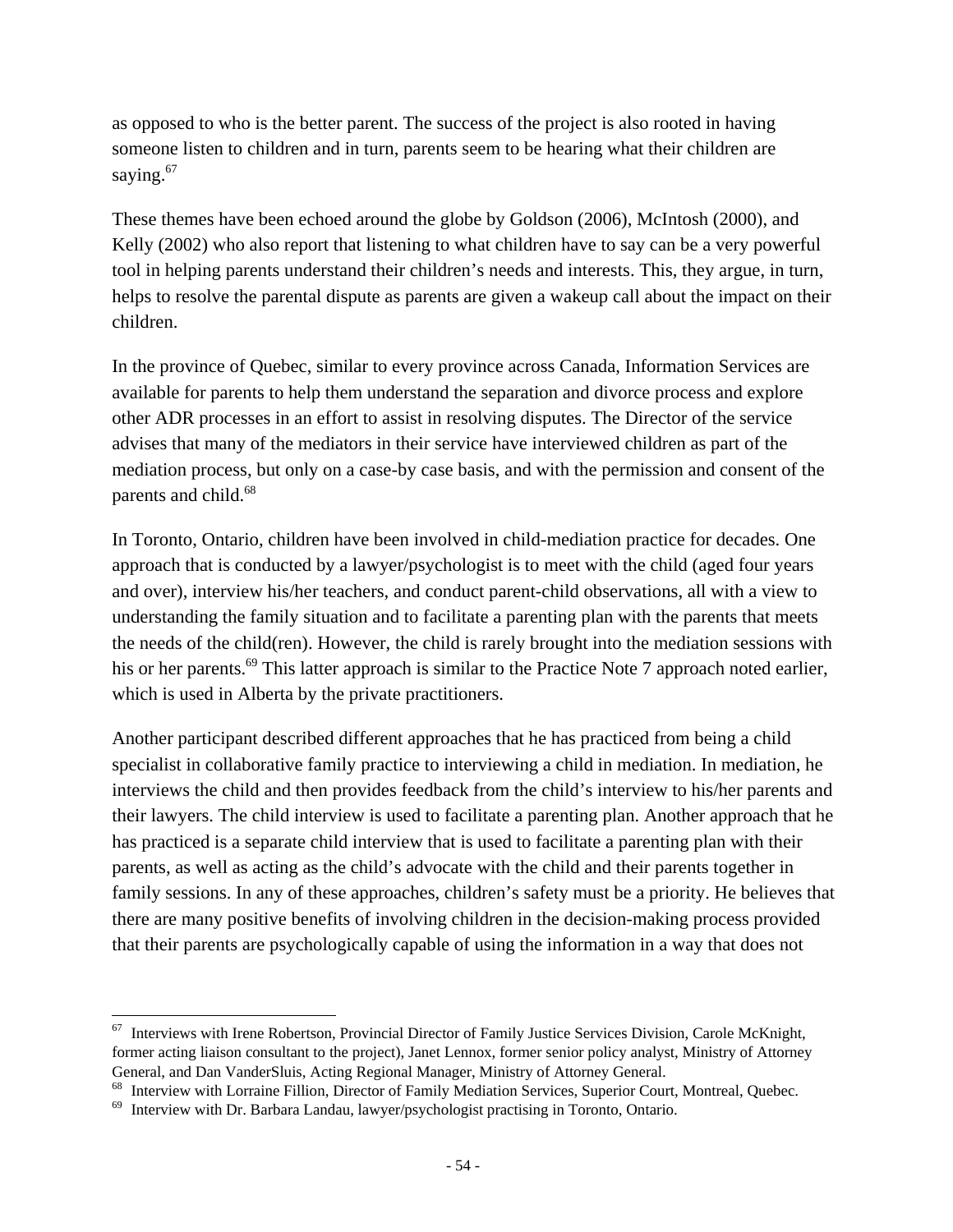threaten or harm the children.<sup>70</sup> Many of the participants raised this important exclusion criterion when deciding if children's participation would be beneficial to them.

Another participant has defined child-inclusive mediation as a form of parent counseling in which the voice of the child is paramount.<sup>71</sup> He provides an educational approach to parents about the child's needs. The approach he has taken in child-inclusive mediation is premised on the fact that children do not usually divorce their parents and need and want a relationship with each parent post-separation and/or divorce. In this particular model, closed mediation, nothing is reported to a court regarding the discussions with the children; the objective is to provide an opinion to the parents and/or their lawyers about children's living arrangements. No report is written to the court either. The process begins with a meeting with the lawyers, obtaining background information from each parent, and meeting with children aged six and over. After several meetings and getting to know the family, the child may be brought into the parents' session or the child's views, wishes and feelings are fed back into the parent's session. The child's safety and consent are always paramount. He noted that this approach is superior to the traditional investigative approaches used by the court (i.e., child custody assessments or child legal representation) because children and parents are more in control of the process and are all heard. He added, however, that more education and training of professionals is necessary in order to facilitate a real discussion of how the voice of the child can be included in separation and/or divorce processes.

Another participant from Toronto, who provides mediation and acts as a child specialist in collaborative family practice meets with the parents first to obtain an understanding of the issues and then will meet with children aged six years and older to hear their views and provide the feedback to their parents.<sup>72</sup> Similar to other participants, she reports that a more beneficial resolution for children and parents is facilitated when children are able to share how they feel about the dispute with their parents. She believes that if more parents were brought into the mediation process earlier in the dispute, the positions of each parent would not be as entrenched and children's voices would ultimately have more impact. This latter theme resonates across the globe, both in the social science literature and with the participants interviewed.

Yet another experienced psychologist/researcher states that the key to successful child-inclusive approaches requires a focus on re-establishing or consolidating a secure base between children and their parents rather than a focus solely on the issues in dispute (custody and/or access).<sup>73</sup> She asserts that separation and/or divorce are not only a legal problem but also consist of an ethical

 $70$  Interview with Dr. Harvey Steinberg, psychologist in private practise in Toronto, Ontario.

<sup>&</sup>lt;sup>71</sup> Interview with Dermot Hurley, Associate Professor of Social Work, King's University College *at* the University of Western Ontario, who also has a private practise in London, Ontario.

<sup>&</sup>lt;sup>72</sup> Interview with Sheila Brown, social worker and accredited mediator in private practise in Toronto, Ontario.  $73$  Interview with Dr. Jennifer McIntosh, psychologist/researcher and Director of Family Transitions, Austr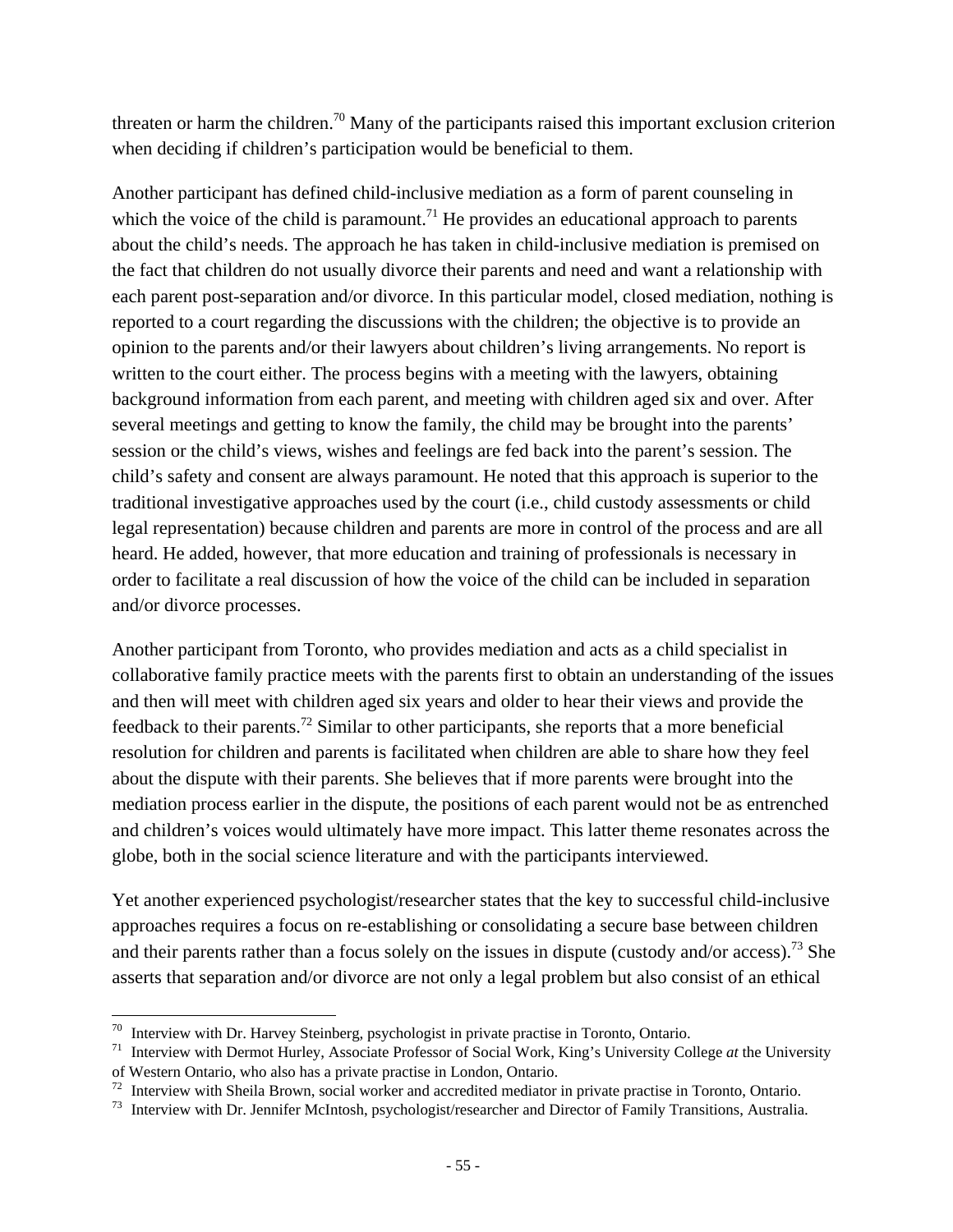mandate to assist children and parents in establishing better and richer relationships. Therefore, the child-inclusive approach is designed specifically to target the known risks and mitigating factors that have been well established in the research about the well-being of children pre- and post-separation. In addition, she adds, that with respect to screening of cases, there needs to be a differentiation between the more entrenched conflict-ridden families, those that present serious mental health concerns and those where domestic violence issues are prevalent. This exclusion criteria has also been raised by other participants.

She also believes that the most important method for screening is a focus on therapeutic leverage as opposed to screening out children and families. In other words, the focus must be on how the child's voice can be heard and used to assist parents in reestablishing healthy positive parentchild relationships. Presently, a four-year follow up of the families and children who participated in the interventions is being conducted. There continues to be 100 per cent retention rates since the one year follow-up with the research participants.

A number of participants stated that for a child-inclusive approach to be successfully implemented, proper education and supervision of the child-inclusive intervention must occur. In addition, the risk factors involved in the process for children must be clearly outlined for the parents, the level of conflict needs to be identified, and the capacity of parents as well as the severity and recurring number of issues must be addressed. It is imperative that the process be seamless for children from beginning to end so as not to add further stress to the dispute.

Yet another experienced psychologist/researcher stated that while there is a strong belief that promoting children's participation in the separation and/or divorce process is important, not all children need or want to be interviewed.<sup>74</sup> In her work, she applies a selection criteria for meeting with children, if they or their parents wish. These are: (1) the parents provide permission to see the child; (2) the child wishes to be heard; and (3) a situation exists where each parent has a polarized interpretation of what the child is really saying, but holds a mutually similar view in wanting to reduce the level of conflict in the family.

Similar to the approach taken by many mediators, she, too, meets with the parents to get background information on the issues and their lives before she meets with the child(ren). She believes that from a child development perspective, it is appropriate to meet with children aged nine years and older, but that if an eight-year-old demonstrates sufficient cognitive capacity, then she will meet with that child. She uses a structured interview process when interviewing children. This consists of: (1) asking children if they understand why they are meeting with her;

 $74$  Dr. Joan Kelly, psychologist/mediator/researcher in California. Dr. Kelly had been involved in the training of the professionals in both the *Hear the Child Interviews*, in Kelowna, British Columbia and the training of the professionals in the child-inclusive mediation pilot project in British Columbia. She also acts as a consultant for the child-inclusive mediation pilot project in Australia.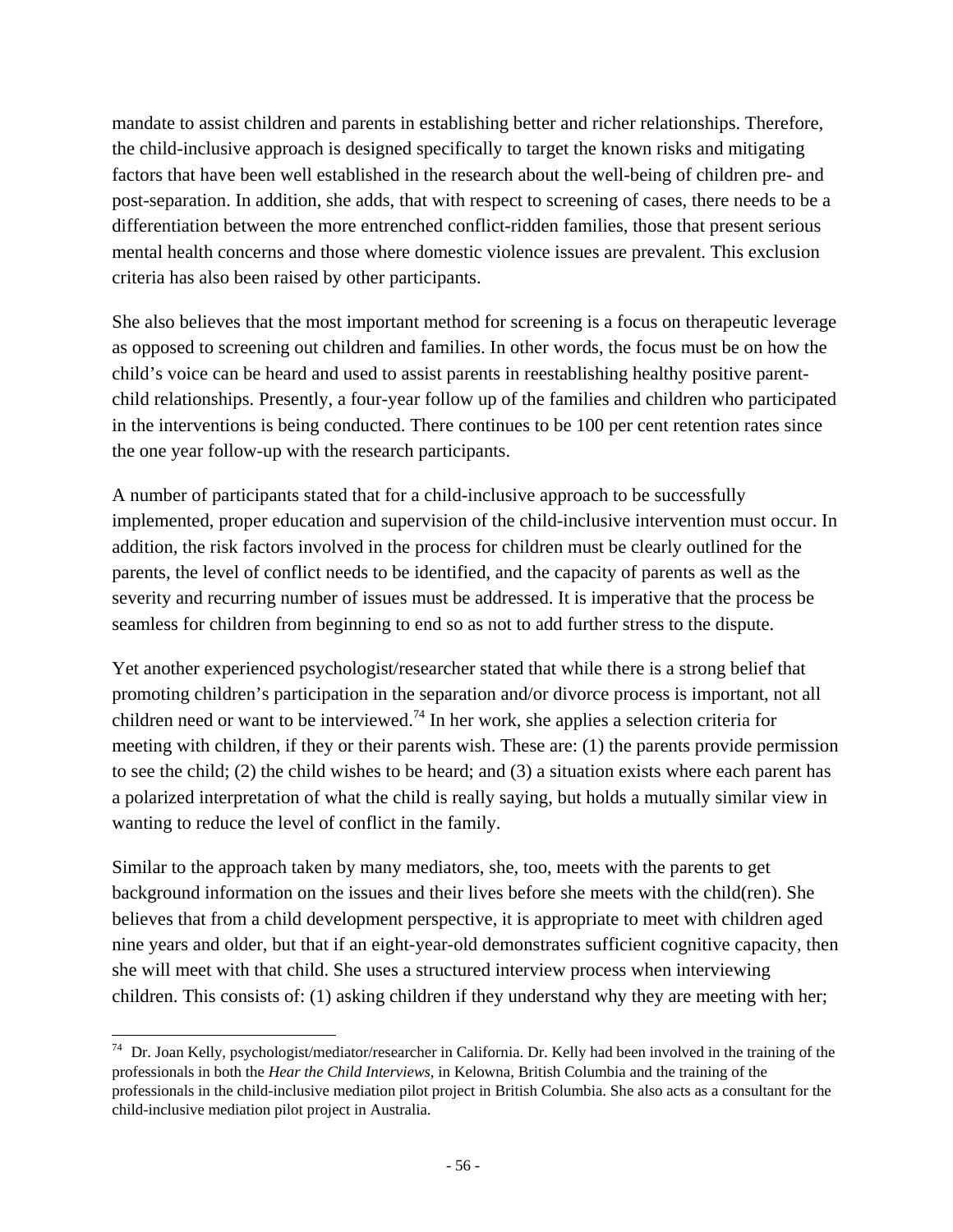(2) asking questions about them in establishing a rapport with the child; (3) asking about their current living situation and activities they are involved in; (4) asking if they would like to see any changes in their situation, and if so, what; and (5) reviewing the interview with them to obtain consent on what can and cannot be shared with their parents.

She has also used two different models in her work with children and families. In the first model, as the parents' mediator, she also interviews the child(ren). This approach has several advantages as well as disadvantages. One advantage of being the mediator for the parents while also listening to the child is that it provides for continuity of the child's voice which can also be integrated into a parenting plan. The continuity of the child's voice is similar to the theme raised by Goldson (2006). However, one disadvantage can be that the parent becomes suspicious and distrustful if the child's feedback does not coincide with his/her views.

The second model provides for an external mental health professional to interview the child and then attend the mediation session to provide feedback to the parents. This model allows for the appearance of mediator objectivity with the parents, but at the same time the external interviewer does not have a rapport or relationship established with the parents as the mediator does (Kelly, 2000).

Finally, Kelly (2004) asserts that in order for any service to be helpful, a multi-pronged approach is required in the area of children's participation. That is, services must start with mandatory parent-education programs and move to interventions that incorporate the voice of the child by highly trained and skilled professionals. Moreover, guidelines need to be established that examine criteria for including/excluding children, provide for their safety, and encourage research and evaluation that assesses the benefits and limitations of each intervention. These latter guidelines resonate with what many of the participants across the globe shared in their interviews.

An independent contractor and mediator in New Zealand who also conducts child-inclusive mediation research with the families and children, reported that having the same mediator for the child and their parents is important.<sup>75</sup> Her research demonstrated that children do not wish to talk to strangers about their personal family matters. Similar to other participants across the globe, she believes that children need to be involved in a democratic process that encourages their voice to be heard in the separation process. She, too, believes that the child's voice is a powerful tool which can be used to encourage parents to settle their dispute as they hear from their own child how s/he is experiencing the process. Cases that would be excluded from child-inclusive mediation would include families in high conflict, families where domestic violence is an issue, or where there are mental health problems that could compromise the child emotionally.

 75 Interview with Jill Goldson, social worker and principle researcher for the (2006) study, *Hello, I'm a voice, let me talk: Child-inclusive mediation in family separation*.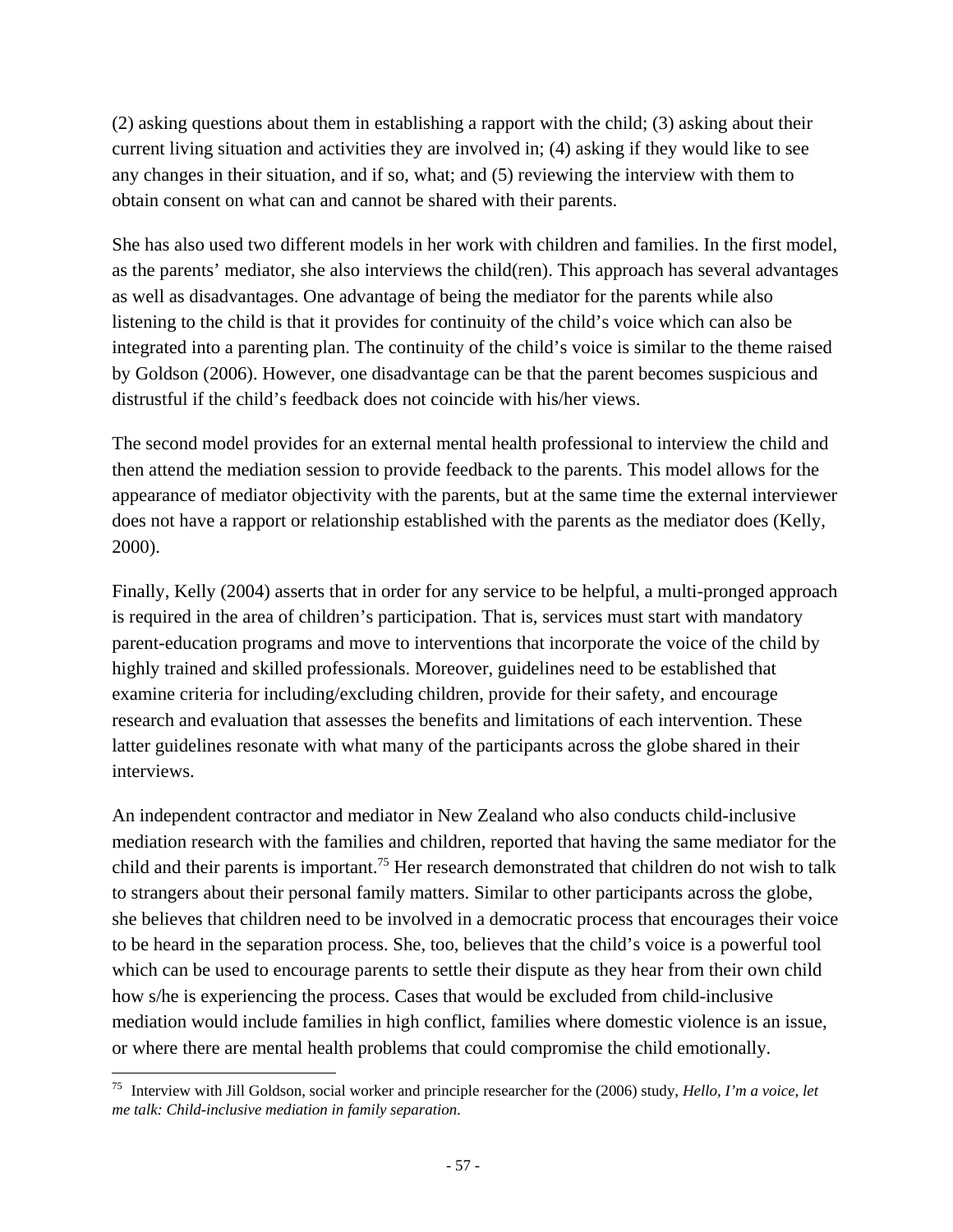She believes that in order for children to be heard, this requires legislative change on a national level, appropriate training for professionals, and research to better understand what works and what does not work for children. This is, yet again a theme that resonates amongst all the participants.

A private practice mediator with a specialty in special education needs for children in California practises child-inclusive mediation that focuses on interviewing children solely for the purpose of hearing their views and feeding them back to their parents in mediation.<sup>76</sup> She does not write reports for the court, but only shares the information that the child has consented to. She has interviewed children as young as five years of age. Her interviews are not therapeutic in nature, but rather, she uses the information obtained from the child to facilitate the parents in arriving at a parenting plan that works for their child. Her focus is on empowering children to the extent that their voices are being heard without having them feel that they are the decision-makers. Similar to the other participants interviewed, she believes that children need to be empowered so that they can choose whether they wish to become involved or not in post-separation decisionmaking.

Another experienced psychologist/mediator who has published extensively on child-inclusive mediation and has practised child-inclusive mediation for over twenty years believes that children's participation is only as good as the skill and abilities of the interviewer.<sup>77</sup> That is, the interviewer must first be comfortable with children in addition to having knowledge and understanding of children's language and development. Before the inclusion of children is considered, one needs to think about when children should be brought into the mediation process (i.e., before, during, and/or after), as each entry point presents different degrees of how much input children ultimately have. Similar to the other participants, he, too, prefers to always meet with the parents first to obtain background information about the dispute and then see whether and at what point in time children need to be included or not. Similar to other mediators, his criteria for including children depends on: (1) whether the parents are knowledgeable about their child and can use the information about what their child says; (2) whether there are moderate levels of conflict; (3) when a child is telling each parent something different; (4) if a child asks to speak to him; and (5) if parents are at an impasse. Like others, he views safety as always paramount and believes that interviews with children must have a purpose and be used strategically. He will always see the child individually before any joint parent-child meetings and let the child know about the limits of confidentiality.

With respect to screening cases, he would exclude involving children in high conflict families as parents cannot use the information constructively or may use the information against their child.

 $76$  Interview with Nina Meierding, educator and clinician in private practice with a specialty in special needs for children, California.

<sup>77</sup> Interview with Dr. Donald Saposnek, psychologist/mediator/researcher in California.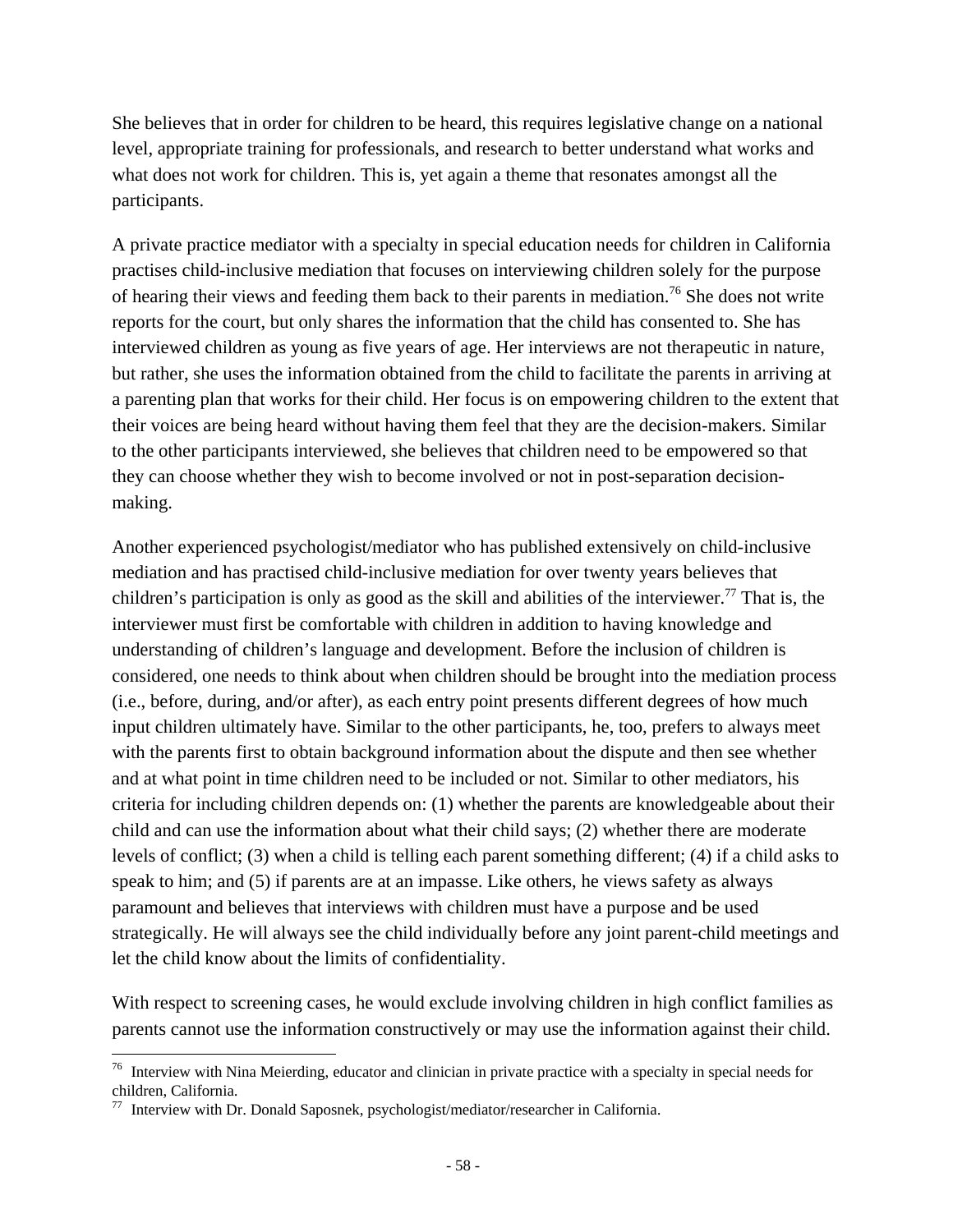He also screens for children with special needs or in cases where talking about feelings may not be part of the child's culture. He usually interviews older children (aged 12 years and over) as it is his belief that younger children could not provide the same developmental perspective as an older child could.

Moreover, he asserts that each family and each child is unique. Therefore, developing policies on one approach versus another can be difficult and limiting in the end. His other concern about policy development is that it could lead to too much structure and not enough "art"—which is the essence of what interviewing children is all about.

A participant from Pennsylvania similarly stated that he has included children before, during, and after mediation for many years.78 He, too, stressed the importance of understanding child development and being comfortable with interviewing children. His screening of children is based mostly on their development and maturity level in determining if they are to be involved or not. Like his colleagues in California, he believes that only older children (aged 12 years and over) should be involved in the process, from a developmental perspective. Discussing limits of confidentiality is always part of the process when working with children as well as working out with the child what feedback can and cannot be given to the parents. He believes that one of the keys to successful participation for children lies in the training and education of professionals as well as research and evaluation of what works and what does not work.

Another experienced social work/researcher participant in Ontario, Canada believes that involving children in the separation process is critical as they have a unique perspective that is not necessarily the same as that of their parents.<sup>79</sup> Many of the activities that are carried out at the family service association where the participant works involve a therapeutic component to reestablishing strong parent-child relationships. The mediation process can involve up to three different therapists working with the child and the parents. Children participate at all ages. For example, even children as young as four years of age can be observed and interviewed by a skilled therapist and provide important information to parents about their child's emotional and behavioural development. Children who are nine years of age and older sign consent forms for their involvement. The purpose of every interview with a child must be made clear, along with the limits of confidentiality. This has been a theme that has resonated with many of the participants.

Like many of the other participants, she advises that the following are all important considerations: ensuring that professionals are trained; ensuring that there is an understanding of issues pertaining to culture and diversity; addressing children's learning challenges and conducting ongoing research and evaluation into the different methods of how children can

<sup>&</sup>lt;sup>78</sup> Interview with Dr. Arnie Sheinvold, psychologist and child specialist, Pennsylvania.<br><sup>79</sup> Interview with Rhonda Freeman, Executive Director, Families in Transition, New Directions, Toronto, Ontario.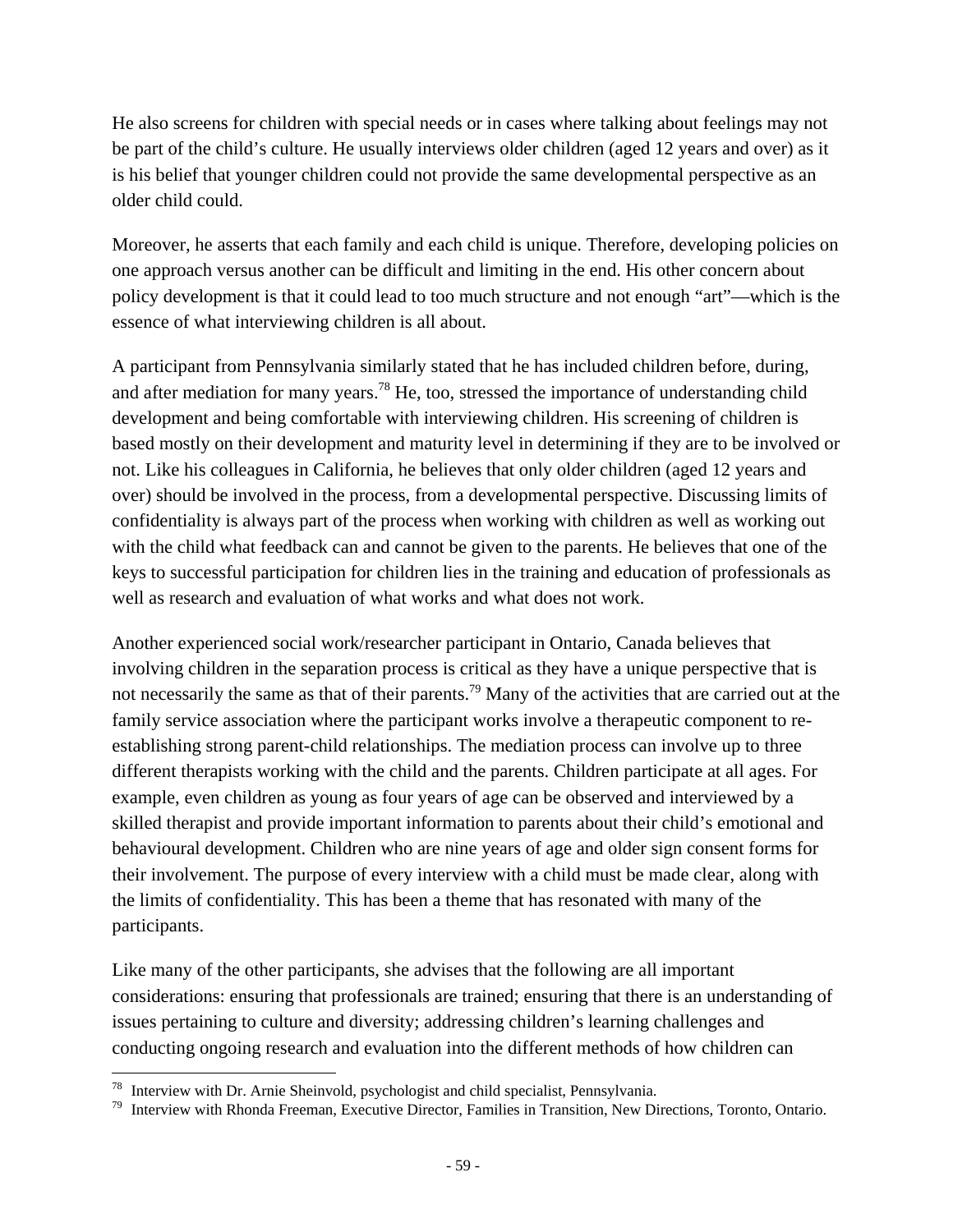participate. She also believes that having access to children's lawyers, so that they have a voice in the process, is equally important.

#### **Collaborative Family Practice**

Two collaborative family lawyers in Ontario<sup>80</sup> and another in Ouebec<sup>81</sup>, each with many years of family law experience, state that they support the use of a child specialist, where appropriate, so that the voice of the child is brought into the collaborative process. They report that while mental health clinicians have been part of the collaborative family law practice in Ontario for some time, Quebec has only recently begun to explore this approach.

The views expressed by all three with regards to screening of cases includes: (1) identifying what age is appropriate; (2) identifying the child's development stage; and (3) examining issues of culture and language of the child. They, too, believed that in addition to the training and qualifications of the child specialist, all instances for including children's participation needs to be carefully assessed on a case by case basis. All agree that not every case requires the child's input or is appropriate. A similar theme is raised by Kelly (2004) and Saposnek (2004) as well as other participants.

### **Academic Scholars**

Nicholas Bala is a law professor at Queens University, Kingston, Ontario. He views advocating for children's voices along a spectrum of services that matches the intervention with the level of service required.<sup>82</sup> Bala argues that children's views must be ascertained by their age and stage of child development and that those views should be expressed, where appropriate. Bala believes that no matter what approach is used to have children's views and or wishes expressed, it must first be evaluated for its cost-effectiveness as financial resources tend to be limited. Furthermore, the method of intervention used (i.e., child-inclusive mediation, parenting coordination, custody and access assessments, child legal representation, etc.) must also be based on an understanding of the different levels of conflict in separated and/or divorced families, which requires ongoing evaluation and research.

Liz Trinder is a researcher, academic and publishes widely on children's issues in separation and/or divorce in England. She has also written extensively on court-based dispute resolution approaches in England (Trinder, 1997; Trinder and Kellett, 2007).<sup>83</sup> She advises that parents are

<sup>&</sup>lt;sup>80</sup> Interview with Nathalie Boutet, Collaborative Lawyer and Sharon Cohen, Collaborative Lawyer in Toronto, Ontario.

 $81$  Interview with Louise Woodfine, Collaborative Lawyer in Montreal, Ouebec.

<sup>&</sup>lt;sup>82</sup> Interview with Nicholas Bala, Professor of Law, Queen's University, Kingston, Ontario.<br><sup>83</sup> Interview with Dr. Liz Trinder, Institute for Policy and Practice, Newcastle University, England.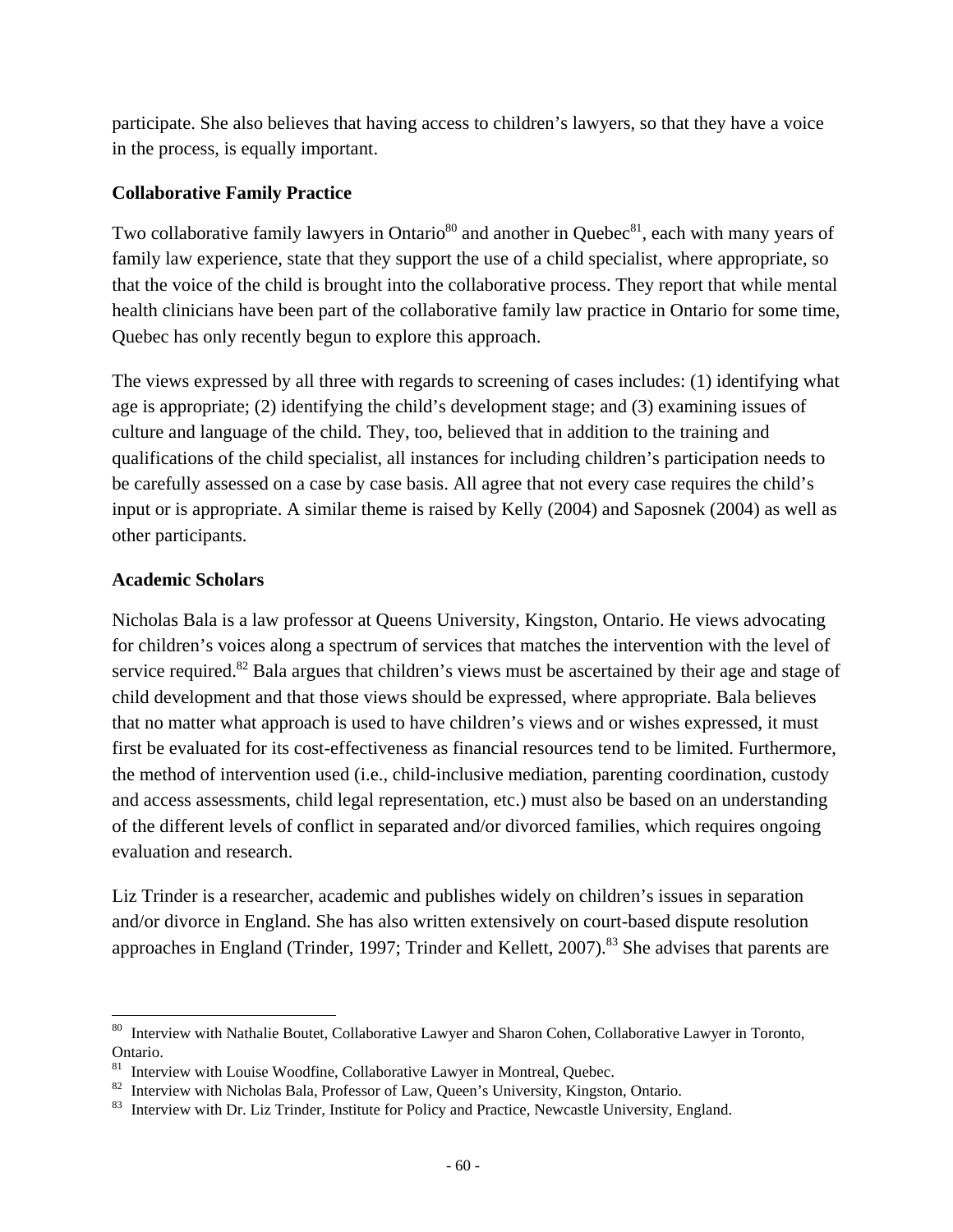steered to mediation before any litigation attempts are made. However, the focus remains on settlement rates as the main outcome as opposed to any focus on parent-child relationships.

She reports that children's participation varies when they are involved with CAFCASS (Children and Family Court Advisory and Support Services) officers. She believes the ADR agenda remains driven by adults in England and that children continue to have little voice at all in the end. Trinder believes that mediation informed by a strong emotionally-informed content similar to the approach taken in Australia is needed. Moreover, she believes that developing comprehensive services for families in the community is what is required and that court-based interventions should be the last resort.

## **4.1 SUMMARY OF LESSONS LEARNED BY PARTICIPANTS**

It is clear that children's voices are an important component in the separation and/or divorce process as evidenced by the services and programs across the globe and voiced by the practitioners, researchers, lawyers, and policy advisors/experts. Irrespective of whether they are heard through child-inclusive mediation, independent child legal representation, judicial interviews, child specialists, parenting coordinators or voice of the child reports, children's voices are important and need to be heard and listened to by their parents, mental health and legal professionals and ultimately, the judges who decide these cases. However, many have also stressed that not every child needs or wants to have a voice and that, too, should be considered. While the debate continues in the social science literature regarding whether or not children's voices should be heard in the process, the research literature to date provides a resounding clarion call—children and their parents have better relationships and there is less parental conflict between the parents when children are part of the process (Goldson, 2006; McIntosh, 2007).

Moreover, having a child represented by a lawyer, irrespective of the role of the lawyer for the child, provides an independent mechanism for them to be heard, and more importantly, begins to address some of the requirements of the *Convention.*84 Having said that, the *Convention* is only one piece of a broader policy discussion that needs to occur regarding children's voices and how they can be truly heard. For example, there needs to be a discussion on policies and programs that guarantee *all* children and adolescents full enjoyment and exercise of these rights under the *Convention.* Moreover, adults need to learn to collaborate with children to help them articulate and exercise their rights (Lansdown, 2001).

While the approaches vary regarding how and when to include children's participation, the following qualifications need to be considered: (1) the age of the child; (2) the cognitive and

 <sup>84</sup> *Supra,* Note 2.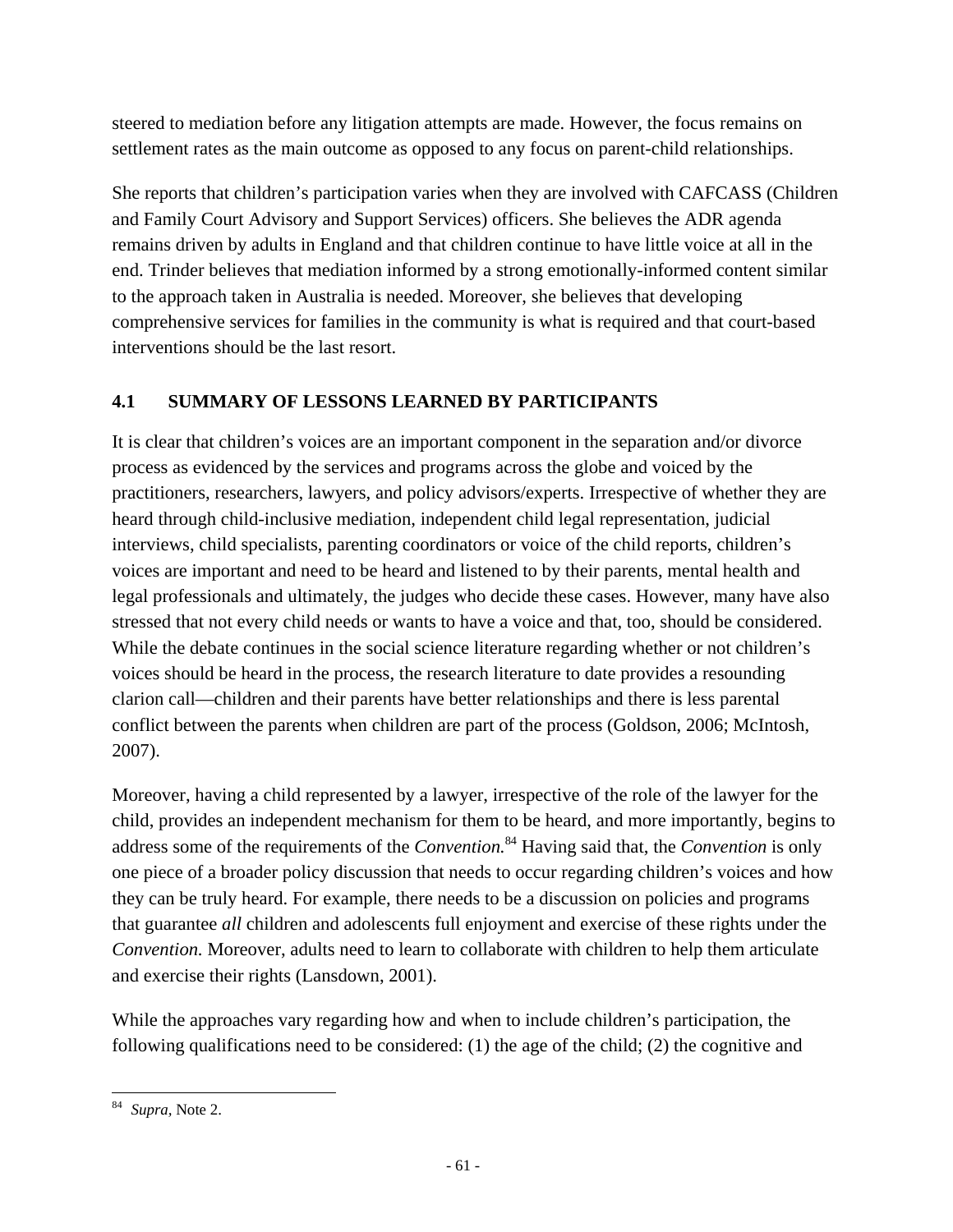emotional developmental of the child; (3) obtaining children's consent regarding whether they want to be interviewed or not; (4) ensuring that the child's safety is the main priority; (5) explaining limits of confidentiality and canvassing children's views about what can and cannot be shared and/or fed back to parents; (6) ensuring that professionals who interview children are properly trained and qualified to do so; (7) attending to issues of diversity, language and other barriers that may impact and/or limit children's involvement; and (8) providing ongoing research and evaluation into children's participation in child-inclusive mediation and other ADR processes to see what works and what does not.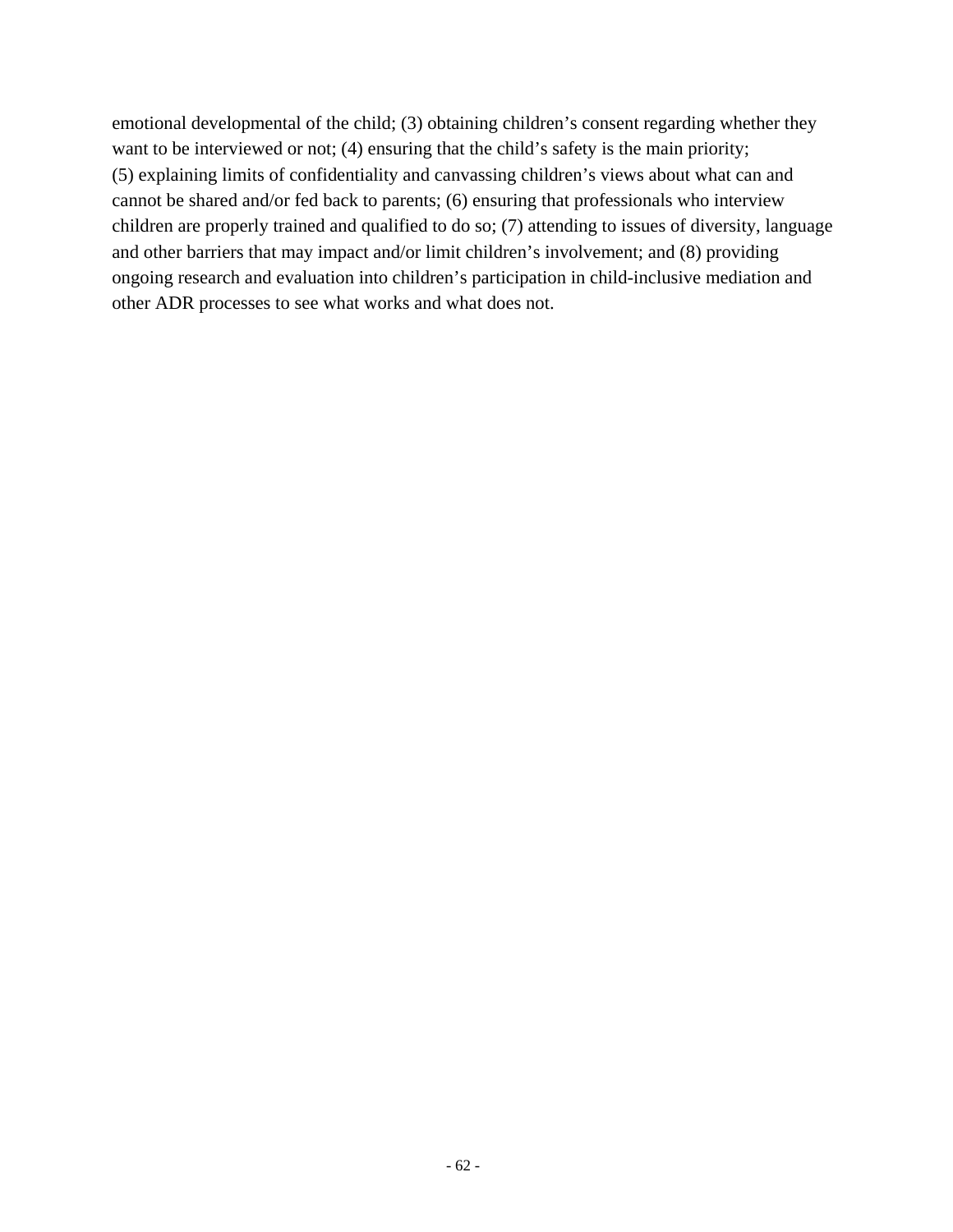# **5.0 FUTURE DIRECTIONS AND UNANSWERED QUESTIONS**

Increasingly, the theoretical perspectives and social science literature demonstrate that the child's voice is an important consideration during times of parental separation and/or divorce. Specifically, participation of children in separation, divorce, child-inclusive mediation, and other ADR processes is positively correlated with the minimization of harm/risk to children post separation and/or divorce. These findings are supported by the empowerment and/or enhancement theories which view children as 'social actors' who should be allowed to participate in the decisions that affect them. The importance of listening to children is also premised on rights-based and interest-based ideals, both from a legal standpoint and in keeping with the "best interests of the child" standard. There are some children who want to share their voices in the legal processes that shape and affect their lives when it comes to post-separation arrangements. However, there are also some children who do not want to participate in the process at all and their voices should be equally respected.

In the final analysis, the discussion is no longer focused on *if* children should participate in the decision making post separation and/or divorce, but rather, *how.* That is, children who do wish to participate in the decision-making process have an opportunity to do so. However, the question continues to be framed from an adult perspective—that is, how best to obtain a child's view on the issue for use *by* adult decision-makers, rather than *with* adult decision-makers. While children require guidance and direction by adults, they also have rights within the family and those rights also need to be equally respected, supported and nurtured.

The methodologies employed on both a national and international level to hear children in the context of separation, divorce and custody mediation and other ADR processes varies in terms of voluntary and mandatory participation requirements and type of investigative approach taken (i.e., child legal representation, child custody and access assessments, judicial interviews, voice of the child reports, child-inclusive mediation, and parenting coordination). While the legal and social science literature debate the pros and cons of children's participation in decision-making during times of parental breakdown, children's participation is not required in all matters, and can be harmful if children's safety is not considered paramount.

There remain a number of questions and challenges that still need to be considered irrespective of which approach is considered. For example, if children are heard, how much weight is given to the voice of the child? Should there be an age at which the child's views and wishes are determinative? At what age should children be interviewed and who decides whether they are competent to provide input into the decision-making process? What does children's participation really mean? How is children's safety being addressed in any of these processes? What methods can be used to ensure that there are mental health professionals, lawyers and/or judges skilled in interviewing children? What about issues of confidentiality and consent? What about children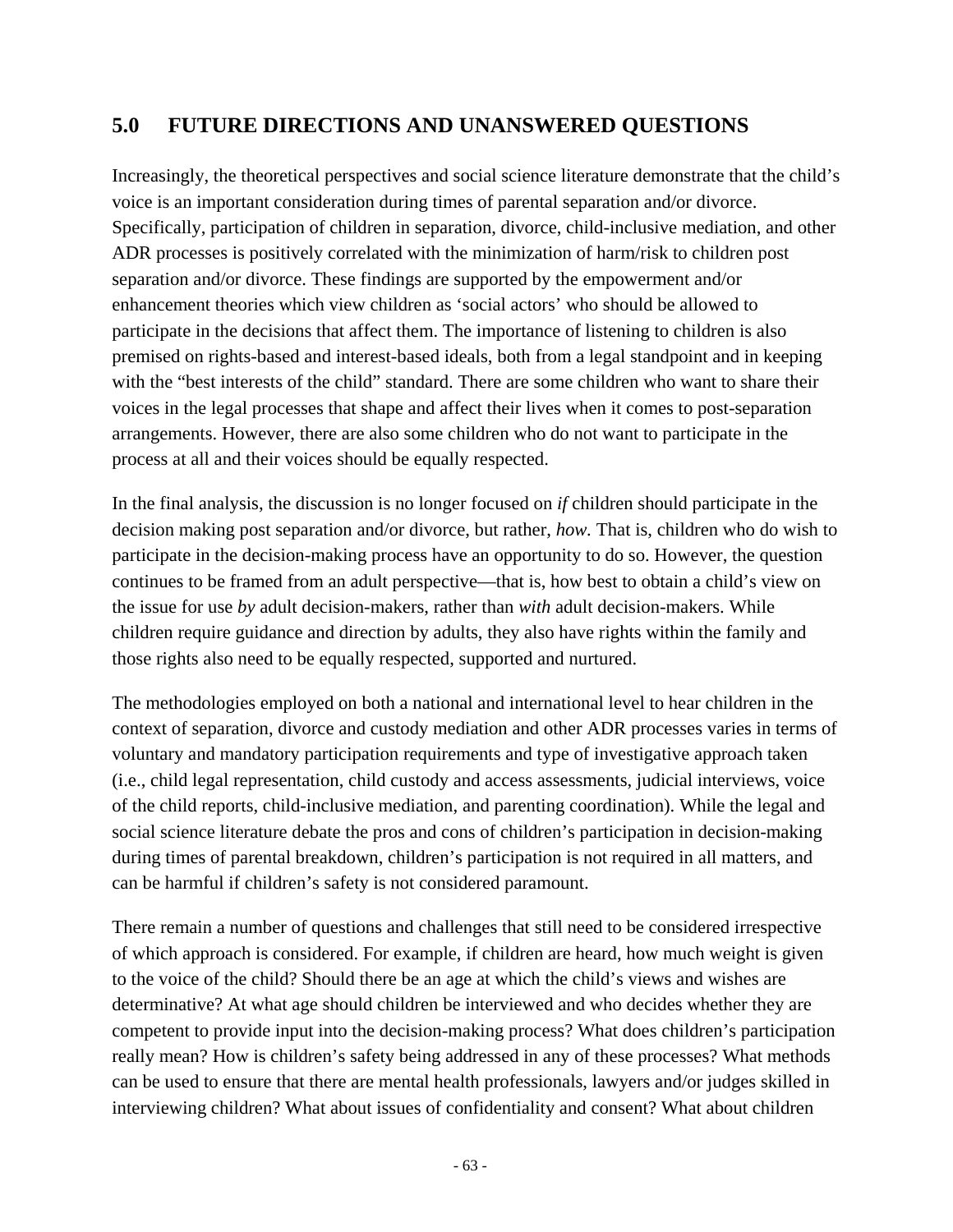who have learning challenges and cannot express themselves verbally? What about follow-up with children and closure? What about children from different cultural backgrounds where talking about the family and feelings are not part of the culture? What about children and families with different levels of conflict (i.e., low, medium and high conflict families), in situations where domestic violence or child maltreatment is an issue? When should children be brought into the mediation process (i.e., before, during or after mediation has concluded)? Additionally, what should the focus on evaluation involve?—that is, evaluating outcomes that focus on the settlement of a family dispute is different from outcomes that focus on strengthening parent-child relationships post separation. How can adults empower children and facilitate a greater dialogue *with* children about their lives post separation and/or divorce? Finally, are children's voices being truly considered or are they being filtered through an adult lens about what is in their best interests? These are very important questions to examine as the legal decisions that are being made about children post separation and/or divorce can often change the trajectory of children's lives physically, emotionally, socially, and behaviourally.

While there are many excellent services and programs that have developed as a response to helping parents find other ADR alternatives to their family dispute, they continue to remain fundamentally within the traditional adversarial framework. Moreover, they also do not reach every child equally across the globe.

In exploring where we need to go from here with respect to children's participation, a number of considerations are being put forward for future consideration. They can be conceptualized as falling into three distinct but interrelated frameworks: (1) theory and practice; (2) research; and (3) policy implications.

First, there needs to be a clear theoretical and conceptual framework that links child developmental theory, risk and resiliency theory and family relationships post-separation and/or divorce with best practice approaches to child-inclusive mediation and other ADR processes. From the information gathered through the services being provided across the globe and from the key informant interviews a sound knowledge base about child development and the evolving capacities of the child, interviewing children, parent-child relationships, and grounding in family law is essential. Additionally, training and education of the different professionals involved with children needs to be ongoing.

Second, there needs to be a coordinated research agenda that links the best practice approaches with an empirical based focus (i.e., using an array of quantitative and qualitative methods). Exploring outcomes must also include strengthening parent-child relationships and not just whether the dispute settled or not. Moreover, any research that is being considered must also include children's participation in the design, implementation, and follow-up of the different approaches. That is, "we" (adults and children) need to understand what works and what does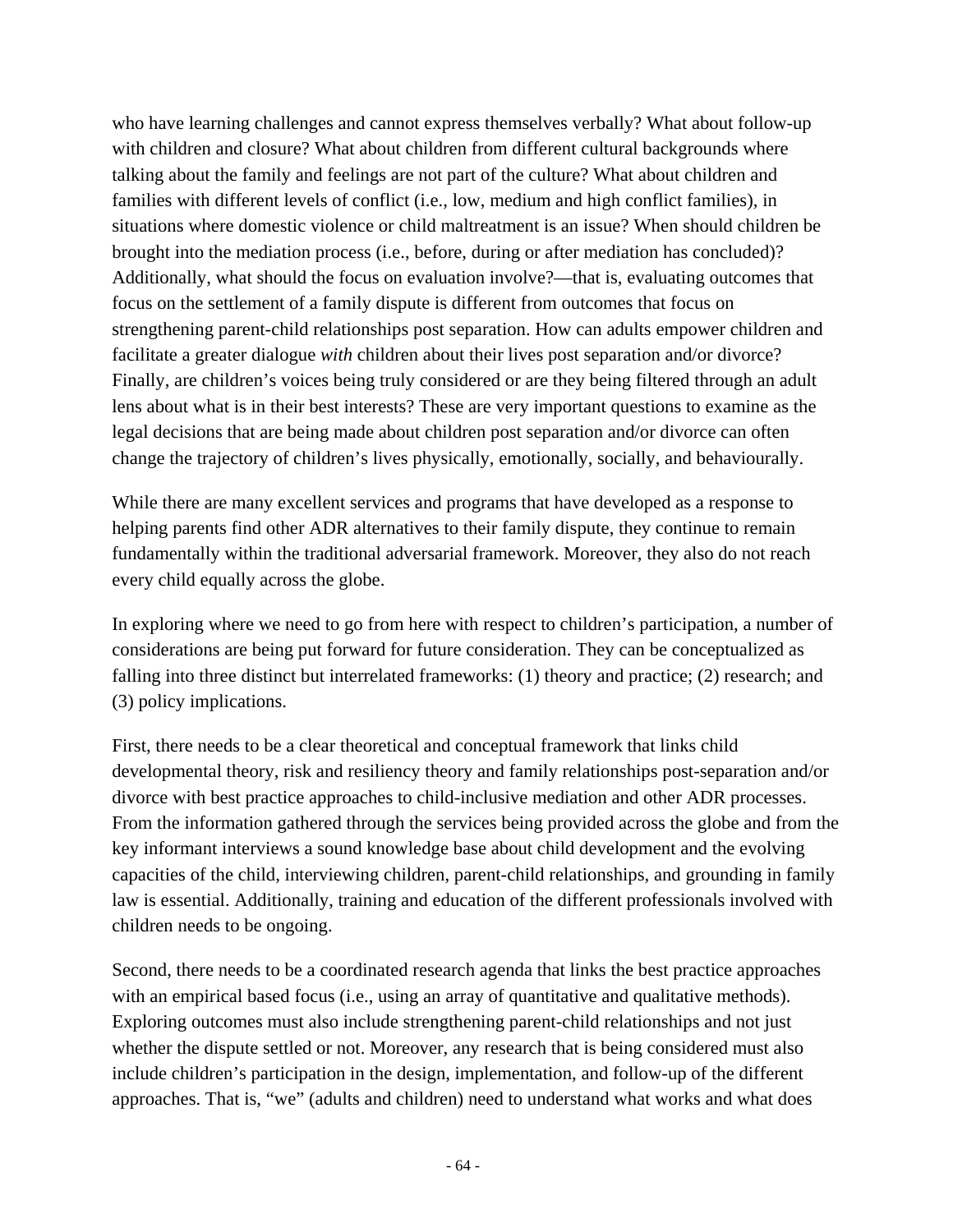not work for children and their families post separation and/or divorce while maintaining a clear focus on children's safety as the first priority. Each child is unique and a research agenda that incorporates a range of alternatives for children, by children, and with children that honours their "voice" is essential.<sup>85</sup>

Third, there needs to be ongoing discussion and coordination between practitioners, researchers, children and their families, as well as policy-makers if children's participation is to be meaningful. If children's participation is to be a truly democratic process, then they must be considered at every level of engagement. With this shift in thinking and approach, children can then be more firmly embedded in the process and their needs and interests will be informed by them, rather than by adults who presume to know what is in the best interest of children.

<sup>&</sup>lt;sup>85</sup> See Camacho, (2006) for a discussion on how children can be included in the research process. Also see Fombad (2005) on how to protect children in research; Wyness (2006) on methods, ethics, and politics of involving children in research; and Christensen and James (2000) for a review of ethical guidelines for children. This latter review can be accessed online on the New Zealand website at: http://www.rsnz.org/publish/kotuitui/2006/09.php.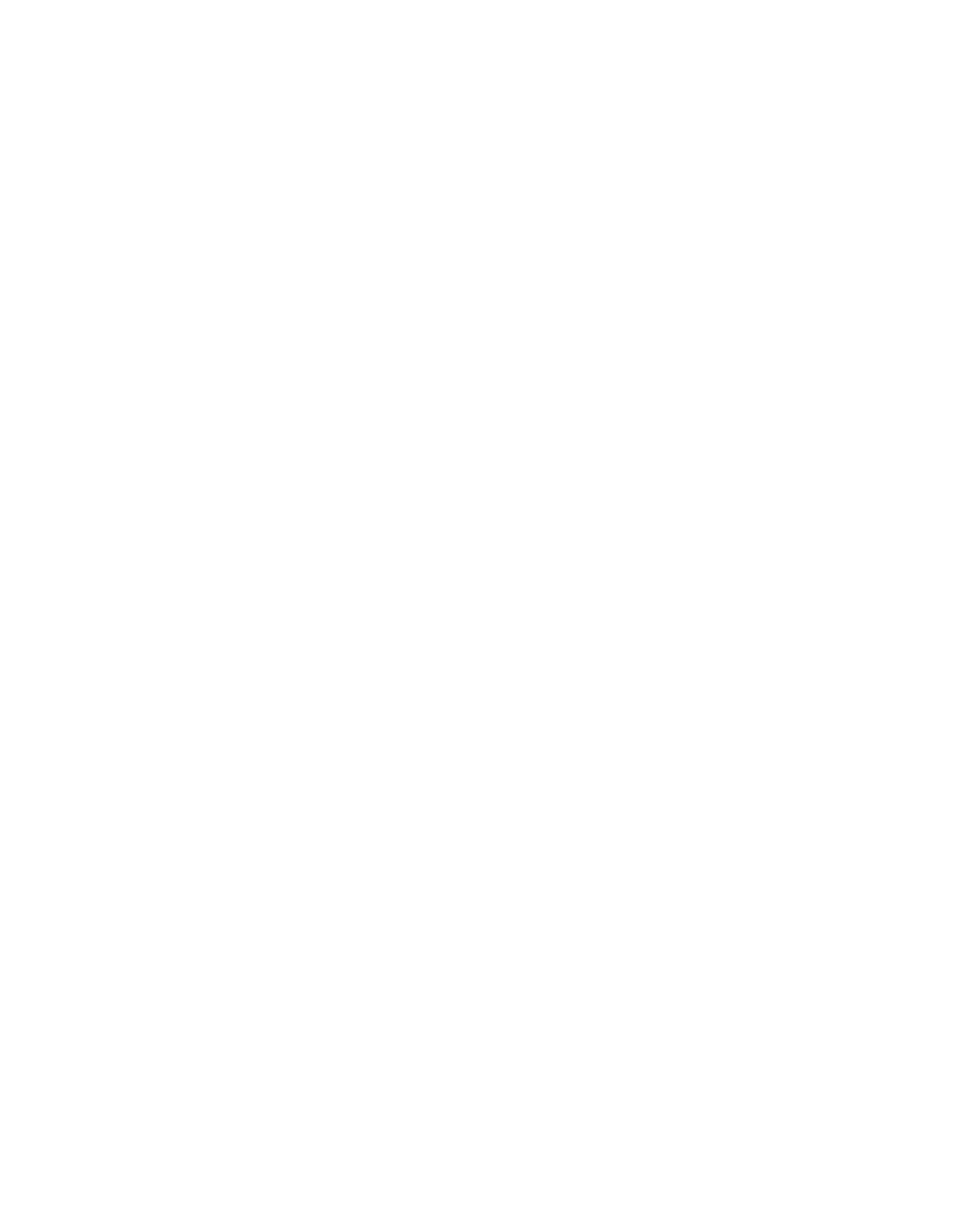## **REFERENCES**

Amato, Paul R. 2001. Children of divorce in the 1990's: An update of the Amato & Keith metaanalysis. *Journal of Family Psychology, 15,* 355–365.

Amato, Paul R. 2006. *Children of divorce: What we know and what we need to know: Paper* presented at the International Conference on Children and divorce, University of East Anglia, Norwich, UK.

Arbuthnot, J. and Gordon, D.A. 1996. Does mandatory divorce education for parents work? *Family & Conciliation Courts Review, 34,* 60-81.

Aries, Phillipe. 1962. *Centuries of childhood.* London: Cope.

Atwood, Barbara, A. 2003. The child's voice in custody litigation: An empirical survey and suggestions for reform. *Arizona Law Review, 45,* 628-670.

Austin, G., Jaffe, P. and Hurley, P. 1991. Incorporating children's needs and views in alternative dispute resolution approaches. *Canadian Family Law Quarterly, 8(1),* 69-79.

Bacon, B.L. and McKenzie, B. 2004. Parent education after separation/divorce: Impact of the level of parental conflict on outcomes. *Family Court Review, 42,* 85-98.

Bala, Nicholas. 2004. Assessments for postseparation parenting disputes in Canada. *Family Court Review, 42(3),* 485-510.

Bala, Nicholas. 2005. Tippins and Wittman asked the wrong question: Evaluators may not be 'experts', But they can express best interests opinions. *Family Court Review, 43(4),* 554-562.

Bala, N., Talwar, V. and Harris, J. 2005. The voice of children in Canadian Family Law Cases. *Canadian Family Law Quarterly, 24(3),* 221-279.

Bessner, Rhonda. 2002. *The voice of the child in divorce, custody and access proceedings.* Family, Children and Youth Section, Department of Justice Canada, 2002-FCY-1E.

Biddulph, F., Biddulph, J. and Biddulph, C. 2003. *The complexity of community and family influences on children's achievement in New Zealand: Best evidence synthesis*. Wellington: Ministry of Education.

Birnbaum, Rachel. 2005. Hearing the voices of lawyers and clinical investigators who represent children in custody and access disputes. *Canadian Family Law Quarterly, 24(3),* 281-303.

Birnbaum, Rachel. 2007. *Listening to youths about their needs and preferences for information relating to parental separation and divorce*. Family, Children and Youth Section, Department of Justice, Canada.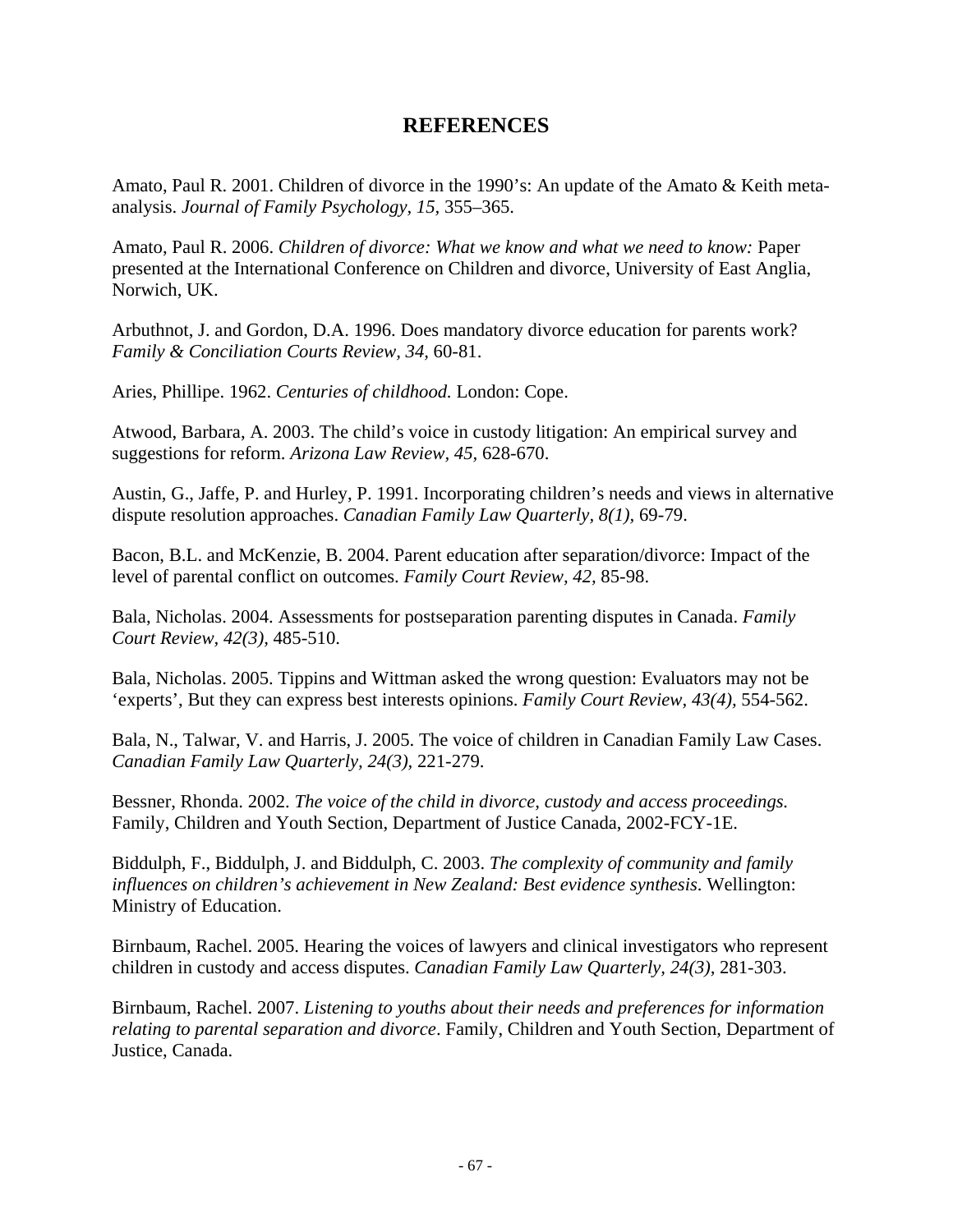Birnbaum, Rachel. 2007. *Research with youth on resources for children/youth undergoing separation and/or divorce.* Family, Children and Youth Section, Department of Justice, Canada.

Birnbaum, Rachel. 2008. Child legal representation: Hearing the voices from the child's perspective about the process. Unpublished Master of Law thesis.

Birnbaum, R., Fidler, B.J. and Kavassalis, K. 2008. *Child custody assessments: A resource guide for mental health and legal professionals*. Thomson Carswell Publishing.

Birnbaum, R. and Moyal, D. 2002. Visitation based disputes arising on separation and divorce. *Canadian Family Law Quarterly, 20(1)*, 37-53.

Birnbaum, R. and Moyal, D. 2003. How social workers and lawyers collaborate to promote resolution in the interests of children: The interface between law in theory and law in action. *Canadian Family Law Quarterly, 21(3)*, 379-395.

Birnbaum, R. and Radovanovic, H. 1999. Brief intervention model for access- based post separation disputes: Family and court outcomes. *The Journal of the Association of Family and Conciliation Courts Review, 37(4),* 504-513.

Boshier, P. and Steel-Baker, D. 2007. Invisible parties: Listening to children. *Family Court Review, 45(4),* 548-559

Boyan, S. M. and Termini, A. 2004. *The psychotherapist as parent coordinator in high conflict divorce: Strategies and techniques*. New York: The Haworth Clinical Practice Press.

Brennan, Samantha. 2002. Children's choices or children's interests: Which do their rights protect? In Colin Macleod and David Archard (Eds.). *The Moral and Political Status of Children: New Essays*, (pp. 53-69). New York: Oxford University Press.

Brown, Carole. 1996. "Involving children in decision making without making them the decision makers". Paper presented at a Seminar for Directors of Court Counseling and Casework Supervisors, Victor Harbour, SA. As cited in Chisholm, Richard, 1998, Children's participation in litigation. Third National Family Court Conference.

Burns, C. E. and Goldberg, D. L. 2004. *Representing children in custody and access proceedings.* National Judicial Institute Family Law Seminar, Halifax, Nova Scotia, February 11-13.

Butler, I., Scanlon, L., Robinson, M., Douglas, G. and Murch, M. 2002. 'Children's involvement in their parents' divorce: Implications for practice.' *Children and Society, 16(2),* 89–102.

Butler, I., Scanlon, L., Robinson, M., Douglas, G. and Murch, M. 2003. *Divorcing children: Children's experience of their parents' divorce.* Jessica Kingsley Publishers, London.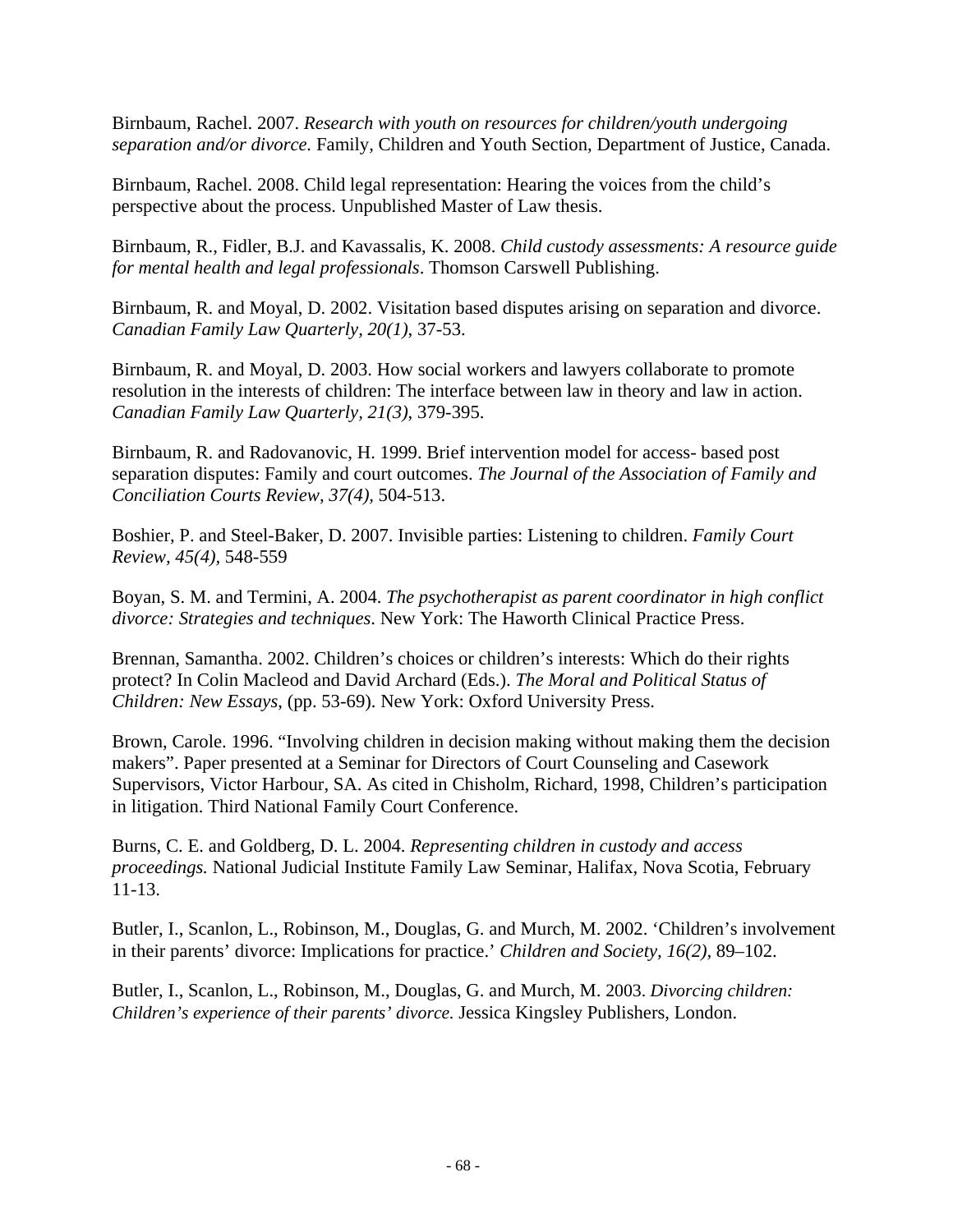Camacho, Agnes, Z.V. 2006. Applying principles of child-centered approach in working with and for children: Psychosocial support and children's rights resources center Phillipines. Draft Paper presented at International Interdisciplinary Course on Children's Rights, Panel working on "Working with and through university programs—Instructive models and experiences". 27 November- 01 December, 2006, Ghent, Belgium.

Carter, S., Haave, B. & Vandersteen, S. 2006. *Family restructuring therapy for high conflict families and estranged children.* Presented at the Association of Family & Conciliation Courts 43<sup>rd</sup> Annual Conference, Tampa, Florida.

Cashmore, Judith. 2003. "Children's participation in family law matters" in C. Hallett and A. Prout (Eds.) *Hearing the voices of children: Social policy for a new century*. (pp.158–157). Bodmin Routledge: Falmer Press.

Cashmore, J. and Parkinson, P. 2007. What responsibility do courts have to hear children's voices? *International Journal of Children's Rights, 15,* 43-60.

Cashmore, J. and Parkinson, P. 2008. Children's and parents' perceptions on children's participation in decision making after parental separation and divorce. *Family Court Review, 46(1),* 91-104.

Christensen, P.A. and James, A. 2000. *Research with children: Perspectives and practices.*  Routledge Publishing.

Coates, C.A., Deutsch, R., Starnes, H., Sullivan, M.J. and Sydlik, B. 2004. Parenting coordination for high conflict families. *Family Court Review, 42(2),* 246-262.

Cummings, E.M. and Davies, P. 2002. Effects of marital conflict on children: Recent advances and emerging themes in process-oriented research. *Journal of Child Psychology and Psychiatry, 43(1),* 31-63.

Davies, Christine, D. 2004. Access to justice for children: The voice of the child in child custody and access disputes. *Canadian Family Law Quarterly, 22(2),* 153-175.

Department of Justice Canada. 2007. *What happens next? Information for kids about separation and divorce.* Can be accessed online in both official languages at: http://canada.justice.gc.ca/eng/pi/pad-rpad/res/book-livre/title-titre.html.

Douglas, G., Murch, M., Miles, L. and Scanlon, L. 2006. *Research into the operation of Rule 9.5 of the Family Proceedings Rules, 1991*. Can be accessed online at: http://www.dca.gov.uk/family/familyprocrules\_research.pdf

Drapkin, R. and Bienenfeld, F. 1985. The power of including children in child custody mediation. *Journal of Divorce, 8(3/4),* 63-94.

Dunn, J. and Deater-Deckard, K. 2001. *Children's views of their changing families.* York: York Publishing Services.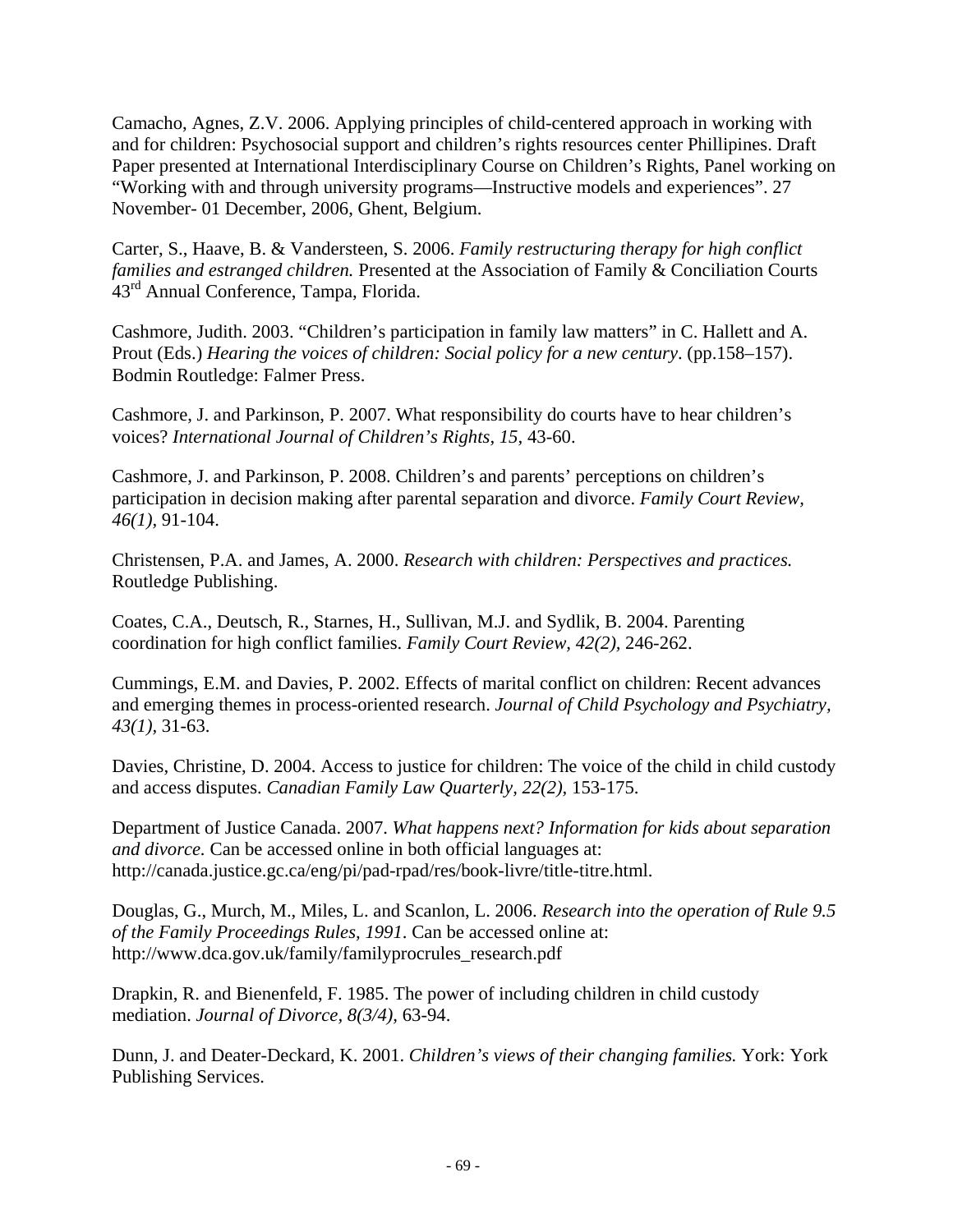Eekelaar, John. 1992. The importance of thinking that children have rights. In P. Alston, S. Parker, and J. Seymour (Eds.). *Children, Rights and the Law.* (pp.221-235). New York: Oxford University Press.

Elrod, Linda, D. 2007. Client-directed lawyers for children: It is the "right" thing to do. *Pace Law Review, 27,* 869-920.

Emery, Robert E. 2001. Interparental conflict and social policy. In J. Grych and F. Fincham (Eds.). *Interparental conflict and child development.* (pp. 417-439). New York: Cambridge University Press.

Emery, Robert E. 2003. Children's voices: Listening—And deciding—Is an adult responsibility. *Arizona Law Review, 45,* 621–627.

Emery, R.E., Matthews, S.G. and Kitzmann, M. 1994. Child custody mediation and litigation: Parents' satisfaction and functioning one year after settlement. *Journal of Consulting and Clinical Psychology, 62,* 124-129.

Emery, R.E., Matthews, S.G. and Wyer, M.M. 1991. Child custody mediation and litigation: Further evidence on the differing views of mothers and fathers. *Journal of Consulting and Clinical Psychology, 59,* 410-418.

Emery, R.E., Sbarra, D. and Grover, T. 2005. Divorce mediation: Research and reflections. *Family Court Review, 43(1),* 22-37.

Fairman, Christopher, M. 2007. Growing pains: Collaborative law and the challenge of legal ethics. *Public Law and Legal Theory, Working Paper Series, #109,* Center for Interdisciplinary Law and Policy Studies. Can be accessed online at: http:ssrn.com/abstract=1026675.

Fidler, B. J. and Epstein, P. *In Press*. Parenting coordination in Canada: An overview of legal and practice issues. *Journal of Child Custody*.

Finman, S., Frazier, M.E., Silver, D. and Starnes, H. 2006. *Innovations in family court dispute resolution*. Paper presented at the Association of Family and Conciliation Courts 43rd Annual Conference. Tampa Bay, Florida.

Focus Consultants. 2008. An evaluation of, The Hear the Child Interview Process (Based on Parent and Child Feedback). Conducted for the International Institute For Child Rights and Development (IICRD), Victoria, British Columbia.

Folberg, Jay. 1983. A mediation overview: History, and dimensions of practice. *Mediation Quarterly, 1,* 3-13.

Folberg, J., Milne, A.L. and Salem, P. 2004. *Divorce and family mediation: Models, techniques, and applications.* The Guilford Press, New York, London.

Folberg, J. and Taylor A. 1984. *Mediation: A comprehensive guide to resolving conflict without litigation*. Jossey-Bass, San Francisco.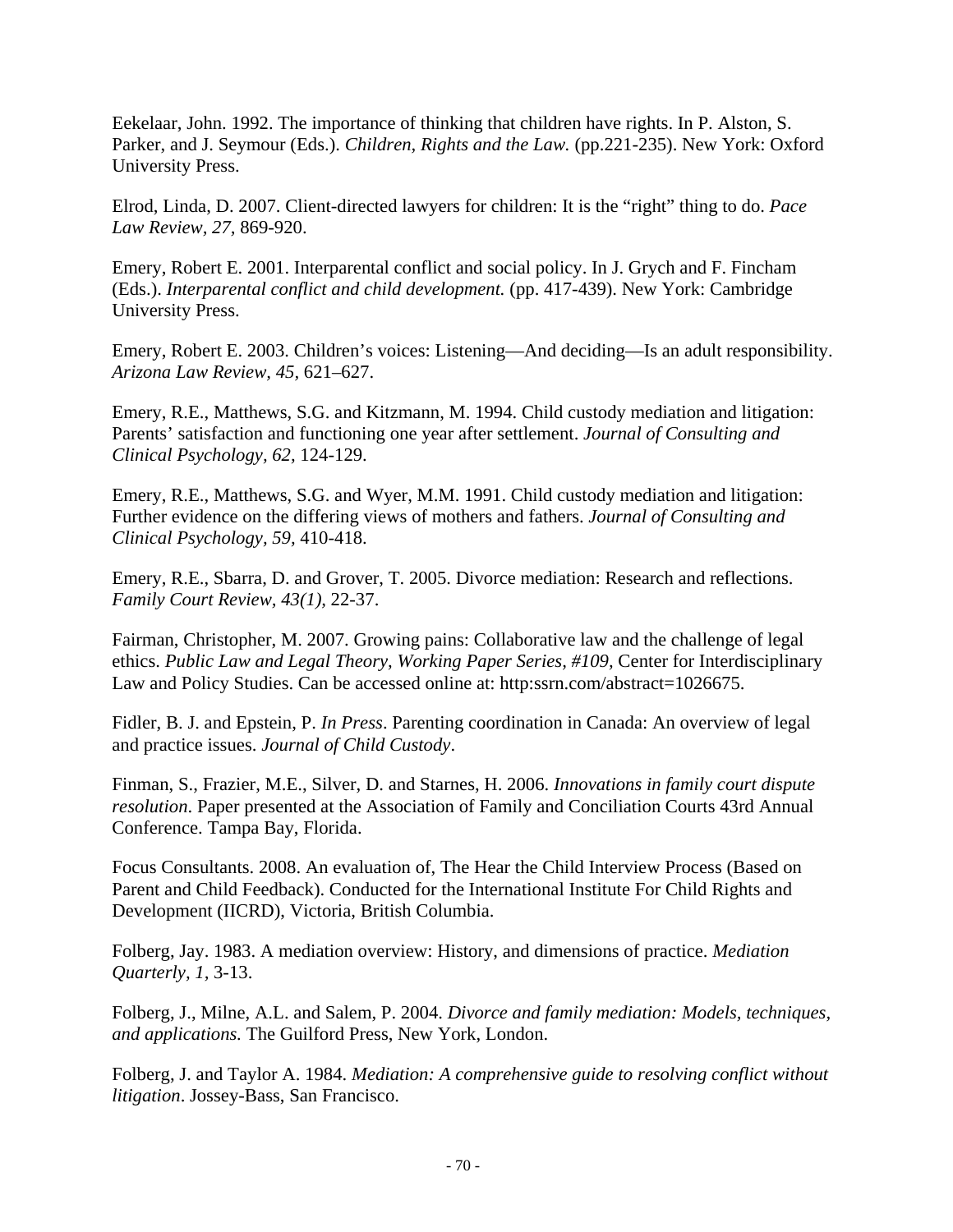Fombad, Charles, M. 2005. Protecting children's rights in social science research in Botswana: Some ethical and legal dilemmas. *International Journal of Law, Policy and the Family, 19,*  102-120.

Freeman, Michael. 1997. *The moral status of children: Essays on the rights of the child.* The Hague: Martinus Nijhoff (Klower Law International).

Gamache, Susan. 2005. Collaborative practice: A new opportunity to address children's best interest in divorce. *Louisiana Law Review, 65,* 1455-1487.

Gamache, Susan. 2006. *Family Law Basics II: The child specialist in collaborative separation and divorce.* Materials prepared for the Continuing Legal Education Society of British Columbia.

Garrity, C.B. and Baris, M.A. 1994. *Caught in the middle: Protecting the children of highconflict divorce*. New York: Lexington.

Garwood, Fiona. 1990. Children in conciliation: The experience of involving children in conciliation. *Family and Conciliation Courts Review, 28(1),* 43-51.

Gentry, Deborah. 1997. Including children in divorce mediation and education: Potential benefits and concerns. *Families in Society: The Journal of Contemporary Human Services,* 307 315.

Gilmour, Glen, A. 2004. *High conflict separation and divorce: Options for consideration.* Prepared for Family, Children and Youth Section, Department of Justice Canada.

Goldberg, Dan, L. 2004. The lawyer's role. In Nicholas Bala, Michael Kim Zapf, R. James Williams, Robin Vogl & Joseph, P. Hornick. (pp. 245-289). *Canadian Child Welfare Law: Children, Families and the State.* Second Edition. Thompson Educational Publishing, Inc. Toronto.

Goldson, Jill. 2006. *Hello, I'm a voice, let me talk: Child-inclusive mediation in family separation.* Center for child and family policy research, Auckland University. Can be accessed online at: http://www.familiescommission.govt.nz/download/innovativepractice-goldson.pdf

Graham, A. and Fitzgerald, R. 2005. Taking account of the "To and Fro" of children's experiences in family law. Available online at: www.ccyp.scu.edu.au.

Grych, John, H. 2005. Interparental conflict as a risk factor for child maladjustment: Implications for the development of prevention programs. *Family Court Review, 43(1),* 97-108.

Guggenheim, Martin. 2003. Maximizing strategies for pressuring adults to do right by children. *Arizona Law Review, 45,* 764-781.

Hart, Roger, A. 1992. *Children's participation, from tokenism to citizenship*. Florence: UNICEF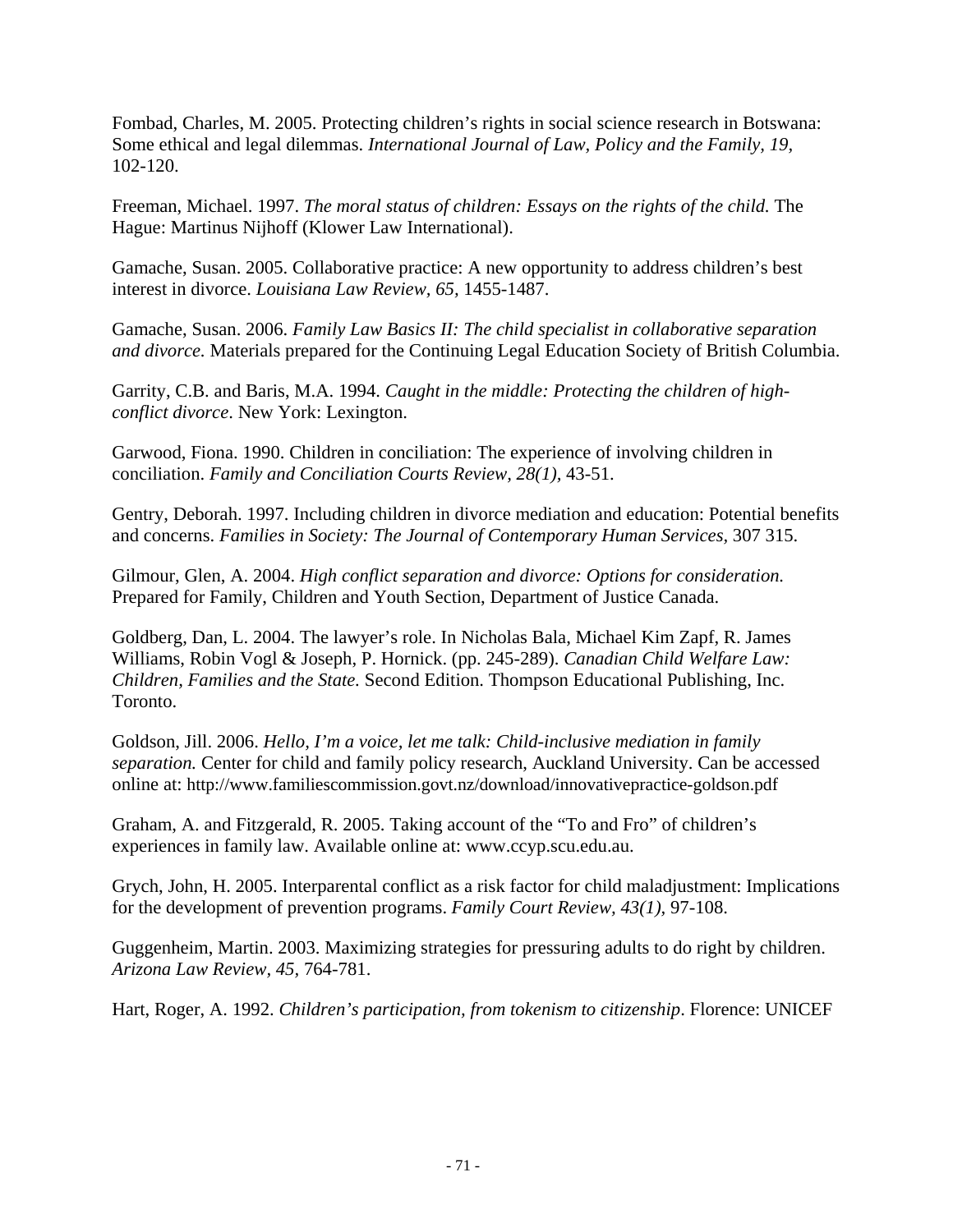Hawthorne, J., Jessop, J., Pryor, J. and Richards, M. 2003. *Supporting children through family change: A review of interventions and services for children of divorcing and separating parents*. Centre for Family Research, University of Cambridge. York Publishing Services Ltd. Layerthorpe, York.

Haynes, John, M. 1980. Managing conflict: The role of the mediator. *Conciliation Courts Review, 18(2)*, 9-13.

Hill, M., Lockyer, A., Morton, P., Batchelor, S. and Scott, J. 2000. *The role of safeguarders in Scotland.* Centre for the Child and Society and Department of Politics, University of Glasgow, Can be accessed online at: http://www.scotland.gov.uk/Resource/Doc/46905/0029769.pdf

Hewlett, Bill. 2007. Accessing the parental mind through the heart: A case study in childinclusive mediation. *Journal of Family Studies, 13(1),* 94-103.

Homrich, A. M., Muenzenmeyer Glover, M. and White, A.B. 2004. Program profile: The court care center for divorcing families. *Family Court Review, 41(1),* 141-161.

Irving, Howard, H. 1980. *Divorce mediation: The rational alternative.* Personal Library, Toronto.

Jaffe, P.G., Johnston, J.R., Crooks, C.V. and Bala, N. 2008. Custody disputes involving allegations of domestic violence: The need for differentiated approaches to parenting plans. *Family Court Review, in press.*

James, A., Jenks, C. and Prout, A. 1998. *Theorising Childhood*. Cambridge: Polity.

Jamison, A. and Gilbert, L. 2000. Facilitating children's voices in the community and government. In A. Smith, N. Taylor, and M. Gollop (Eds.), *Children's voices: Research, policy and practice.* (pp. 181-201). Auckland: Longman.

Johnston, J.R. and Campbell, L.G. 1988. *Impasses of divorce: The dynamics and resolution of family conflict*. New York: Free Press.

Johnston, J.R. and Roseby, V. 1997. *In the name of the child: A developmental approach to understanding and helping children of conflicted and violent divorce*. New York: The Free Press.

Kaganas, F. and Diduck, A. 2004. Incomplete citizens: Changing images of post-separation children. *The Modern Law Review, 67(6),* 959-981.

Kelly, Joan, B. 2002. Psychological and legal interventions for parents and children in custody and access disputes: Current research and practice. *Virginia Journal of Social Policy & the Law, 10,* 129–163.

Kelly, Joan, B. 2003a. Parents with enduring child disputes: Focused interventions with parents in enduring disputes. *Journal of Family Studies, 9(1),* 51-62.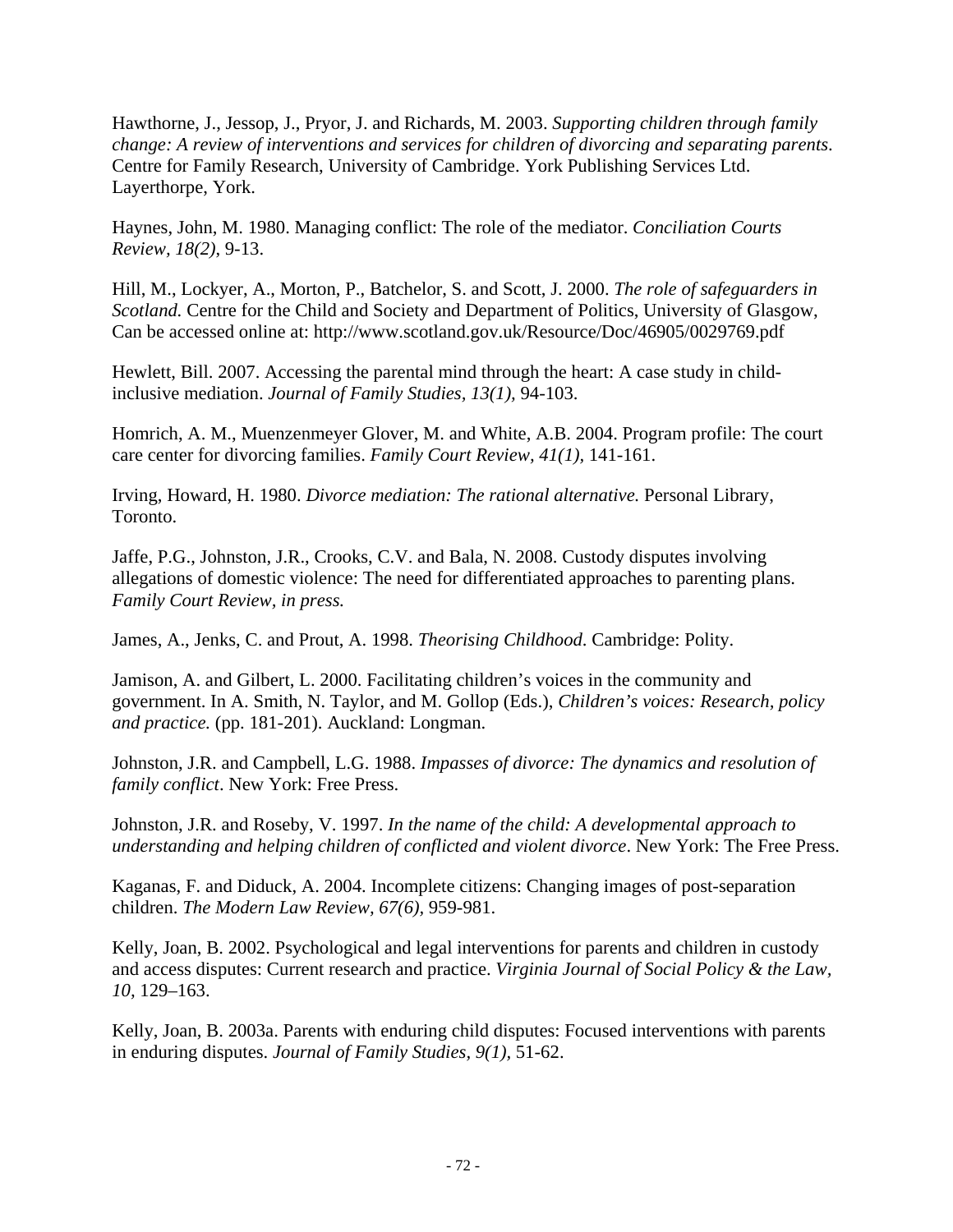Kelly, Joan, B. 2003b. Parents with enduring child disputes: Multiple pathways to enduring disputes. *Journal of Family Studies, 9(1),* 37-50.

Kelly, Joan, B. 2004. Family mediation research: Is there empirical support for the field. *Conflict Resolution Quarterly, ½,* 3-35.

Kelly, J.B. and Emery, R.E. 2003. Children's adjustment following divorce: Risk and resilience perspectives. *Family Relations, 52,* 352-362.

Lamb, Michael, E. 2002-2003. Placing children's interests first: Developmentally appropriate parenting plans. *Journal of Social Policy and Law, 10,* 98-119.

Landau, Barbara. 2006. What role, if any, should children have when parents separate? Can be accessed online at: http://www.coop-solutions.ca

Landau, B., Wolfson, L. and Landau, N. 2005. *Family mediation and collaborative practice handbook.* LexisNexis, Butterworths (4<sup>th</sup> Edition).

Lansdown, Gerison. 2001. *Promoting children's participation in democratic decision-making.*  UNICEF Innocenti Insight. Can be accessed online at: http://www.unicefirc.org/publications/pdf/insight6.pdf.

Lansdown, Gerison. 2005. *The evolving capacities of the child.* UNICEF Innocenti Research Centre. Can be accessed online at: http://www.crin.org/docs/INNOCENTI\_Evolving\_Capacities.pdf.

Lansky, D.T., Manley, E.E., Swift, L.H. and Williams, M. 1995. The role of children in divorce mediation. In Academy of Family Mediators, *Workshop proceedings book: 1995 Annual Conference*. (pp. 31-33). Golden Valley, MN: Academy of Family Mediators.

Macfarlane, Julie. 2005. *The merging phenomenon of collaborative family law (CFL): A qualitative study of CFL cases.* Family, Children and Youth Section, Department of Justice, 2005-FCY-1E. Can be accessed online at: http://www.justice.gc.ca/eng/pi/pad-rpad/reprap/2005\_1/index.html.

Mackay, Marcus. 2001. *Through a child's eyes: Child inclusive practice in family relationship services.* Department of Family and Community Services and the Attorney General's Department, Australia, Human Development Consulting Pty, Ltd.

Mantle, Greg. 2001b. Involving children in court-based family mediation. *Representing Children, 14,* 187-196.

Mantle, G., Leslie, J., Parsons, S., Plenty, J. and Shaffer, R. 2006. Establishing children's wishes and feelings for family court reports: The significance attached to the age of the child. *Childhood,* 499-518.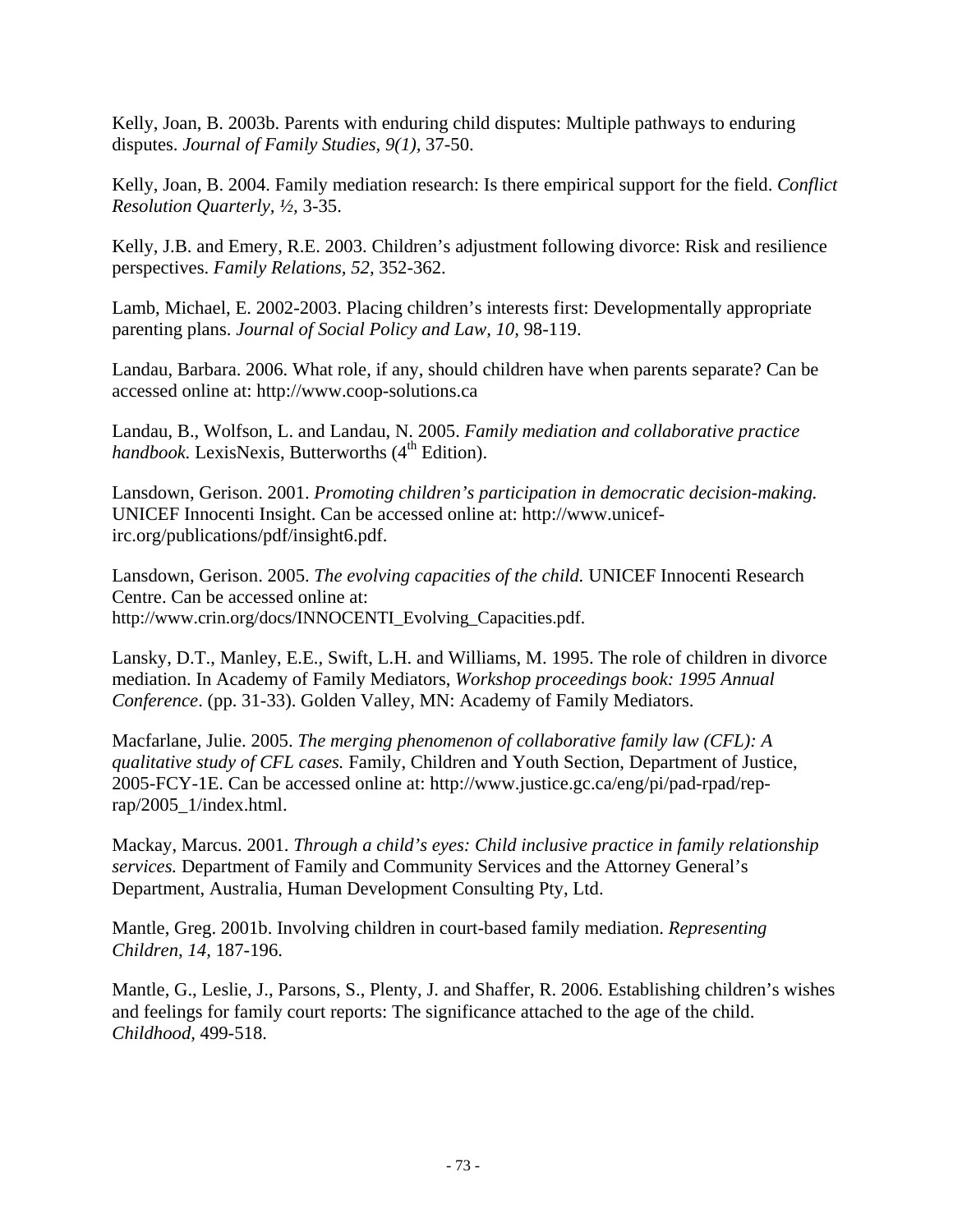Marchant, R. and Kirby, P. 2004. The participation of young children: Communication, consultation and involvement. In, *Young children's citizenship: Ideas into practice,* Bren Neale (Ed), (pp. 92-163). Joseph Rowntree Foundation.

Markan, L.K. and Weinstock, D.K. 2005. Expanding forensically informed evaluations and therapeutic interventions in family court. *Family Court Review, 43(3),* 466-480.

Marshall, K., Tisdall, E. K. M. and Cleland, A. 2002. *The voice of the child under the Children (Scotland) Act 1995: Giving due regard to children's views in all matters that affect them*. Volume 2, Feasibility Study. Can be accessed online at: http://www.scotland.gov.uk/Resource/Doc/46737/0030601.pdf

Martin, M.K. and Kowalchuk, M. 2007. *Brief consultation: The voice of the child.* Unpublished manuscript on file with Family Conciliation Services, Winnipeg, Manitoba.

May, V. and Smart, C. 2004. Silence in court?—Hearing children in residence and contact disputes. *Child and Family Law Quarterly, 16(3),*1-16.

Mayer, Bernard. 2004. Facilitative mediation. In J. Folberg, Ann Milne and Peter Salem (Eds.). *Divorce and family mediation: Models, techniques, and applications.* (pp. 29-52). The Guilford Press, New York, London.

McIntosh, Jennifer, E. 2000. Child-inclusive divorce mediation: Report on a qualitative research study. *Mediation Quarterly, 18(1),* 55-69.

McIntosh, Jennifer, E. 2003. Enduring conflict in parental separation: Pathways of impact on child development. *Journal of Family Studies, 9(1),* 63-80.

McIntosh, Jennifer, E. 2005. Because it's kids: Building a secure parenting base after separation. *Journal of Family Studies, 11(1),*123-146.

McIntosh, Jennifer, E. 2006. *Final report to the Family Court of Australia, the children's cases pilot project: An exploratory study of impacts on parenting capacity and child well-being*. Family Transitions, Victoria, Australia.

McIntosh, Jennifer, E. 2007. Child inclusion as a principle and as evidence-based practice: Applications to family law services and related sectors. *AFRC Issues: Australian Family Relationships Clearinghouse, 1.*

McIntosh, J. E., Bryant, D. and Murray, K. 2008. Evidence of a different nature: The childresponsive and less adversarial initiatives of the family court of Australia. *Family Court Review, 46(1),* 125-136.

McIntosh, J.E. and Deacon-Wood, H.B. 2003. Group interventions for separated parents in entrenched conflict: An exploration of evidence-based frameworks. *Journal of Family Studies, 9(2),* 187-199.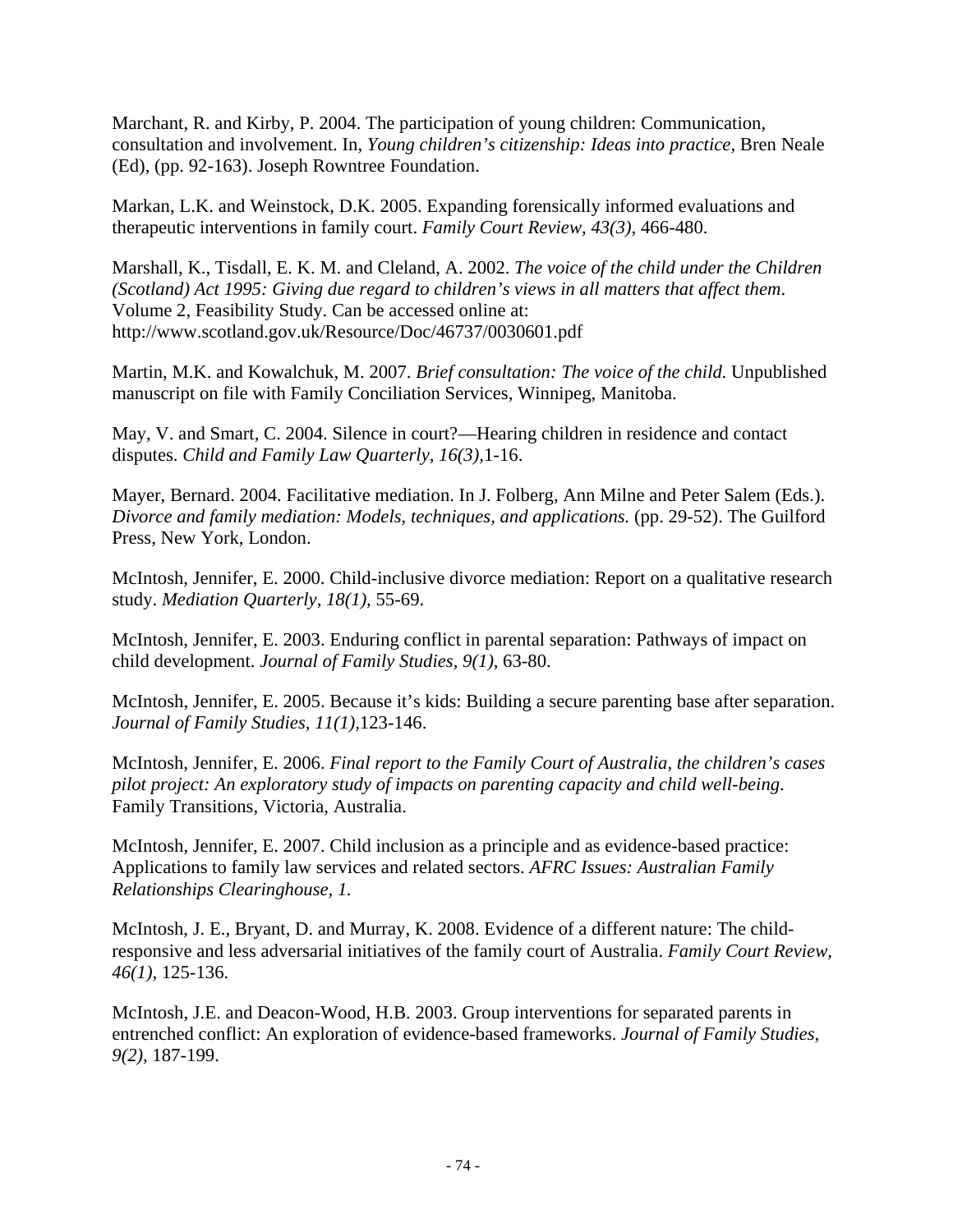McIntosh, J. E. and Long, C. M. 2005. Current findings on Australian children in postseparation disputes: Outer conflict, inner discord. *Journal of Family Studies, 11(1),* 99-109.

McIntosh, J. E. and Long, C. M. 2006. *Children beyond dispute: A prospective study of outcomes from child focused and child inclusive post-separation family dispute resolution, Final Report*. Canberra: Australian Government Attorney General's Department. Can be accessed online at: www.ag.gov.au/www/agd/agd.nsf/Page/Publications\_ChildrenBeyond Dispute-October 2006.

McIntosh, J. E. and Long, C. M. 2007. *The child responsive program, operating within less adversarial trial: A follow-up study of parent and child outcomes*. Report to the Family Court of Australia, Family Transitions.

McIntosh, J., E. Long, C.M. and Moloney, L. 2004. Child-focused and child-inclusive mediation: A comparative study of outcomes. *Journal of Family Studies, 10(1),* 87-95.

McIntosh, J.E., Wells, Y.D. and Long, C.M. 2007. Child-focused and child-inclusive family law dispute resolution: One year findings from a prospective study of outcomes. *Journal of Family Studies, 13(1),* 8-25.

McIntosh, J.E., Wells, Y.D., Smyth, B.M. and Long, C.M. 2008. Child-focused and childinclusive divorce mediation: Comparative outcomes from a prospective study of postseparation adjustment. *Family Court Review, 46(1),* 105-124.

Melton, Gary, B. 1999. Parents and children: Legal reform to facilitate children's participation. *American Psychologist, 54,* 935-942.

Ministry of Attorney General, British Columbia. 2003. The involvement of children in divorce and custody mediation: A literature review. Ministry of Attorney General, Justice Services Branch, Family Justice Services Division which can be accessed online at: http://www.ag.gov.bc.ca/justice-servcies/publications/fsjd/children/Mediation.pdf

Ministry of Attorney General Justice Services Branch, Civil and Family Law Policy Review, 2007. *Children's Participation, Background Paper.* This paper can be accessed online at: http://www.ag.gov.bc.ca/legislation/#fra

Ministry of Social Development. 2003. *Involving Children: A guide to engaging children in decision-making*. This paper can be accessed online at: www.msd.govt.nz.

Moloney, Lawrie. 2005. Children's voices: Reflections on the telling and the listening. *Journal of Family Studies, 11(2),* 216-226.

Moloney, Lawrie. 2006. Child-sensitive practices in high-conflict parenting disputes: A 30-year road to serious reform. *Journal of Family Studies, 12(1),* 37-56.

Moloney, L. and McIntosh, J.E. 2004. Child-responsive practices in Australian family law: Past problems and future directions. *Journal of Family Studies, 10(1),* 71-86.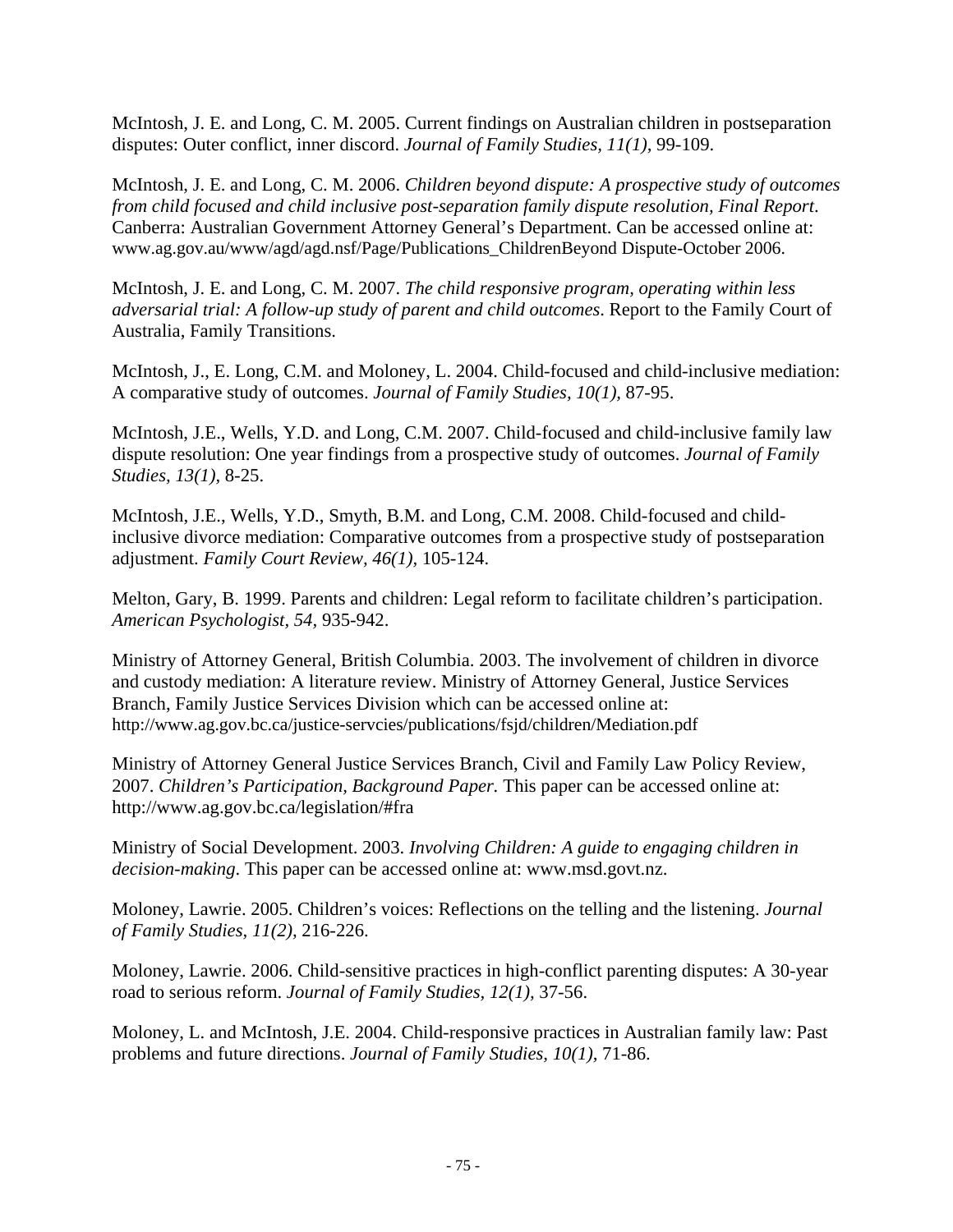Morrow, Virginia. 1998. *Understanding families: Children's perspectives.* London, National Children's Bureau.

Morrow, Virginia. 1999. We are people too: Children's and young people's perspectives on children's rights and decision-making in England. *International Journal of Children's Rights, 7,*  455-475.

Morrow, V. and Richards, M. 1996. "The ethics of social research with children: An overview". *Children and Society, 10,* 934-944.

Mosten, Forrest, S. 1997. *The complete guide to mediation.* American Bar Association.

Murch, Mervyn. 2005. The voice of the child in private law proceedings in England and Wales, *International Family Law,* 8(18), 1369-5762.

Murch, M., Douglas, G., Scanlan, L., Perry, A., Lisles, C., Bader, K. and Borkowski. M. 1998. *Safeguarding children's welfare in uncontentious divorce: A study of s.41 of the Matrimonial Causes Act*. Report to the Lord Chancellor's Department. Cardiff University.

Neale, Bren. 2002. Dialogues with children: Children, divorce and citizenship. *Childhood, 9(4),*  455-475.

Neale, B. and Smart, C. 2001. *Good to talk? Conversations with children after divorce.* London Young Voice. East Molessy.

O'Connor, Pauline. 2004. *Voice and Support: Programs for children experiencing parental separation and divorce.* Family, Children and Youth Section, Department of Justice (2004-FCY-2E).

O'Quigley, Ann. 2000. *Listening to children's views: The findings and recommendations of recent research*. York: Joseph Rowntree Foundation.

Parkinson, P. and Cashmore, J. 2007. Judicial conversations with children in parenting disputes: The views of Australian judges. Legal Studies Research Paper No. 07/07 can be accessed online at: http://ssrn.com/abstract=961997.

Parkinson, P., Cashmore, J. and Single, J. 2005. "Adolescents' views on the fairness of parenting and financial arrangements after separation," *Family Court Review, 43(3)*, 429-444.

Parkinson, P., Cashmore, J. and Single, J. 2007. Parents' and children's views on talking to judges in parenting disputes in Australia. Legal Studies Research Paper No. 07/08 can be accessed online at: http://ssrn.com/abstract=961998

Pearson, Yvonne. 2006. Early neutral evaluations: Applications to custody and parenting time cases program development and implementation in Hennepin County, Minnesota. *Family Court Review, 44(4),* 672-682.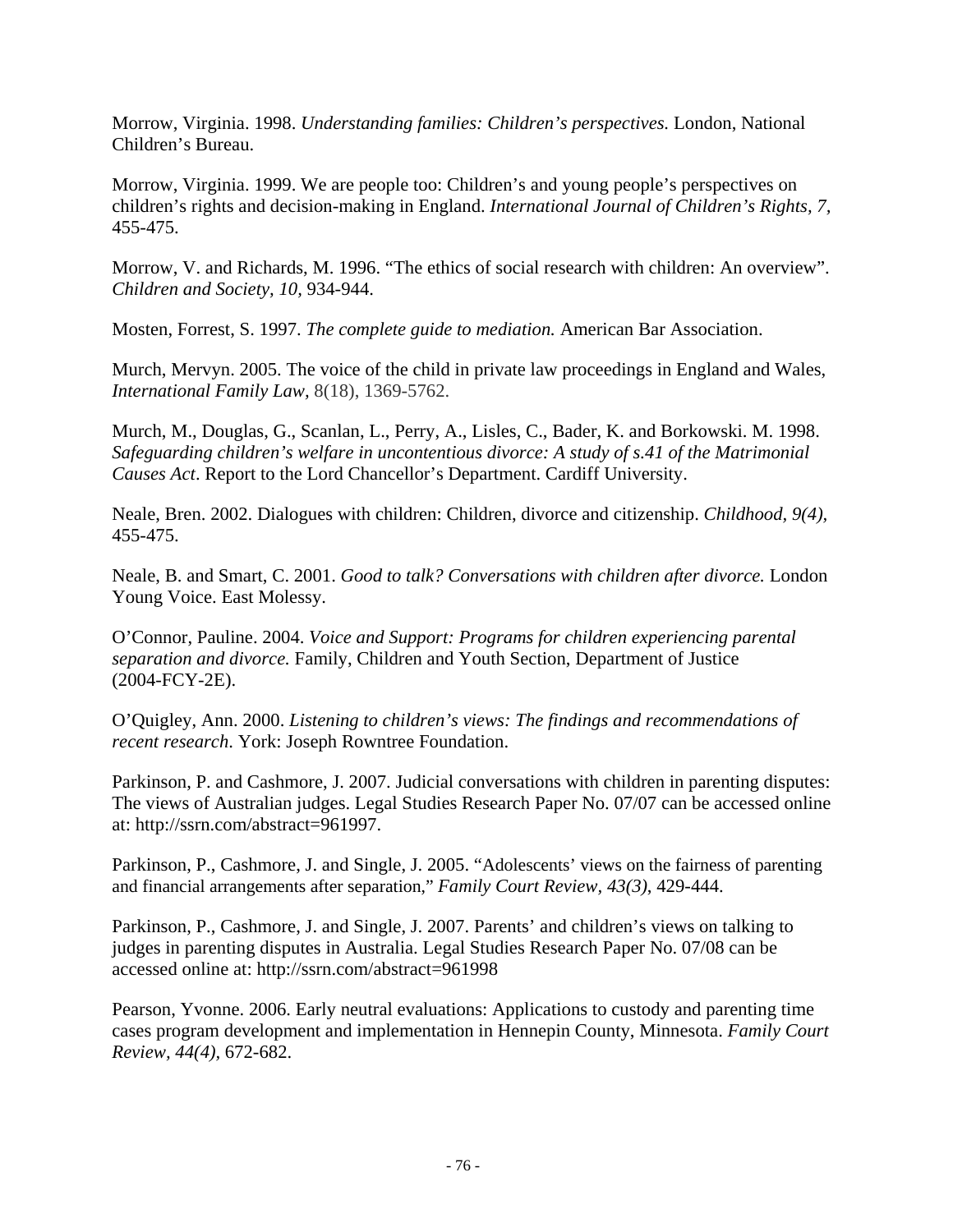Pike, L.T. and Murphy, P.T. 2006. Invisible parties: Listening to children—A social science perspective. Paper presented at Australian Family Law Conference: Perth, Australia. Can be accessed online at:

http://www.familycourt.wa.gov.au/R/research\_papers\_and\_reports.aspx?uid=86823893-2862- 8160.

Prout, A. and James, A. 1990. "A new paradigm for the sociology of childhood?: In James and A. Prout (Eds.). *Constructing and reconstructing childhood: Contemporary issues in the sociological study of childhood.* (pp.7-34). Baskingstoke, Bristol: Falmer Press.

Pryor, J. and Emery, R.E. 2004. "Children of divorce". In P.B. Pufall and R.P. Unsworth (Eds.), *Rethinking Childhood.* 

Pryor, J. and Rodgers, B. 2001. Children in changing families: Life after parental separation. Blackwell, Oxford.

Raitt, Fiona, E. 2007 . Hearing children in family law proceedings: Can judges make a difference. *Child and Family Law Quarterly, 19(2),* 1-20.

Reeves, Crystal. 2008. *Family Relations Act Reform Project: A Final Report.* Report prepared by SPARC BC.

Richards, M.P.M. and Stark, C. 2000. Children, parenting and information meetings. *Family Law, 30,* 484-488.

Roche, Jeremy. 1999. Children and divorce: A private affair? In Shelley Day Sclater and Christine Piper, *Undercurrents of Divorce,* Aldershot, Dartmouth Publishing.

Salem, P., Kulak, D. and Deutsch, R.M. 2007. Triaging family court services: The Connecticut Judicial Branch's Family Civil Intake Screen. *Pace Law Review, 27(4),*101-146.

Sanchez, E.A. and Kibler-Sanchez, S. 2004. Empowering children in mediation: An intervention model. *Family Court Review, 42(3),* 554-575.

Saposnek, Donald, T. 1983. *Mediating child custody disputes.* Jossey-Bass Publishing.

Saposnek, Donald, T. 1998. *Mediating child custody disputes: Revised Edition*. Jossey-Bass Publishing.

Saposnek, Donald, T. 2004. Working with children in mediation. In Jay Folberg, Ann Milne and Peter Salem (Eds.) *Divorce and Family Mediation: Models, Techniques and Applications.* (pp. 155-179). Guilford Press. New York.

Sbarra, D.A. and Emery, R.E. 2008. Deeper into divorce: Using actor-partner analyses to explore systemic differences in coparenting conflict following custody dispute resolution. *Journal of Family Psychology, 22(1),* 144-152.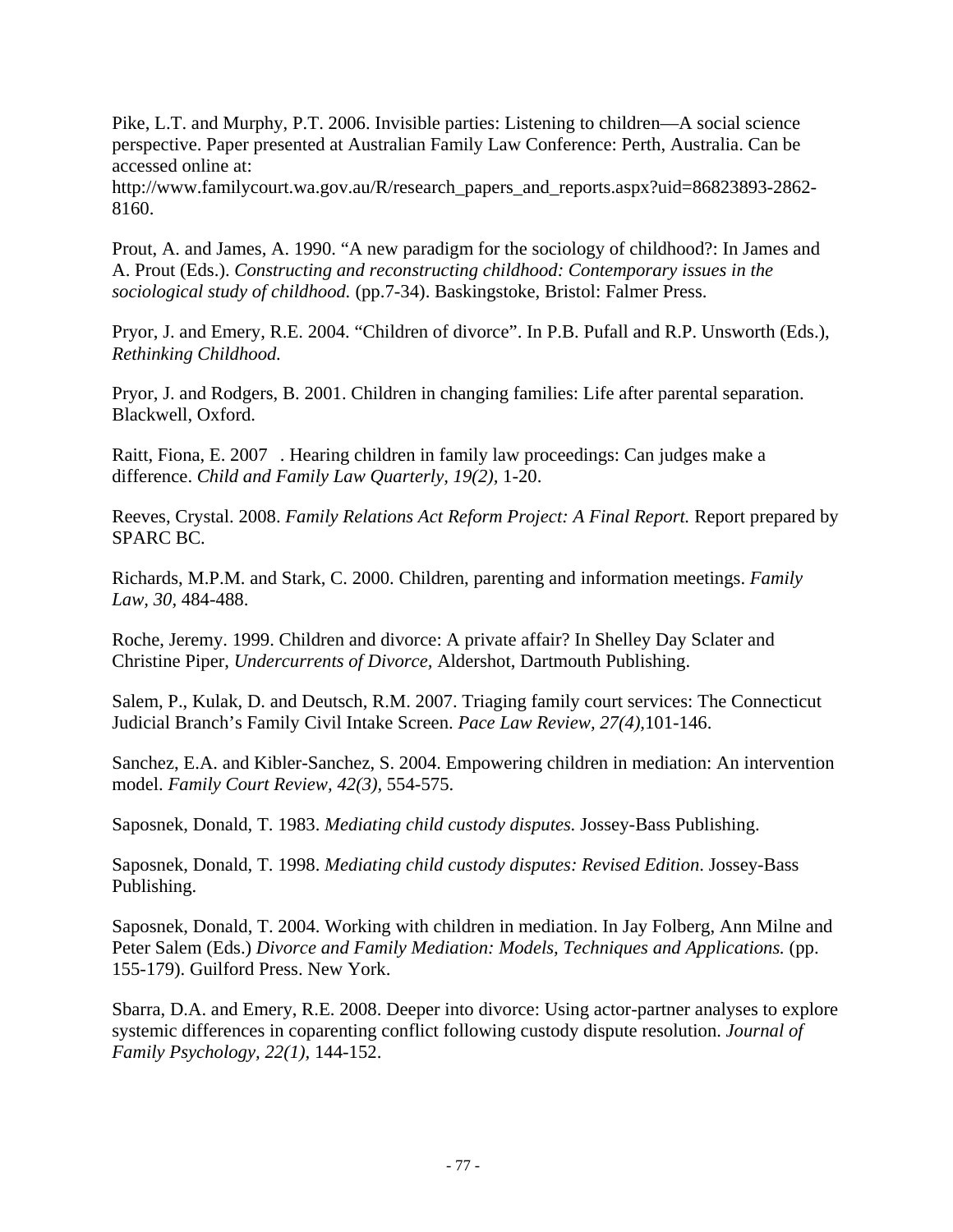Schoffer, Melissa J. 2005. Bringing children to the mediation table: Defining a child's best interests in divorce mediation. *Family Court Review, 43(2),* 323-338.

Shienvold, Arnold. 2004. Hybrid processes. In Folberg, J., Milne, A.L. and Salem, P. *Divorce and family mediation: Models, techniques, and applications.* (pp. 112-126). The Guilford Press, New York, London.

Shier, Harry. 2001. Pathways to participation: Openings, opportunities, and obligations. A new model for enhancing children's participation in decision-making. *Children and Society, 15,*  107-117.

Simpson, Bob. 1991. *The Children Act* of 1989 and the voice of the child in family conciliation. *Family and Conciliation Courts Review, 29(4),* 385-397.

Sinclair, Ruth. 2004. Participation in practice: making it meaningful, effective and sustainable. *Children in Society, 18,* 106-118.

Smart, Carol. 2002. From children's shoes to children's voices. *Family Court Review, 40(3),*  307-319.

Smart, Carol. 2004. Equal shares: Rights for fathers or recognition for children. *Critical Social Policy, 24(4)*, 484-503.

Smart, C. and Neale, B. 2000. 'It's my life too—Children's perspectives on post-divorce parenting. *Family Law, 30,* 160-168.

Smart, C., Neale, B. and Wade, A. 2001. *The changing experience of childhood: families and divorce.* Oxford, UK: Polity Press.

Smart, C., Wade, A. and Neale, B. 1999. Objects of concern? Children and divorce. *Child and Family Law Quarterly, 11(4),* 365-376.

Smith, Anne, B. 2007. Children as social actors: An introduction. *International Journal of Children's Rights, 15,* 1-4.

Smith, A.B. and Gollop, M. 2001. "What children think separating parents should know". *New Zealand Journal of Psychology, 30(1),* 23-30.

Smith, A.B., Gollop, M. and Taylor, N. 2000. Children's perspectives of their parent's separation. *Child and Family Law Quarterly, 12(4),* 34-38.

Smith, A.B., Taylor, N.J. and Tapp, P. 2003. Rethinking children's involvement in decisionmaking after parental separation. *Childhood, 10(2),* 201-216.

Strategic Partners. 1998. *Child-inclusive practice in family and child counseling and family and child mediation.* Commonwealth of Australia. Department of Family and Community Services.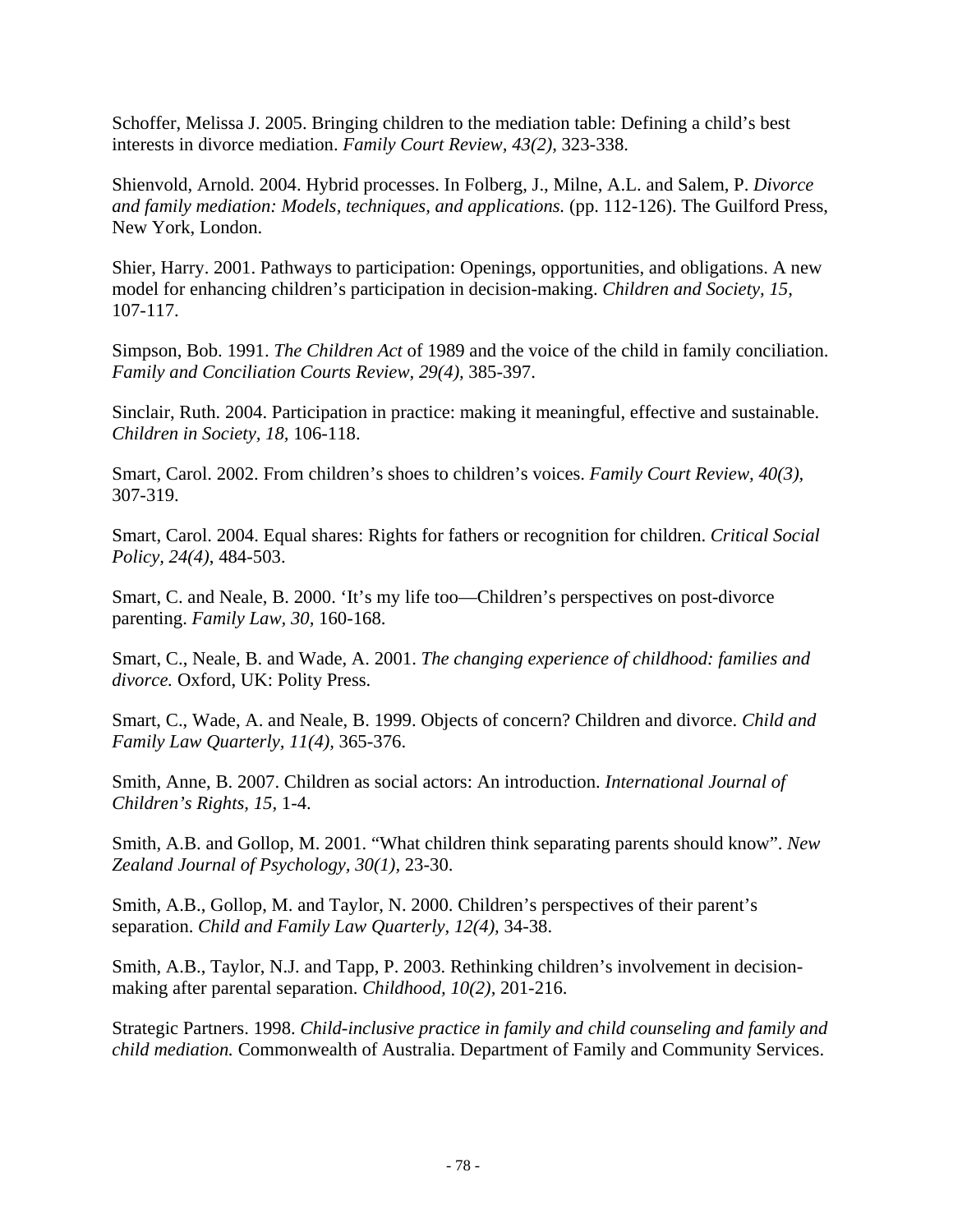Sydlik, B. and Phelan, A.B. 1999. *Interventions for high conflict families: A national perspective.* Office of the State Court Administrator, Oregon Judicial Department.

Taylor, N.J., Smith, A.B. and Nairn, K. 2001. Rights important to young people: Secondary student and staff perspectives. *The International Journal of Children's Rights, 9(2),* 137-156.

Taylor, N.J., Smith, A.B. and Tapp, P. 1999. Children, family law and family conflict: Subdued voices. Available online at: www.nzls.org.nz/conference.

Tessler, Pauline. 1999. Collaborative law: A new paradigm for divorce lawyers. *Psychology, Public Policy, and Law, 15(4),* 967-1000.

Timms, Judith. 2003. The silent majority—The position of children involved in the divorce and separation of their parents. *Child Care in Practice, 9(2),* 162-175.

Tippins, T.A. and Wittman, J.P. 2005. Empirical and ethical problems with custody recommendations: A call for clinical humility and judicial vigilance. *Family Court Review, 43(2),* 193-222.

Tisdall, K., Baker, R., Marshall, K. and Cleland, A. 2002. *Voice of the child under the Children (Scotland) Act 1995: Giving due regard to children's views in all matters that affect them, Volume 1: Mapping Paper*, Edinburgh: Scottish Executive Central Research Unit.

Thomas, N. and O'Kane, C. 1998. When children's wishes and feelings clash with their 'best interests'. *The International Journal of Children's Rights, 6,* 137-154.

Trinder, Liz. 1997. Competing constructions of childhood: Children's rights and children's wishes in divorce. *Journal of Social Welfare and Family Law, 19(3),* 291-305.

Trinder, L. and Kellett, J. 2007. Fairness, efficiency and effectiveness in court-based dispute resolution schemes in England. *International Journal of Law, Policy and the Family, 21,*  322-340.

Wade, A. and Smart, C. 2002. *Facing family change: Children's circumstances, strategies and resources*. York, Joseph Rowntree Foundation.

Warshak, Richard A. 2003. Payoffs and pitfalls of listening to children. *Family Relations, 52,*  373-384.

Walker, Janet. 2001. *Information meetings and associated provisions within the Family Law Act 1966: Summary of final evaluation report*. London: Lord Chancellor's Department.

Webb, Stu. 2000. Collaborative law: An alternative for attorneys suffering "family law burnout". *Matrimonial Strategist, 18,* 7-18.

Williams, Suzanne. 2006. *Through the eyes of young people: meaningful child participation in family court processes*. Available online at: www.iicrd.org/family court/FinalMCP.htm.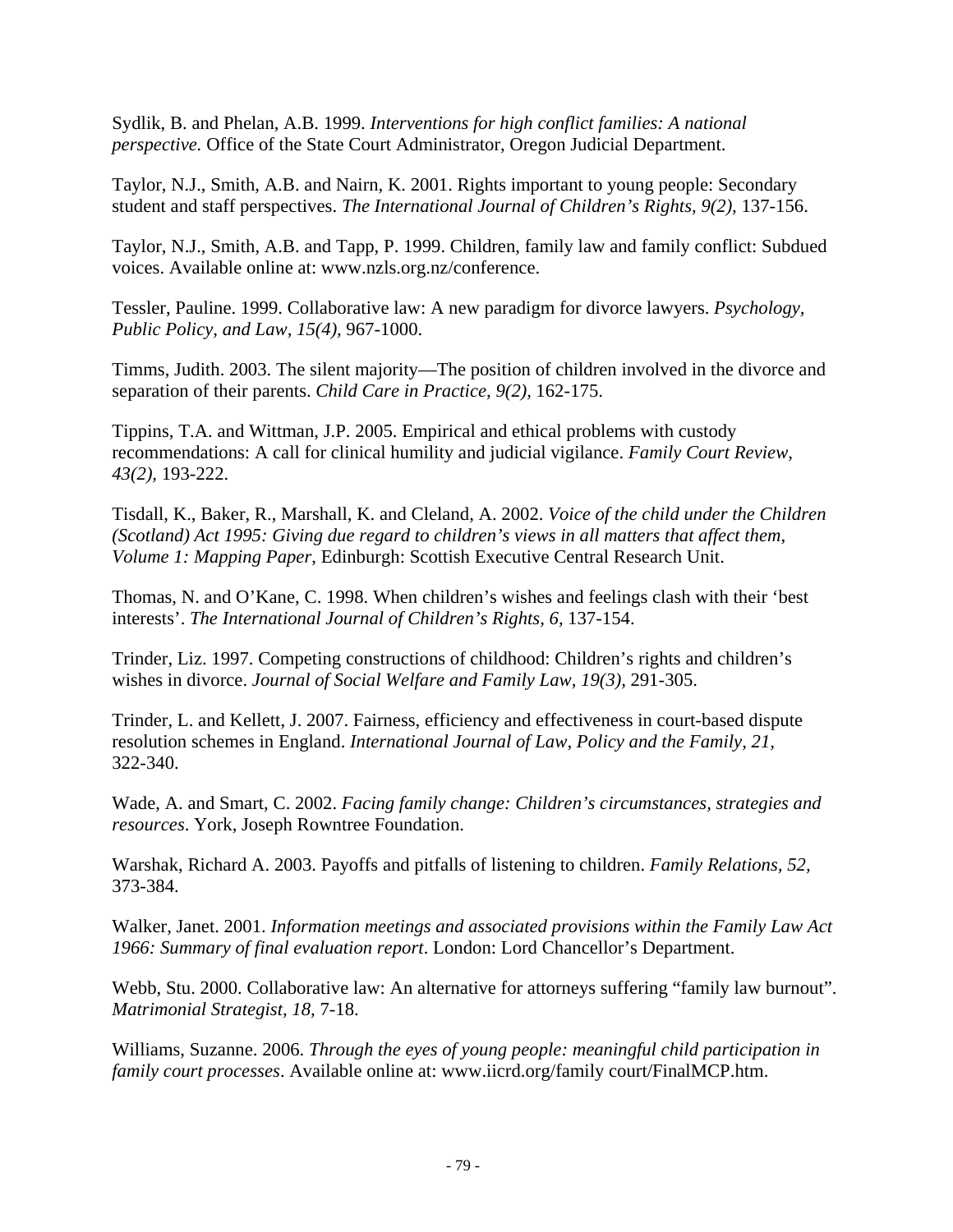Williams, S. and Helland, J. 2007. *Hear the child interviews, Kelowna pilot evaluation.*  Available online at: www.iicrd.org.

Woodhouse, Barbara. 2000. Children's rights. Public law and legal theory: Research papers series. Available online at: http://papers.ssrn.com/paper.taf?abstract\_id=234180.

Wyness, Michael. 2006. Children and society: An introduction to the sociology of childhood. Palgrave Macmillan

Yingling, Lynelle, C. 2005. Texas chapter child's voice research project, *AFCC Newsletter*, 8-10.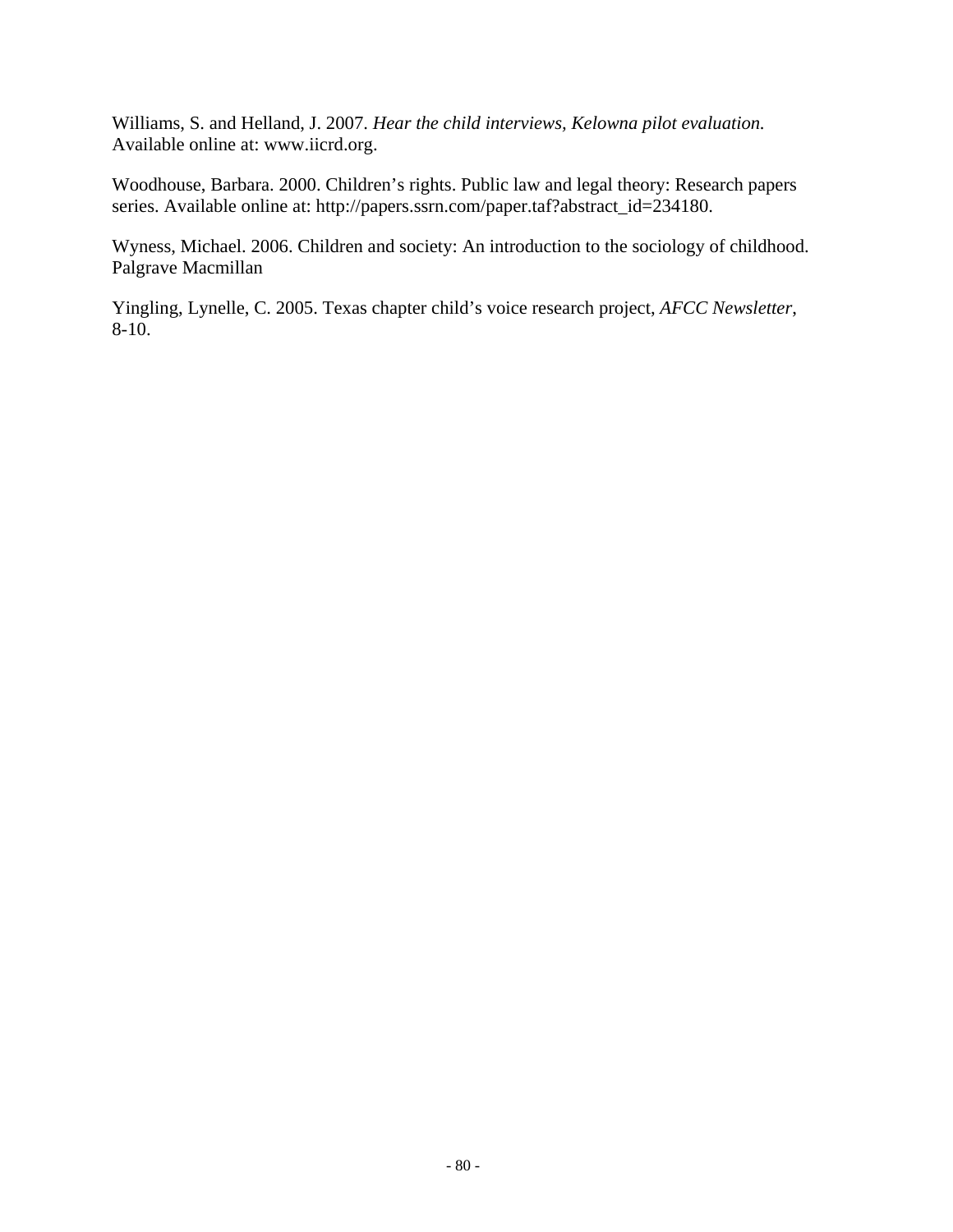# **APPENDIX A: QUESTIONNAIRES**

#### **Mental Health Professionals/Collaborative Family Practice**

- 1. How many years have you practiced family law? Collaborative family law?
- 2. Do you think that children and youths (4-18 years) should participate in mediation sessions or any other ADR process related to their parents separation and/or divorce? If not, why not? (Probe: age, gender issues, diversity).
- 3. If yes, how do you incorporate the views of the child in collaborative law? (Probe: is there an age criteria that you use?; Do you bring the child into the room, interview privately, use a support person for the youth, or use any other specialist to interview the youth and bring their feedback in? Do you use any special screening techniques/child experts; culture, language, mental health issues, gender considerations)?
- 4. Do you have any concerns about incorporating their voice? (Probe: ethics, consent, confidentiality, benefits/limitations?)
- 5. Are there any other issues that you would like to address about youths participation in the mediation and/or other ADR processes? (Probe: what do you see as necessary from a practice, research, policy point of view that could assist in having a more uniform approach to the voice of the child?)

### **Expert Stakeholders/Policy Advisors**

- 1. Your research/work seems to indicate that …..(Probe: Concerns? Age? Gender? Culture?).
- 2. In your research/work do you use any special screening or other mechanisms (Probe: support person) in place to have their voices heard?
- 3. Based on your expertise and what you know from hearing children, what steps need to occur for children to have meaningful participation in the process?
- 4. Are there any other issues that you would like to address about youths participation in the mediation and/or other ADR processes? (Probe: benefits/limitations; practice, research, policy point of view, what do you believe is necessary that could assist children and youths in having their voices heard in these matters in a more coordinated process?)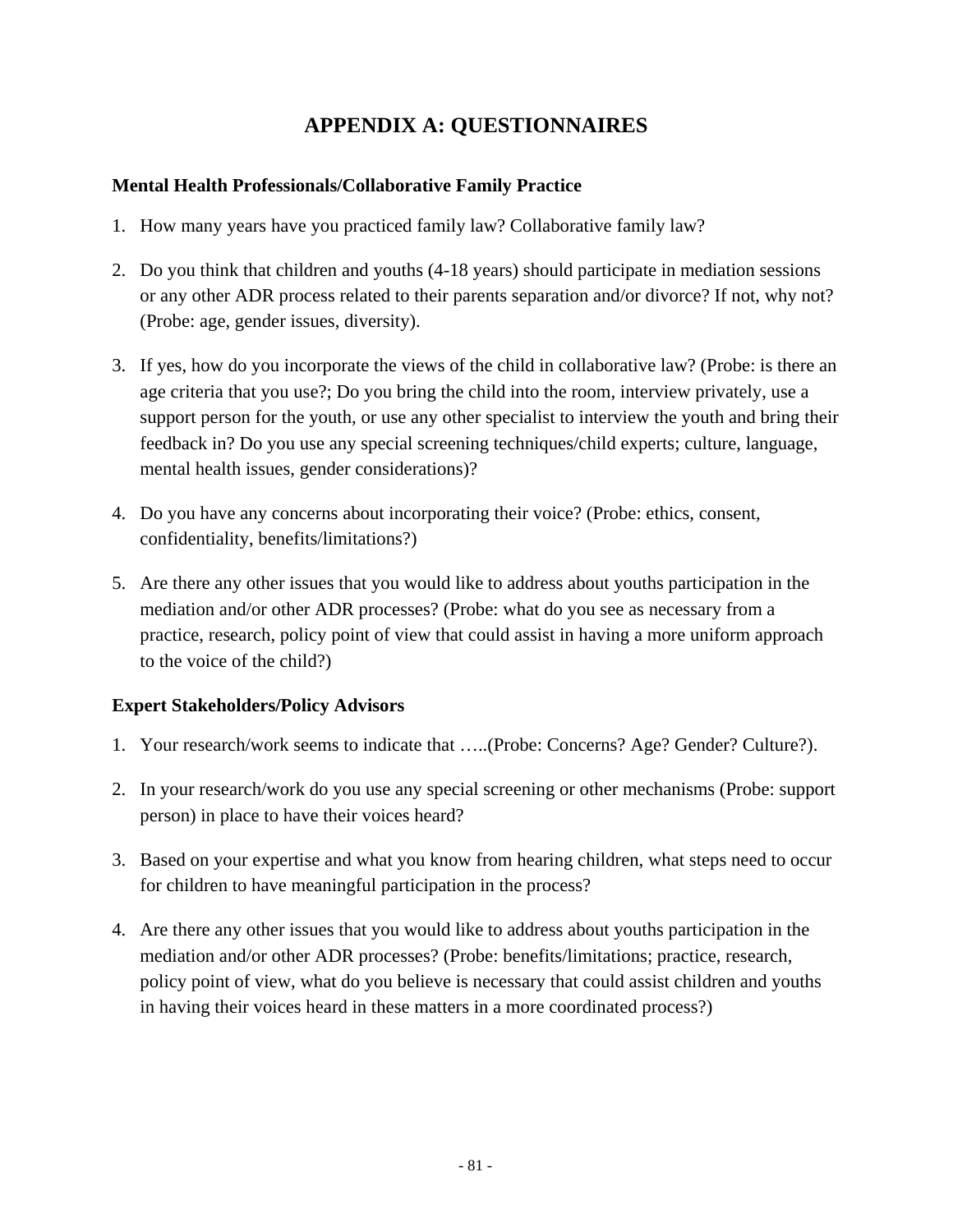#### **Children's Lawyers Who Represent Youths**

- 1. How do you represent the voice of the child in the separation and/or divorce process? (Probe: best interests, wishes only, *guardian-ad-litem*).
- 2. At what age is child legal representation usually appointed?
- 3. How do you use the information the child provides? (Probe: bring the child in; use of a social worker, special issues of confidentiality, consent?).
- 4. Do you find legal representation helpful as a means to having their voices heard in these important matters? (Probe: Pros and cons?, age?, language?, culture?).
- 5. Are there any other issues that you would like to address about youths participation in the mediation and/or other ADR processes? (Probe: From a practice point of view, what do you believe is necessary that could assist children and youths in having their voices heard in these matters in a more uniform process?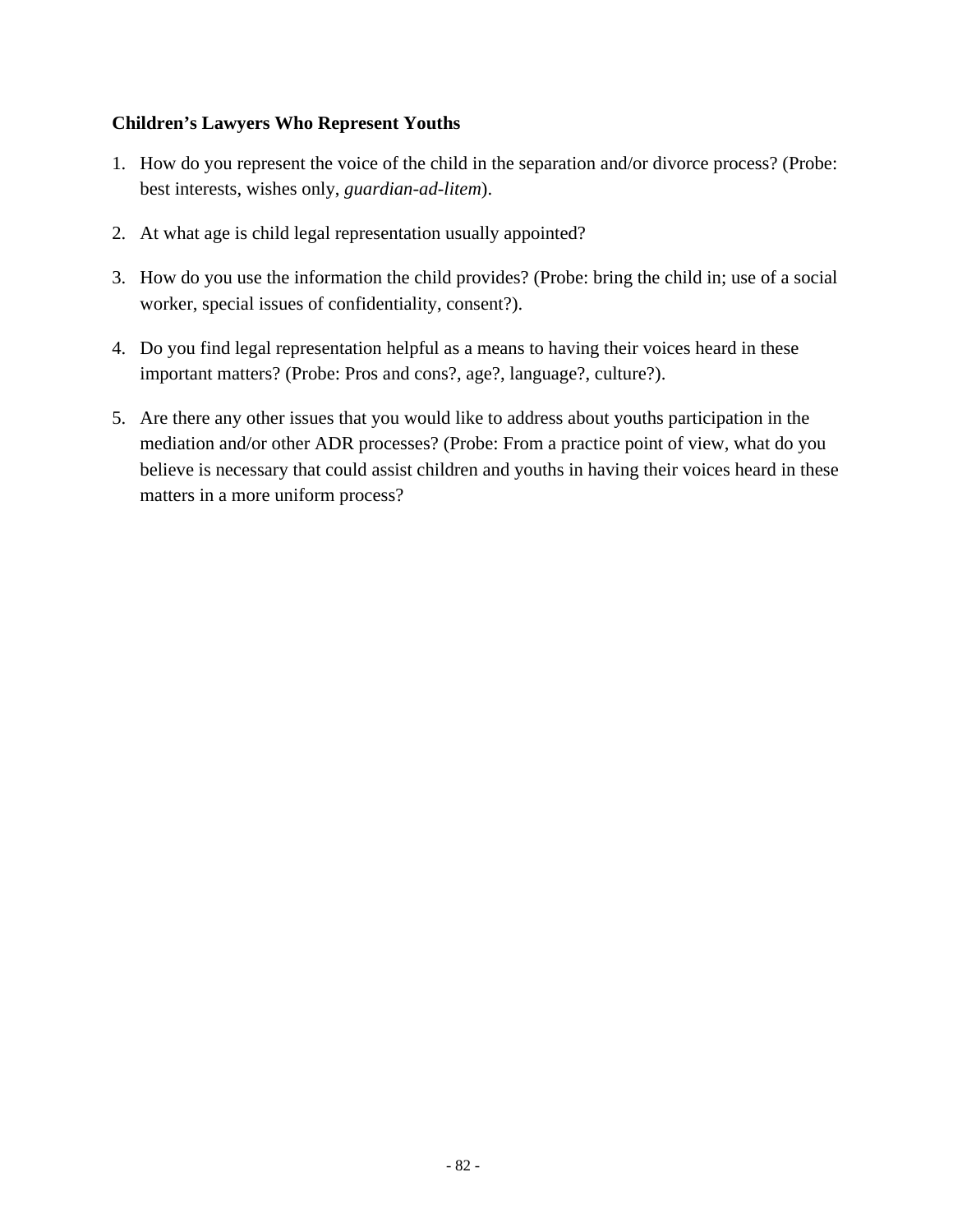### **APPENDIX B: LIST OF PARTICIPANTS IN ALPHABETICAL ORDER**

Nicholas Bala, Law Professor, Queens University, Kingston, Ontario

Maryellen Bauman, Social Worker, Hennepin County, Minneapolis, Minnesota.

Natalie Boutet, Collaborative Family Practice, Toronto, Ontario

Sheila Brown, Social Worker/Mediator, Toronto, Ontario

Clare Burns, Children's Lawyer of Ontario, Toronto, Ontario

Steven Carter, Psychologist, Edmonton, Alberta

Sharon Cohen, Collaborative Family Practice, Toronto, Ontario

Linda Feldman, Counsel, Office of the Children's Lawyer, Toronto, Ontario

Lorraine Fillion, Director, Family Mediation Services of Superior Court, Montreal, Quebec

Rhonda Freeman, Executive Director, Families in Transition, New Directions, Toronto, Ontario

James Goetz, Lawyer/ Social Worker, Hennepin County, Minneapolis, Minnesota.

Jill Goldson, Independent contractor and mediator, New Zealand

Dale Hensley, Executive Director, Children's Legal and Educational Resource Centre, Calgary, Alberta

Dermot Hurley, Social Work Professor, King's University College, University of Western Ontario

Alan Jensen, Program Manager, Justice Services, Regina, Saskatchewan

Joan Kelly, Psychologist/Mediator/Researcher, California

Barbara Landau, Psychologist/Lawyer, Toronto, Ontario

Janet Lennox, Senior Policy Advisor/Lawyer, Ministry of Attorney General, British Columbia

Jennifer McIntosh, Psychologist/Director of Family Transitions, Australia

Carole McKnight, Consultant, Family Justice Services, Ministry of Attorney General, British Columbia